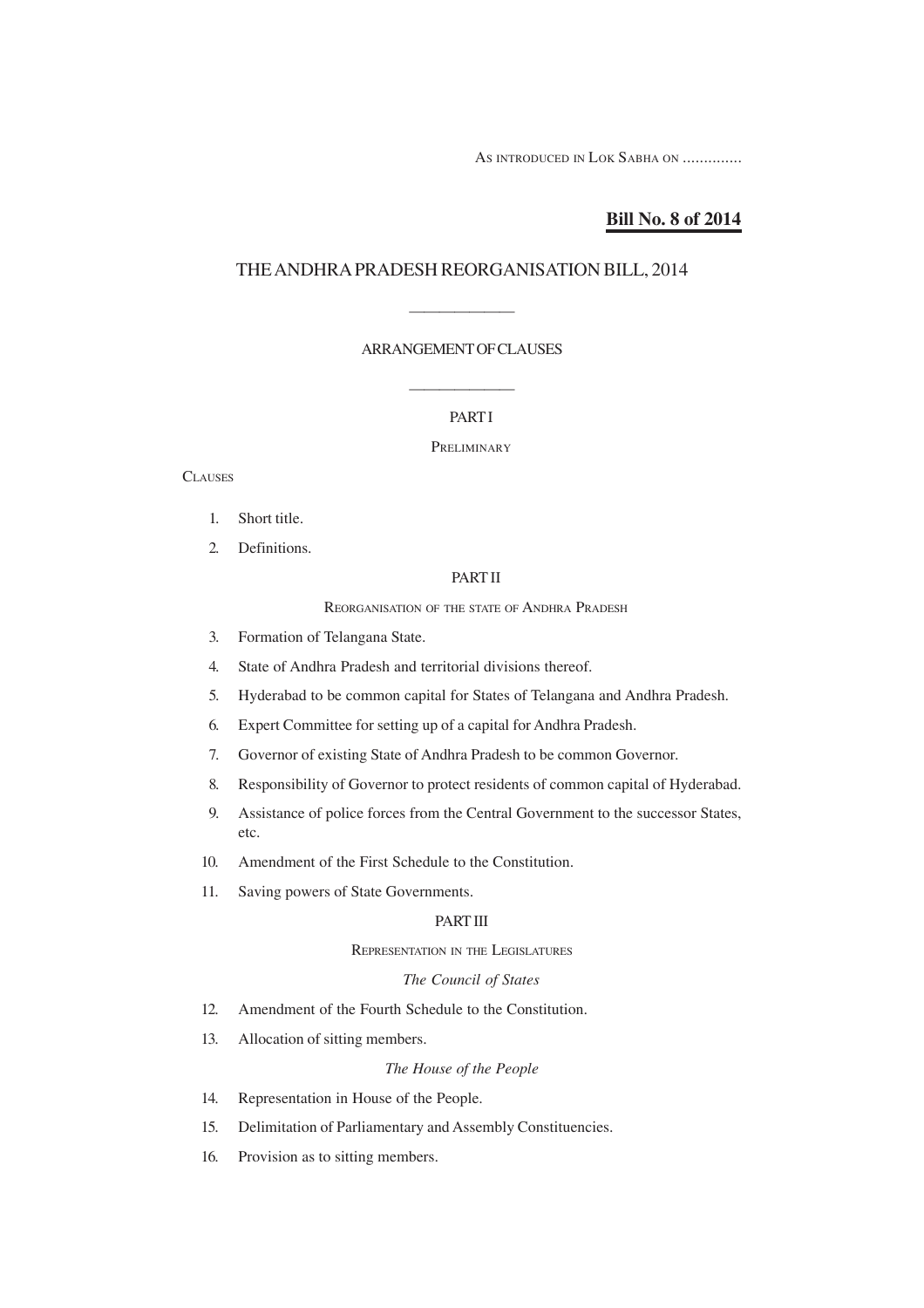## *The Legislative Assembly*

**CLAUSES** 

- 17. Provision as to Legislative Assemblies.
- 18. Allocation of sitting members.
- 19. Composition of provisional Legislative Assembly of Telangana.
- 20. Duration of Legislative Assemblies.
- 21. Speaker and Deputy Speaker.
- 22. Rules of procedure.

## *The Legislative Councils*

- 23. Provisional Legislative Council for successor States.
- 24. Legislative Council for successor States.
- 25. Amendment of Delimitation of Council Constituencies Order.
- 26. Chairman.

## *Delimitation of Constituencies*

- 27. Delimitation of Constituencies.
- 28. Power of Election Commission to maintain Delimitation Orders up-to-date.

## *Scheduled Castes and Scheduled Tribes*

- 29. Amendment of Scheduled Castes Order.
- 30. Amendment of Scheduled Tribes Order.

## **PART IV**

## HIGH COURT

- 31. High Court of Judicature at Hyderabad to be common High Court till establishment of High Court of Andhra Pradesh.
- 32. High Court of Andhra Pradesh.
- 33. Judges of Andhra Pradesh High Court.
- 34. Jurisdiction of Andhra Pradesh High Court.
- 35. Special provision relating to Bar Council and advocates.
- 36. Practice and procedure in Andhra Pradesh High Court.
- 37. Custody of seal of Andhra Pradesh High Court.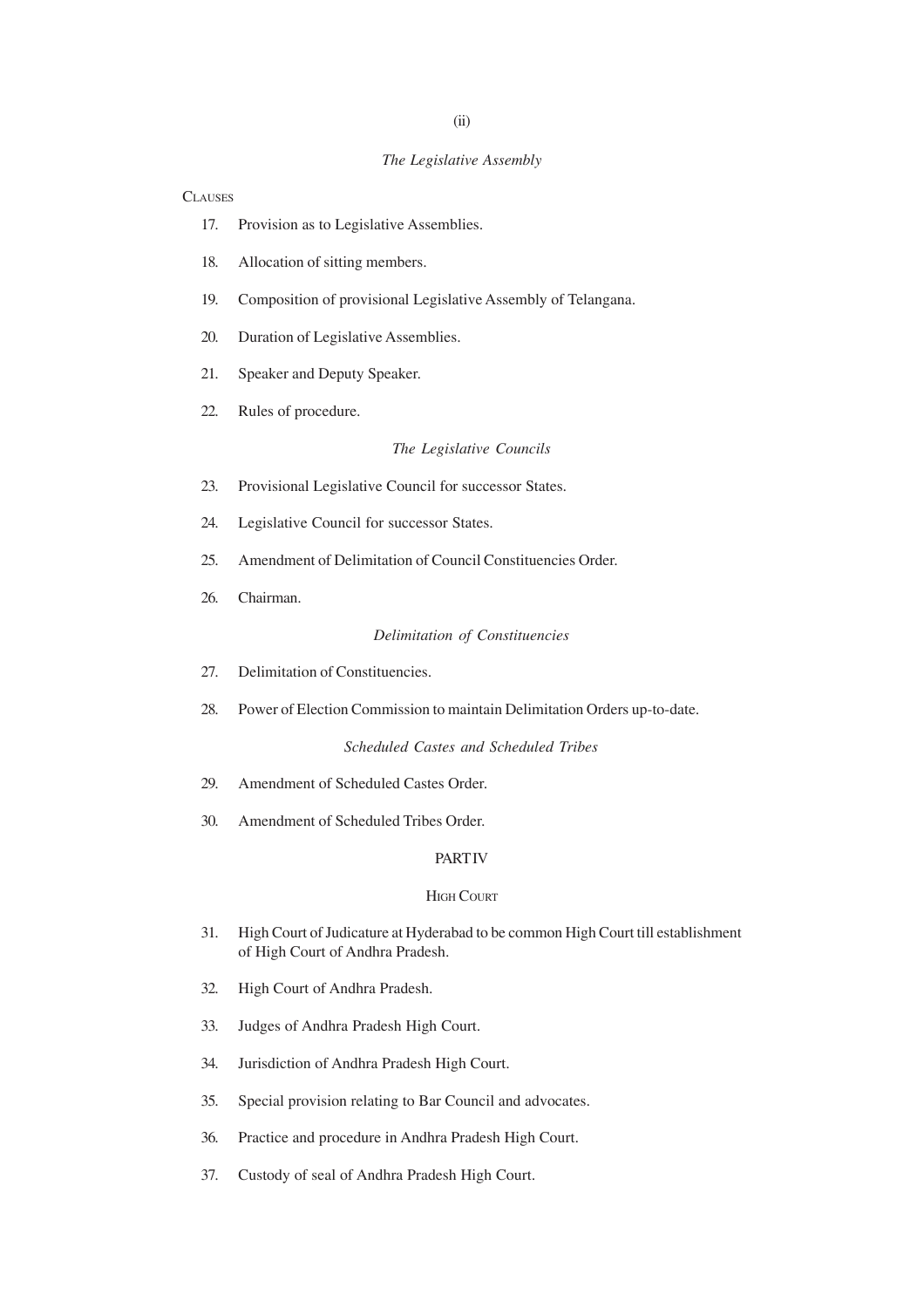(iii)

## **CLAUSES**

- 38. Forms of writs and other processes.
- 39. Power of Judges.
- 40. Procedure as to appeals to Supreme Court.
- 41. Transfer of proceedings from Hyderabad High Court to Andhra Pradesh High Court.
- 42. Right to appear or to act in proceedings transferred to Andhra Pradesh High Court.
- 43. Interpretation.
- 44. Savings.

## **PART V**

AUTHORISATION OF EXPENDITURE AND DISTRIBUTION OF REVENUES

- 45. Authorisation of expenditure of Telangana State.
- 46. Reports relating to accounts of Andhra Pradesh State.
- 47. Distribution of Revenue.

### PART VI

APPORTIONMENT OF ASSETS AND LIABILITIES

- 48. Application of Part.
- 49. Land and goods.
- 50. Treasury and bank balances.
- 51. Arrears of taxes.
- 52. Right to recover loans and advances.
- 53. Investments and credits in certain funds.
- 54. Assets and liabilities of State undertakings.
- 55. Public Debt.
- 56. Floating Debt.
- 57. Refund of taxes collected in excess.
- 58. Deposits, etc.
- 59. Provident Fund.
- 60. Pensions.
- 61. Contracts.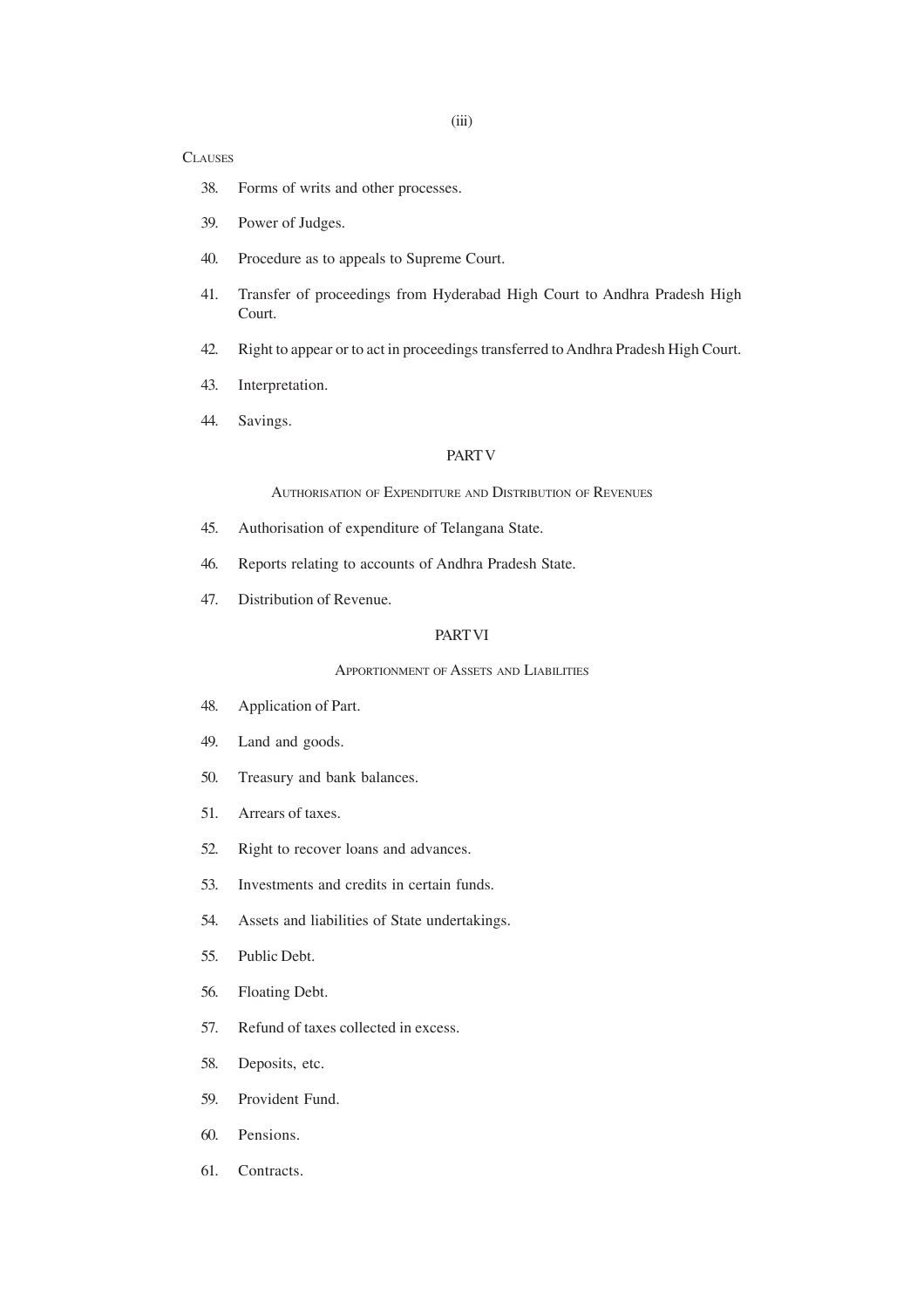## **CLAUSES**

- 62. Liability in respect of actionable wrong.
- 63. Liability as guarantor.
- 64. Items in suspense.
- 65. Residuary provision.
- 66. Apportionment of assets or liabilities by agreement.
- 67. Power of Central Government to order allocation or adjustment in certain cases.
- 68. Certain expenditure to be charged on Consolidated Fund.

## PART VII

## PROVISIONS AS TO CERTAIN CORPORATIONS

- 69. Provisions for various companies and corporations.
- 70. Continuance of arrangements in regard to generation and supply of electric power and supply of water.
- 71. Provisions as to Andhra Pradesh State Financial Corporation.
- 72. Certain provisions for companies.
- 73. Temporary provisions as to continuance of certain existing road transport permits.
- 74. Special provisions relating to, retrenchment compensation in certain cases.
- 75. Special provision as to Income-tax.
- 76. Continuance of facilities in certain State institutions.

## **PART VIII**

## PROVISIONS AS TO SERVICES

- 77. Provisions relating to All-India Services.
- 78. Provision relating to other services.
- 79. Other provisions relating to services.
- 80. Provisions as to continuance of officers in same post.
- 81. Advisory Committees.
- 82. Power of Central Government to give directions.
- 83. Provision for employees of Public Sector Undertakings, etc.
- 84. Provisions as to State Public Service Commission.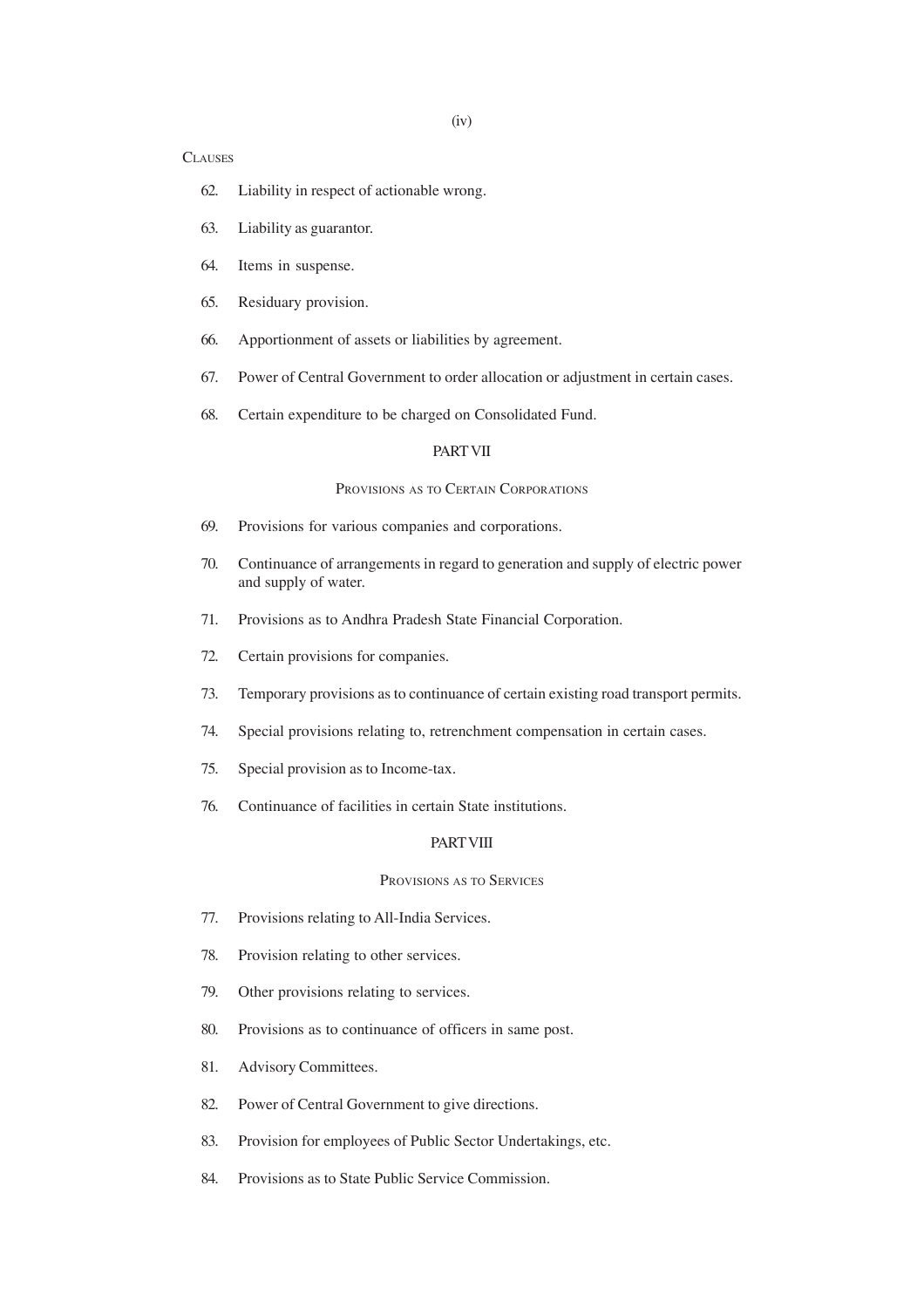### PART IX

**CLAUSES** 

MANAGEMENT AND DEVELOPMENT OF WATER RESOURCES

- 85. Apex Council for Godavari and Krishna river water resources and their Management Boards.
- 86. Constitution and functions of River Management Board.
- 87. Staff of the Management Board.
- 88. Jurisdiction of Board.
- 89. Power of Board to make regulations.
- 90. Allocation of water resources.
- 91. Polavaram Irrigation Project to be a national project.
- 92. Arrangements on Tungabhadra Board.

## PART X

INFRASTRUCTURE AND SPECIAL ECONOMIC MEASURES

- 93. Successor States to follow principles, guidelines, etc. issued by Central Government.
- 94. Measure for progress and development of successor States.
- 95. Fiscal measures including tax incentives.

## PART XI

## ACCESS TO HIGHER EDUCATION

96. Equal opportunity for quality higher education to all students.

### **PART XII**

## LEGAL AND MISCELLANEOUS PROVISIONS

- 97. Amendment of article 168 of the Constitution.
- 98. Amendment of article 371D of the Constitution.
- 99. Amendment of section 15A of Act 43 of 1951.
- 100. Amendment of section 15 of Act 37 of 1956.
- 101. Territorial extent of laws.
- 102. Power to adapt laws.
- 103. Power to construe laws.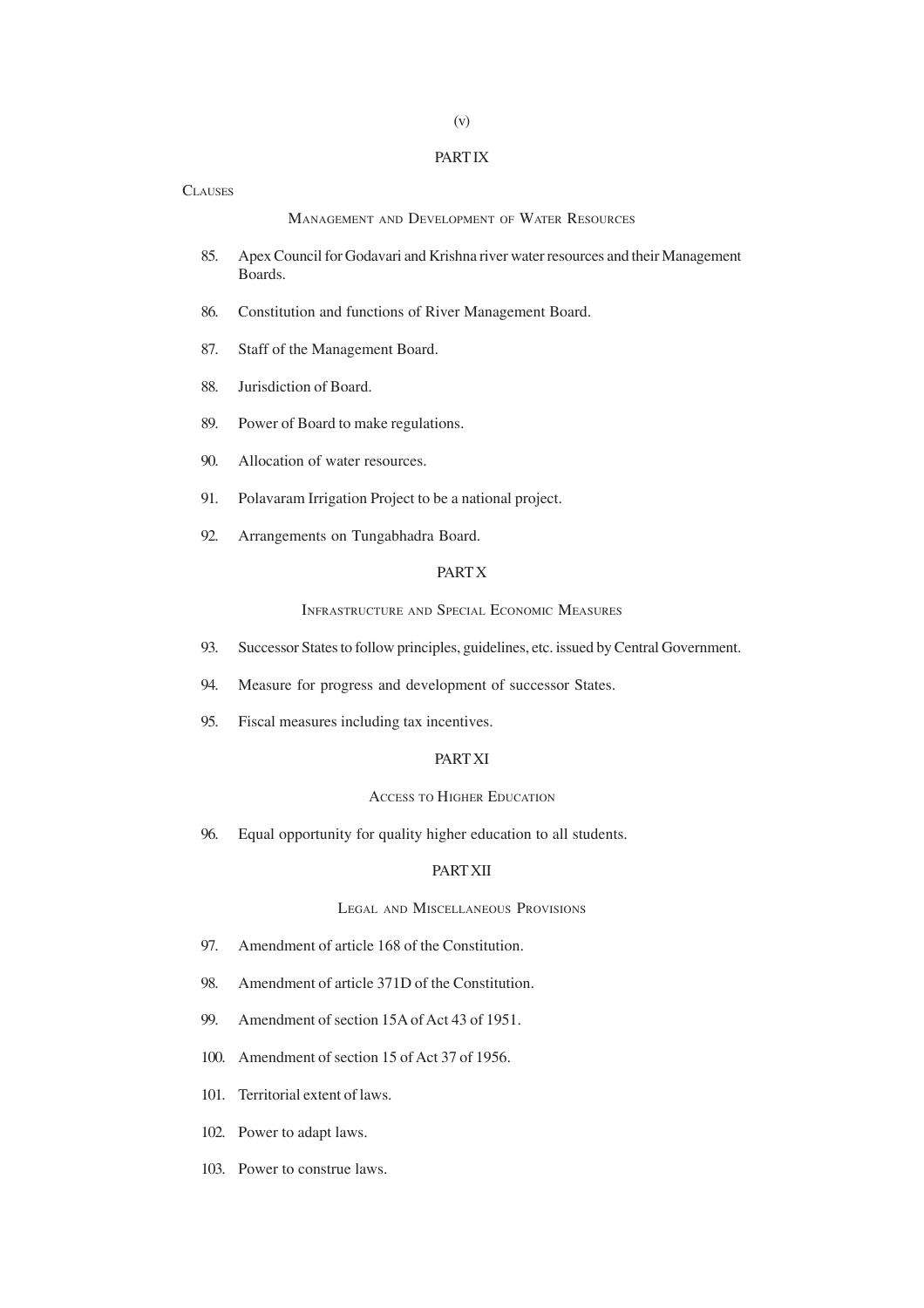## **CLAUSES**

- 104. Power to name authorities, etc., for exercising statutory functions.
- 105. Legal proceedings.
- 106. Transfer of pending proceedings.
- 107. Right of pleaders to practise in certain cases.
- 108. Effect of provisions of the Act inconsistent with other laws.
- 109. Power to remove difficulties.

THE FIRST SCHEDULE.

THE SECOND SCHEDULE.

THE THIRD SCHEDULE.

THE FOURTH SCHEDULE.

THE FIFTH SCHEDULE.

THE SIXTH SCHEDULE.

THE SEVENTH SCHEDULE

THE EIGHTH SCHEDULE.

- THE NINTH SCHEDULE.
- THE TENTH SCHEDULE.

THE ELEVENTH SCHEDULE.

- THE TWELFTH SCHEDULE
- THE THIRTEENTH SCHEDULE.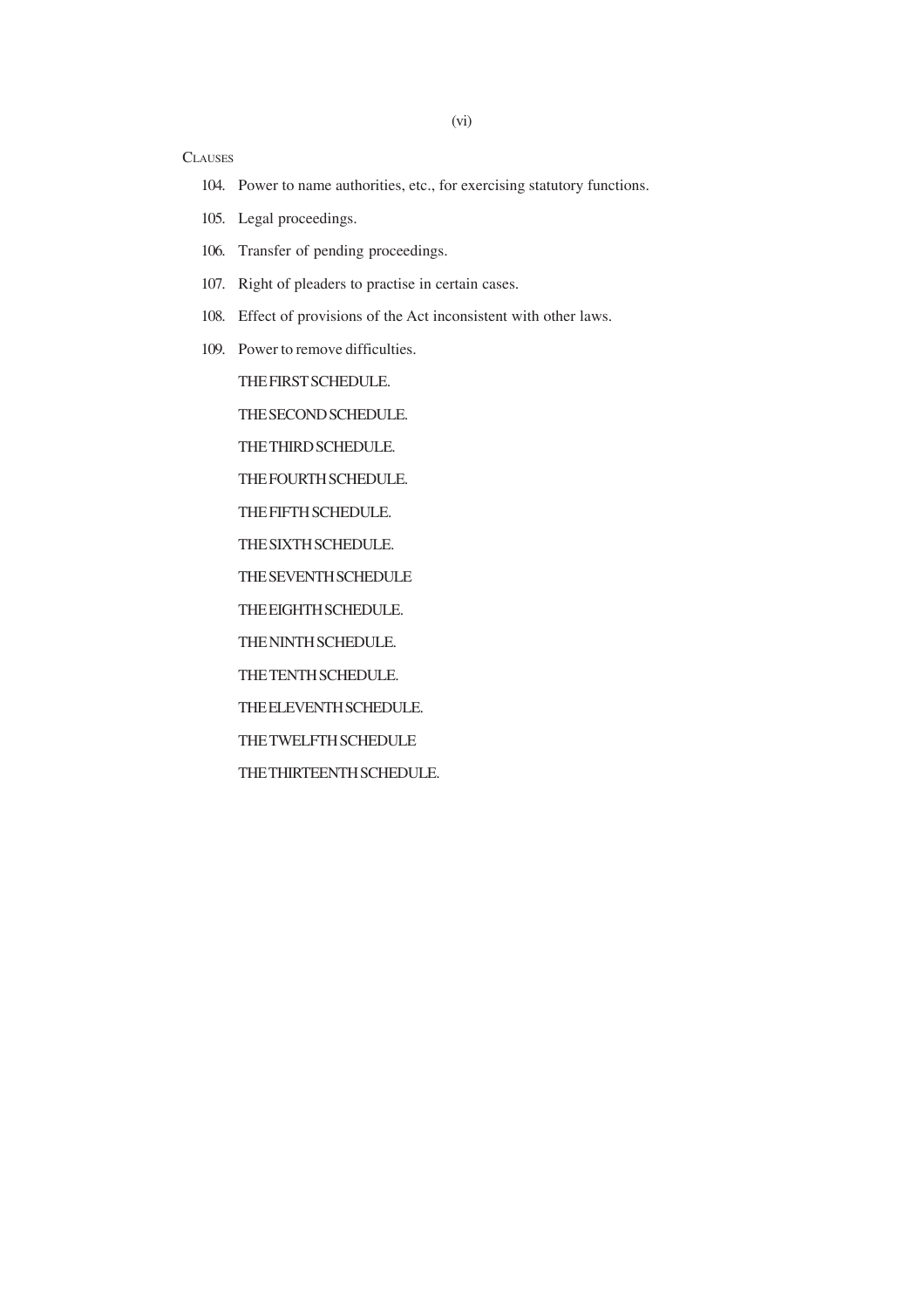AS INTRODUCED IN LOK SABHA ON ..............

## **Bill No. 8 of 2014**

## THE ANDHRA PRADESH REORGANISATION BILL, 2014

# A

## BILL

*to provide for the reorganisation of the existing State of Andhra Pradesh and for matters connected therewith.*

BE it enacted by Parliament in the Sixty-fifth Year of the Republic of India as follows:—

## **PART I**

## **PRELIMINARY**

| 1. This Act may be called the Andhra Pradesh Reorganisation Act, 2014. |  |
|------------------------------------------------------------------------|--|
|------------------------------------------------------------------------|--|

Short title.

5

10

**2.** In this Act, unless the context otherwise requires,—

Definitions.

(*a*) "appointed day" means the day which the Central Government may, by notification in the Official Gazette, appoint;

(*b*) "article" means an article of the Constitution;

(*c*) "assembly constituency", "council constituency" and "parliamentary constituency" have the same meanings as in the Representation of the People Act, 1950;

43 of 1950.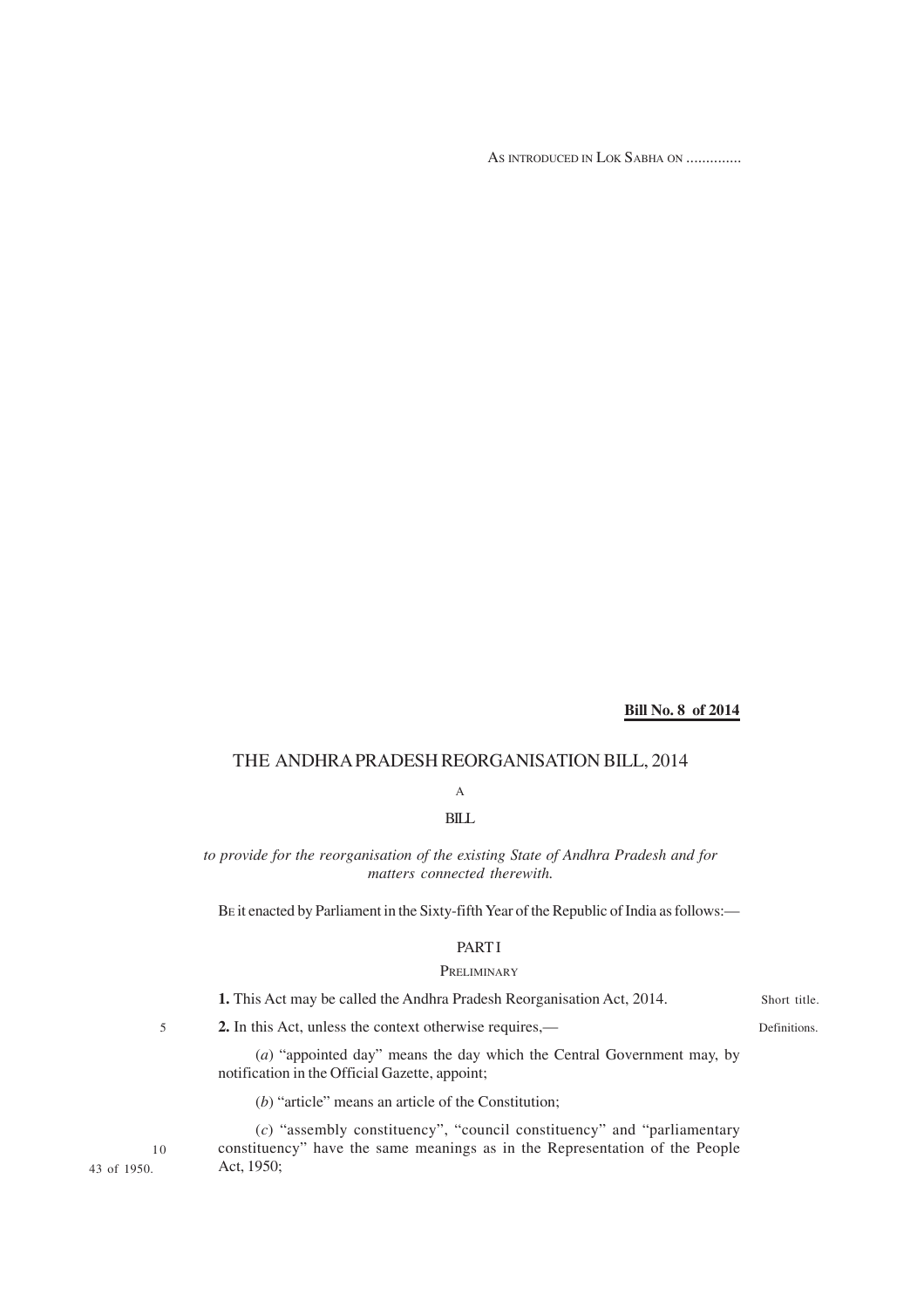(*d*) "Election Commission" means the Election Commission appointed by the President under article 324;

(*e*) "existing State of Andhra Pradesh" means the State of Andhra Pradesh as existing immediately before the appointed day;

(*f*) "law" includes any enactment, ordinance, regulation, order, bye-law, rule, scheme, notification or other instrument having, immediately before the appointed day, the force of law in the whole or in any part of the existing State of Andhra Pradesh; 5

(*g*) "notified order" means an order published in the Official Gazette;

(*h*) "population ratio", in relation to the States of Andhra Pradesh and Telangana, means the ratio of 58.32 : 41.68 as per 2011 Census; 10

(*i*) "sitting member", in relation to either House of Parliament or of the Legislature of the existing State of Andhra Pradesh, means a person who immediately before the appointed day, is a member of that House;

(*j*) "successor State", in relation to the existing State of Andhra Pradesh, means the State of Andhra Pradesh or the State of Telangana, as the case may be; 15

(*k*) "transferred territory" means the territory which on the appointed day is transferred from the existing State of Andhra Pradesh to the State of Telangana;

(*l*) "treasury" includes a sub-treasury; and

(*m*) any reference to a district, mandal, tehsil, taluk or other territorial division of the existing State of Andhra Pradesh shall be construed as a reference to the area comprised within that territorial division on the appointed day.  $20$ 

## PART II

#### REORGANISATION OF THE STATE OF ANDHRA PRADESH

**3.** On and from the appointed day, there shall be formed a new State to be known as the State of Telangana comprising the following territories of the existing State of Andhra Pradesh, namely:— Formation of Telangana State. 25

> Adilabad, Karimnagar, Medak, Nizamabad, Warangal, Rangareddi, Nalgonda, Mahbubnagar, Khammam and Hyderabad districts,

and thereupon the said territories shall cease to form part of the existing State of Andhra Pradesh. 30

**4.** On and from the appointed day, the State of Andhra Pradesh shall comprise the territories of the existing State of Andhra Pradesh other than those specified in section 3.

Andhra Pradesh and divisions thereof.

State of

**5.** (*1*) On and from the appointed day, Hyderabad in the existing State of Andhra Pradesh, shall be the common capital of the State of Telangana and the State of Andhra Pradesh for such period not exceeding ten years. 35

(*2*) After expiry of the period referred to in sub-section (*1*), Hyderabad shall be the capital of the State of Telangana and there shall be a new capital for the State of Andhra Pradesh.

*Explanation.*–– In this Part, the common capital includes the existing area notified as the Greater Hyderabad Municipal Corporation under the Hyderabad Municipal Corporation Act, 1955.

Hyderabad Act No. 2 of 1956.

40

territorial

Hyderabad to be common capital for States of Telangana and Andhra Pradesh.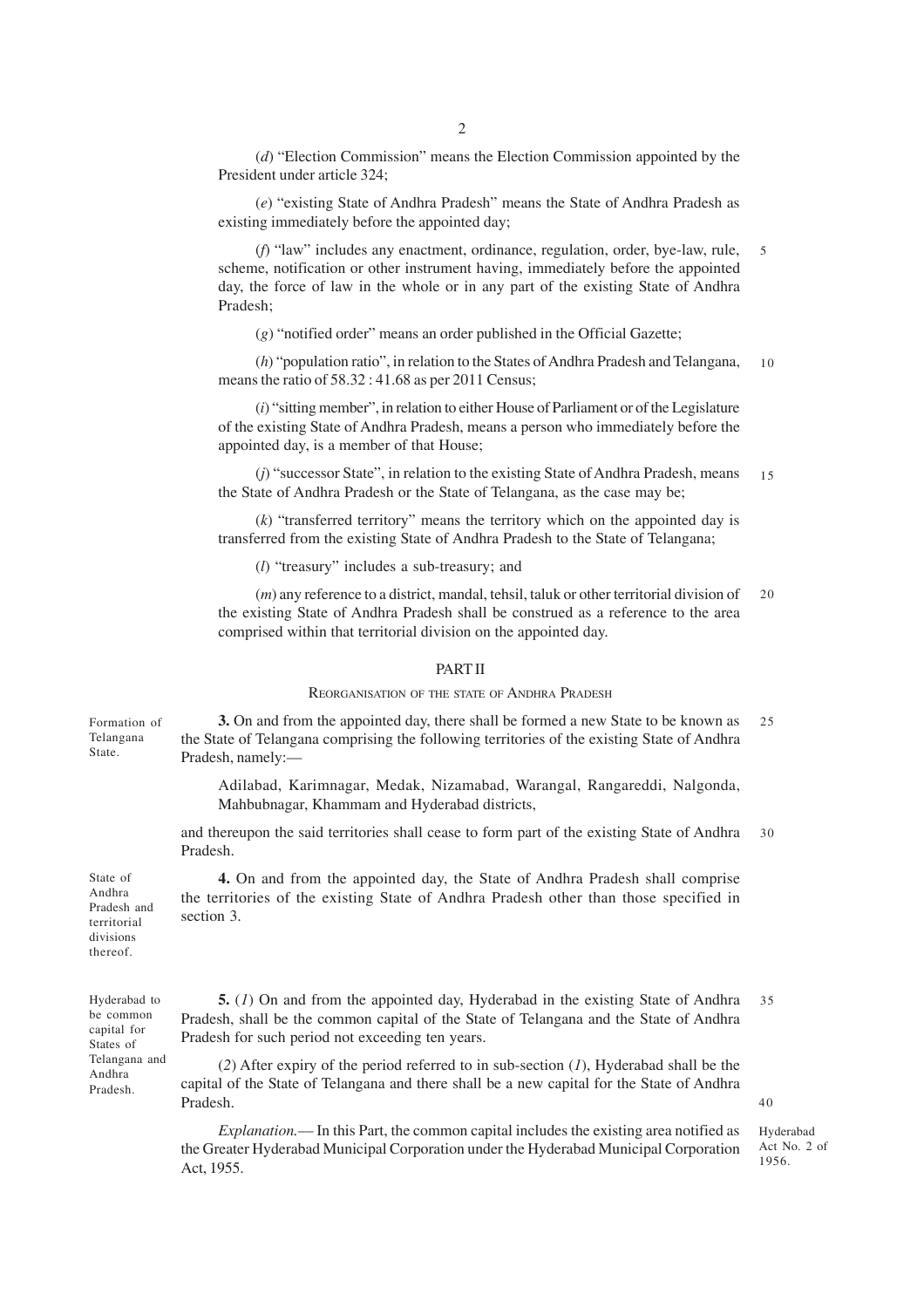**6.** The Central Government shall constitute an expert committee to study various alternatives regarding the new capital for the successor State of Andhra Pradesh and make appropriate recommendations in a period not exceeding forty-five days from the date of enactment of the Andhra Pradesh Reorganisation Act, 2014.

**7.** On and from the appointed day, the Governor of the existing State of Andhra Pradesh shall be the Governor for both the successor States of Andhra Pradesh and Telangana for such period as may be determined by the President . 5

**8.** (*1*) On and from the appointed day, for the purposes of administration of the common capital area, the Governor shall have special responsibility for the security of life, 10 liberty and property of all those who reside in such area.

(*2*) In particular, the responsibility of the Governor shall extend to matters such as law and order, internal security and security of vital installations, and management and allocation of Government buildings in the common capital area.

(*3*) In discharge of the functions, the Governor shall, after consulting the Council of Ministers of the State of Telangana, exercise his individual judgment as to the action to be 15 taken:

Provided that if any question arises whether any matter is or is not a matter as respects which the Governor is under this sub-section required to act in the exercise of his individual judgment, the decision of the Governor in his discretion shall be final, and the 20 validity of anything done by the Governor shall not be called in question on the ground that

he ought or ought not to have acted in the exercise of his individual judgment.

(*4*) The Governor shall be assisted by two advisors to be appointed by the Central Government.

**9**. (*1*) The Central Government shall assist the successor States of Andhra Pradesh 25 and Telangana to raise additional police forces.

(*2*) The Central Government shall, for a period of three years, on and from the appointed day, maintain and administer the Greyhound Training Centre in Hyderabad which shall function as a common training centre for the successor States and, at the expiry of the said period, the existing Greyhound Training Centre in Hyderabad shall become the training 30 centre of the State of Telangana.

(*3*) The Central Government shall assist the successor State of Andhra Pradesh to set up a similar state-of the-art training centre at such place as the State Government of Andhra Pradesh may by order notify.

(*4*) The Central Government shall provide financial assistance to the successor States in setting up new operational hubs for Greyhounds at such locations as the successor States may by order notify. 35

(*5*) The Greyhound and OCTOPUS forces of the existing State of Andhra Pradesh shall be distributed between the successor States after seeking options from the personnel and, each of these forces, on or after the appointed day shall function under the respective Director General of Police of the successor States. 40

**10.** On and from the appointed day, in the First Schedule to the Constitution, under the heading "I. THE STATES,––

(*a*) in the paragraph relating to the territories of the State of Andhra Pradesh, after the words, brackets and figures "Second Schedule to the Andhra Pradesh and Madras (Alteration of Boundaries) Act, 1959", the following shall be inserted, namely:—

from the Central Government to the successor States, etc.

Amendment of the First Schedule to the Constitution.

Assistance of police forces

Committee for setting up of a capital for Andhra Pradesh.

Expert

Governor of existing State of Andhra Pradesh to be common Governor.

Responsibility of Governor to protect residents of common capital of Hyderabad.

56 of 1959. 45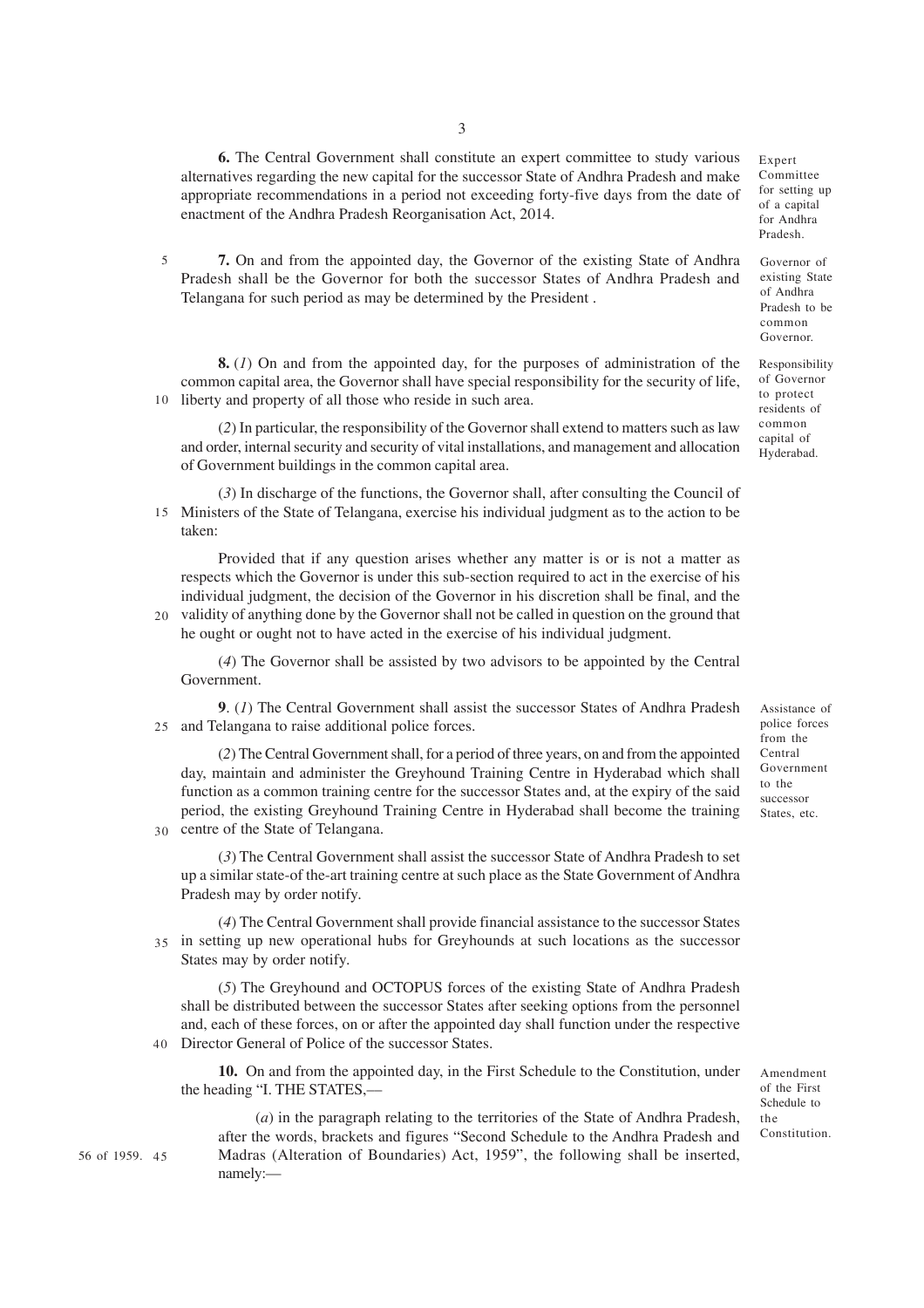4

"and the territories specified in section 3 of the Andhra Pradesh Reorganisation Act, 2014";

(*b*) after entry 28, the following entry shall be inserted, namely:—

"29. Telangana: The territories specified in section 3 of the Andhra Pradesh Reorganisation Act, 2014.".

Saving powers of State Governments.

**11.** Nothing in the foregoing provisions of this Part shall be deemed to affect the power of the Government of Andhra Pradesh or the Government of Telangana to alter, after the appointed day, the name, area or boundaries of any district or other territorial division in the State.

## PART III REPRESENTATION IN THE LEGISLATURES

THE COUNCIL OF STATES **12.** On and from the appointed day, in the Fourth Schedule to the Constitution, in the Table,— (*a*) in entry 1, for the figures "18", the figures "11" shall be substituted; (*b*) entries 2 to 30 shall be renumbered as entries 3 to 31 respectively;  $(c)$  after entry 1, the following entry shall be inserted, namely:— "2. Telangana .............................................. 7". **13.** (*1*) On and from the appointed day, eighteen sitting members of the Council of States representing the existing State of Andhra Pradesh shall be deemed to have been elected to fill the seats allotted to the States of Andhra Pradesh and Telangana, as specified in the First Schedule to this Act. (*2*) The term of office of such sitting members shall remain unaltered. THE HOUSE OF THE PEOPLE **14.** On and from the appointed day, there shall be allocated 25 seats to the successor State of Andhra Pradesh, and 17 seats to the successor State of Telangana, in the House of the People. the People, and the First Schedule to the Representation of the People Act, 1950 shall be 43 of 1950. deemed to be amended accordingly. **15.** On and from the appointed day, the Delimitation of Parliamentary and Assembly Constituencies Order, 2008, shall stand amended as directed in the Second Schedule to this Act. **16.** (*1*) Every sitting member of the House of the People representing a constituency which, on the appointed day by virtue of the provisions of section 14, stands allotted, with or without alteration of boundaries, to the successor States of Andhra Pradesh or Telangana, shall be deemed to have been elected to the House of the People by that constituency as so allotted. (*2*) The term of office of such sitting members shall remain unaltered. THE LEGISLATIVE ASSEMBLY **17.** (*1*) Subject to the provisions of sub-section (*2*), the number of seats in the Legislative Assemblies of the States of Andhra Pradesh and Telangana, on and from the appointed day, shall be 175 and 119, respectively. (*2*) Notwithstanding anything in sub-section (*1*), the Governor of the State may nominate one member each to the Legislative Assemblies of the successor States to give representation to the Anglo-Indian community in accordance with article 333 of the Constitution. Amendment of Fourth Schedule to Constitution. Allocation of sitting members. Representation in House of Delimitation of Parliamentary and Assembly Constituencies. Provision as to sitting members. Provisions as to Legislative Assemblies. 15 20 25 30 35  $40$ 45

10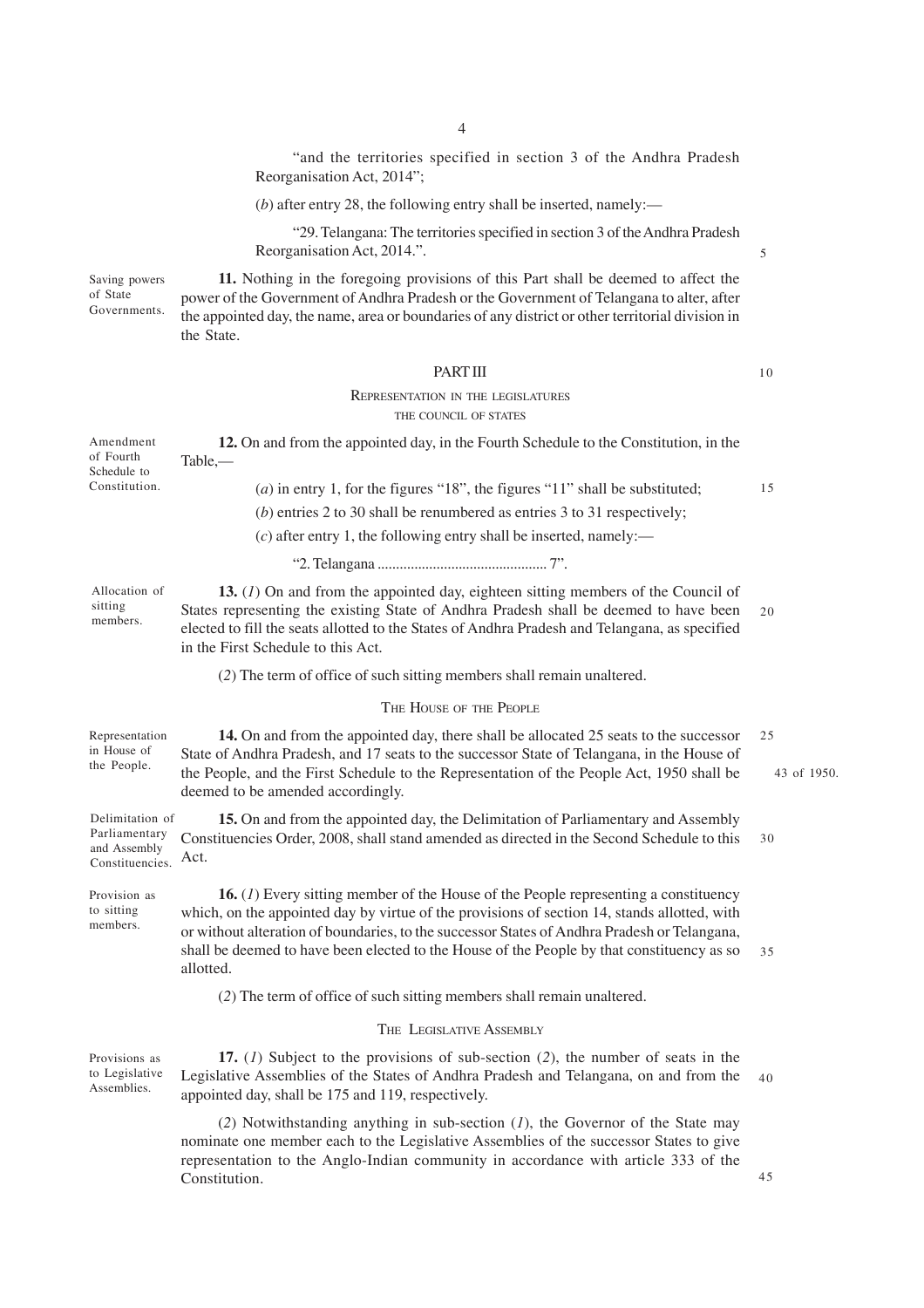43 of 1950.

(*3*) In the Second Schedule to the Representation of the People Act, 1950, under the heading "I. STATES":––

(*a*) in entry 1, for the figures "294", the figures "175" shall be substituted;

(*b*) entries 25 to 28 shall be renumbered as entries 26 to 29 respectively;

5

(*c*) after entry 24, the following entry shall be inserted, namely:—

| "25. Telangana | 119" |
|----------------|------|

**18.** (*1*) Every sitting member of the Legislative Assembly of the existing State of Andhra Pradesh elected to fill a seat in that Assembly from a constituency which on the 10 appointed day by virtue of the provisions of section 17 stands allotted, with or without alteration of boundaries, to the State of Telangana shall, on and from that day, cease to be a member of the Legislative Assembly of Andhra Pradesh and shall be deemed to have been elected to fill a seat in the provisional Legislative Assembly of Telangana from that constituency as so allotted.

(*2*) All other sitting members of the Legislative Assembly of the existing State of Andhra Pradesh shall continue to be members of the Legislative Assembly of that State and sitting member representing a constituency, the extent or the name of which are y virtue of the provisions of section 17, shall be deemed to have been elected to the ve Assembly of Andhra Pradesh by that constituency as so altered. 15

(*3*) Notwithstanding anything contained in any other law for the time being in force, the Legislative Assemblies of Andhra Pradesh and Telangana shall be deemed to be duly constituted on the appointed day. 20

**19.** (*1*) On and from the appointed day and until the Legislative Assembly of the successor State of Telangana has been duly constituted and summoned to meet for the first 25 session under the provisions of the Constitution, there shall be constituted a provisional Legislative Assembly of the State of Telangana, consisting of the 119 sitting members of the Legislative Assembly of the existing State of Andhra Pradesh representing the Assembly constituencies of the territories transferred by virtue of the provisions of section 3.

(*2*) The sitting member of the Legislative Assembly of the existing State of Andhra Pradesh nominated to that Assembly under article 333 to represent the Anglo-Indian 30 community shall be deemed to have been nominated to represent the community in the provisional Legislative Assembly of Telangana under that article.

(*3*) The provisional Legislative Assembly of the State of Telangana shall exercise all the powers and perform all the duties conferred by the provisions of the Constitution on the Legislative Assembly of that State. 35

(*4*) The term of office of the members of the provisional Legislative Assembly of the State of Telangana shall, unless the said Legislative Assembly is sooner dissolved, expire immediately before the first meeting of the Legislative Assembly of the State of Telangana.

**20.** The period of five years referred to in clause (1) of article 172 shall, in the case of 40 the Legislative Assembly of the State of Andhra Pradesh and of the provisional Legislative Assembly of the State of Telangana, be deemed to have commenced on the date on which it actually commenced in the case of the Legislative Assembly of the existing State of Andhra Pradesh.

**21.** (*1*) The person who immediately before the appointed day is the Speaker of the Legislative Assembly of the existing State of Andhra Pradesh shall continue to be the 45Speaker of that Assembly on and from that day.

(*2*) As soon as may be after the appointed day, the provisional Legislative Assembly of the successor State of Telangana shall choose two members of that Assembly to be Allocation of sitting members.

Composition of provisional Legislative Assembly of Telangana.

Duration of Legislative Assemblies.

Speaker and Deputy Speaker.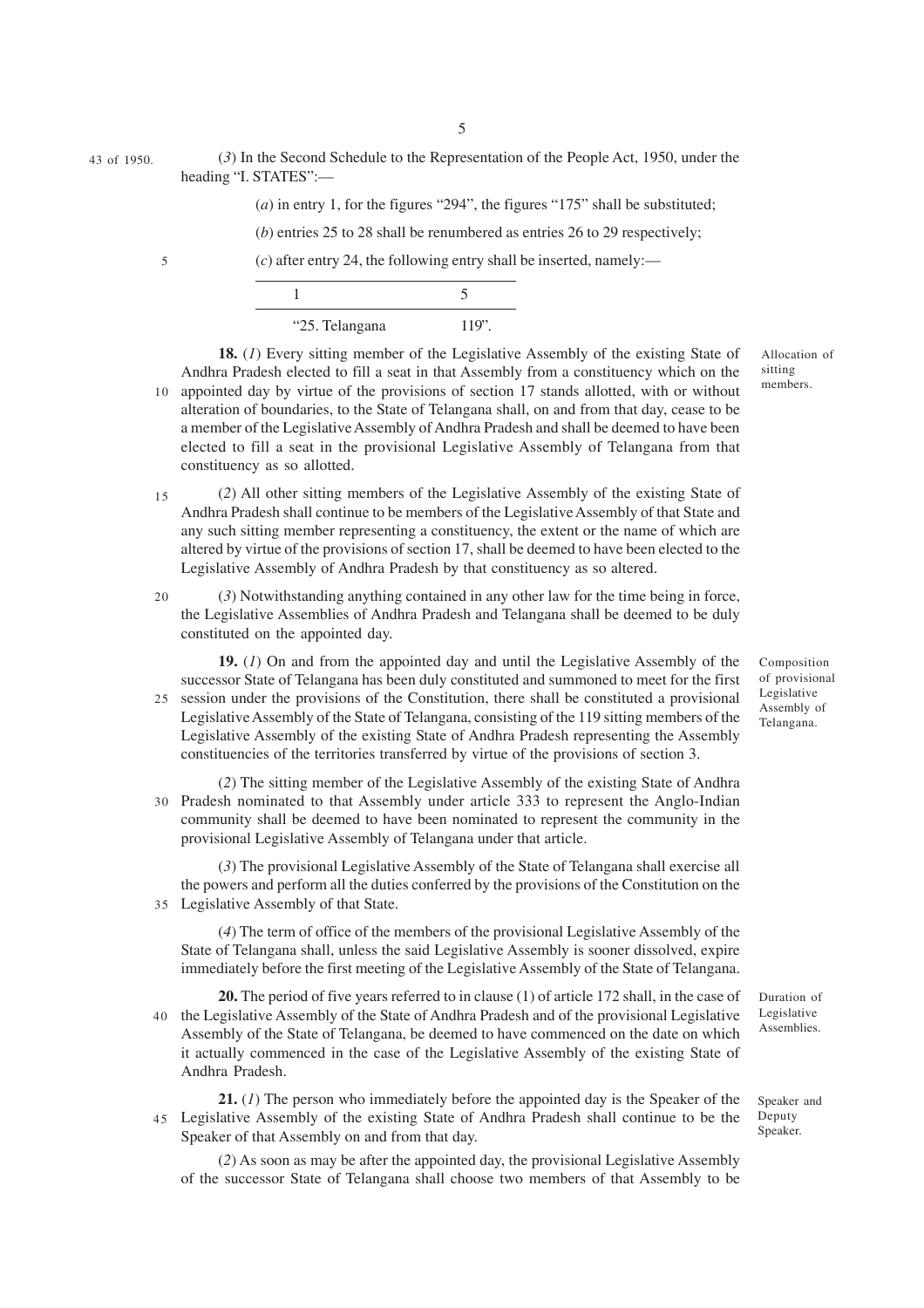### 6

respectively Speaker and Deputy Speaker thereof and until they are so chosen, the duties of the office of Speaker shall be performed by such member of the Assembly as the Governor may appoint for the purpose.

**22.** The rules of procedure and conduct of business of the Legislative Assembly of Andhra Pradesh as in force immediately before the appointed day shall, until rules are made under clause (1) of article 208, be the rules of procedure and conduct of business of the Legislative Assembly of Telangana, subject to such modifications and adaptations as may be made therein by the speaker thereof. 5

## THE LEGISLATIVE COUNCILS

**23.** (*1*) There shall be constituted a Legislative Council for each of the successor States consisting of not more than 50 members in the Legislative Council of Andhra Pradesh and 40 members in the Legislative Council of Telangana in accordance with the provisions contained in article 169 of the Constitution. 10

(*2*) Until the Legislative Councils for the successor States are duly constituted, the existing Legislative Council of the State of Andhra Pradesh shall, on and from the appointed day, be deemed to have been constituted as two provisional Councils of the successor States and the existing members shall be allotted to the provisional Councils as specified in the Fourth Schedule. 15

**24.** (*1*) On and from the appointed day, there shall be 50 seats in the Legislative Council of Andhra Pradesh and 40 seats in the Legislative Council of Telangana, respectively.

States. (2) In the Representation of the People Act, 1950,— 43 of 1950.

## (*i*) in the Third Schedule,––

(*a*) for the existing entry 1, the following entry shall be substituted, namely:––

|                                                                    |    |   |  |        | 25 |
|--------------------------------------------------------------------|----|---|--|--------|----|
| "1. Andhra Pradesh 50                                              | 17 | 5 |  | $6$ ": |    |
| (b) after entry 7, the following entry shall be inserted, namely:— |    |   |  |        |    |
|                                                                    |    |   |  |        |    |
| "7A. Telangana                                                     | 14 |   |  |        |    |

(*ii*) in the Fourth Schedule, after the heading "Tamil Nadu" and the entries relating thereunder, the following heading and the entries shall be inserted, namely:— 30

## "TELANGANA

- 1. Municipal Corporations.
- 2. Municipalities.
- 3. Nagar Panchayats.
- 4. Cantonment Boards.
- 5. Zila Praja Parishads.
- 6. Mandal Praja Parishads.".

Amendment of Delimitation of Council Constituencies Order.

Rules of procedure.

Provisional Legislative Council for successor States.

Legislative Councils for successor

> **25.** On and from the appointed day, the Delimitation of Council Constituencies (Andhra Pradesh) Order, 2006 shall stand amended as directed in the Third Schedule.

 $20$ 

35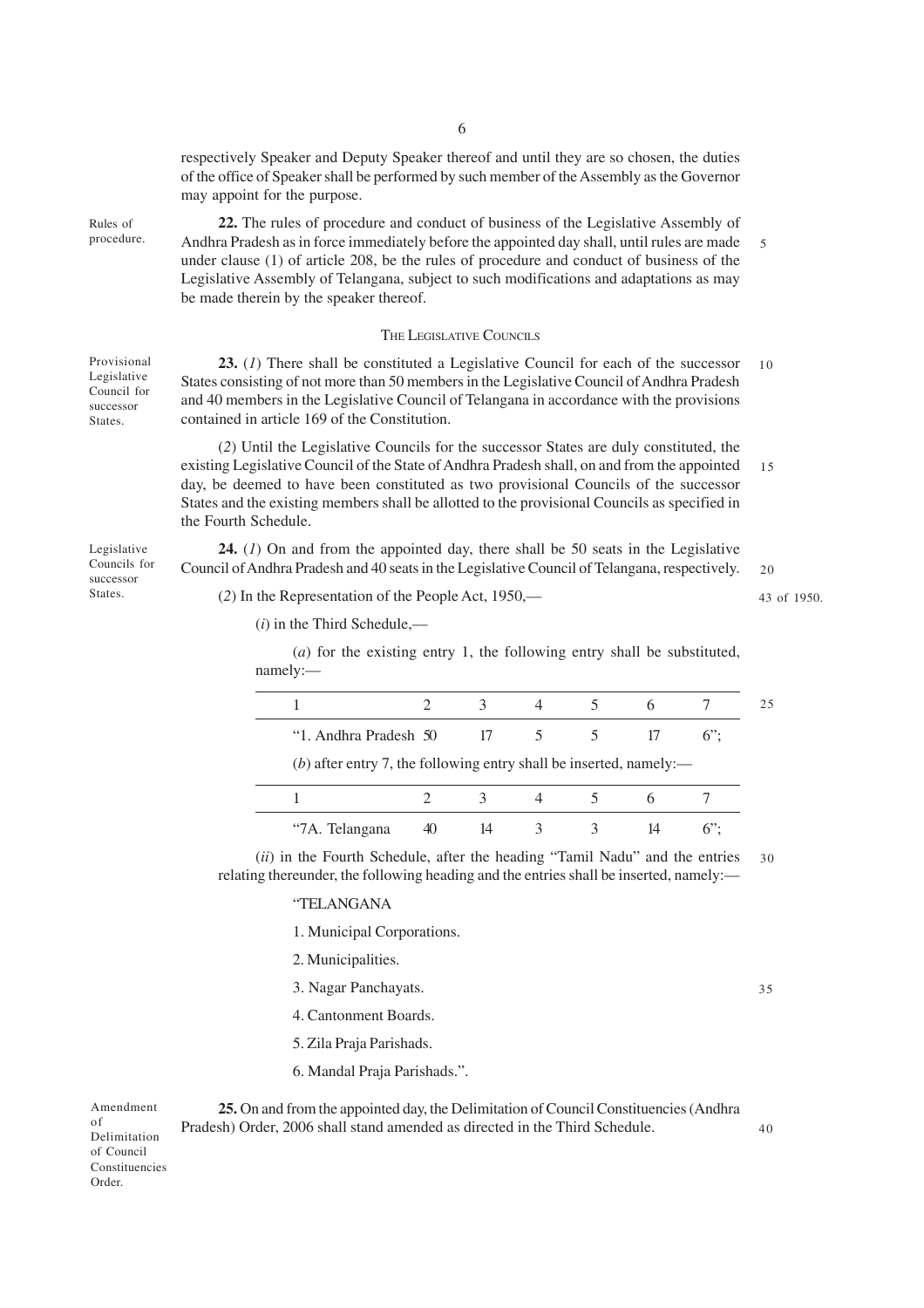**26.** As soon as may be after the appointed day, the Legislative Councils of the successor States of Andhra Pradesh and Telangana may choose a member each from the respective Councils to be the Chairman of the Council.

Chairman.

Delimitation

constituencies.

of

### *Delimitation of Constituencies*

**27.** (*1*) For the purpose of giving effect to the provisions of section 17, the Election Commission shall determine in the manner hereinafter provided–– 5

(*a*) the number of seats to be reserved for the Scheduled Castes and the Scheduled Tribes in the Legislative Assemblies of the States of Andhra Pradesh and Telangana, respectively, having regard to the relevant provisions of the Constitution;

10

15

(*b*) the assembly constituencies into which each State referred to in clause (*a*) shall be divided, the extent of each of such constituencies and in which of them seats shall be reserved for the Scheduled Castes or for the Scheduled Tribes; and

(*c*) the adjustments in the boundaries and description of the extent of the parliamentary constituencies in each State referred to in clause (*a*) that may be necessary or expedient.

(*2*) In determining the matters referred to in clauses (*b*) and (*c*) of sub-section (*1*), the Election Commission shall have regard to the following provisions, namely:—

(*a*) all the constituencies shall be single-member constituencies;

(*b*) all constituencies shall, as far as practicable, be geographically compact areas, and in delimiting them, regard shall be had to physical features, existing boundaries of administrative units, facilities of communication and conveniences to the public; and 20

(*c*) constituencies in which seats are reserved for the Scheduled Castes and the Scheduled Tribes shall, as far as practicable, be located in areas where the proportion of their population to the total population is the largest.

(*3*) The Election Commission shall, for the purpose of assisting it in the performance of its functions under sub-section (*1*), associate with itself as associate members, five persons as the Central Government may by order specify, being persons who are the members of the Legislative Assembly of the State or of the House of the People representing the State:

30

Provided that none of the associate members shall have a right to vote or to sign any decision of the Election Commission.

(*4*) If, owing to death or resignation, the office of an associate member falls vacant, it shall be filled as far as practicable, in accordance with the provisions of sub-section (*3*).

(*5*) The Election Commission shall–– 35

> (*a*) publish its proposals for the delimitation of constituencies together with the dissenting proposals, if any, of any associate member who desires publication thereof in the Official Gazette and in such other manner as the Commission may consider fit, together with a notice inviting objections and suggestions in relation to the proposals and specifying a date on or after which the proposals will be further considered by it;

> (*b*) consider all objections and suggestions which may have been received by it before the date so specified; and

(*c*) after considering all objections and suggestions which may have been received by it before the date so specified, determine by one or more orders the delimitation of constituencies and cause such order or orders to be published in the Official Gazette,

25

40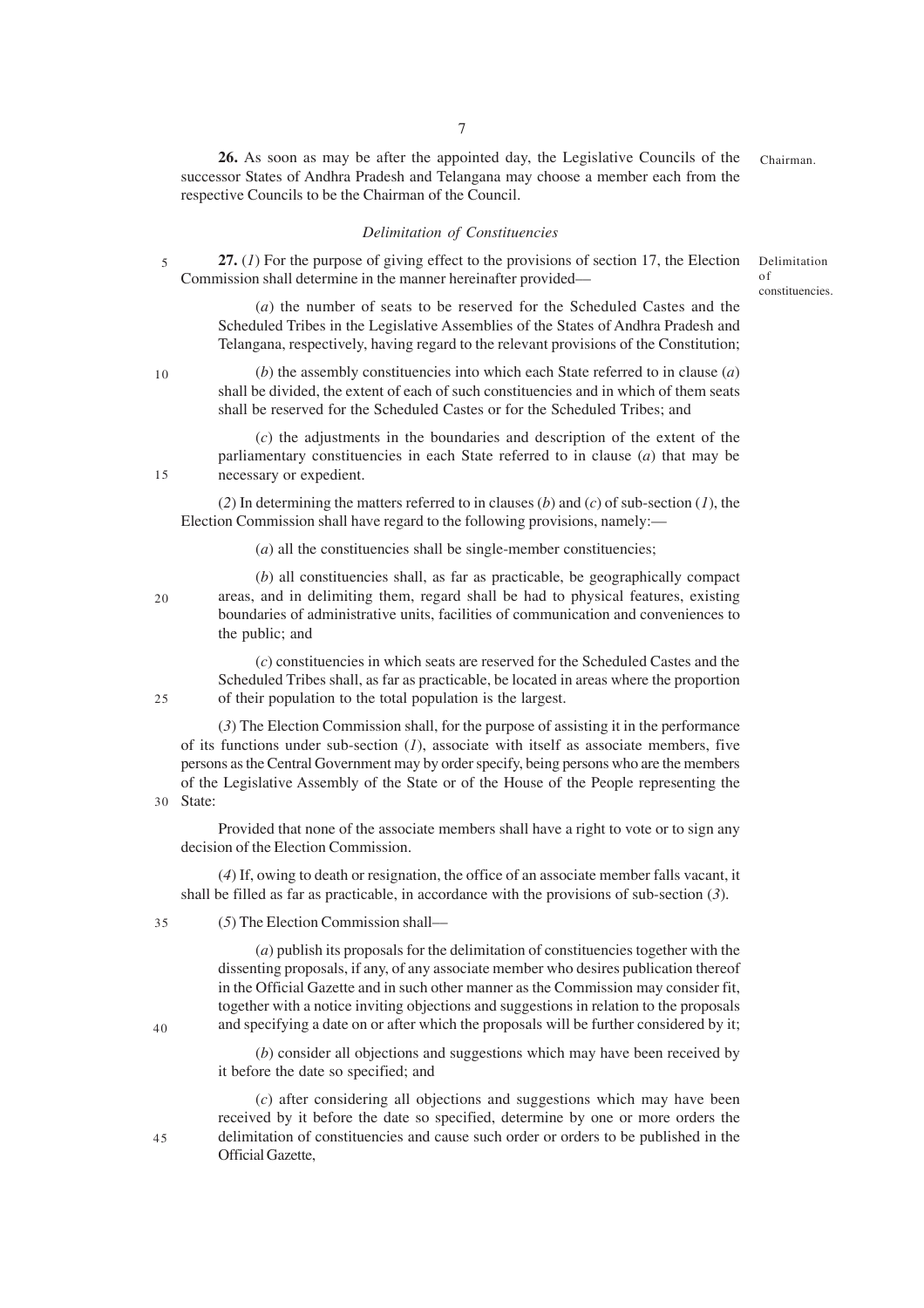and upon such publication, the order or orders shall have the full force of law and shall not be called in question in any court.

(*6*) As soon as may be after such publication, every such order relating to assembly constituencies shall be laid before the Legislative Assembly of the concerned State.

**28.** (*1*) The Election Commission may, from time to time, by notification in the Official Gazette,— 5

(*a*) correct any printing mistakes in any order made under section 27 or any error arising therein from inadvertent slip or omission; and

(*b*) where the boundaries or name of any territorial division mentioned in any such order or orders is or are altered, make such amendments as appear to it to be necessary or expedient for bringing such order up-to-date. 10

(*2*) Every notification under this section relating to an assembly constituency shall be laid, as soon as may be after it is issued, before the concerned Legislative Assembly.

### *Scheduled Castes and Scheduled Tribes*

**29.** On and from the appointed day, the Constitution (Scheduled Castes) Order, 1950, shall stand amended as directed in the Fifth Schedule to this Act. Amendment of Scheduled Castes Order. 15

> **30.** On and from the appointed day, the Constitution (Scheduled Tribes) Order, 1950, shall stand amended as directed in the Sixth Schedule to this Act.

#### PART IV

### HIGH COURT

**31.** (*1*) On and from the appointed day,–– (*a*) the High Court of Judicature at Hyderabad shall be the common High Court for the State of Telangana and the State of Andhra Pradesh till a separate High Court for the State of Andhra Pradesh is constituted under article 214 of the Constitution read with section 32 of this Act;

(*b*) the Judges of the High Court at Hyderabad for the existing State of Andhra Pradesh holding office immediately before the appointed day shall become on that day the Judges of the common High Court.

(*2*) The expenditure in respect of salaries and allowances of the Judges of the common High Court shall be allocated amongst the States of Andhra Pradesh and Telangana on the basis of population ratio. 30

High Court of Andhra Pradesh.

Power of Election Commission to maintain Delimitation Orders up-todate.

Amendment

High Court of Judicature at Hyderabad to be common High Court till

establishment of High Court of Andhra Pradesh.

of Scheduled Tribes Order.

> **32.** (*1*) Subject to the provisions of section 31, there shall be a separate High Court for the State of Andhra Pradesh (hereinafter referred to as the High Court of Andhra Pradesh) and the High Court of Judicature at Hyderabad shall become the High Court for the State of Telangana (hereinafter referred to as the High Court at Hyderabad).

> (*2*) The principal seat of the High Court of Andhra Pradesh shall be at such place as the President may, by notified order, appoint.

(*3*) Notwithstanding anything contained in sub-section (*2*), the Judges and division courts of the High Court of Andhra Pradesh may sit at such other place or places in the State of Andhra Pradesh other than its principal seat as the Chief Justice may, with the approval of the Governor of Andhra Pradesh, appoint. 40

 $20$ 

25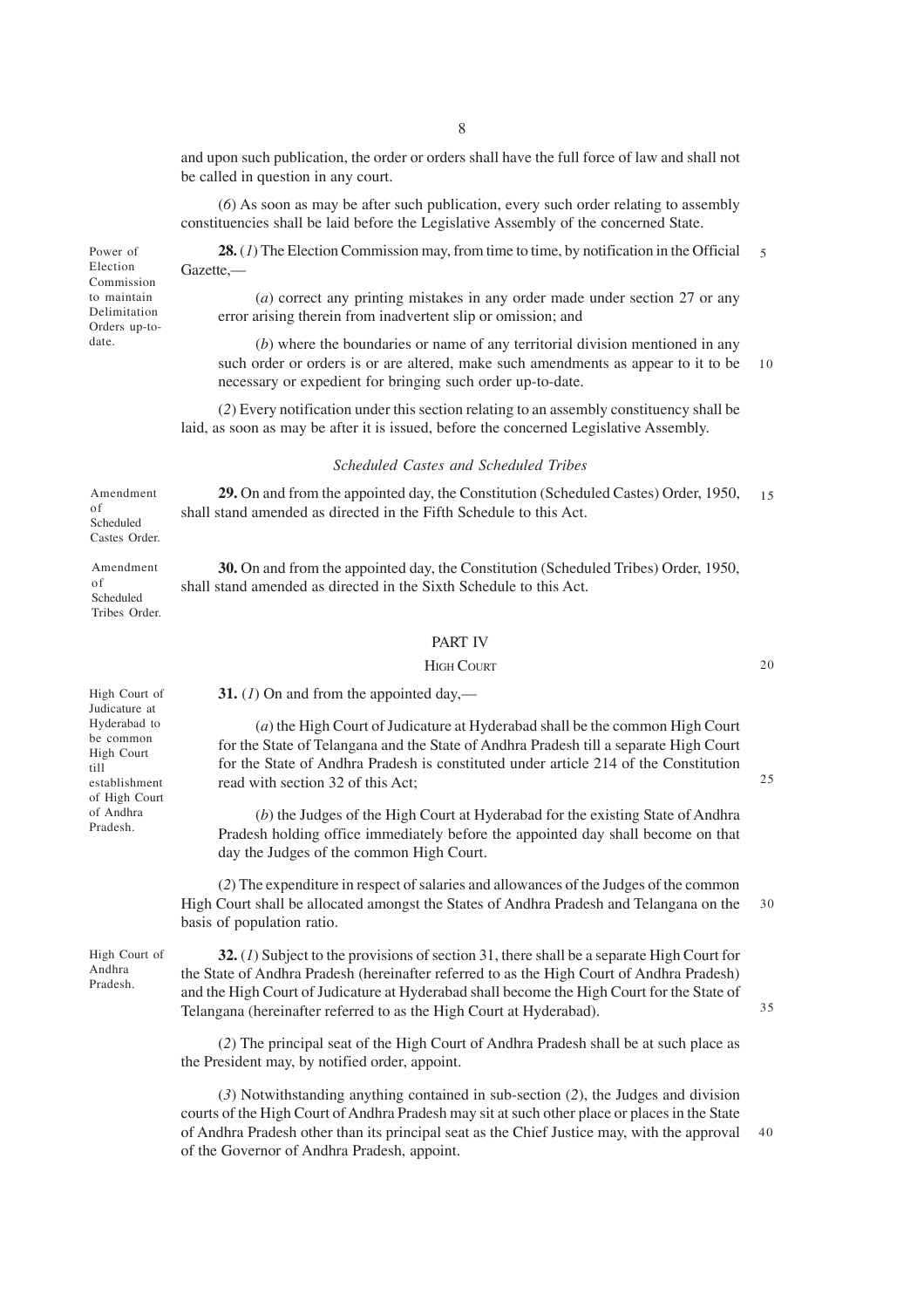**33.** (*1*) Such of the Judges of the High Court at Hyderabad holding office immediately before the date of establishment of the High Court of Andhra Pradesh as may be determined by the President, shall, from that date cease to be Judges of the High Court at Hyderabad and become, Judges of the High Court of Andhra Pradesh.

- (*2*) The persons who by virtue of sub-section (*1*) become Judges of the High Court of Andhra Pradesh shall, except in the case where any such person is appointed to be the Chief Justice of that High Court, rank in that Court according to the priority of their respective appointments as Judges of the High Court at Hyderabad. 5
- **34.** The High Court of Andhra Pradesh shall have, in respect of any part of the 10 territories included in the State of Andhra Pradesh, all such jurisdiction, powers and authority as, under the law in force immediately before the date referred to in sub-section (*1*) of section 31, are exercisable in respect of that part of the said territories by the High Court at Hyderabad.

**35.** (*1*) On and from the date referred to in sub-section (*1*) of section 31, in the 25 of 1961. 15 Advocates Act, 1961, in section 3, in sub-section  $(I)$ , in clause  $(a)$ , for the words "Rajasthan, Uttar Pradesh", the words "Rajasthan, Telangana, Uttar Pradesh" shall be substituted.

provision relating to Bar Council and advocates.

Special

Judges of Andhra Pradesh High Court.

Jurisdiction of Andhra Pradesh High Court.

(*2*) Any person who immediately before the date referred to in sub-section (*1*) of section 31 is an advocate on the roll of the Bar Council of the existing State of Andhra Pradesh and practising as an advocate in the High Court at Hyderabad, may give his option in writing, within one year from that date to the Bar Council of such existing State, to 20 transfer his name on the roll of the Bar Council of Telangana and notwithstanding anything contained in the Advocates Act, 1961 and the rules made thereunder, on such option so given his name shall be deemed to have been transferred on the roll of the Bar Council of Telangana with effect from the date of the option so given for the purposes of the said Act, 25 and the rules made thereunder.

(*3*) The persons other than the advocates who are entitled immediately before the date referred to in sub-section (*1*) of section 31, to practise in the High Court at Hyderabad or any subordinate court thereof shall, on and after that date, be recognised as such persons entitled also to practise in the High Court of Andhra Pradesh or any subordinate court 30 thereof, as the case may be.

(*4*) The right of audience in the High Court of Andhra Pradesh shall be regulated in accordance with the like principles as immediately before the date referred to in sub-section (*1*) of section 31, are in force with respect to the right of audience in the High Court at Hyderabad.

**36.** Subject to the provisions of this Part, the law in force immediately before the date referred to in sub-section (*1*) of section 31 with respect to practice and procedure in the High Court at Hyderabad shall, with the necessary modifications, apply in relation to the High Court of Andhra Pradesh, and accordingly, the High Court of Andhra Pradesh shall have all such powers to make rules and orders with respect to practice and procedure as are immediately before that date exercisable by the High Court at Hyderabad: 35 40

Provided that any rules or orders which are in force immediately before the date referred to in sub-section (*1*) of section 31 with respect to practice and procedure in the High Court at Hyderabad shall, until varied or revoked by rules or orders made by the High Court of Andhra Pradesh, apply with the necessary modifications in relation to practice and procedure in the High Court of Andhra Pradesh as if made by that Court.

**37.** The law in force immediately before the date referred to in sub-section (*1*) of section 31 with respect to the custody of the seal of the High Court at Hyderabad shall, with the necessary modifications, apply with respect to the custody of the seal of the High Court of Andhra Pradesh.

Practice and procedure in Andhra Pradesh High Court.

Custody of seal of Andhra Pradesh High Court.

25 of 1961.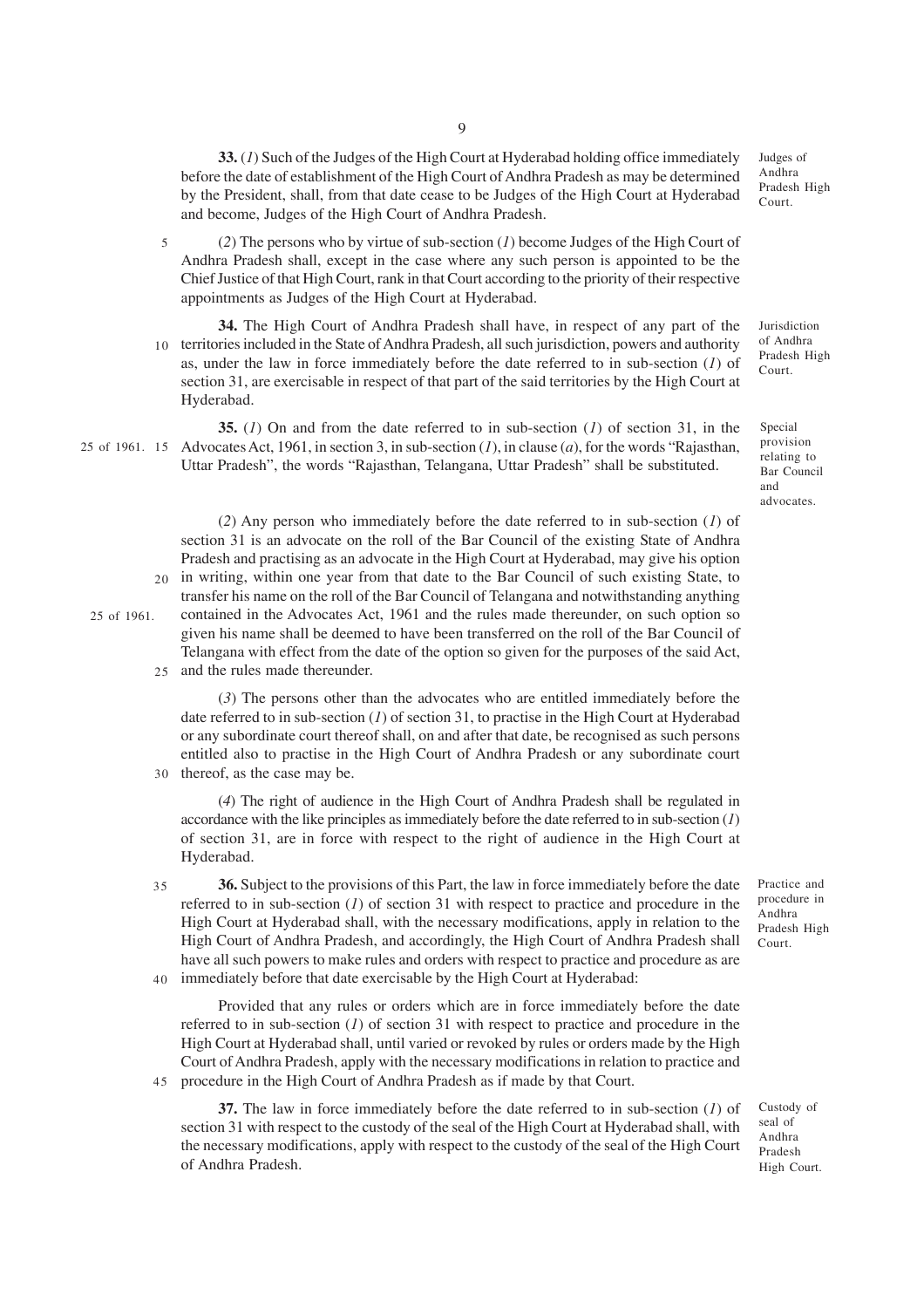**38.** The law in force immediately before the date referred to in sub-section (*1*) of section 31 with respect to the form of writs and other processes used, issued or awarded by the High Court at Hyderabad shall, with the necessary modifications, apply with respect to the form of writs and other processes used, issued or awarded by the High Court of Andhra Pradesh.

**39.** The law in force immediately before the date referred to in sub-section (*1*) of section 31 relating to the powers of the Chief Justice, single Judges and division courts of the High Court at Hyderabad and with respect to all matters ancillary to the exercise of those powers shall, with the necessary modifications, apply in relation to the High Court of Andhra Pradesh.

**40.** The law in force immediately before the date referred to in sub-section (*1*) of section 31 relating to appeals to the Supreme Court from the High Court at Hyderabad and the Judges and division courts thereof shall, with the necessary modifications, apply in relation to the High Court of Andhra Pradesh.

**41.** (*1*) Except as hereinafter provided, the High Court at Hyderabad shall, as from the date referred to in sub-section (*1*) of section 31, have no jurisdiction in respect of the State of Andhra Pradesh. 15

(*2*) Such proceedings pending in the High Court at Hyderabad immediately before the date referred to in sub-section (*1*) of section 31 as are certified, whether before or after that day, by the Chief Justice of that High Court, having regard to the place of accrual of the cause of action and other circumstances, to be proceedings which ought to be heard and decided by the High Court of Andhra Pradesh shall, as soon as may be after such certification, be transferred to the High Court of Andhra Pradesh.  $20$ 

(*3*) Notwithstanding anything contained in sub-sections (*1*) and (*2*) of this section or in section 34, but save as hereinafter provided, the High Court at Hyderabad shall have, and the High Court of Andhra Pradesh shall not have, jurisdiction to entertain, hear or dispose of appeals, applications for leave to the Supreme Court, applications for review and other proceedings where any such proceedings seek any relief in respect of any order passed by the High Court at Hyderabad before the date referred to in sub-section (*1*) of section 31: 25

Provided that if after any such proceedings have been entertained by the High Court at Hyderabad, it appears to the Chief Justice of that High Court that they ought to be transferred to the High Court of Andhra Pradesh, he shall order that they shall be so transferred, and such proceedings shall thereupon be transferred accordingly. 30

(*4*) Any order made by the High Court at Hyderabad––

(*a*) before the date referred to in sub-section  $(I)$  of section 31, in any proceedings transferred to the High Court of Andhra Pradesh by virtue of sub-section (*2*), or 35

(*b*) in any proceedings with respect to which the High Court at Hyderabad retains jurisdiction by virtue of sub-section (*3*),

shall for all purposes have effect, not only as an order of the High Court at Hyderabad, but also as an order made by the High Court of Andhra Pradesh.

Right to appear or to act in proceedings transferred to Andhra Pradesh High Court.

Form of writs and other processes.

Powers of Judges.

Procedure as to appeals to Supreme Court.

Transfer of proceedings from Hyderabad High Court to Andhra Pradesh High Court.

> **42.** Any person who, immediately before the date referred to in sub-section (*1*) of section 31, is an advocate entitled to practise or any other persons entitled to practise in the High Court at Hyderabad and was authorised to appear in any proceedings transferred from that High Court to the High Court of Andhra Pradesh under section 41, shall have the right to appear in the High Court of Andhra Pradesh in relation to those proceedings.

10

10

40

45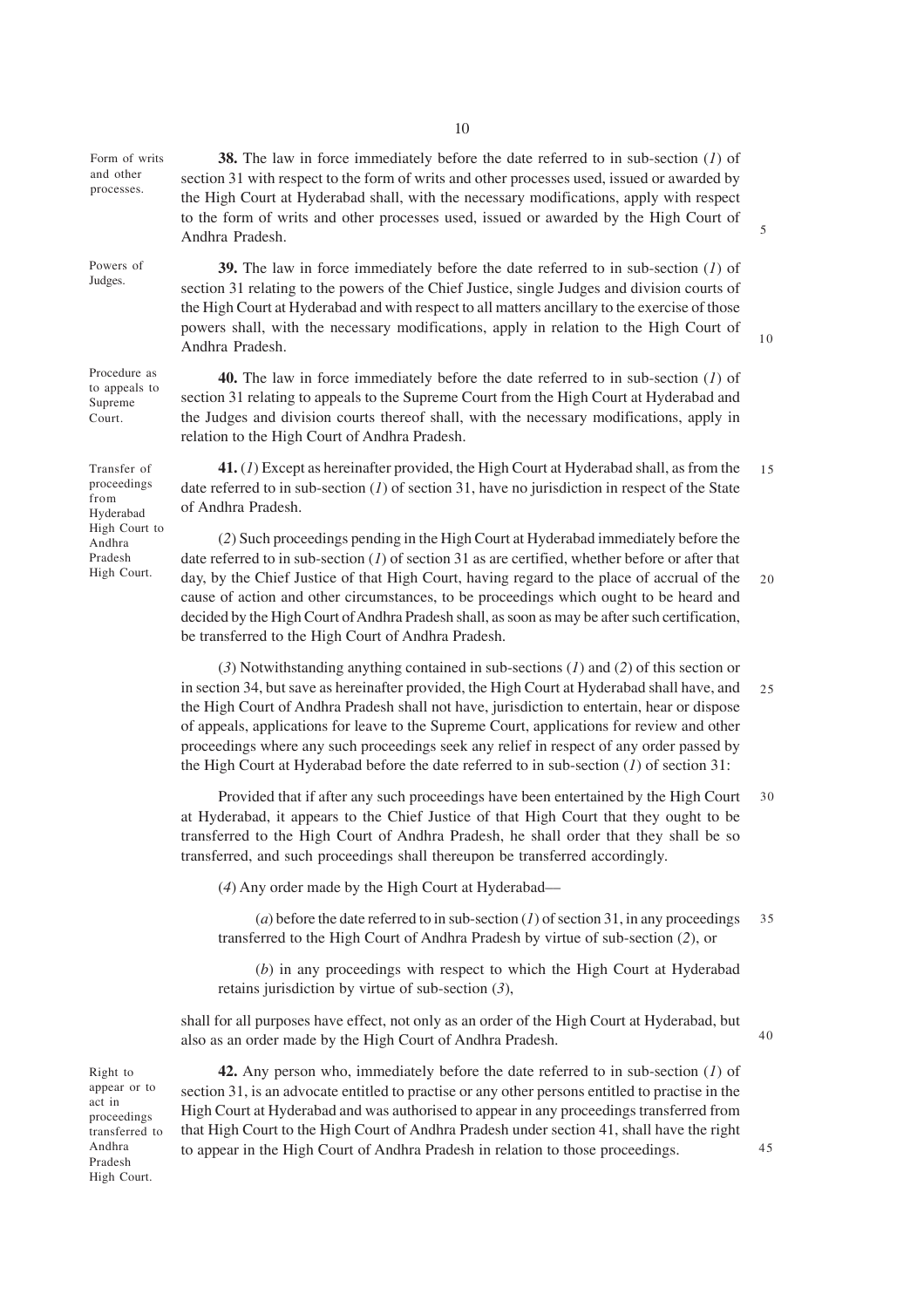## **43.** For the purposes of section 41,––

(*a*) proceedings shall be deemed to be pending in a court until that court has disposed of all issues between the parties, including any issues with respect to the taxation of the costs of the proceedings and shall include appeals, applications for leave to appeal to the Supreme Court, applications for review, petitions for revision and petitions for writs; and

(*b*) references to a High Court shall be construed as including references to a Judge or division court thereof, and references to an order made by a court or a Judge shall be construed as including references to a sentence, judgment or decree passed or made by that court or Judge.

**44.** Nothing in this Part shall affect the application to the High Court of Andhra Pradesh of any provisions of the Constitution, and this Part shall have effect subject to any provision that may be made on or after the date referred to in sub-section  $(1)$  of section 31 with respect to that High Court by any Legislature or other authority having power to make 15 such provision.

#### PART V

## AUTHORISATION OF EXPENDITURE AND DISTRIBUTION OF REVENUES

**45.** The Governor of existing State of Andhra Pradesh may, at any time before the appointed day, authorise such expenditure from the Consolidated Fund of the State of Telangana as he deems necessary for any period not more than six months beginning with the appointed day pending the sanction of such expenditure by the Legislative Assembly of the State of Telangana: 20

Provided that the Governor of Telangana may, after the appointed day, authorise such further expenditure as he deems necessary from the Consolidated Fund of the State of 25 Telangana for any period not extending beyond the said period of six months.

**46.** (*1*) The reports of the Comptroller and Auditor-General of India referred to in clause (2) of article 151 relating to the accounts of the existing State of Andhra Pradesh in respect of any period prior to the appointed day shall be submitted to the Governor of each of the successor States of Andhra Pradesh and Telangana who shall cause them to be laid before the Legislature of that State. 30

(*2*) The President may by order––

(*a*) declare any expenditure incurred out of the Consolidated Fund of Andhra Pradesh on any service in respect of any period prior to the appointed day during the financial year or in respect of any earlier financial year in excess of the amount granted for that service and for that year as disclosed in the reports referred to in sub-section

(*1*) to have been duly authorised; and

(*b*) provide for any action to be taken on any matter arising out of the said reports.

**47.** (*1*) **The award made by the Thirteenth Finance Commission to the existing State of Andhra Pradesh shall be apportioned between the successor States by the Central** 40 **Government on the basis of population ratio and other parameters.**

(*2*) **Notwithstanding anything in sub-section (***1***), the Central Government may, having regard to the resources available to the successor State of Andhra Pradesh, make appropriate grants to that State.**

45

35

5

10

### PART VI

#### APPORTIONMENT OF ASSETS AND LIABILITIES

**48.** (*1*) The provisions of this Part shall apply in relation to the apportionment of the assets and liabilities of the existing State of Andhra Pradesh immediately before the appointed day. Application of Part.

Authorisation of expenditure of Telangana State.

Reports relating to accounts of Andhra Pradesh State.

Distribution of Revenue.

Interpretation.

Savings.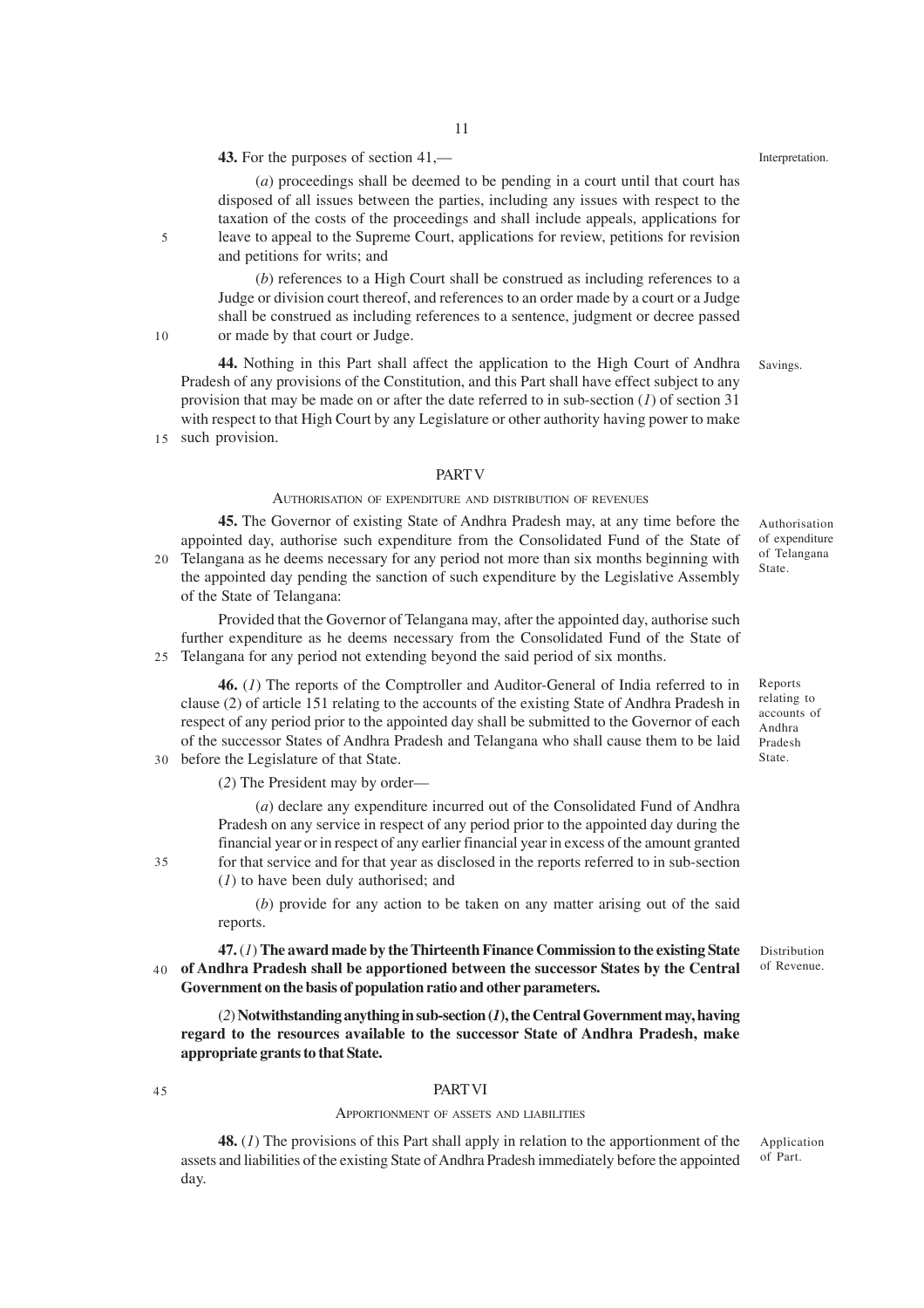12

(*2*) The successor States shall be entitled to receive benefits arising out of the decisions taken by the existing State of Andhra Pradesh and the successor States shall be liable to bear the financial liabilities arising out of the decisions taken by the existing State of Andhra Pradesh.

(*3*) The apportionment of assets and liabilities shall be subject to such financial adjustment as may be necessary to secure just, reasonable and equitable apportionment of the assets and liabilities amongst the successor States. 5

(*4*) Any dispute regarding the amount of financial assets and liabilities shall be settled through mutual agreement, failing which by order by the Central Government on the advice of the Comptroller and Auditor-General of India.

10

**49.** (*1*) Subject to the other provisions of this Part, all land and all stores, articles and other goods belonging to the existing State of Andhra Pradesh shall,—

(*a*) if within the transferred territory, pass to the State of Telangana; or

(*b*) in any other case, remain the property of the State of Andhra Pradesh:

Provided that in case of properties situated outside the existing State of Andhra Pradesh, such properties shall be apportioned between the successor States on the basis of population ratio: 15

Provided also that where the Central Government is of opinion that any goods or class of goods should be distributed among the States of Andhra Pradesh and Telangana, otherwise than according to the situation of the goods, the Central Government may issue such directions as it thinks fit for a just and equitable distribution of the goods and the goods shall pass to the successor States accordingly:  $20$ 

Provided also that in case of any dispute relating to the distribution of any goods or class of goods under this sub-section, the Central Government shall endeavour to settle such dispute through mutual agreement arrived at between the Governments of the successor States for that purpose, failing which the Central Government may, on request by any of the Governments of the successor States, after consulting the Governments of the successor States, issue such direction as it may deem fit for the distribution of such goods or class of goods, as the case may be, under this sub-section.  $25$ 

(*2*) Stores held for specific purposes, such as use or utilisation in particular institutions, workshops or undertakings or on particular works under construction, shall pass to the successor States in whose territories such institutions, workshops, undertakings or works are located. 30

(*3*) Stores relating to the Secretariat and offices of Heads of Departments having jurisdiction over the whole of the existing State of Andhra Pradesh shall be divided between the successor States on the basis of population ratio. 35

(*4*) In this section, the expression "land" includes immovable property of every kind and any rights in or over such property, and the expression "goods" does not include coins, bank notes and currency notes.

Treasury and bank balances.

Land and goods.

> **50.** The total of the cash balances in all treasuries of the existing State of Andhra Pradesh and the credit balances of the existing State of Andhra Pradesh with the Reserve Bank of India, the State Bank of India or any other bank immediately before the appointed day shall be divided between the States of Andhra Pradesh and Telangana on the basis of population ratio: 40

> Provided that for the purposes of such division, there shall be no transfer of cash balances from any treasury to any other treasury and the apportionment shall be effected by adjusting the credit balances of the two States in the books of the Reserve Bank of India on the appointed day: 45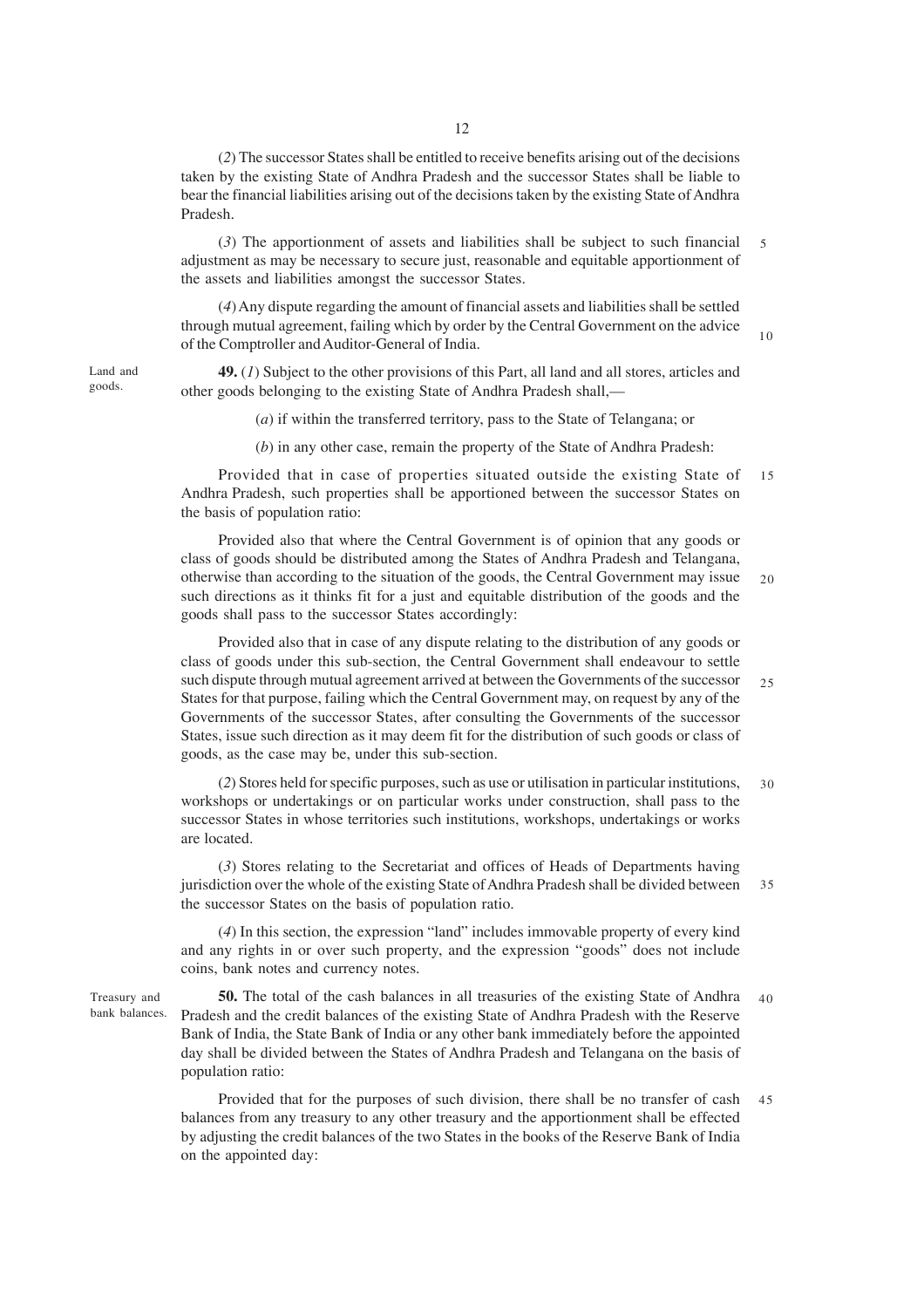Provided further that if the State of Telangana has no account on the appointed day with the Reserve Bank of India, the adjustment shall be made in such manner as the Central Government may, by order, direct.

**51.** The right to recover arrears of the tax or duty on property, including arrears of 5 land revenue, shall belong to the successor State in which the property is situated, and the right to recover arrears of any other tax or duty shall belong to the successor State in whose territories the place of assessment of that tax or duty is included on the appointed day. Arrears of taxes.

**52.** (*1*) The right of the existing State of Andhra Pradesh to recover any loans or advances made before the appointed day to any local body, society, agriculturist or other 10 person in an area within that State shall belong to the successor State in which that area is included on that day.

(*2*) The right of the existing State of Andhra Pradesh to recover any loans or advances made before the appointed day to any person or institution outside that State shall belong to the State of Andhra Pradesh:

Provided that any sum recovered in respect of any such loan or advance shall be divided between the States of Andhra Pradesh and Telangana on the basis of population ratio. 15

**53.** (*1*) The securities held in respect of the investments made from Cash Balances Investment Account or from any Fund in the Public Account of the existing State of Andhra Pradesh as specified in the Seventh Schedule shall be apportioned on the basis of population 20 ratio of the successor States.

Provided that the securities held in investments made from the Calamity Relief Fund of the existing State of Andhra Pradesh shall be divided in the ratio of the area of the territories occupied by the successor States.

(*2*) The investments of the existing State of Andhra Pradesh immediately before the appointed day in any special fund, the objects of which are confined to a local area, shall belong to the State in which that area is included on the appointed day: 25

Provided that the investments in such special funds on multiple entities situated in different parts of the existing State, and such parts fall within the territories of the States of Andhra Pradesh and Telangana, shall be apportioned between the successor States on the 30 basis of population ratio.

(*3*) The investments of the existing State of Andhra Pradesh immediately before the appointed day in any private, commercial or industrial undertaking, the objects of which are confined to a local area, shall belong to the successor State in which such area is included 35 on the appointed day:

Provided that investments in such entities, having multiple units situated in different parts of the existing State, and such parts fall within the territories of the States of Andhra Pradesh and Telangana, shall be apportioned between the successor States on the basis of

population ratio.

(*4*) Where any body corporate constituted under a Central Act, State Act or Provincial Act for the existing State of Andhra Pradesh or any part thereof has, by virtue of the provisions of Part II, become an inter-State body corporate, the investments in, or loans or advances to, any such body corporate by the existing State of Andhra Pradesh made before the appointed day shall, save as otherwise expressly provided by or under this Act, be 45 divided between the States of Andhra Pradesh and Telangana in the same proportion in which the assets of the body corporate are divided under the provisions of this Part. 40

**54.** (*1*) The assets and liabilities relating to any commercial or industrial undertaking of the existing State of Andhra Pradesh, where such undertaking or part thereof is exclusively located in, or its operations are confined to, a local area, shall pass to the State in which that area is included on the appointed day, irrespective of the location of its headquarters: 50

Assets and liabilities of State undertakings.

Right to recover loans and advances.

Investments and credits in certain funds.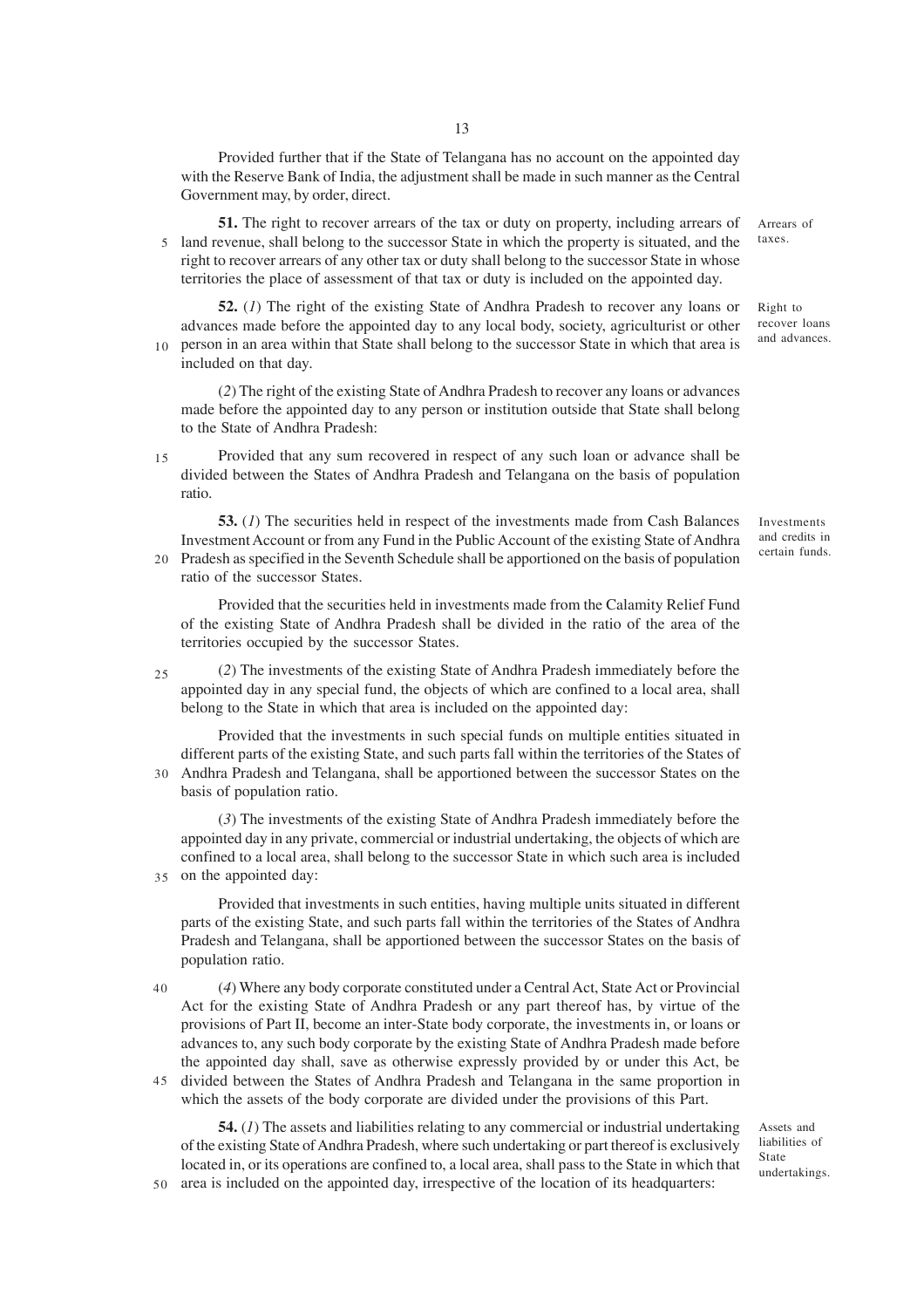Provided that where the operation of such undertaking becomes inter-State by virtue of the provisions of Part II, the assets and liabilities of––

(*a*) the operational units of the undertaking shall be apportioned between the two successor States on location basis; and

(*b*) the headquarters of such undertaking shall be apportioned between the two successor States on the basis of population ratio. 5

(*2*) Upon apportionment of the assets and liabilities, such assets and liabilities shall be transferred in physical form on mutual agreement or by making payment or adjustment through any other mode as may be agreed to by the successor States.

Public Debt.

**55.** (*1*) All liabilities on account of Public Debt and Public Account of the existing State of Andhra Pradesh outstanding immediately before the appointed day shall be apportioned on the basis of population ratio of the successor States unless a different mode of apportionment is provided under the provisions of this Act. 10

(*2*) The individual items of liabilities to be allocated to the successor States and the amount of contribution required to be made by one successor State to another shall be such as may be ordered by the Central Government on the advice of the Comptroller and Auditor-General of India: 15

Provided that till such orders are issued, the liabilities on account of Public Debt and Public Account of the existing State of Andhra Pradesh shall continue to be the liabilities of the successor State of Andhra Pradesh.

(*3*) The liability on account of loan raised from any source and re-lent by the existing State of Andhra Pradesh to such entities as may be specified by the Central Government and whose area of operation is confined to either of the successor States shall devolve on the respective States as specified in sub-section (*4*).

(*4*) The public debt of the existing State of Andhra Pradesh attributable to loan taken from any source for the express purpose of re-lending the same to a specific institution and outstanding immediately before the appointed day shall,— 25

(*a*) if re-lent to any local body, body corporate or other institution in any local area, be the debt of the State in which the local area is included on the appointed day; or

(*b*) if re-lent to any other corporation or institution which becomes an inter-State corporation or institution on the appointed day, be divided between the States of Andhra Pradesh and Telangana in the same proportion in which the assets of such body corporate or institution are divided under the provisions of Part VII.

(*5*) Where a sinking fund or a depreciation fund is maintained by the existing State of Andhra Pradesh for repayment of any loan raised by it, the securities held in respect of investments made from that fund shall be divided between the successor States of Andhra Pradesh and Telangana in the same proportion in which the total public debt is divided between the two States under this section. 35

(*6*) In this section, the expression "Government security" means a security created and issued by a State Government for the purpose of raising a public loan and having any of the forms specified in, or prescribed under, clause (*2*) of section 2 of the Public Debt Act, 1944. 18 of 1944. 40

Floating Debt.

**56.** All liabilities of the existing State of Andhra Pradesh in respect of any floating loan to provide short term finance to any local body, body corporate or other institution, shall be determined on the following basis, namely:–– 45

(*a*) if, the purposes of the floating loan are, on and from the appointed day, exclusive purposes of either of the successor States, then, of that State;

 $20$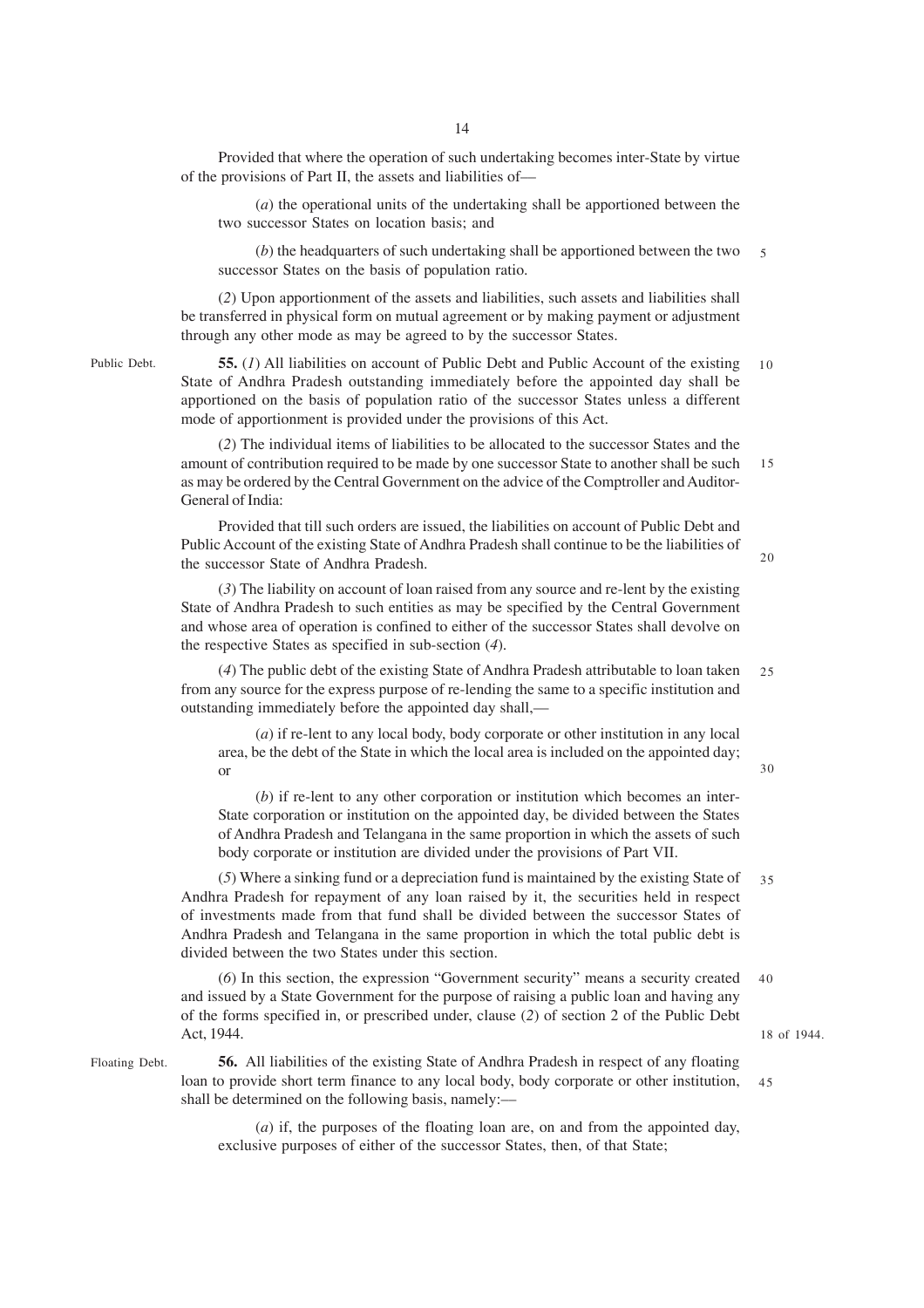(*b*) in any other case, it shall be divided on the basis of population ratio.

Refund of taxes collected in excess.

**57.** (*1*) The liability of the existing State of Andhra Pradesh to refund any tax or duty on property, including land revenue, collected in excess shall be the liability of the successor State in whose territories the property is situated, and the liability of the existing State of

5 Andhra Pradesh to refund any other tax or duty collected in excess shall be apportioned between the Successor States of Andhra Pradesh and Telangana on the basis of population ratio and the State discharging the liability shall be entitled to receive from the other State its share of the liability, if any.

(*2*) The liability of the existing State of Andhra Pradesh to refund any other tax or duty 10 collected in excess on the appointed day shall be the liability of the successor State in whose territories the place of assessment of such tax or duty is included, and the liability of the existing State of Andhra Pradesh to refund any other tax or duty collected in excess shall be apportioned between the Successor States of Andhra Pradesh and Telangana on the basis of population ratio and the State discharging the liability shall be entitled to receive 15 from the other State its share of the liability, if any.

**58.** (*1*) The liability of the existing State of Andhra Pradesh in respect of any civil deposit or local fund deposit shall, as from the appointed day, be the liability of the successor State in whose area the deposit has been made. Deposits, etc.

(*2*) The liability of the existing State of Andhra Pradesh in respect of any charitable or other endowment shall, as from the appointed day, be the liability of the successor State in whose area the institution entitled to the benefit of the endowment is located or of the successor State to which the objects of the endowment, under the terms thereof, are confined: 20

Provided that any civil deposits or loan funds or charitable or other endowment fund maintained by the existing State of Andhra Pradesh before the appointed day having 25 jurisdiction over the entire state shall be apportioned between the successor States on the basis of population ratio.

**59.** The liability of the existing State of Andhra Pradesh in respect of the Provident Fund account of a Government servant in service on the appointed day shall, as from that day, be the liability of the successor State to which that Government servant is permanently allotted. 30 Provident Fund.

**60.** The liability of the existing State of Andhra Pradesh in respect of pensions shall pass to, or be apportioned between, the successor States of Andhra Pradesh and Telangana in accordance with the provisions contained in the Eighth Schedule to this Act. Pensions.

**61.** (*1*) Where, before the appointed day, the existing State of Andhra Pradesh has made any contract in the exercise of its executive power for any purposes of the State, that 35 contract shall,–– Contracts.

(*a*) if the purposes of the contract are, on and from the appointed day, exclusive purposes of either of the successor States of Andhra Pradesh and Telangana, then it shall be deemed to have been made in exercise of the executive power of that State and the liability shall be discharged by that State; and

(*b*) in any other case, all rights and liabilities which have accrued or may accrue under any such contract shall be apportioned between the successor States on the basis of population ratio or in any other manner as may be agreed to by the successor States.

(*2*) For the purposes of this section, there shall be deemed to be included in the liabilities which have accrued or may accrue under any contract–– 45

> (*a*) any liability to satisfy an order or award made by any court or other tribunal in proceedings relating to the contract; and

> (*b*) any liability in respect of expenses incurred in or in connection with any such proceedings.

40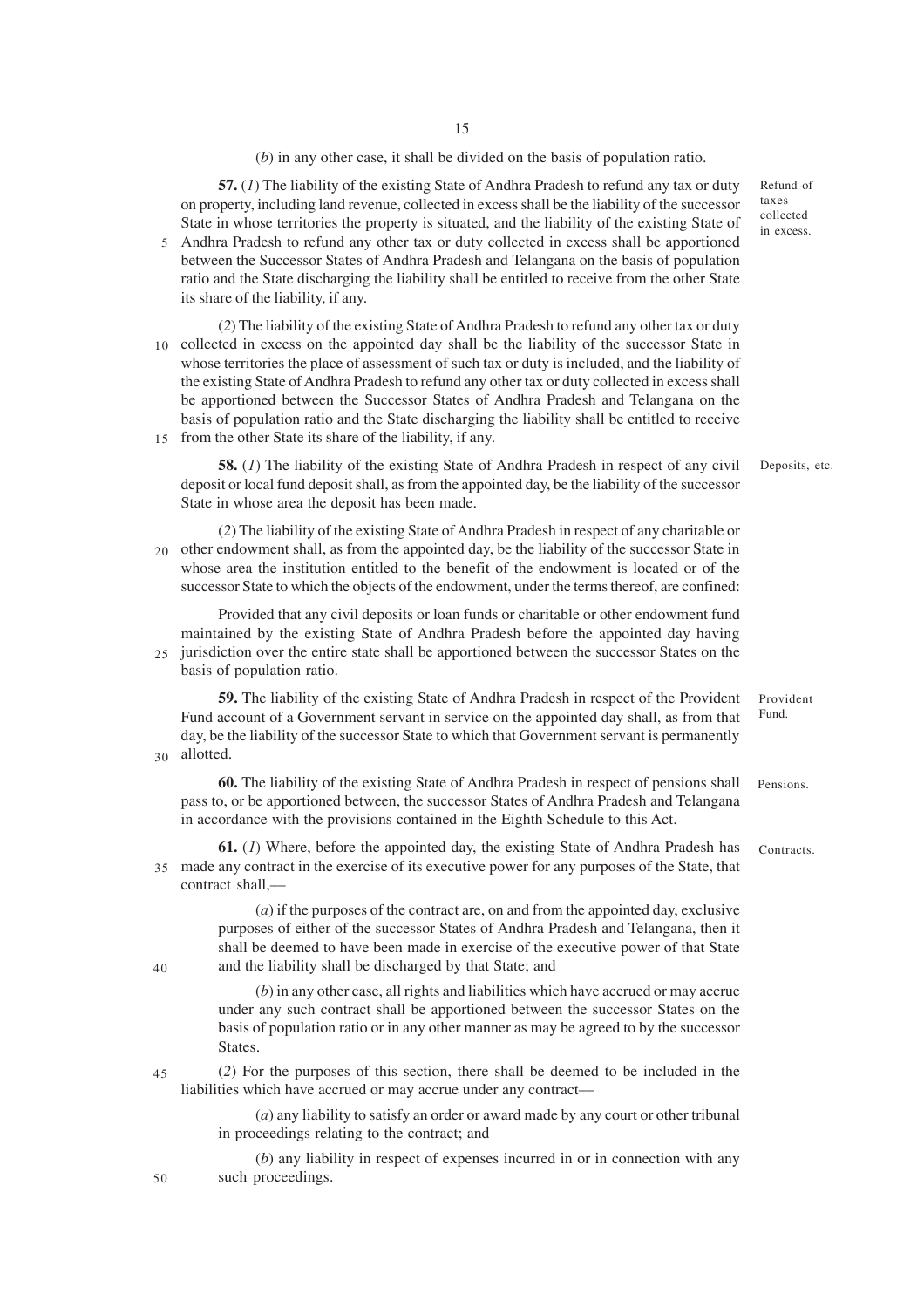(*3*) This section shall have effect subject to the other provisions of this Part relating to the apportionment of liabilities in respect of loans, guarantees and other financial obligations; and the bank balances and securities shall, notwithstanding that they partake of the nature of contractual rights, be dealt with under those provisions. **62.** Where, immediately before the appointed day, the existing State of Andhra Pradesh is subject to any liability in respect of any actionable wrong other than breach of contract, that liability shall,–– (*a*) if the cause of action arose wholly within the territories which, as from that day, are the territories of either of the successor States of Andhra Pradesh or Telangana, be the liability of that State; and (*b*) in any other case, be apportioned between the successor States on the basis of population ratio or in any other manner as may be agreed to by the successor States. **63.** Where, immediately before the appointed day, the existing State of Andhra Pradesh is liable as guarantor in respect of any liability of a registered co-operative society or other person, that liability shall,— (*a*) if the area of operations of such society or persons is confined to the territories which, as from that day, are the territories of either of the States of Andhra Pradesh or Telangana, be a liability of that State; and (*b*) in any other case, be apportioned between the successor States on the basis of population ratio or in any other manner as may be agreed to by the successor States. **64.** If any item in suspense is ultimately found to affect an asset or liability of the nature referred to in any of the foregoing provisions of this Part, it shall be dealt with in accordance with that provision. **65.** The benefit or burden of any asset or liability of the existing State of Andhra Pradesh not dealt with in the foregoing provisions of this Part shall pass to the State of Andhra Pradesh in the first instance, subject to such financial adjustment as may be agreed upon between the States of Andhra Pradesh and Telangana or, in default of such agreement, as the Central Government may, by order, direct. **66.** Where the successor States of Andhra Pradesh and Telangana agree that the benefit or burden of any particular asset or liability should be apportioned between them in a manner other than that provided for in the foregoing provisions of this Part, notwithstanding anything contained therein, the benefit or burden of that asset or liability shall be apportioned in the manner agreed upon. **67.** Where, by virtue of any of the provisions of this Part, either of the successor States of Andhra Pradesh and Telangana becomes entitled to any property or obtains any benefits or becomes subject to any liability, and the Central Government is of opinion, on a reference made within a period of three years from the appointed day by either of the States, that it is just and equitable that such property or those benefits should be transferred to, or shared with, the other successor State, or that a contribution towards that liability should be made by the other successor State, the said property or benefits shall be allocated in such manner between the two States, or the other State shall make to the State subject to the liability such contribution in respect thereof, as the Central Government may, after consultation with the two State Governments, by order, determine. **68. All sums payable by the State of Andhra Pradesh or by the State of Telangana, as the case may be, to the other State, or by the Central Government to the successor States, by virtue of the provisions of this Act, shall be charged on the Consolidated Fund of the State by which such sums are payable or, as the case may be, the Consolidated Fund of India.** Liability in respect of actionable wrong. Liability as guarantor. Items in suspense. Residuary provision. Apportionment of assets or liabilities by agreement. Power of Central Government t o order allocation or adjustment in certain cases. Certain expenditure to be charged on Consolidated Fund. 5 10 15  $20$ 25 30 35 40 45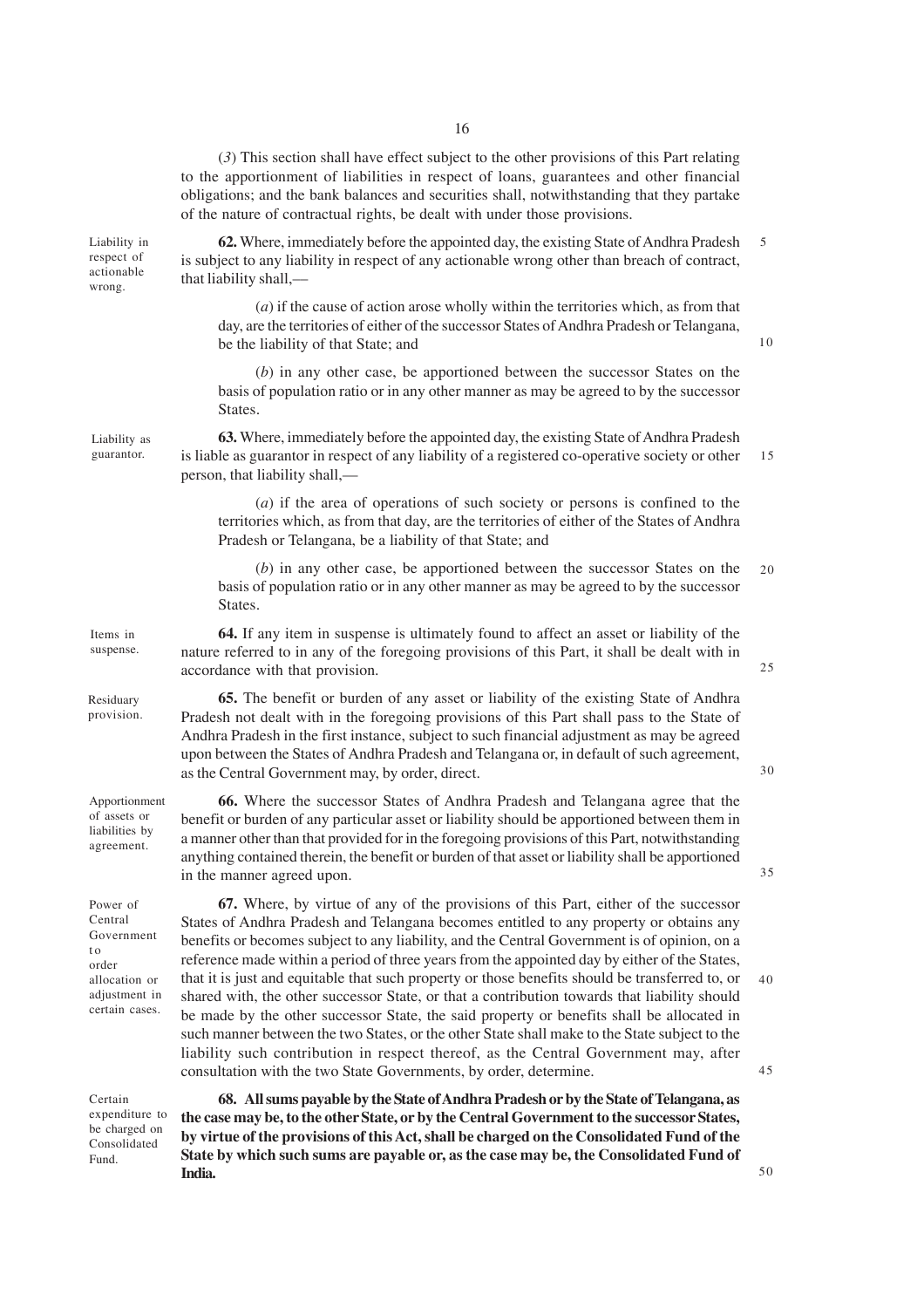# 17

# PART VII

## PROVISIONS AS TO CERTAIN CORPORATIONS

**69.** (*1*) The companies and corporations specified in the Ninth Schedule constituted for the existing State of Andhra Pradesh shall, on and from the appointed day, continue to 5 function in those areas in respect of which they were functioning immediately before that day, subject to the provisions of this section.

(*2*) The assets, rights and liabilities of the companies and corporations referred to in sub-section (*1*) shall be apportioned between the successor States in the manner provided in section 54.

- **70.** If it appears to the Central Government that the arrangement in regard to the generation or supply of electric power or the supply of water for any area or in regard to the execution of any project for such generation or supply has been or is likely to be modified to the disadvantage of that area by reason of the fact that it is, by virtue of the provisions of Part II, outside the State in which the power stations and other installations for the 10
- generation and supply of such power, or the catchment area, reservoirs and other works for the supply of water, as the case may be, are located, the Central Government may, after consultation with the Governments of the successor States wherever necessary, give such directions as it deems proper to the State Government or other authority concerned for the maintenance, so far as practicable, of the previous arrangement and the State to which such 15  $20$
- directions are given shall comply with them.

**71.** (*1*) The Andhra Pradesh State Financial Corporation established under the State Financial Corporations Act, 1951 shall, on and from the appointed day, continue to function in those areas in respect of which it was functioning immediately before that day, subject to the provisions of this section and to such directions as may, from time to time, be issued by

the Central Government. 25

> (*2*) Any directions issued by the Central Government under sub-section (*1*) in respect of the Corporation may include a direction that the said Act, in its application to the Corporation, shall have effect subject to such exceptions and modifications as may be specified in the direction.

- (*3*) Notwithstanding anything contained in sub-section (*1*) or sub-section (*2*), the Board of Directors of the Corporation may, with the previous approval of the Central Government and shall, if so required by the Central Government, convene at any time after the appointed day a meeting for the consideration of a scheme for the reconstitution or reorganisation or dissolution, as the case may be, of the Corporation, including proposals 30
- 35 regarding the formation of new Corporations, and the transfer thereto of the assets, rights and liabilities of the existing Corporation, and if such a scheme is approved at the general meeting by a resolution passed by a majority of the shareholders present and voting, the scheme shall be submitted to the Central Government for its sanction.

(*4*) If the scheme is sanctioned by the Central Government either without modifications or with modifications which are approved at a general meeting, the Central Government shall certify the scheme, and upon such certification, the scheme shall, notwithstanding anything to the contrary contained in any law for the time being in force, be binding on the Corporations affected by the scheme as well as the shareholders and creditors thereof.  $40<sup>-1</sup>$ 

(*5*) If the scheme is not so approved or sanctioned, the Central Government may refer the scheme to such Judge of the High Court of Andhra Pradesh or the High Court of Telangana as may be nominated in this behalf by the Chief Justice thereof, and the decision of the Judge in regard to the scheme shall be final and shall be binding on the Corporations affected by the scheme as well as the shareholders and creditors thereof. 45

(*6*) Nothing in the preceding provisions of this section shall be construed as preventing 50 the Government of the States of Andhra Pradesh and Telangana from constituting, at any time on or after the appointed day, a State Financial Corporation for that State under the State Financial Corporations Act, 1951.

Provisions for various companies and corporations.

Continuance of arrangements in regard to generation and supply of electric power and supply of water.

Provisions as to Andhra Pradesh State Financial Corporation.

63 of 1951.

63 of 1951.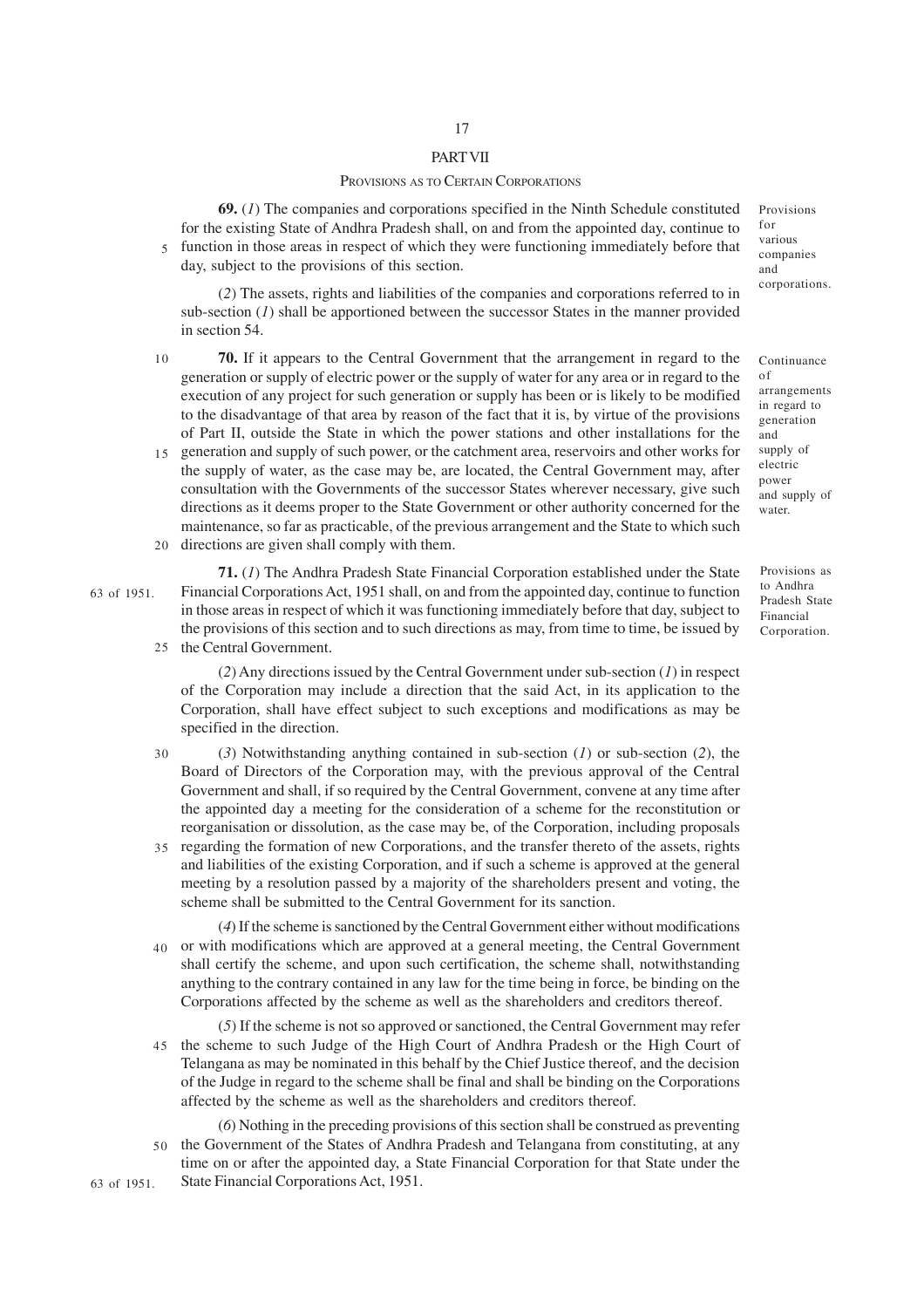Certain provisions for companies.

**72.** Notwithstanding anything in this Part, the Central Government may, for each of the companies specified in the Ninth Schedule to this Act, issue directions––

(*a*) regarding the division of the interests and shares of the existing State of Andhra Pradesh in the Company between the successor States;

(*b*) requiring the reconstitution of the Board of Directors of the Company so as to give adequate representation to the successor States. 5

Temporary provisions as t o continuance of certain existing road transport permits.

**73.** (*1*) Notwithstanding anything contained in section 89 of the Motor Vehicles Act, 1988, a permit granted by the State Transport Authority of the existing State of Andhra Pradesh or any Regional Transport Authority in that State shall, if such permit was, immediately before the appointed day, valid and effective in any area in the transferred territory, be deemed to continue to be valid and effective in that area after that day till its period of validity subject to the provisions of that Act as for the time being in force in that area; and it shall not be necessary for any such permit to be countersigned by the State Transport Authority of Telangana or any Regional Transport Authority therein for the purpose of validating it for use in such area: 59 of 1988. 10 15

Provided that the Central Government may, after consultation with the successor State Government or Governments concerned add to amend or vary the conditions attached to the permit by the Authority by which the permit was granted.

(*2*) No tolls, entrance fees or other charges of a like nature shall be levied after the appointed day in respect of any transport vehicle for its operations in any of the successor States under any such permit, if such vehicle was, immediately before that day, exempt from the payment of any such toll, entrance fees or other charges for its operations in the transferred territory: 20

Provided that the Central Government may, after consultation with the State Government or Governments concerned, authorise the levy of any such toll, entrance fees or other charges, as the case may be: 25

Provided further that the provisions of this sub-section shall not be applicable where any such tolls, entrance fees or other charges of a like nature are leviable for the use of any road or bridge which is constructed or developed for commercial purpose by the State Government, an undertaking of the State Government, a joint undertaking in which the State Government is a shareholder or the private sector. 30

Special provisions relating to, retrenchment compensation in certain cases.

**74.** Where on account of the reorganisation of the existing State of Andhra Pradesh under this Act, any body corporate constituted under a Central Act, State Act or Provincial Act, any co-operative society registered under any law relating to co-operative societies or any commercial or industrial undertaking of that State is reconstituted or reorganised in any manner whatsoever or is amalgamated with any other body corporate, co-operative society or undertaking, or is dissolved, and in consequence of such reconstitution, reorganisation, amalgamation or dissolution, any workman employed by such body corporate or in any such co-operative society or undertaking, is transferred to, or re-employed by, any other body corporate, or in any other co-operative society or undertaking, then, notwithstanding anything contained in section 25F or section 25FF or section 25FFF of the Industrial Disputes Act, 1947, such transfer or re-employment shall not entitle him to any compensation under that section: 14 of 1947. 35 40

### Provided that—

(*a*) the terms and conditions of service applicable to the workman after such transfer or re-employment are not less favourable to the workman than those applicable to him immediately before the transfer or re-employment; 45

(*b*) the employer in relation to the body corporate, the co-operative society or the undertaking where the workman transferred or re-employed is, by agreement or otherwise, legally liable to pay to the workman, in the event of his retrenchment, 50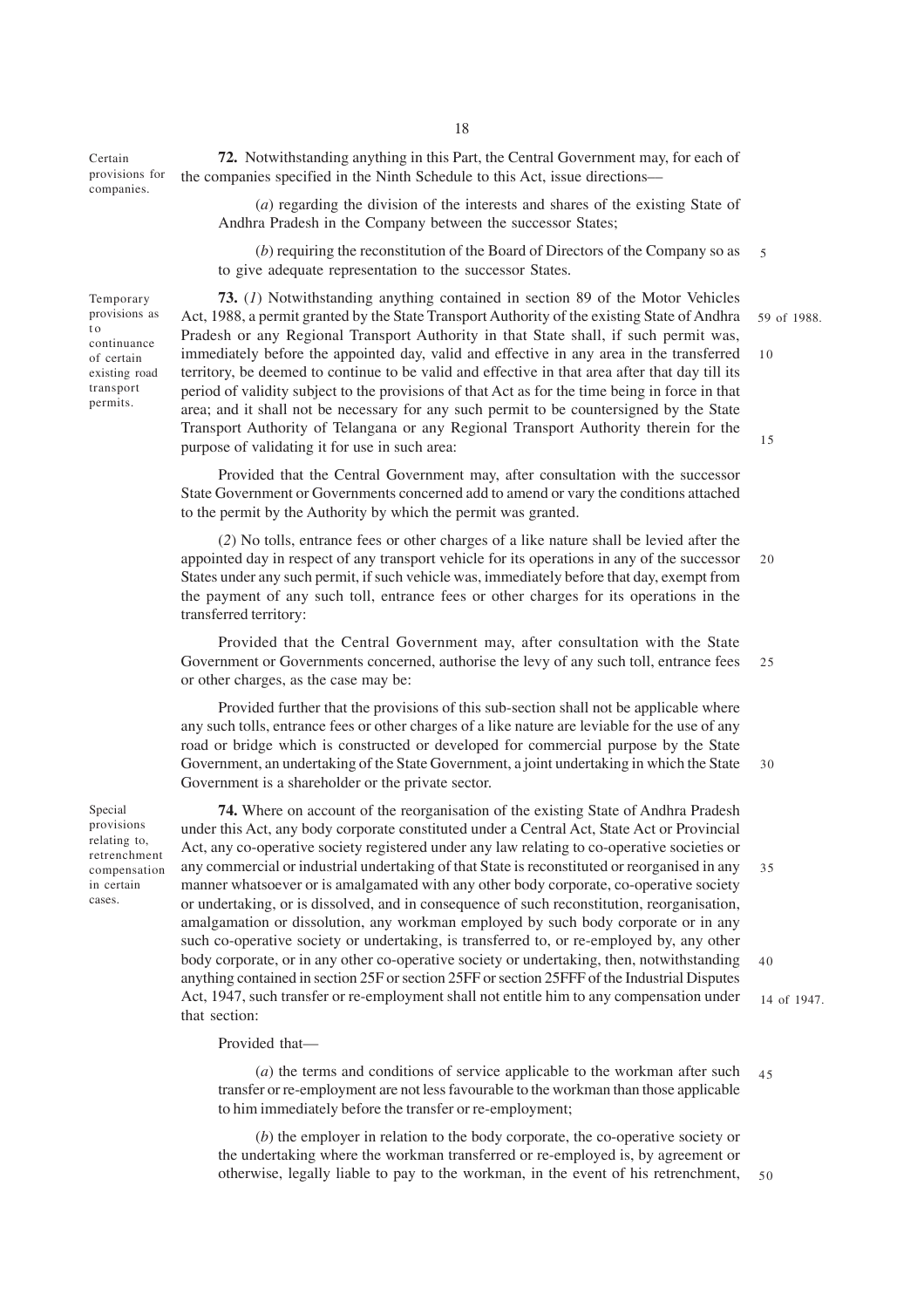14 of 1947.

43 of 1961.

compensation under section 25F or section 25FF or section 25FFF of the Industrial Disputes Act, 1947 on the basis that his service has been continuous and has not been interrupted by the transfer or re-employment.

**75.** Where the assets, rights and liabilities of any body corporate carrying on business 5 are, under the provisions of this Part, transferred to any other bodies corporate which after the transfer carry on the same business, the losses or profits or gains sustained by the body corporate first-mentioned which, but for such transfer, would have been allowed to be carried forward and set off in accordance with the provisions of Chapter VI of the Income-

tax Act, 1961, shall be apportioned amongst the transferee bodies corporate in accordance with the rules to be made by the Central Government in this behalf and, upon such apportionment, the share of loss allotted to each transferee body corporate shall be dealt with in accordance with the provisions of Chapter VI of the said Act, as if the transferee body corporate had itself sustained such loss in a business carried on by it in the years in which those losses were sustained. 10

**76.** (*1*) The Government of the State of Andhra Pradesh or the State of Telangana, as the case may be, shall, in respect of the institutions specified in the Tenth Schedule to this Act, located in that State, continue to provide facilities to the people of the other State which shall not, in any respect, be less favourable to such people than what were being provided to them before the appointed day, for such period and upon such terms and 20 conditions as may be agreed upon between the two State Governments within a period of one year from the appointed day or, if no agreement is reached within the said period, as may be fixed by order of the Central Government. 15

(*2*) The Central Government may, at any time within one year from the appointed day, by notification in the Official Gazette, specify in the Tenth Schedule referred to in subsection 25 (*I*) any other institution existing on the appointed day in the States of Andhra Pradesh and

Telangana and, on the issue of such notification, such Schedule shall be deemed to be amended by the inclusion of the said institution therein.

### PART VIII

#### PROVISIONS AS TO SERVICES

**77.** (*1*) In this section, the expression "State cadre"––

(*a*) in relation to the Indian Administrative Service, has the meaning assigned to it in the Indian Administrative Service (Cadre) Rules, 1954;

(*b*) in relation to the Indian Police Service, has the meaning assigned to it in the Indian Police Service (Cadre) Rules, 1954; and

35

30

(*c*) in relation to the Indian Forest Service, has the meaning assigned to it in the Indian Forest Service (Cadre) Rules, 1966.

(*2*) In place of the cadres of the Indian Administrative Service, Indian Police Service and Indian Forest Service for the existing State of Andhra Pradesh, there shall, on and from the appointed day, be two separate cadres, one for the State of Andhra Pradesh and the 40 other for the State of Telangana in respect of each of these services.

(*3*) The provisional strength, composition and allocation of officers to the State cadres referred to in sub-section (*2*) shall be such as the Central Government may, by order, determine on or after the appointed day.

(*4*) The members of each of the said services borne on the Andhra Pradesh cadre immediately before the appointed day shall be allocated to the successor State cadres of the same service constituted under sub-section (*2*) in such manner and with effect from such date or dates as the Central Government may, by order, specify. 45

(*5*) Nothing in this section shall be deemed to affect the operation, on or after the appointed day, of the All-India Services Act, 1951, or the rules made thereunder.

Special provision as t o income-tax.

Continuance of facilities in certain State institutions.

Provisions relating to All-India Services.

61 of 1951.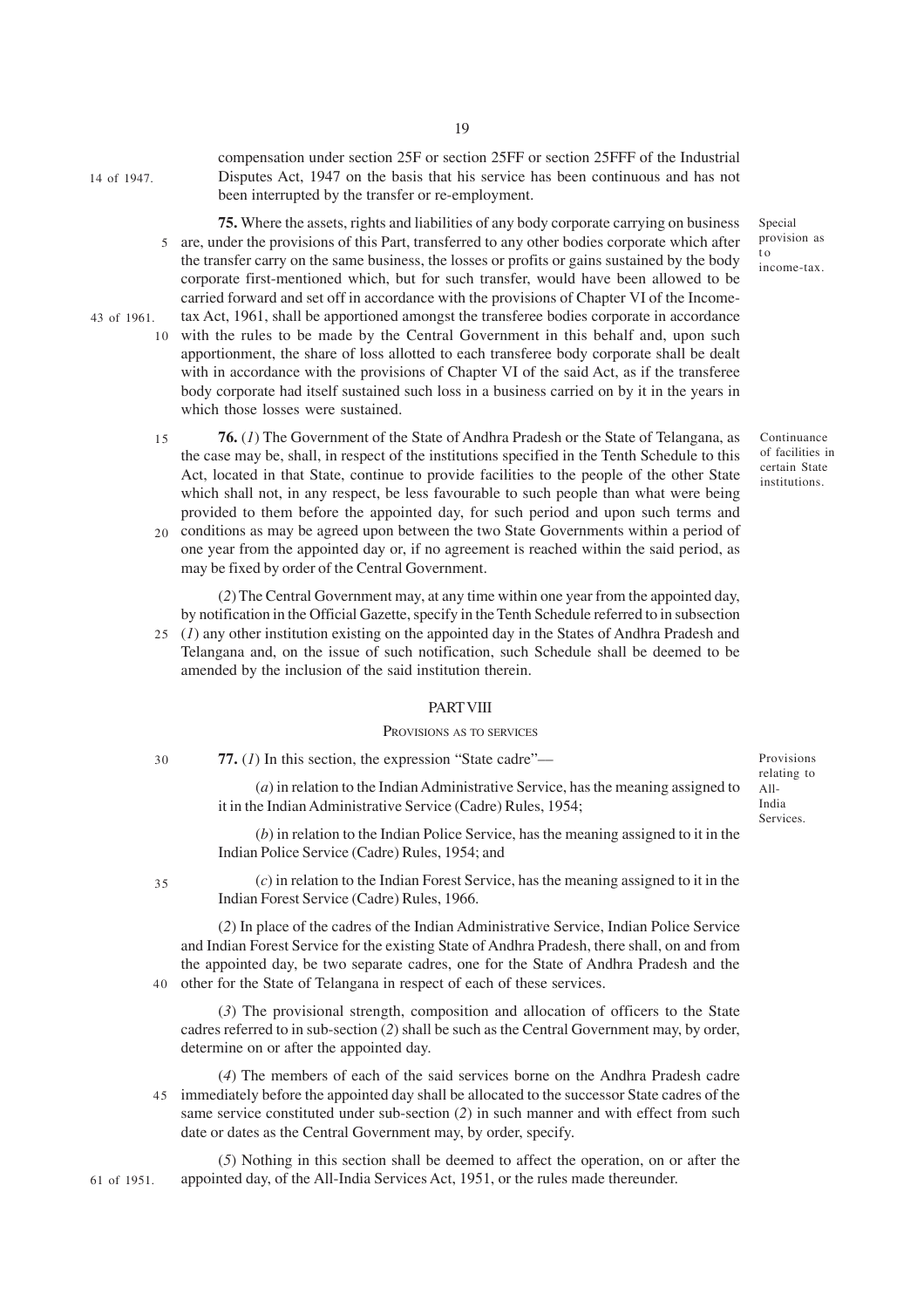Provisions relating to other services.

**78.** (*1*) Every person who immediately before the appointed day is serving in connection with the affairs of the existing State of Andhra Pradesh shall, on and from that day provisionally continue to serve in connection with the affairs of the State of Andhra Pradesh unless he is required, by general or special order of the Central Government to serve provisionally in connection with the affairs of the State of Telangana:

Provided that every direction under this sub-section issued after the expiry of a period of one year from the appointed day shall be issued with the consultation of the Governments of the successor States:

(*2*) As soon as may be after the appointed day, the Central Government shall, by general or special order, determine the successor State to which every person referred to in sub-section  $(I)$  shall be finally allotted for service, after seeking option from the employees, and the date with effect from which such allotment shall take effect or be deemed to have taken effect: 10

Provided that even after the allocation has been made, the Central Government may, in order to meet any deficiency in the service, depute officers of other State services from one successor State to the other: 15

Provided further that as far as local, district, zonal and multi-zonal cadres are concerned, the employees shall continue to serve, on or after the appointed day, in that cadre:

Provided also that the employees of local, district, zonal and multi-zonal cadres which fall entirely in one of the successor States, shall be deemed to be allotted to that successor State.  $20$ 

Provided also that if a particular zone or multi-zone falls in both the successor States, then the employees of such zonal or multi-zonal cadre shall be finally allotted to one or the other successor States in terms of the provisions of this sub-section.

(*3*) Every person who is finally allotted under the provisions of sub-section (*2*) to a successor State shall, if he is not already serving therein, be made available for serving in the successor State from such date as may be agreed upon between the Governments of the successor States or, in default of such agreement, as may be determined by the Central Government:  $25$ 

Provided that the Central Government shall have the power to review any of its orders issued under this section. 30

**79.** (*1*) Nothing in this section or in section 78 shall be deemed to affect, on or after the appointed day, the operation of the provisions of Chapter 1 of Part XIV of the Constitution in relation to determination of the conditions of service of persons serving in connection with the affairs of the Union or any State:

Provided that the conditions of service applicable immediately before the appointed day in the case of any person deemed to have been allocated to the State of Andhra Pradesh or to the State of Telangana under section 78 shall not be varied to his disadvantage except with the previous approval of the Central Government.

(*2*) All services prior to the appointed day rendered by a person,—

(*a*) if he is deemed to have been allocated to any State under section 78, shall be deemed to have been rendered in connection with the affairs of that State;

(*b*) if he is deemed to have been allocated to the Union in connection with the administration of the successor State of Telangana, shall be deemed to have been rendered in connection with the affairs of the Union,

for the purposes of the rules regulating his conditions of service.

(*3*) The provisions of section 78 shall not apply in relation to members of any All-India Service.

Other provisions relating to services.

40

45

35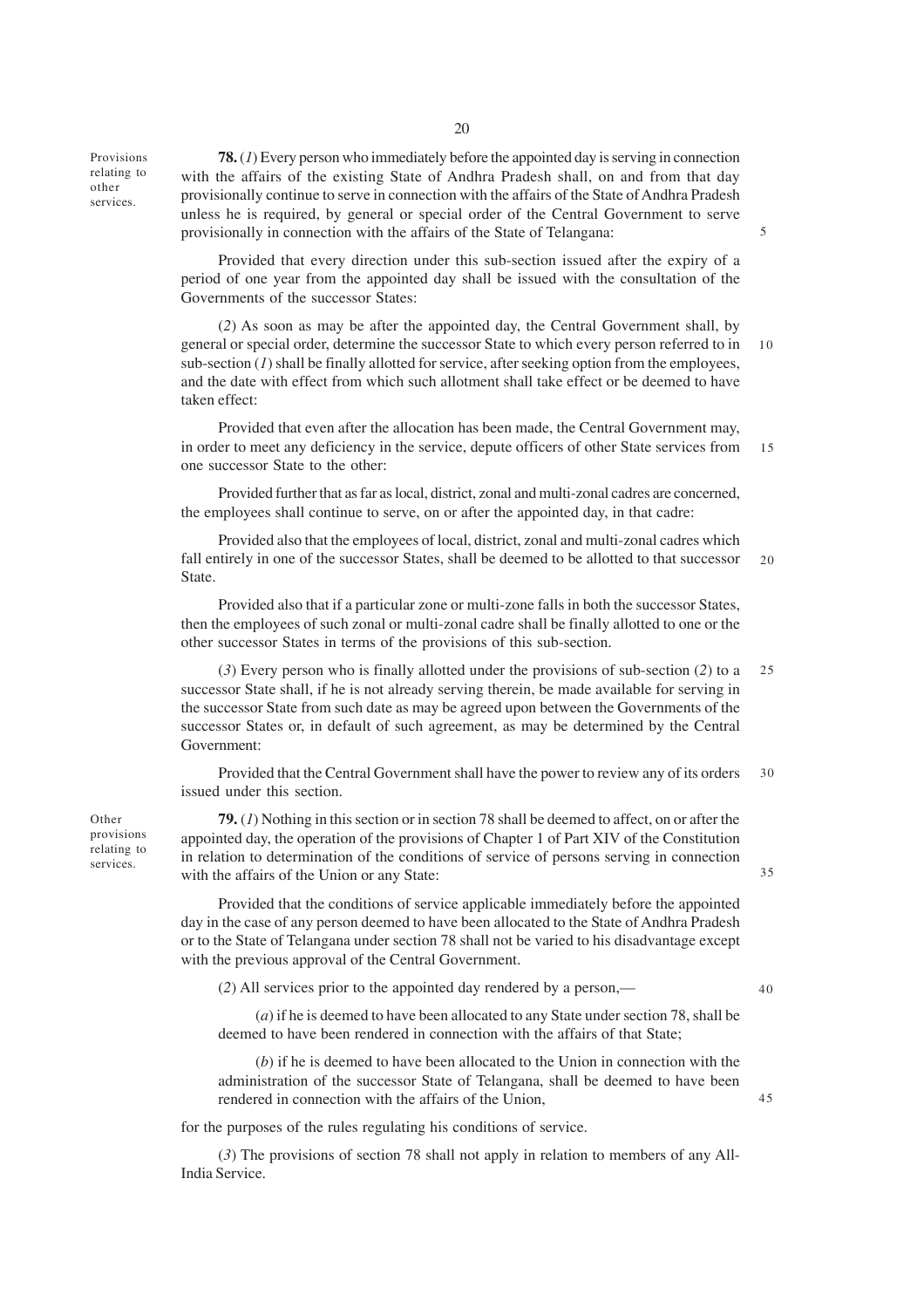**80.** Every person who, immediately before the appointed day, is holding or discharging the duties of any post or office in connection with the affairs of the existing State of Andhra Pradesh in any area which on that day falls within one of the successor States shall continue to hold the same post or office in that successor State, and shall be deemed, on and from

5 that day, to have been duly appointed to the post or office by the Government of, or other appropriate authority in, that successor State:

Provided that nothing in this section shall be deemed to prevent a competent authority, on and from the appointed day, from passing in relation to such person any order affecting the continuance in such post or office.

**81.** (*1*) The Central Government may, by order, establish one or more Advisory Committees, within a period of thirty days from the date of enactment of the Andhra Pradesh Reorganisation Act, 2014, for the purpose of assisting it in regard to–– 10

(*a*) the discharge of any of its functions under this Part; and

(*b*) the ensuring of fair and equitable treatment to all persons affected by the provisions of this Part and the proper consideration of any representations made by such persons. 15

(*2*) The allocation guidelines shall be issued by the Central Government on or after the date of enactment of the Andhra Pradesh Reorganisation Act, 2014 and the actual allocation of individual employees shall be made by the Central Government on the recommendations of the Advisory Committee.  $20<sup>2</sup>$ 

**82.** The Central Government may give such directions to the State Government of Andhra Pradesh and the State Government of Telangana as may appear to it to be necessary for the purpose of giving effect to the foregoing provisions of this Part and the State Governments shall comply with such directions.

- **83.** On and from the appointed day, the employees of State Public Sector Undertakings, corporations and other autonomous bodies shall continue to function in such undertaking, corporation or autonomous bodies for a period of one year and during this period the corporate body concerned shall determine the modalities for distributing the personnel between the two successor States. 25
- **84.** (*1*) The Public Service Commission for the existing State of Andhra Pradesh shall, on and from the appointed day, be the Public Service Commission for the State of Andhra Pradesh.  $30$

(*2*) Until a Public Service Commission is constituted in accordance with article 315 of the Constitution by the successor State of Telangana, the Union Public Service Commission may, with the approval of the President, agree to serve the needs of the State of Telangana 35

in terms clause (4) of that article.

(*3*) The persons holding office immediately before the appointed day as the Chairman or other member of the Public Service Commission for the existing State of Andhra Pradesh shall, as from the appointed day, be the Chairman or, as the case may be, the other member of the Public Service Commission for the State of Andhra Pradesh. 40

(*4*) Every person who becomes the Chairman or other member of the Public Service Commission for the State of Andhra Pradesh on the appointed day under sub-section (*3*) shall––

(*a*) be entitled to receive from the Government of the State of Andhra Pradesh conditions of service not less favourable than those to which he was entitled under the provisions applicable to him;

(*b*) subject to the proviso to clause (2) of article 316, hold office or continue to hold office until the expiration of his term of office as determined under the provisions applicable to him immediately before the appointed day.

Provisions as t o continuance of officers in same post.

Advisory committees.

Power of Central Government to give directions.

Provision for employees of Public Sector Undertakings, etc.

Provisions as to State Public Service Commission.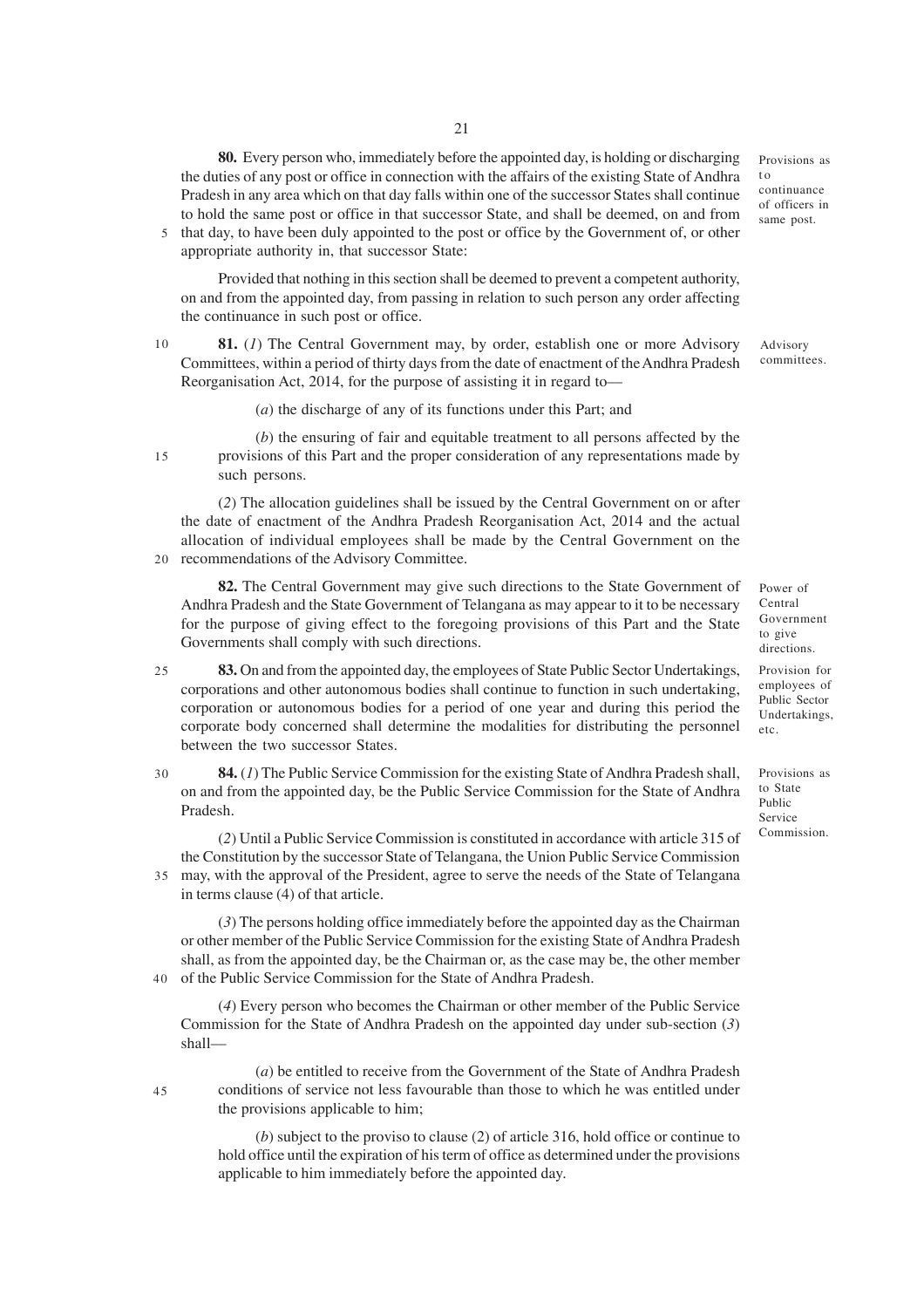(*5*) The report of the Andhra Pradesh Public Service Commission as to the work done by the Commission in respect of any period prior to the appointed day shall be presented under clause (2) of article 323 to the Governors of the States of Andhra Pradesh and Telangana and the Governor of the State of Andhra Pradesh shall, on receipt of such report, cause a copy thereof together with a memorandum explaining as far as possible, as respects the cases, if any, where the advice of the Commission was not accepted, the reasons for such non-acceptance to be laid before the Legislature of the State of Andhra Pradesh and it shall not be necessary to cause such report or any such memorandum to be laid before the Legislative Assembly of the State of Telangana.

#### PART IX

## MANAGEMENT AND DEVELOPMENT OF WATER RESOURCES

**85.** (*1*) The Central Government shall, on and from the appointed day, constitute an Apex Council for the supervision of the functioning of the Godavari River Management Board and Krishna River Management Board.

(*2*) The Apex Council shall consist of–––

(*a*) Minister of Water Resources, Government of India—Chairperson;

(*b*) Chief Minister of State of Andhra Pradesh—Member;

(*c*) Chief Minister of State of Telangana—Member.

(*3*) The functions of the Apex Council shall include––

(*i*) supervision of the functioning of the Godavari River Management Board and Krishna River Management Board; 20

(*ii*) planning and approval of proposals for construction of new projects, if any, based on Godavari or Krishna river water, after getting the proposal appraised and recommended by the River Management Boards and by the Central Water Commission, whereever required;

(*iii*) resolution of any dispute amicably arising out of the sharing of river waters through negotiations and mutual agreement between the successor States;

(*iv*) reference of any disputes not covered under Krishna Water Disputes Tribunal, to a Tribunal to be constituted under the Inter-State River Water Disputes Act, 1956.

**86.** (*1*) The Central Government shall constitute two separate Boards to be called the Godavari River Management Board and Krishna River Management Board (to be known as the Board), within a period of sixty days from the appointed day, for the administration, regulation, maintenance and operation of such projects, as may be notified by the Central Government from time to time.

(*2*) The headquarters of Godavari River Management Board shall be located in the successor State of Telangana and of the Krishna River Management Board shall be located in the successor State of Andhra Pradesh.

(*3*) The Godavari River Management Board and Krishna River Management Board shall be autonomous bodies under the administrative control of the Central Government, and shall comply with such directions as may, from time to time, be given to them by the Central Government. 40

(*4*) Each Board shall consist of the following Chairperson and Members, namely:––

(*a*) a Chairperson not below the rank or level of Secretary or Additional Secretary to the Government of India to be appointed by the Central Government;

Apex Council for Godavari and Krishna river water resources and their Management Boards.

Constitution and functions of River Management Board.

45

33 of 1956. 30

10

15

5

25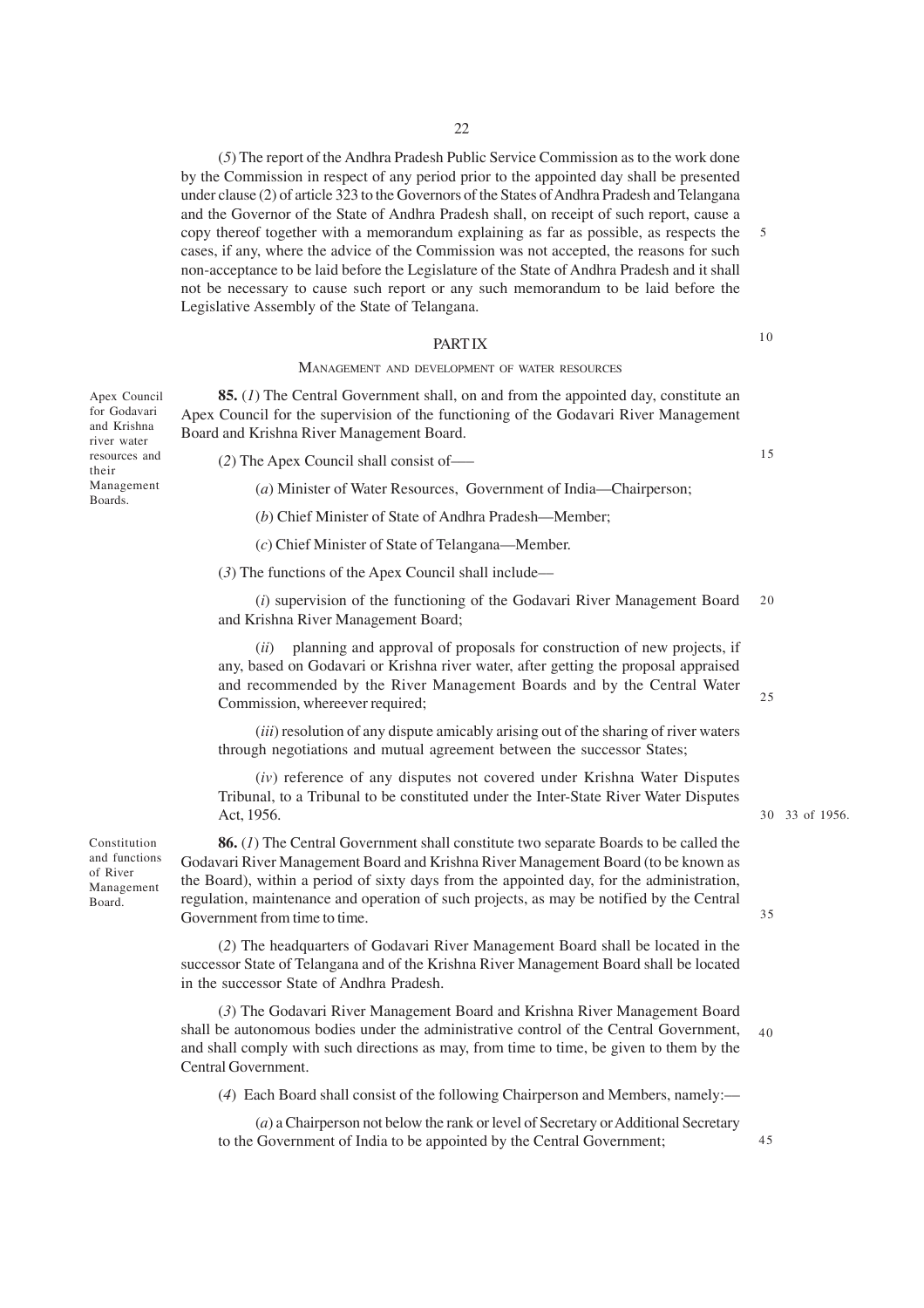(*b*) two members, to be nominated by each of the successor States, of which one shall be the technical member not below the rank of Chief Engineer and the other administrative member to represent the concerned States; (*c*) one expert to be nominated by the Central Government. (*5*) Each Board shall have a full-time Member Secretary, not below the rank of Chief Engineer in the Central Water Commission, to be appointed by the Central Government. (*6*) The Central Government shall create such number of posts of the rank of Chief Engineer in the Central Water Commission, as it considers necessary. (*7*) Each Board shall be assisted in the day to day management of reservoirs by the Central Industrial Security Force constituted under the Central Industrial Security Force 10 Act, 1968, on such terms and conditions as the Central Government may specify. (*8*) The functions of each Board shall include–– (*a*) the regulation of supply of water from the projects to the successor States having regard to — (*i*) awards granted by the Tribunals constituted under the Inter-State River Water Disputes Act, 1956; (*ii*) any agreement entered into or arrangement made covering the Government of existing State of Andhra Pradesh and any other State or Union territory, and (*b*) the regulation of supply of power generated to the authority in-charge of the distribution of power having regard to any agreement entered into or arrangement made covering the Government of the existing State of Andhra Pradesh and any other State or Union territory, and (*c*) the construction of such of the remaining on-going or new works connected with the development of the water resources projects relating to the rivers or their tributaries through the successor States as the Central Government may specify by notification in the Official Gazette; (*d*) making an appraisal of any proposal for construction of new projects on Godavari or Krishna rivers and giving technical clearance, after satisfying that such projects do not negatively impact the availability of water as per the awards of the Tribunals constituted under the Inter-State River Water Disputes Act, 1956 for the projects already completed or taken up before the appointed day. (*e*) such other functions as the Central Government may entrust to it on the basis of the principles specified in the Eleventh Schedule. **87.** (*1*) The Board shall employ such staff as it may consider necessary for the efficient discharge of its functions under this Act and such staff shall, at the first instance, be appointed on deputation from the successor States in equal proportion and absorbed permanently in the Board. (*2*) The Government of the successor States shall at all times provide the necessary funds to the Board to meet all expenses (including the salaries and allowances of the staff) 40 required for the discharge of its functions and such amounts shall be apportioned between the States concerned in such proportion as the Central Government may, having regard to the benefits to each of the said States, specify. 50 of 1968. 33 of 1956. 33 of 1956. Staff of the Management Board. 5 15 20  $25$  $30$ 35

(*3*) The Board may delegate such of its powers, functions and duties as it may deem 45 fit to the Chairman of the said Board or to any officer subordinate to the Board.

(*4*) The Central Government may, for the purpose of enabling the Board to function efficiently, issue such directions to the State Governments concerned, or any other authority, and the State Governments, or the other authority, shall comply with such directions.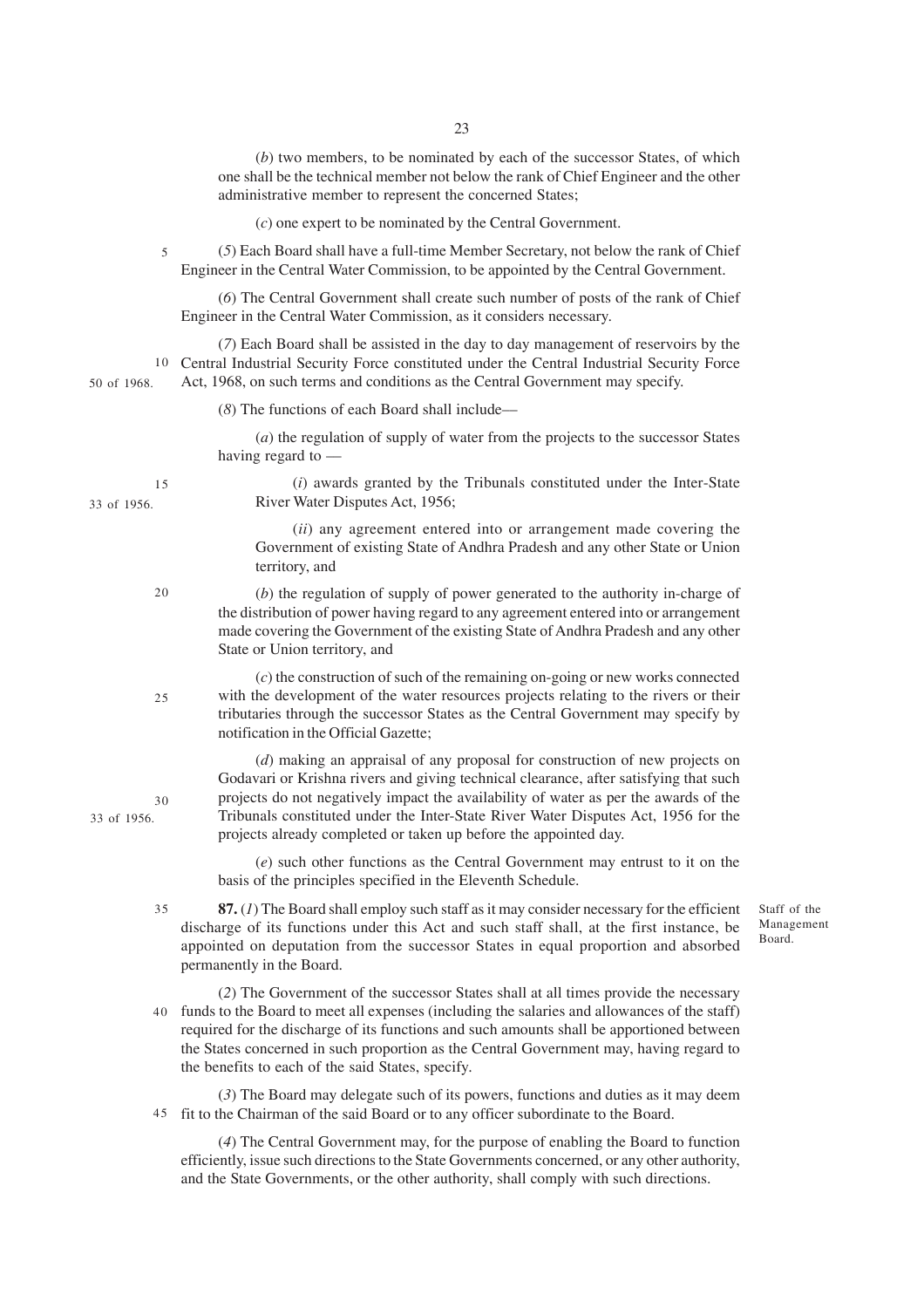| Jurisdiction of<br>Board.                                      | 88. (1) The Board shall ordinarily exercise jurisdiction on Godavari and Krishna rivers<br>in regard to any of the projects over headworks (barrages, dams, reservoirs, regulating<br>structures), part of canal network and transmission lines necessary to deliver water or<br>power to the States concerned, as may be notified by the Central Government, having<br>regard to the awards, if any, made by the Tribunals constituted under the Inter-State River<br>Water Disputes Act, 1956. | 5<br>33 of 1956. |
|----------------------------------------------------------------|--------------------------------------------------------------------------------------------------------------------------------------------------------------------------------------------------------------------------------------------------------------------------------------------------------------------------------------------------------------------------------------------------------------------------------------------------------------------------------------------------|------------------|
|                                                                | (2) If any question arises as to whether the Board has jurisdiction under sub-section<br>(1) over any project referred thereto, the same shall be referred to the Central Government<br>for decision thereon.                                                                                                                                                                                                                                                                                    |                  |
| Power of<br>Board to<br>make<br>regulations.                   | 89. The Board may make regulations consistent with the Act and the rules made<br>thereunder, to provide for-                                                                                                                                                                                                                                                                                                                                                                                     | 10               |
|                                                                | (a) regulating the time and place of meetings of the Board and the procedure to<br>be followed for the transaction of business at such meetings;                                                                                                                                                                                                                                                                                                                                                 |                  |
|                                                                | (b) delegation of powers and duties of the Chairman or any officer of the Board;                                                                                                                                                                                                                                                                                                                                                                                                                 |                  |
|                                                                | $(c)$ the appointment and regulation of the conditions of service of the officers<br>and other staff of the Board;                                                                                                                                                                                                                                                                                                                                                                               | 15               |
|                                                                | $(d)$ any other matter for which regulations are considered necessary by the<br>Board.                                                                                                                                                                                                                                                                                                                                                                                                           |                  |
| Allocation of<br>water<br>resources.                           | 90. The term of the Krishna Water Disputes Tribunal shall be extended with the<br>following terms of reference, namely:—                                                                                                                                                                                                                                                                                                                                                                         | 20               |
|                                                                | $(a)$ shall make project-wise specific allocation, if such allocation have not been<br>made by a Tribunal constituted under the Inter-State River Water Disputes Act, 1956;                                                                                                                                                                                                                                                                                                                      | 33 of 1956.      |
|                                                                | $(b)$ shall determine an operational protocol for project-wise release of water in<br>the event of deficit flows.                                                                                                                                                                                                                                                                                                                                                                                |                  |
|                                                                | <i>Explanation</i> .— For the purposes of this section, it is clarified that the project specific<br>awards already made by the Tribunal on or before the appointed day shall be binding on the<br>successor States.                                                                                                                                                                                                                                                                             | 25               |
| Polavaram                                                      | <b>91.</b> (1) The Polavaram Irrigation Project is hereby declared to be a national project.                                                                                                                                                                                                                                                                                                                                                                                                     |                  |
| Irrigation<br>Project to be<br>a national<br>project.          | (2) It is hereby declared that it is expedient in the public interest that the Union should<br>take under its control the regulation and development of the Polavaram Irrigation Project for<br>the purposes of irrigation.                                                                                                                                                                                                                                                                      | 30               |
|                                                                | (3) The Central Government shall execute the project in consultation with the<br>Governments of the two successor States following all environmental, forests, and<br>rehabilitation and resettlement norms.                                                                                                                                                                                                                                                                                     |                  |
| Arrangements<br>on<br>Tungabhadra<br>Board.                    | 92. (1) The Governments of the successor States of Andhra Pradesh and Telangana<br>shall replace the existing State of Andhra Pradesh on the Tungabhadra Board.                                                                                                                                                                                                                                                                                                                                  | 35               |
|                                                                | (2) The Tungabhadra Board shall continue to monitor the release of water to High<br>Level Canal, Low Level Canal and Rajolibanda Diversion Scheme.                                                                                                                                                                                                                                                                                                                                               |                  |
|                                                                | <b>PARTX</b>                                                                                                                                                                                                                                                                                                                                                                                                                                                                                     |                  |
|                                                                | INFRASTRUCTURE AND SPECIAL ECONOMIC MEASURES                                                                                                                                                                                                                                                                                                                                                                                                                                                     | 40               |
| Successor<br>States to<br>follow<br>principles,<br>guidelines, | 93. The principles, guidelines, directions and orders issued by the Central Government,<br>on and from the appointed day, on matters relating to coal, oil and natural gas, and power<br>generation, transmission and distribution as enumerated in the Twelfth Schedule shall be<br>implemented by the successor States.                                                                                                                                                                        |                  |

etc., issued by Central Government.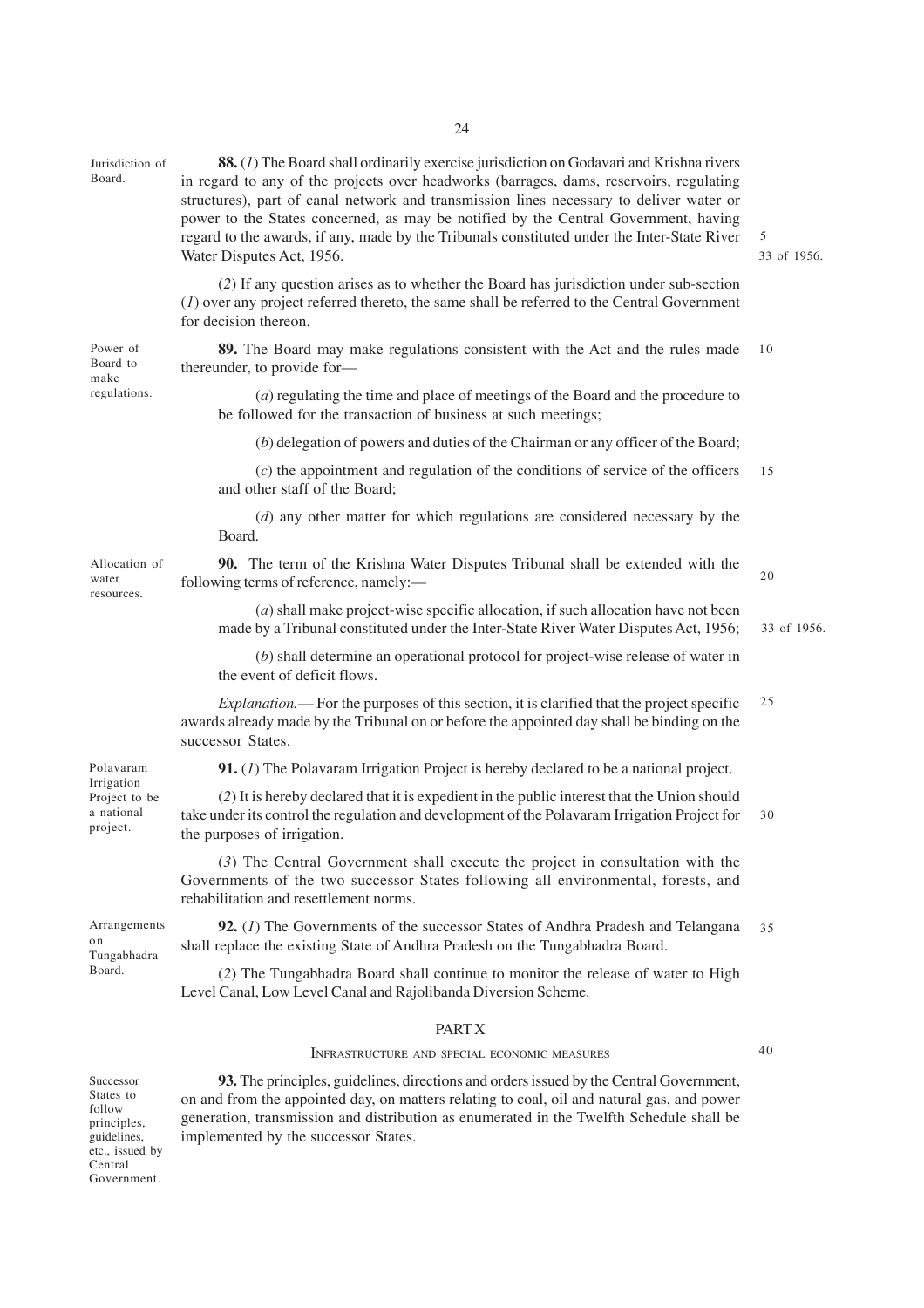**94.** The Central Government shall take all necessary measures as enumerated in the Thirteenth Schedule for the progress and sustainable development of the successor States.

**95.** (*1*) **The Central Government shall take appropriate fiscal measures, including offer of tax incentives, to the successor States, to promote industrialisation and economic growth in both the States.** 5

(*2*) **The Central Government shall support the programmes for the development of backward areas in the successor States, including expansion of physical and social infrastructure.**

(*3*) **The Central Government shall provide special financial support for the creation of essential facilities in the new capital of the successor State of Andhra Pradesh including** 10 **the Raj Bhawan, High Court, Government Secretariat, Legislative Assembly, Legislative Council, and such other essential infrastructure.**

(*4*) **The Central Government shall facilitate the creation of a new capital for the successor State of Andhra Pradesh, if considered necessary, by denotifying degraded forest land.**

#### PART XI

#### ACCESS TO HIGHER EDUCATION

**96.** In order to ensure equal opportunities for quality higher education to all students in the successor States, the existing admission quotas in all government or private, aided or unaided, institutions of higher, technical and medical education shall continue for a period not exceeding ten years during which the existing common admission process shall continue. 20

#### PART XII

#### LEGAL AND MISCELLANEOUS PROVISIONS

**97.** In sub-clause (*a*) of clause (1) of article 168 of the Constitution, for the word "Tamil Nadu", the words "Tamil Nadu, Telangana" shall be substituted.

25

15

**98.** (*1*) On and from the appointed day, in article 371D of the Constitution,––

(*a*) in the marginal heading, for the words "the State of Andhra Pradesh", the words "the State of Andhra Pradesh or the State of Telangana" shall be substituted;

(*b*) for clause (*l*), the following clause shall be substituted, namely:—

"(*1*) The President may by order made with respect to the State of Andhra Pradesh or the State of Telangana, provide, having regard to the requirement of each State, for equitable opportunities and facilities for the people belonging to different parts of such State, in the matter of public employment and in the matter of education, and different provisions may be made for various parts of the States.";

(*c*) in clause (*3*), for the words "the State of Andhra Pradesh", the words "the State of Andhra Pradesh and for the State of Telangana" shall be substituted.

**99.** In section 15A of the Representation of the People Act, 1951, after the words and figures "under the Tamil Nadu Legislative Council Act, 2010", the words and figures "and constituting the Legislative Council of the State of Telangana under the Andhra Pradesh Reorganisation Act, 2014" shall be inserted.

**100.** On and from the appointed day, in section 15 of the States Reorganisation Act, 1956, in clause (*e*), for the words "Andhra Pradesh", the words "Andhra Pradesh and Telangana" shall be substituted.

Measures for progress and development of successor **States**.

Fiscal measures including tax incentives.

Equal opportunities for quality higher education to all students.

Amendment of article 168 of the Constitution.

Amendment of article 371D of the Constitution.

Amendment of section 15A of Act 43 of 1951.

Amendment of section 15 of Act 37 of 1956.

30

35

40

16 of 2010.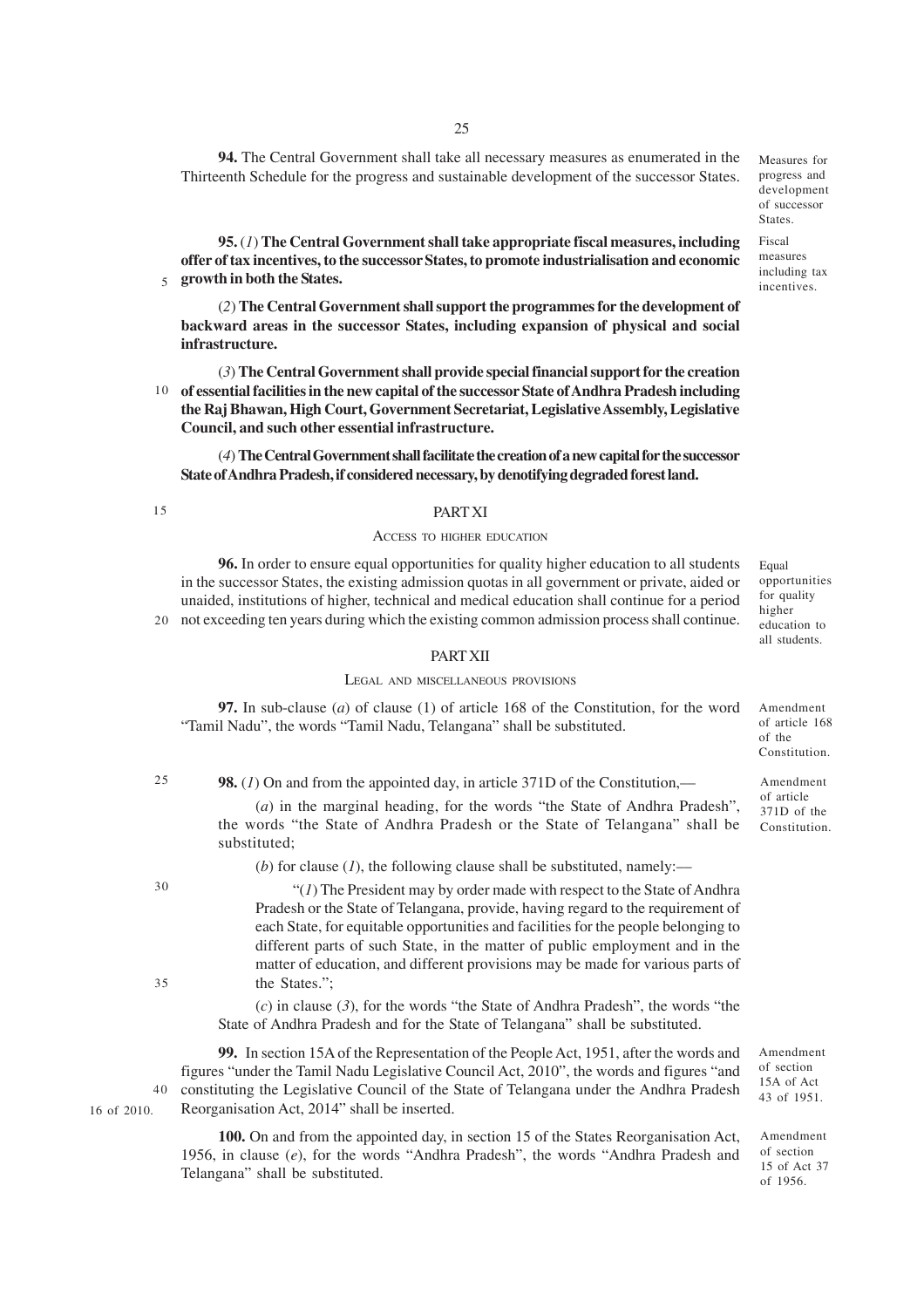| Territorial<br>extent of<br>laws.                                                     | <b>101.</b> The provisions of Part II shall not be deemed to have affected any change in the<br>territories to which the Andhra Pradesh Land Reforms (Ceiling on Agricultural Holdings)<br>Act, 1973 and any other law in force immediately before the appointed day extends or<br>applies, and territorial references in any such law to the State of Andhra Pradesh shall, until<br>otherwise provided by a competent Legislature or other competent authority be construed<br>as meaning the territories within the existing State of Andhra Pradesh before the appointed<br>day.                                                                 | Andhra<br>Pradesh Act<br>No. $1$ of<br>1973.<br>5 |
|---------------------------------------------------------------------------------------|------------------------------------------------------------------------------------------------------------------------------------------------------------------------------------------------------------------------------------------------------------------------------------------------------------------------------------------------------------------------------------------------------------------------------------------------------------------------------------------------------------------------------------------------------------------------------------------------------------------------------------------------------|---------------------------------------------------|
| Power to<br>adapt laws.                                                               | 102. For the purpose of facilitating the application in relation to the State of Andhra<br>Pradesh or the State of Telangana of any law made before the appointed day, the appropriate<br>Government may, before the expiration of two years from that day, by order, make such<br>adaptations and modifications of the law, whether by way of repeal or amendment, as may<br>be necessary or expedient, and thereupon every such law shall have effect subject to the<br>adaptations and modifications so made until altered, repealed or amended by a competent<br>Legislature or other competent authority.                                       | 10                                                |
|                                                                                       | <i>Explanation</i> .— In this section, the expression "appropriate Government" means as<br>respects any law relating to a matter enumerated in the Union List, the Central Government,<br>and as respects any other law in its application to a State, the State Government.                                                                                                                                                                                                                                                                                                                                                                         | 15                                                |
| Power to<br>construe laws.                                                            | 103. Notwithstanding that no provision or insufficient provision has been made<br>under section 101 for the adaptation of a law made before the appointed day, any court,<br>tribunal or authority, required or empowered to enforce such law may, for the purpose of<br>facilitating its application in relation to the State of Andhra Pradesh or the State of Telangana,<br>construe the law in such manner, without affecting the substance, as may be necessary or<br>proper in regard to the matter before the court, tribunal or authority.                                                                                                   | 20                                                |
| Power to<br>name<br>authorities,<br>etc. for<br>exercising<br>statutory<br>functions. | 104. The Government of the State of Telangana, as respects the transferred territory<br>may, by notification in the Official Gazette, specify the authority, officer or person who, on<br>or after the appointed day, shall be competent to exercise such functions exercisable under<br>any law in force on that day as may be mentioned in that notification and such law shall<br>have effect accordingly.                                                                                                                                                                                                                                        | 25                                                |
| Legal<br>proceedings.                                                                 | 105. Where, immediately before the appointed day, the existing State of Andhra<br>Pradesh is a party to any legal proceedings with respect to any property, rights or liabilities<br>subject to apportionment between the States of Andhra Pradesh and Telangana under this<br>Act, the State of Andhra Pradesh or the State of Telangana which succeeds to, or acquires<br>a share in, that property or those rights or liabilities by virtue of any provision of this Act<br>shall be deemed to be substituted for the existing State of Andhra Pradesh or added as a<br>party to those proceedings, and the proceedings may continue accordingly. | 30<br>35                                          |
| Transfer of<br>pending<br>proceedings.                                                | 106. $(I)$ Every proceeding pending immediately before the appointed day before a<br>court (other than High Court), tribunal, authority or officer in any area which on that day<br>falls within the State of Andhra Pradesh shall, if it is a proceeding relating exclusively to the<br>territory, which as from that day are the territories of the State of Telangana, stand transferred<br>to the corresponding court, tribunal, authority or officer of that State.                                                                                                                                                                             | 40                                                |
|                                                                                       | (2) If any question arises as to whether any proceeding should stand transferred<br>under sub-section $(l)$ it shall be referred to the High Court at Hyderabad and the decision of<br>that High Court shall be final.                                                                                                                                                                                                                                                                                                                                                                                                                               |                                                   |
|                                                                                       | $(3)$ In this section-                                                                                                                                                                                                                                                                                                                                                                                                                                                                                                                                                                                                                               |                                                   |

(*a*) "proceeding" includes any suit, case or appeal; and

45

(*b*) "corresponding court, tribunal authority or officer" in the State of Telangana means––

(*i*) the court, tribunal, authority or officer in which, or before whom, the proceeding would have laid if it had been instituted after the appointed day; or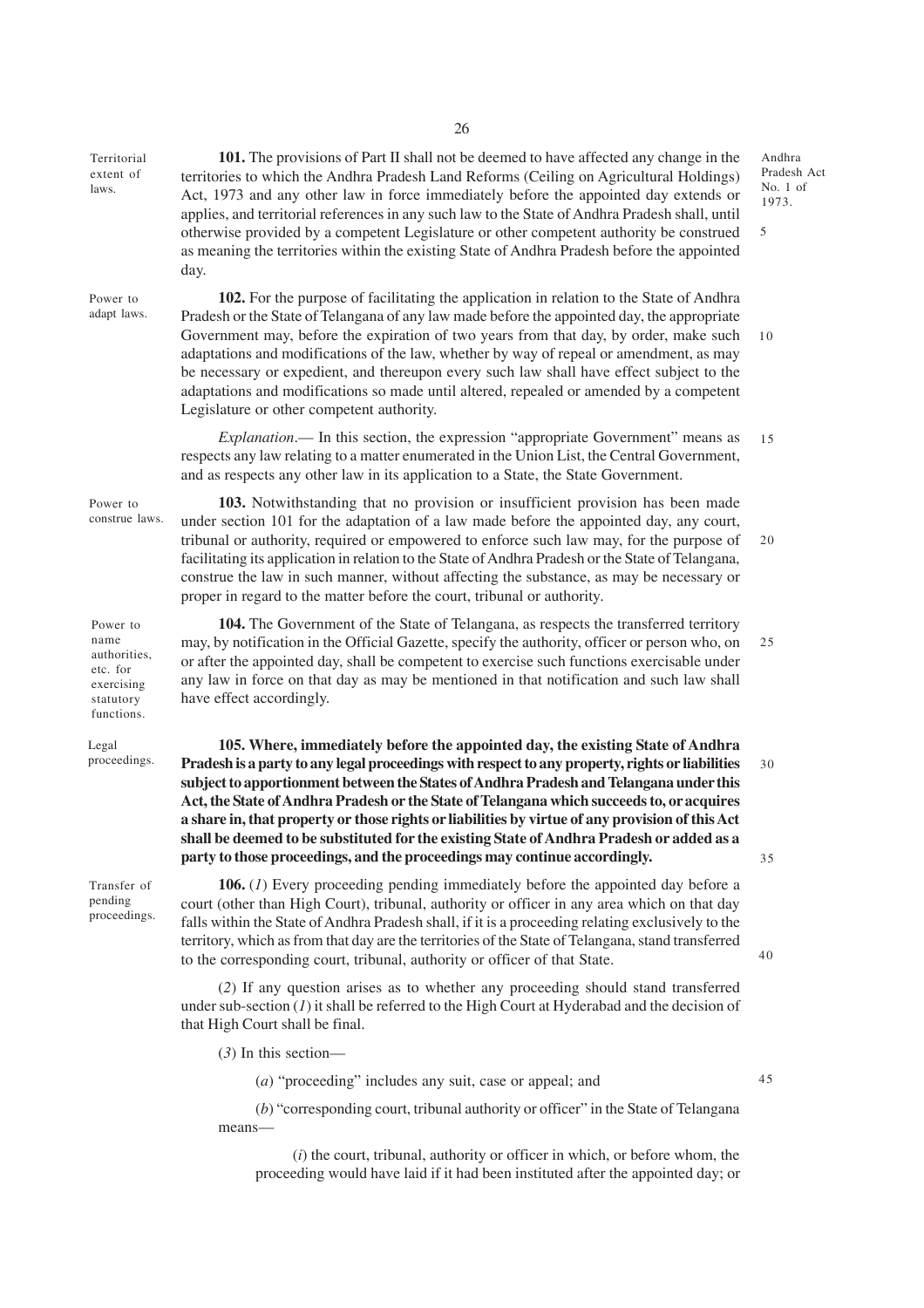(*ii*) in case of doubt, such court, tribunal, authority, or officer in that State, as may be determined after the appointed day by the Government of that State or the Central Government, as the case may be, or before the appointed day by the Government of the existing State of Andhra Pradesh to be the corresponding court, tribunal, authority or officer.

**107.** Any person who, immediately before the appointed day, is enrolled as a pleader entitled to practise in any subordinate court in the existing State of Andhra Pradesh shall, for a period of one year from that day, continue to be entitled to practise in those courts, notwithstanding that the whole or any part of the territories within the jurisdiction of those 10 courts has been transferred to the State of Telangana.

**108.** The provisions of this Act shall have effect notwithstanding anything inconsistent therewith contained in any other law.

Effect of provisions of the Act inconsistent with other laws.

Right of pleaders to practise in certain cases.

Power to remove difficulties.

**109.** (*1*) If any difficulty arises in giving effect to the provisions of this Act, the President may, by order do anything not inconsistent with such provisions which appears 15 to him to be necessary or expedient for the purpose of removing the difficulty:

Provided that no such order shall be made after the expiry of a period of three years from the appointed day.

(*2*) Every order made under this section shall be laid before each House of Parliament.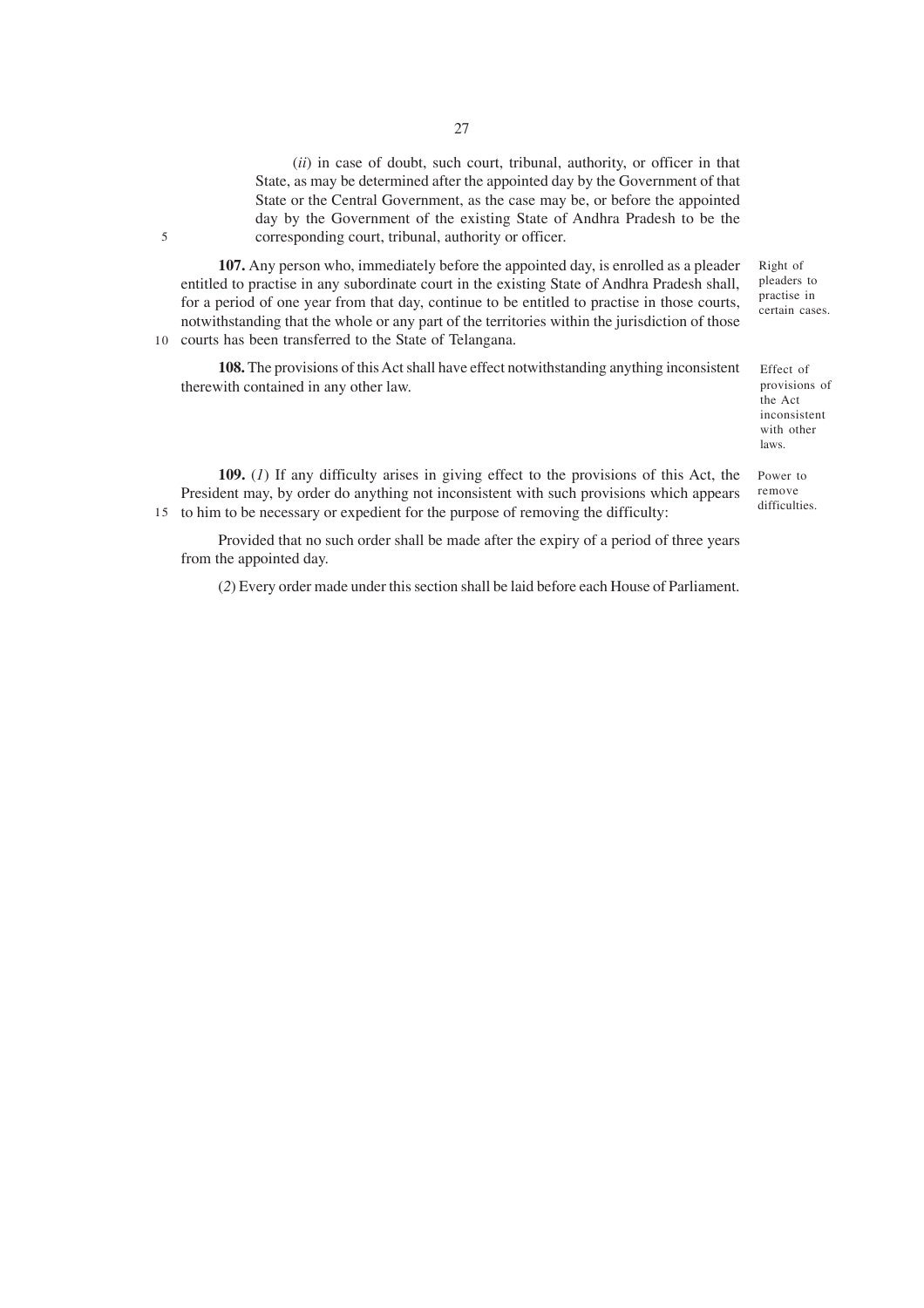## THE FIRST SCHEDULE

## (*See* section 13)

(*i*) Of the five sitting members whose term of office will expire on 9th April, 2014, namely, Shri T. Subbarami Reddy, Shri Nandi Yellaiah, Shri Mohammed Ali Khan, Smt. T. Ratna Bai and Shri K.V.P. Ramachandra Rao, such two as the Chairman of the Council of States may determine by drawing lots shall be deemed to have been elected to fill two of the seven seats allotted to the State of Telangana and the other three sitting members shall be deemed to have been elected to fill three of the eleven seats allotted to the State of Andhra Pradesh.

(*ii*) Of the six sitting members whose term of office will expire on 21st June, 2016, namely, Shri Jesudasu Seelam, Shri Jairam Ramesh, Shri N. Janardhana Reddy, Shri V. Hanumantha Rao, Smt. Gundu Sudharani and Shri Y.S. Chowdary, such two as the Chairman of the Council of States may determine by drawing lots shall be deemed to have been elected to fill two of the seats allotted to the State of Telangana and the other four sitting members shall be deemed to have been elected to fill four of the seats allotted to the State of Andhra Pradesh.

(*iii*) Of the six sitting Members representing the State of Andhra Pradesh whose term of office will expire on 2nd April, 2018, namely, Shri Ananda Baskar Rapolu, Shri K. Chiranjeevi, Shri Palvai Govardhana Reddy, Smt. Renuka Chowdhury, Shri T. Devender Goud and Shri C.M. Ramesh, such three as the Chairman of the Council of States may determine by drawing lots shall be deemed to have been elected to fill three of the seats allotted to the State of Telangana the other three sitting members shall be deemed to have been elected to fill the three of the seats allotted to the State of Andhra Pradesh.

 (*iv*) The term of one seat which is to expire on 9th April, 2014 and has become vacant due to resignation of Shri Nandamuri Harikrishna on 22nd August, 2014, shall be allotted to the State of Andhra Pradesh.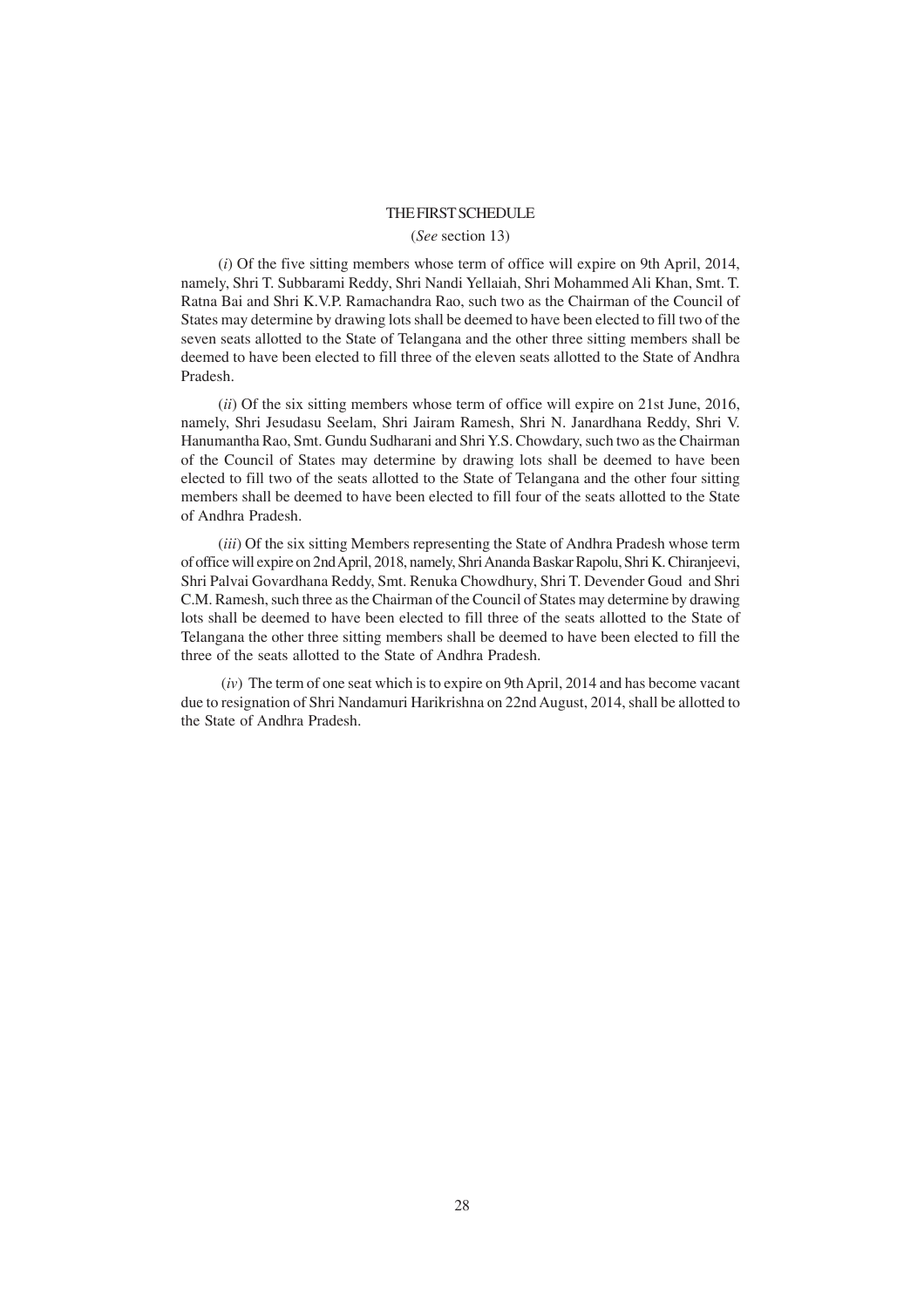## THE SECOND SCHEDULE

(*See* section 15)

AMENDMENTS TO THE DELIMITATION OF PARLIAMENTARY AND ASSEMBLY CONSTITUENCIES ORDER, 2008

In the Delimitation of Parliamentary and Assembly Constituency Order, 2008,––

1. In Schedule III,—

(*i*) in Table A relating to Assembly Constituencies, serial numbers 1 to 119 (both inclusive) and the entries relating thereto shall be omitted;

(*ii*) in Table B relating to Parliamentary Constituencies, serial numbers 1 to17 (both inclusive) and the entries relating thereto shall be omitted.

2. After Schedule XXVI, the following shall be inserted, namely:—

## "SCHEDULE - XXVIA

### TELANGANA

### TABLE A – ASSEMBLY CONSTITUENCIES

| Serial No. and Name | <b>Extent of Assembly Constituencies</b>                                                     |
|---------------------|----------------------------------------------------------------------------------------------|
|                     | The detailed particulars regarding the name and extent of the constituencies in each         |
|                     | of the districts in the State of Telangana shall be as delimited by the Election Commission. |

# TABLE B – PARLIAMENTARY CONSTITUENCIES Serial No. and Name Extent of Parliamentary Constituencies 1-ADILABAD (ST) 1-Sirpur, 5-Asifabad (ST), 6-Khanapur (ST), 7-Adilabad, 8- Boath (ST), 9-Nirmal and 10-Mudhole. 2-PEDDAPALLE (SC) 2 Chennur (SC), 3 Bellampalle (SC), 4 Mancherial, 22 Dharmapuri, 23 Ramagundam, 24 Manthani and 25 Peddapalle. 3-KARIMNAGAR 26-Karimnagar, 27-Choppadandi (SC), 28-Vemulawada, 29-Sircilla, 30-Manakondur (SC), 31-Huzurabad and 32 -Husnabad. 4-NIZAMABAD 1-Armur, 2- Bodhan, 17-Nizamabad (Urban), 18- Nizamabad (Rural), 19 -Balkonda, 20 -Koratla and 21-Jagtial. 5-ZAHIRABAD 13 Jukkal (SC), 14 Banswada, 15 Yellareddy, 16 Kamareddy, 35 Narayankhed, 36 Andole (SC) and 38 Zahirabad (SC). 6-MEDAK 33-Siddipet, 34-Medak, 37-Narsapur, 39-Sangareddy, 40- Patancheru, 41-Dubbak and 42 -Gajwel. 7-MALKAJGIRI 43- Medchal, 44 -Malkajgiri, 45-Qutbullapur, 46 -Kukatpalle, 47-Uppal, 49-Lal Bahadur Nagar and 71-Secunderabad Cantt. (SC). 8- SECUNDERABAD 57 Musheerabad, 59 Amberpet, 60 Khairatabad, 61 Jubilee Hills, 62 Sanathnagar, 63 Nampally and 70 Secunderabad.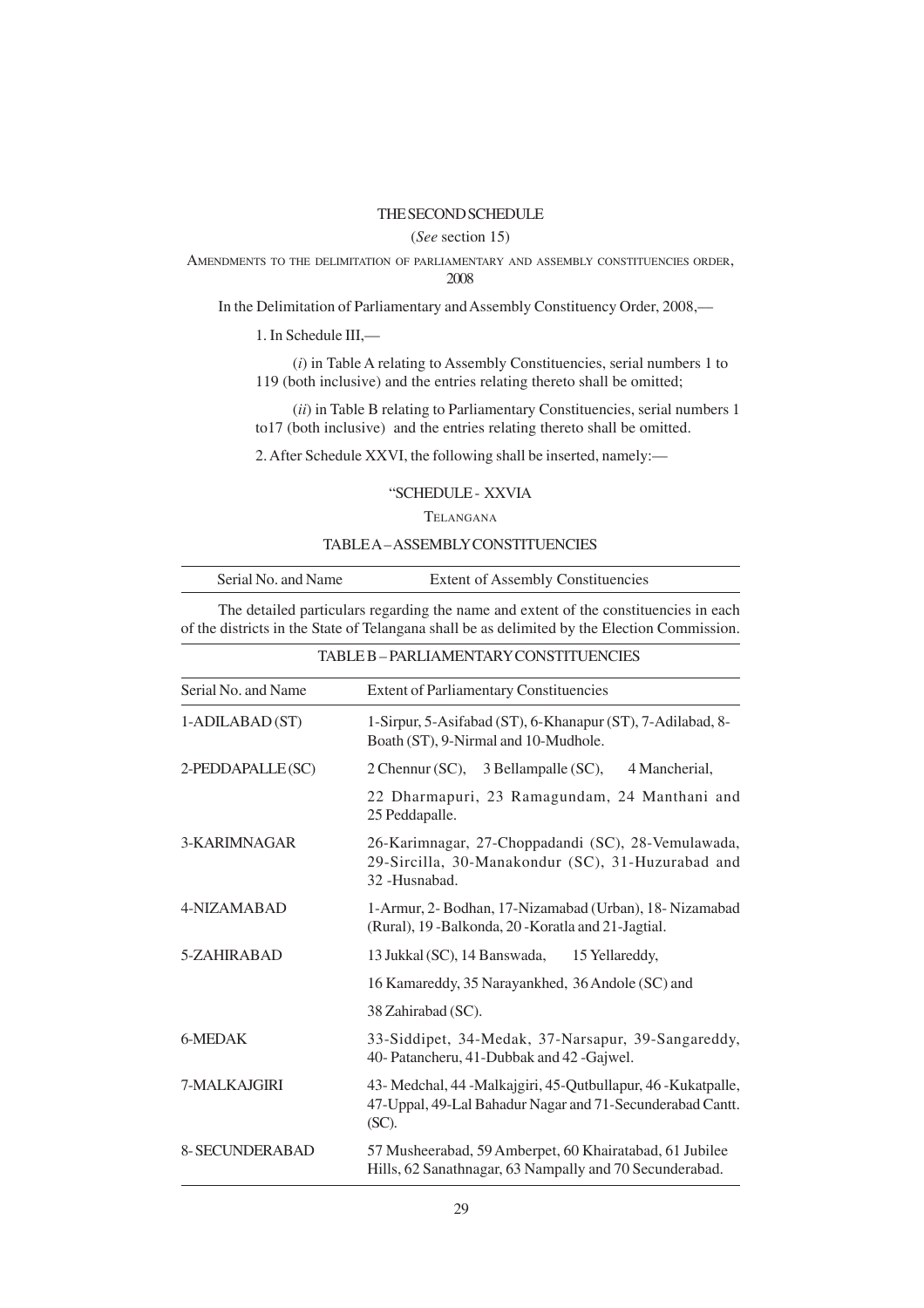| Serial No. and Name    | <b>Extent of Parliamentary Constituencies</b>                                                                                                 |
|------------------------|-----------------------------------------------------------------------------------------------------------------------------------------------|
| 9-HYDERABAD            | 58-Malakpet, 64-Karwan, 65-Goshamahal, 66-Charminar,<br>67-Chandrayangutta, 68-Yakutpura and 69-Bahadurpura.                                  |
| 10-CHEVELLA            | 50-Maheswaram, 51-Rajendranagar, 52-Serilingampally,<br>53-Chevella (SC), 54-Pargi, 55-Vicarabad (SC) and 56-Tandur.                          |
| <b>11-MAHBUBNAGAR</b>  | 72-Kodangal, 73-Narayanpet, 74-Mahbubnagar, 75-Jadcherla,<br>76 - Devarkadra, 77 - Makthal and 84 - Shadnagar.                                |
| 12-NAGARKURNOOL<br>SC) | 78 Wanaparthy, 79 Gadwal, 80 Alampur (SC), 81 Nagarkurnool,<br>82 Achampet (SC), 83 Kalwakurthy and 85 Kollapur.                              |
| 13-NALGONDA            | 86-Devarakonda(ST), 87-Nagarjuna Sagar, 88- Miryalaguda,<br>89-Huzurnagar, 90-Kodad, 91-Suryapet and 92-Nalgonda.                             |
| 14-BHONGIR             | 48 Ibrahimpatnam, 93 Munugode, 94 Bhongir, 95 Nakrekal<br>(SC), 96 Thungathurthi (SC), 97 Alair and 98 Jangoan.                               |
| 15-WARANGAL(SC)        | 99-Ghanpur (Station) (SC), 100-Palakurthi, 104-Parkal,<br>105-Warangal West, 106-Warangal East, 107-Wardhannapet (SC)<br>and 108-Bhupalpalle. |
| 16-MAHABUBABAD (ST)    | 101 Dornakal (ST), 102 Mahabubabad (ST), 103 Narsampet,<br>109 Mulug (ST), 110 Pinapaka (ST), 111 Yellandu (ST) and<br>119 Bhadrachalam (ST). |
| 17-KHAMMAM             | 112-Khammam, 113-Palair, 114-Madhira (SC), 115-Wyra (ST),<br>116-Sathupalle (SC), 117-Kothagudem and 118-Aswaraopeta<br>$(ST)$ .".            |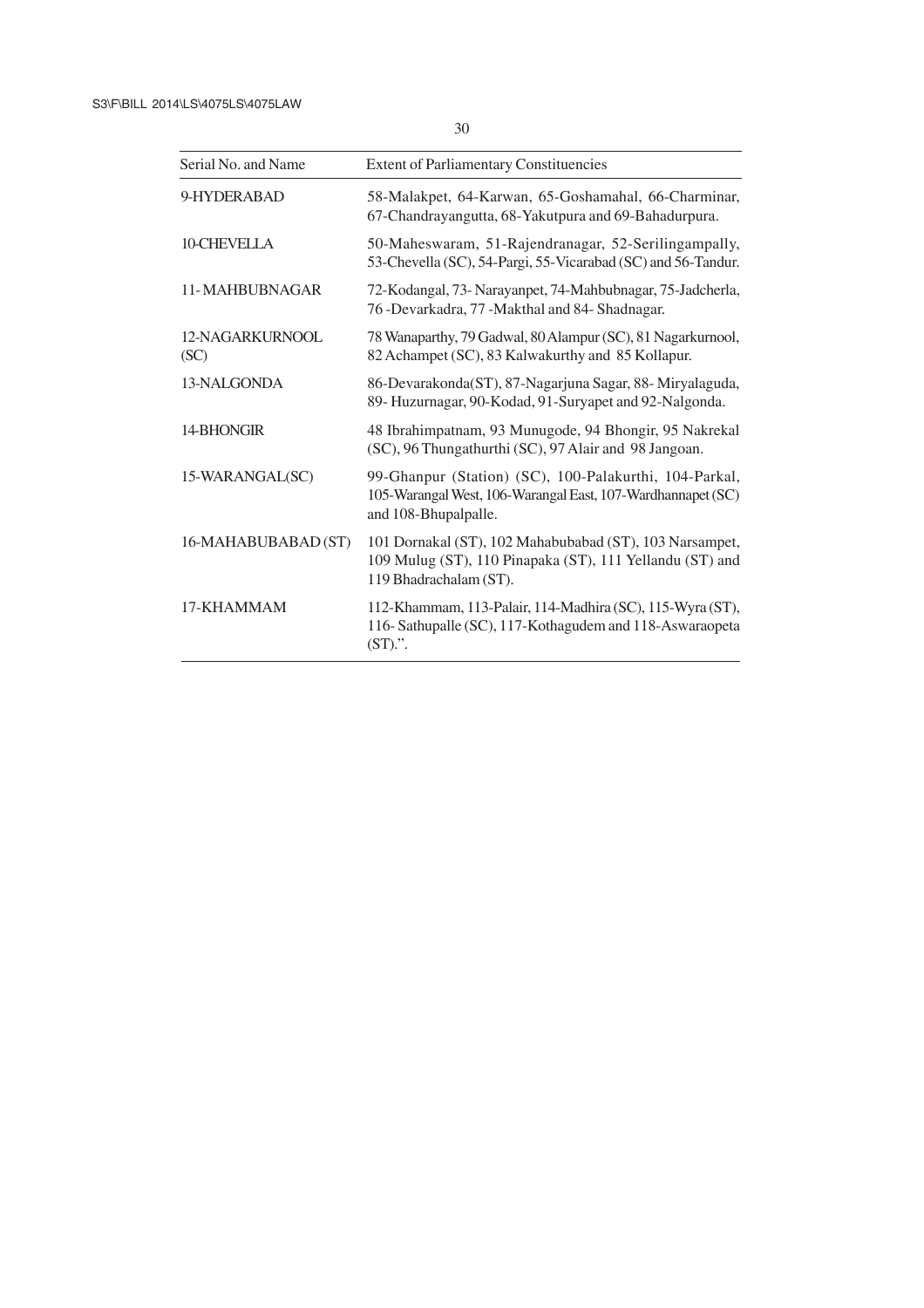## THE THIRD SCHEDULE

# (*See* section 25)

# MODIFICATION IN THE DELIMITATION OF COUNCIL CONSTITUENCIES

# (ANDHRA PRADESH) ORDER, 2006

For the Table appended to the Delimitation of Council Constituencies (Andhra Pradesh) Order, 2006, the following Table shall be substituted, namely:—

| Name of Constituency                                  | <b>Extent of Constituency</b>              | Number of seats |
|-------------------------------------------------------|--------------------------------------------|-----------------|
| 1. Srikakulam Local Authorities                       | Srikakulam                                 | 1               |
| 2. Vizianagaram Local Authorities                     | Vizianagaram                               | 1               |
| 3. Visakhapatnam Local Authorities                    | Visakhapatnam                              | 2               |
| 4. East Godavari Local Authorities                    | East Godavari                              | 2               |
| 5. West Godavari Local Authorities                    | West Godavari                              | $\overline{c}$  |
| 6. Krishna Local Authorities                          | Krishna                                    | 2               |
| 7. Guntur Local Authorities                           | Guntur                                     | 2               |
| 8. Prakasam Local Authorities                         | Prakasam                                   | 1               |
| 9. Nellore Local Authorities                          | <b>Nellore</b>                             | 1               |
| 10. Chittoor Local Authorities                        | Chittoor                                   | $\mathfrak{2}$  |
| 11. Kadapa Local Authorities                          | Kadapa                                     | 1               |
|                                                       | Graduates' Constituencies                  |                 |
| 1. Srikakulam-Vizianagaram-<br>Visakhapatnam Graduate | Srikakulam, Vizianagaram,<br>Visakhapatnam | 1               |
| 2. East-West Godavari Graduates                       | East-West Godavari                         | 1               |
| 3. Krishna-Guntur Graduates                           | Krishna-Guntur                             | 1               |
| 4. Prakasam-Nellore-Chittoor Graduates                | Prakasam-Nellore-Chittor                   | 1               |
| 5. Kadapa-Anantapur-Kurnool Graduates                 | Kadapa-Anantapur-Kurnool                   | 1               |
|                                                       | Teacher's Constituencies                   |                 |
| 1. Srikakulam-Vazianagaram-<br>Visakhapatnam Teachers | Srikakulam, Vizianagaram,<br>Visakhapatnam | 1               |
| 2. East-West Godavari Teachers                        | East-West Godavari                         | 1               |
| 3. Krishna-Guntur Teachers                            | Krishna-Guntur                             | 1               |
| 4. Prakasam-Nellore-Chittoor Teachers                 | Prakasam-Nellore-Chittoor                  | 1               |
| 5. Kadapa-Anantapur-Kurnool Teachers                  | Kadapa-Anantapur-Kurnool                   | 1               |

| "TABLE                            |
|-----------------------------------|
| Local Authorities' Constituencies |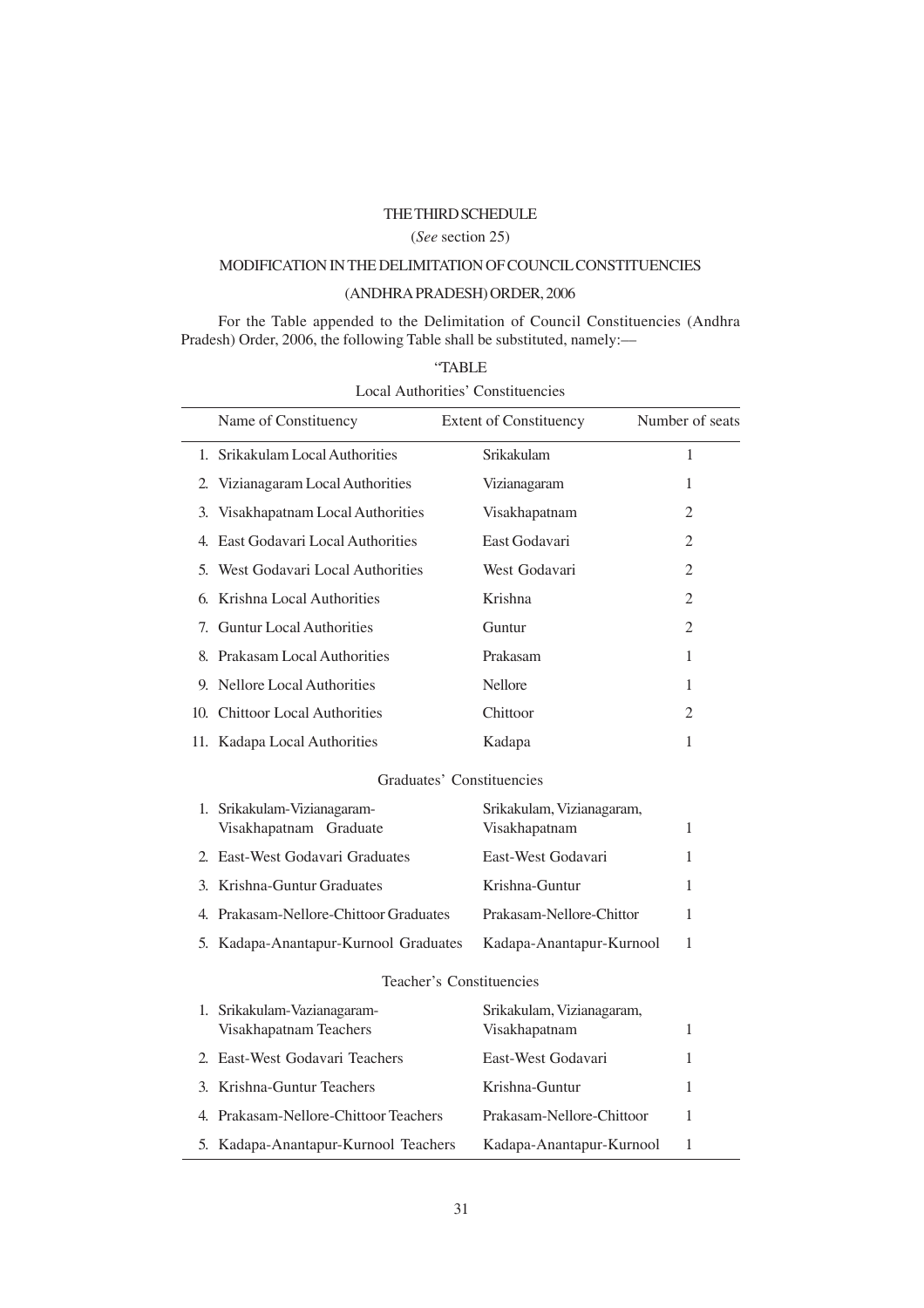## THE FOURTH SCHEDULE

## [*See* section 23(*2*)]

List of members of the provisional Legislative Council of successor States of Andhra Pradesh and Telangana :—

#### Provisional Legislative Council of Andhra Pradesh:

### Members of Local Authorities Constituencies:

(1) Ilapuram Venkaiah, (2) Pothula Rama Rao, (3) D.V. Suryanarayana Raju, (4) Narayana Reddy Chadipiralla, (5) Boddu Bhaskara Ramarao, (6) Angara Ramamohan, (7) Dr. Desai Thippa Reddy, M.S., (8) Meka Seshu Babu, (9) Peerukatla Viswa Prasada Rao, (10) Narayana Reddy Vakati, (11) Mettu Govinda Reddy.

### Members of Graduates' Constituencies:

(1) Boddu Nageswara Rao, (2) Kalidindi Ravi Kiran Varma, (3) M.V.S. Sarma, (4) Yandapalli Srinivasulu Reddy, (5) Dr. Geyanand M.

Members of Teachers' Constituencies

(1) Gade Srinivasulu Naidu, (2) K.V.V. Satyanarayana Raju, (3) K.S. Lakshmana Rao, (4) Balasubrahmanyam Vitapu.

Nominated Members

(1) Jupudi Prabhakar Rao, (2) Balashali Indira, (3) Dr. A. Chakrapani, (4) R. Reddeppa Reddy, (5) Shaik Hussain.

#### Members elected from Legislative Assembly Constituencies

(1) K. Veerabhadra Swamy, (2) A. Lakshmi Siva Kumari, (3) R. Padma Raju, (4) Paladugu Venkata Rao, (5) Mohammad Jani, (6) N. Rajakumari, (7) Y. Ramakrishnudu, (8) S. Basava Punnaiah, (9) A. Appa Rao, (10) P.J. Chandrasekhara Rao, (11) B. Changal Rayudu, (12) P. Samanthakamani, (13) C. Ramachandraiah, (14) S.V. Satish Kumar Reddy, (15) G.Thippe Swamy, (16) M.Sudhakar Babu.

Provisional Legislative Council of Telangana:

Members of Local Authorities Constituencies

(1) Nethi Vidya Sagar, (2) V. Bhoopal Reddy, (3) Arikala Narsa Reddy, (4) Potla Nageswar Rao, (5) T. Bhanu Prasad Rao, (6) S. Jagadeeshwar Reddy, (7) Sri M.S. Prabhakar Rao, (8) Sri Patnam Narender Reddy, (9) Syed Aminul Hasan Jafri.

Members of Graduates' Constituencies:

(1) Dr. K. Nageshwar, (2) Kapilavai Dileep Kumar, (3) K. Swamy Goud.

Members of Teachers' Constituencies

(1) Pathuri Sudhakar Reddy, (2) Poola Ravinder, (3) Katepally Janardhan Reddy.

Nominated Members

(1) D. Rajeshwar Rao, (2) Farooq Hussain, (3) B. Venkata Rao.

Elected by Members of Legislative Assembly

(1) K.R. Amos, (2) Mohammad Ali Shabbir, (3) K. Yadava Reddy, (4) V. Gangadhar Goud, (5) T. Santosh Kumar, (6) N. Rajalingam, (7) D. Srinivas, (8) M. Ranga Reddy, (9) P. Sudhakar Reddy, (10) B. Lakshmi Narayana, (11) Mohammad Saleem, (12) B. Venkateswarlu, (13) Peer Shabbir Ahmed, (14) Mohammad Mahmood Ali, (15) Syed Altaf Hyder Razvi.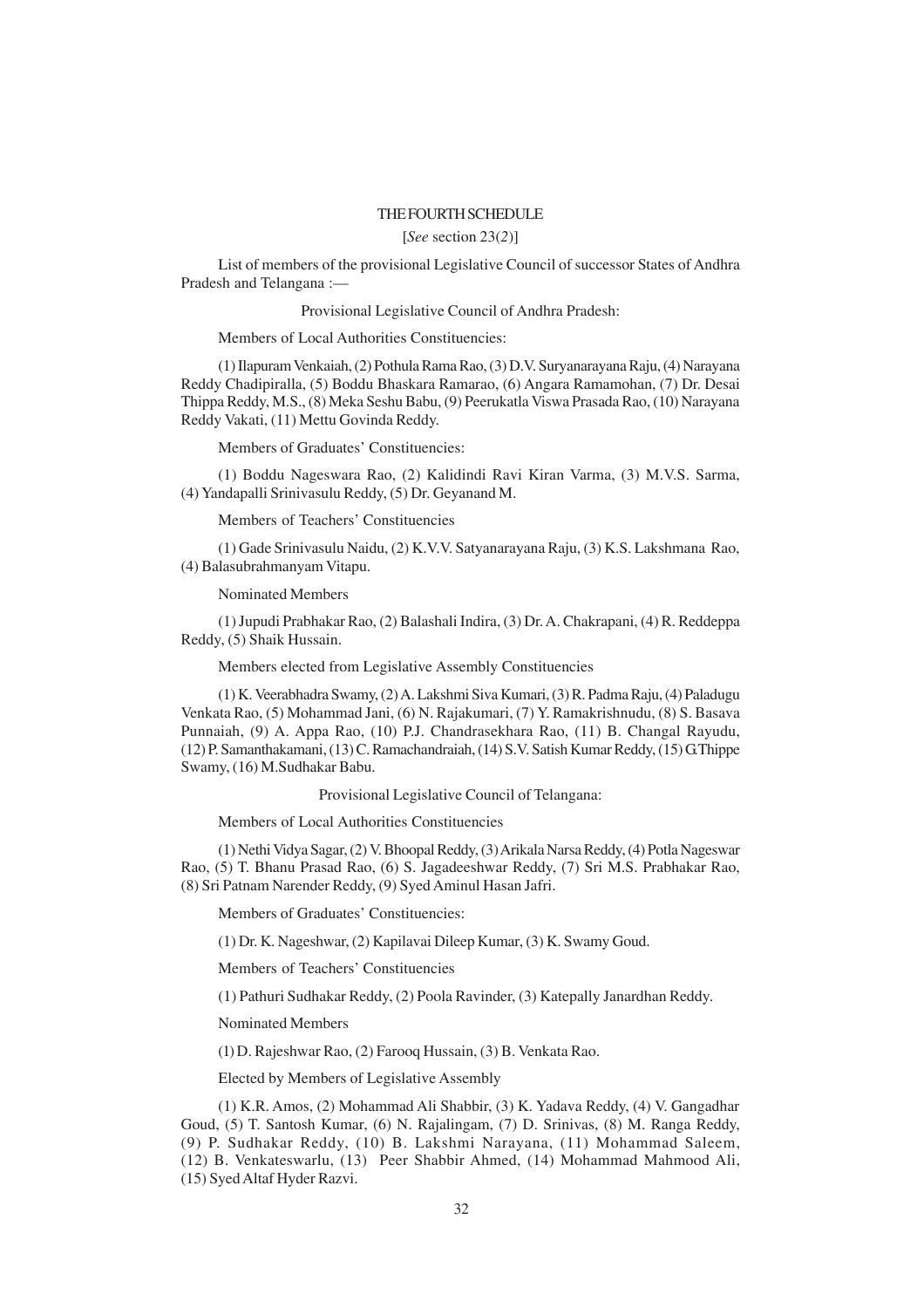# THE FIFTH SCHEDULE

(*See* section 29)

In the Constitution (Scheduled Castes) Order, 1950,––

(*1*) in paragraph 2, for the figures "XXIV", the figures "XXV" shall be substituted;

(*2*) in the Schedule,––

(*a*) in PART I relating to Andhra Pradesh, item number 9, shall be omitted;

(*b*) after Part XXIV, the following Part shall be inserted, namely:––

# "PART XXV.––Telangana

- 1. Adi Andhra
- 2. Adi Dravida
- 3. Anamuk
- 4. Aray Mala
- 5. Arundhatiya
- 6. Arwa Mala
- 7. Bariki
- 8. Bavuri
- 9. Beda (Budga) Jangam
- 10. Bindla
- 11. Byagara, Byagari
- 12. Chachati
- 13. Chalavadi
- 14. Chamar, Mochi, Muchi, Chamar-Ravidas, Chamar-Rohidas
- 15. Chambhar
- 16. Chandala
- 17. Dakkal, Dokkalwar
- 18. Dandasi
- 19. Dhor
- 20. Dom, Dombara, Paidi, Pano
- 21. Ellamalawar, Yellammalawandlu
- 22. Ghasi, Haddi, Relli, Chanchandi
- 23. Godari
- 24. Gosangi
- 25. Holeya
- 26. Holeya Dasari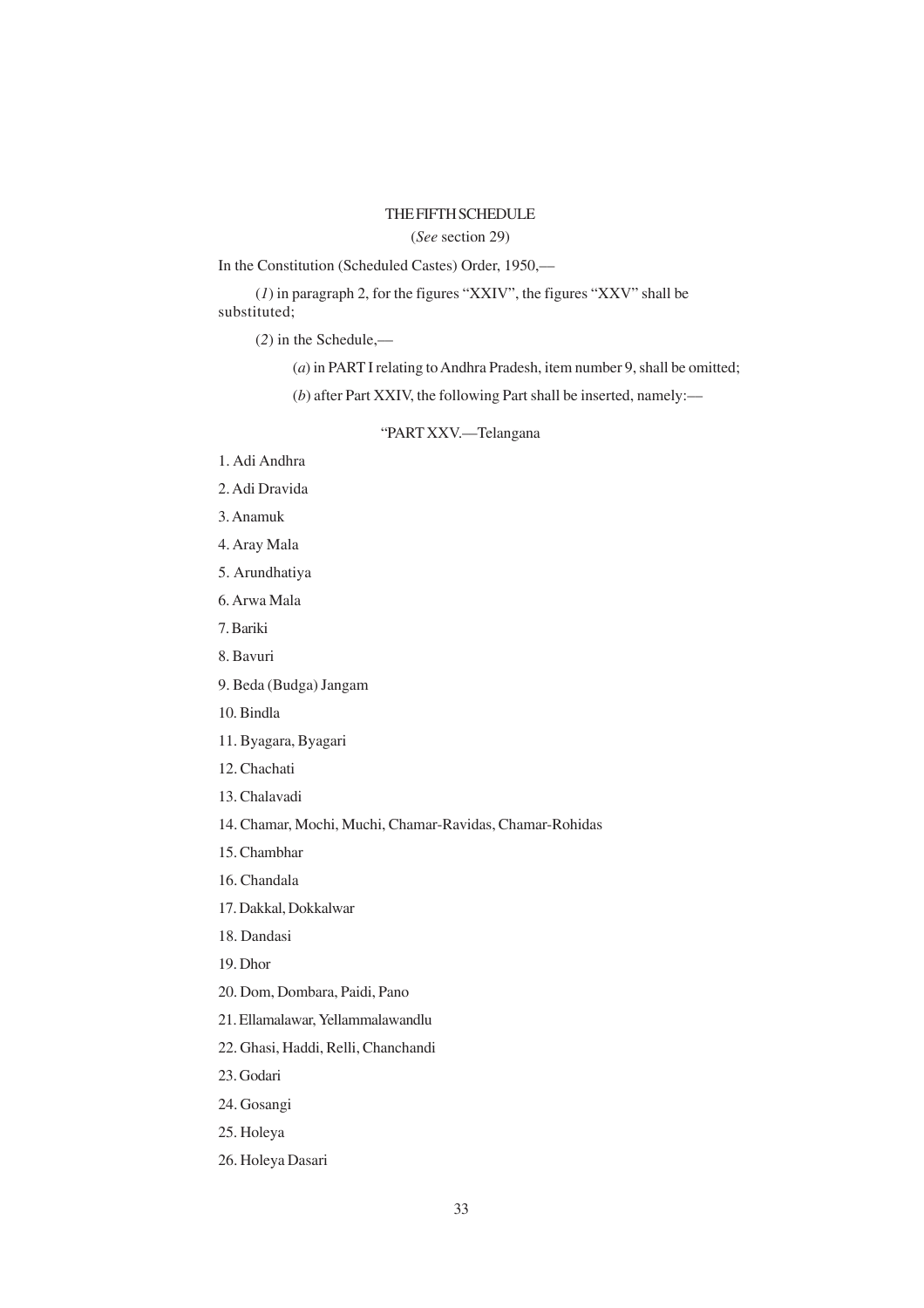- 27. Jaggali
- 28. Jambuvulu
- 29. Kolupulvandlu, Pambada, Pambanda, Pambala
- 30. Madasi Kuruva, Madari Kuruva
- 31. Madiga
- 32. Madiga Dasu, Mashteen
- 33. Mahar
- 34. Mala, Mala Ayawaru
- 35. Mala Dasari
- 36. Mala Dasu
- 37. Mala Hannai
- 38. Malajangam
- 39. Mala Masti
- 40. Mala Sale, Nethani
- 41. Mala Sanyasi
- 42. Mang
- 43. Mang Garodi
- 44. Manne
- 45. Mashti
- 46. Matangi
- 47. Mehtar
- 48. Mitha Ayyalvar
- 49. Mundala
- 50. Paky, Moti, Thoti
- 51. Pamidi
- 52. Panchama, Pariah
- 53. Relli
- 54. Samagara
- 55. Samban
- 56. Sapru
- 57. Sindhollu, Chindollu
- 58. Yatala
- 59. Valluvan.".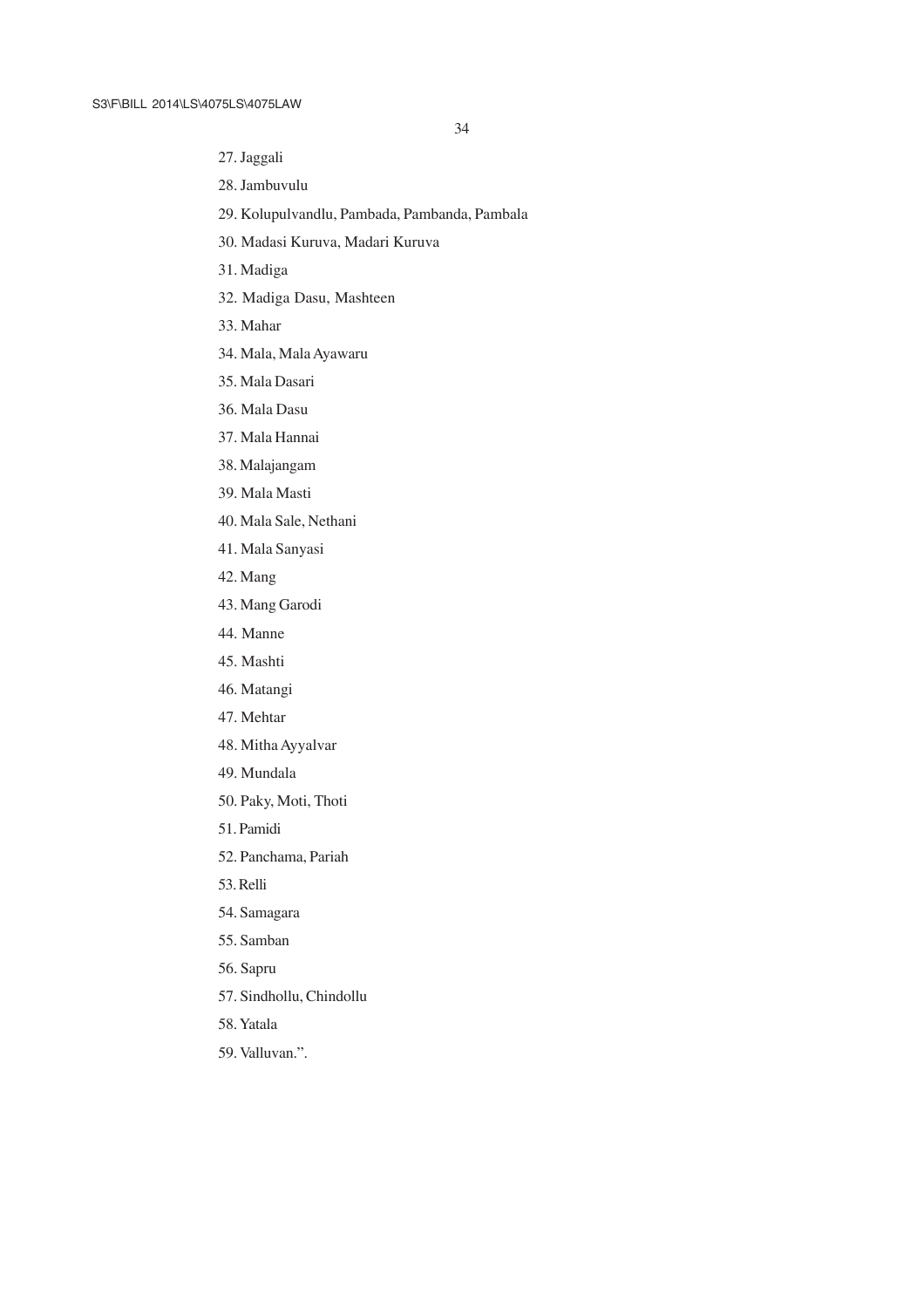## THE SIXTH SCHEDULE

## (*See* section 30)

## AMENDMENTS TO THE CONSTITUTION (SCHEDULED TRIBES) ORDER, 1950

In the Constitution (Scheduled Tribes) Order, 1950,––

(*1*) in paragraph 2, for the figures "XXII", the figures "XXIII" shall be substituted;

(*2*) in the Schedule,––

*(a)* in PART I relating to Andhra Pradesh,––

(*i*) in item number 20, the brackets and words "(excluding Adilabad, Hyderabad, Karimnagar, Khammam, Mahbubnagar, Medak, Nalgonda, Nizamabad and Warangal districts)" shall be omitted;

(*ii*) item number 30 and the entries relating thereto shall be omitted;

*(b)* after Part XXIV, the following Part shall be inserted, namely:––

## "PART XXV.––Telangana

- 1. Andh, Sadhu Andh
- 2. Bagata
- 3. Bhil
- 4. Chenchu

5. Gadabas, Bodo Gadaba, Gutob Gadaba, Kallayi Gadaba, Parangi Gadaba, Kathera Gadaba, Kapu Gadaba

- 6. Gond, Naikpod, Rajgond, Koitur
- 7. Goudu (in the Agency tracts)
- 8. Hill Reddis
- 9. Jatapus
- 10. Kammara
- 11. Kattunayakan
- 12. Kolam, Kolawar
- 13. Konda Dhoras, Kubi
- 14. Konda Kapus
- 15. Kondareddis

16. Kondhs, Kodi, Kodhu, Desaya Kondhs, Dongria Kondhs, Kuttiya Kondhs, Tikiria Kondhs, Yenity Kondhs, Kuvinga

17. Kotia, Bentho Oriya, Bartika, Dulia, Holya, Sanrona, Sidhopaiko

18. Koya, Doli Koya, Gutta Koya, Kammara Koya, Musara Koya, Oddi Koya, Pattidi Koya, Rajah, Rasha Koya, Lingadhari Koya (ordinary), Kottu Koya, Bhine Koya, Rajkoya

19. Kulia

20. Malis (Rangareddi Adilabad, Hyderabad, Karimnagar, Khammam, Mahbubnagar, Medak, Nalgonda, Nizamabad and Warangal districts)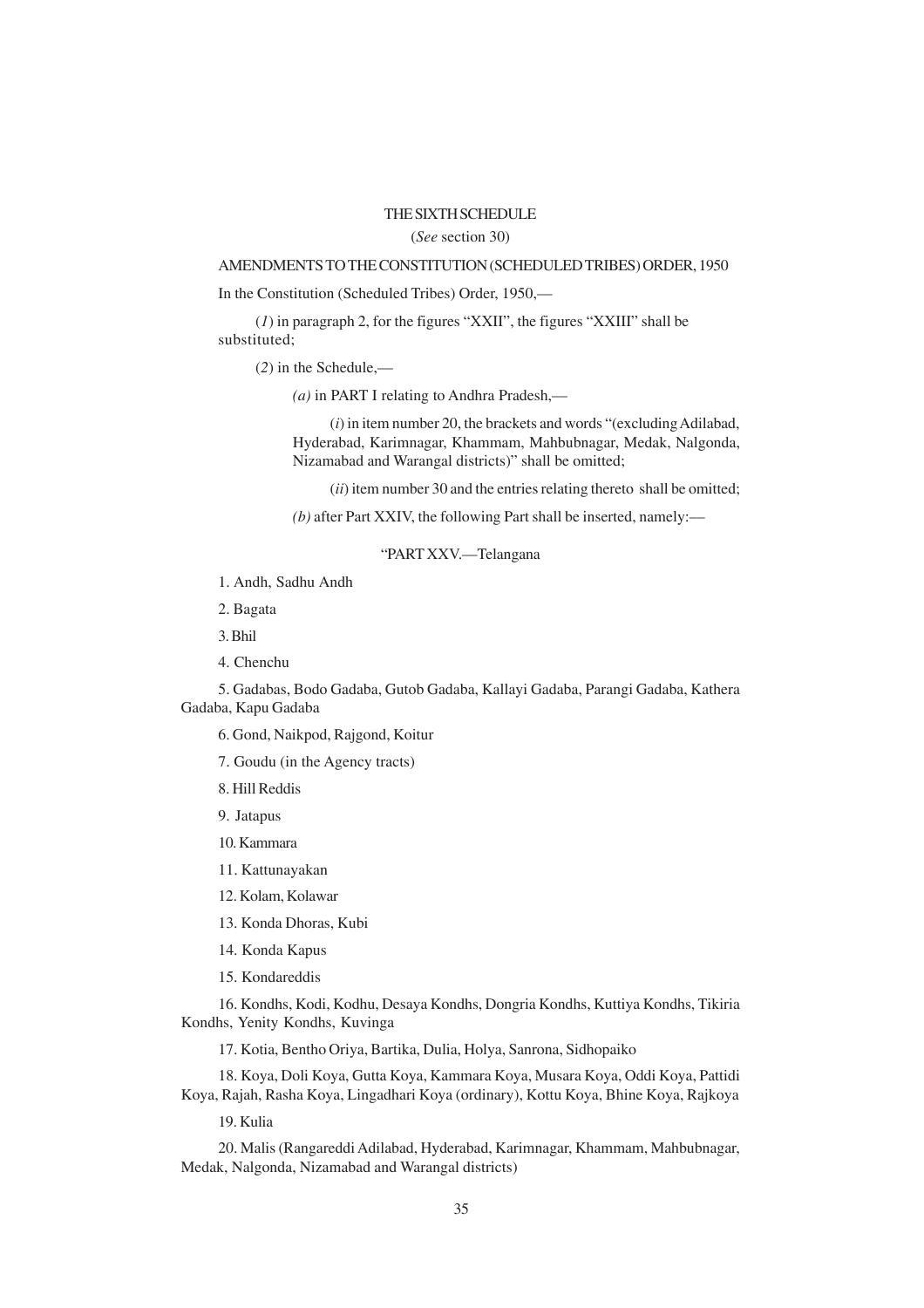- 21. Manna Dhora
- 22. Mukha Dhora, Nooka Dhora
- 23. Nayaks (in the Agency tracts)
- 24. Pardhan
- 25. Porja, Parangiperja
- 26. Reddi Dhoras
- 27. Rona, Rena
- 28. Savaras, Kapu Savaras, Maliya Savaras, Khutto Savaras
- 29. Sugalis, Lambadis, Banjara

30. Thoti (in Adilabad, Hyderabad, Karimnagar, Khammam, Mahbubnagar, Medak, Nalgonda, Nizamabad and Warangal districts)

- 31. Yenadis, Chella Yenadi, Kappala Yenadi, Manchi Yenadi, Reddi Yenadi
- 32. Yerukulas, Koracha, Dabba Yerukula, Kunchapuri Yerukula, Uppu Yerukula
- 33. Nakkala, Kurvikaran.".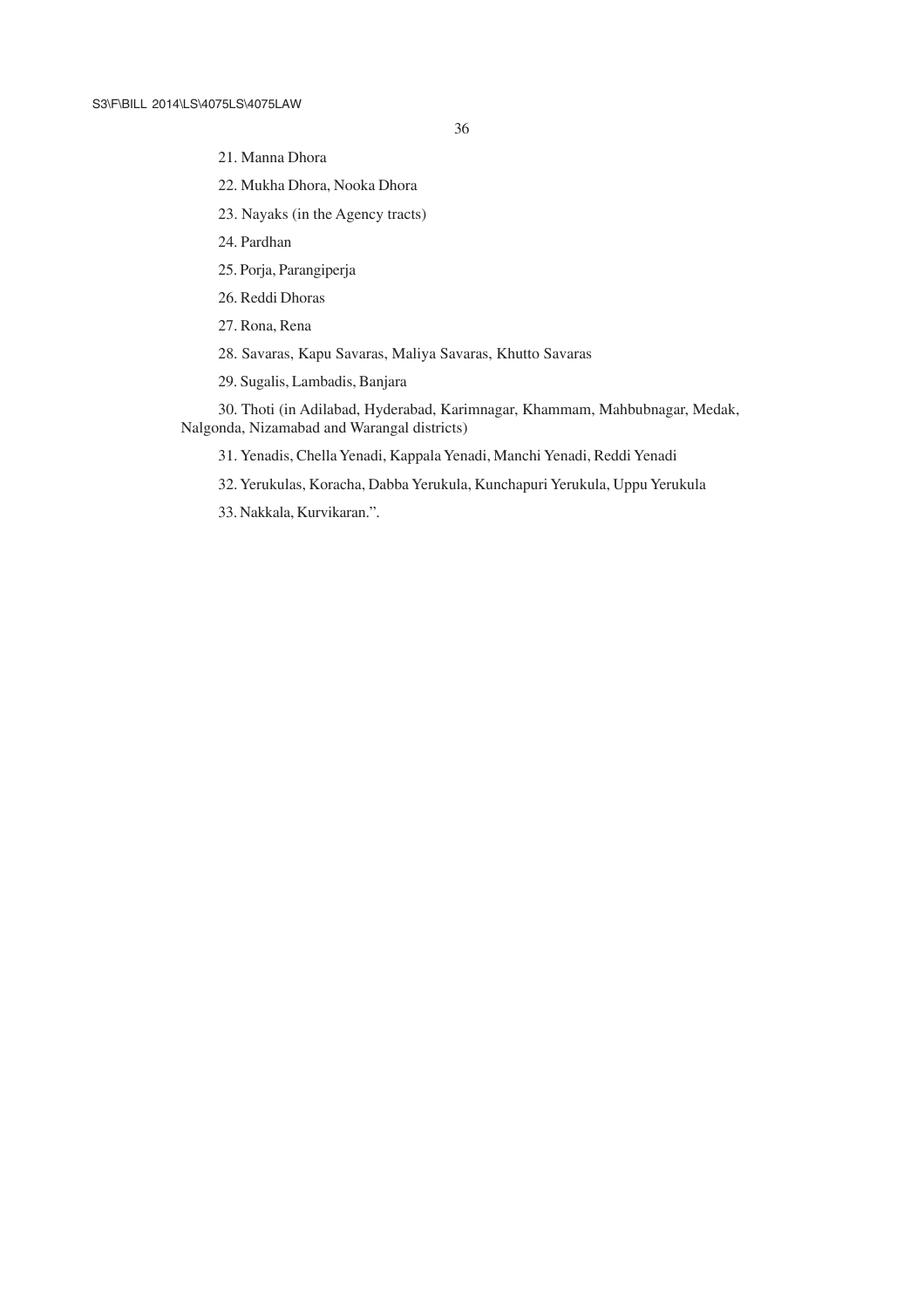## THE SEVENTH SCHEDULE

# (*See* section 53)

## LIST OF FUNDS

1. Depreciation Reserve Funds – Government commercial Departments and Undertakings–

- (*i*) Alcohol Factory, Narayanaguda;
- (*ii*) Alcohol Factory, Kamareddy;
- (*iii*) Andhra Pradesh Text book Press;
- (*iv*) Government Distillery, Chagallu;
- (*v*) Government Ceramic Factory, Gudur;
- (*vi*) Government Block Glass Factory, Gudur.
- 2. Natural Calamities Unspent Margin Money fund.
- 3. Employees Welfare Fund (Andhra Pradesh State).
- 4. State Disaster Response Fund.
- 5. Development Funds for Educational Purposes.
- 6. Development Funds for Agricultural Purposes.
- 7. Industrial Development Funds ––
	- (*i*) Hyderabad Industrial Research and Development Fund;
	- (*ii*) Reserve Fund for Protection of Sugar Industries;
	- (*iii*) Sericulture Development Fund.
- 8. Electricity Development Funds Special Reserve Fund Electricity.
- 9. Other Development and Welfare Funds ––
	- (*i*) Funds for Development Schemes;
	- (*ii*) Industrial Plantation Fund;
	- (*iii*) Andhra Pradesh State Distilleries;
	- (*iv*) Andhra Pradesh Distilleries Pollution Control;
	- (*v*) State Renewal Fund;
	- (*vi*) Andhra Pradesh Rural Development Fund;
	- (*vii*) Corpus Fund for upgradation for Public Libraries.
- 10. Zamindari Abolition Fund.
- 11. Religious Charitable Endowment Funds.
- 12. Ethyl Alcohol Storage Facilities Fund.
- 13. Guarantee Redemption fund Investment Account.
- 14. K. G. and Pennar Drainage Cess Fund.
- 15. Security Adjustment Reserve.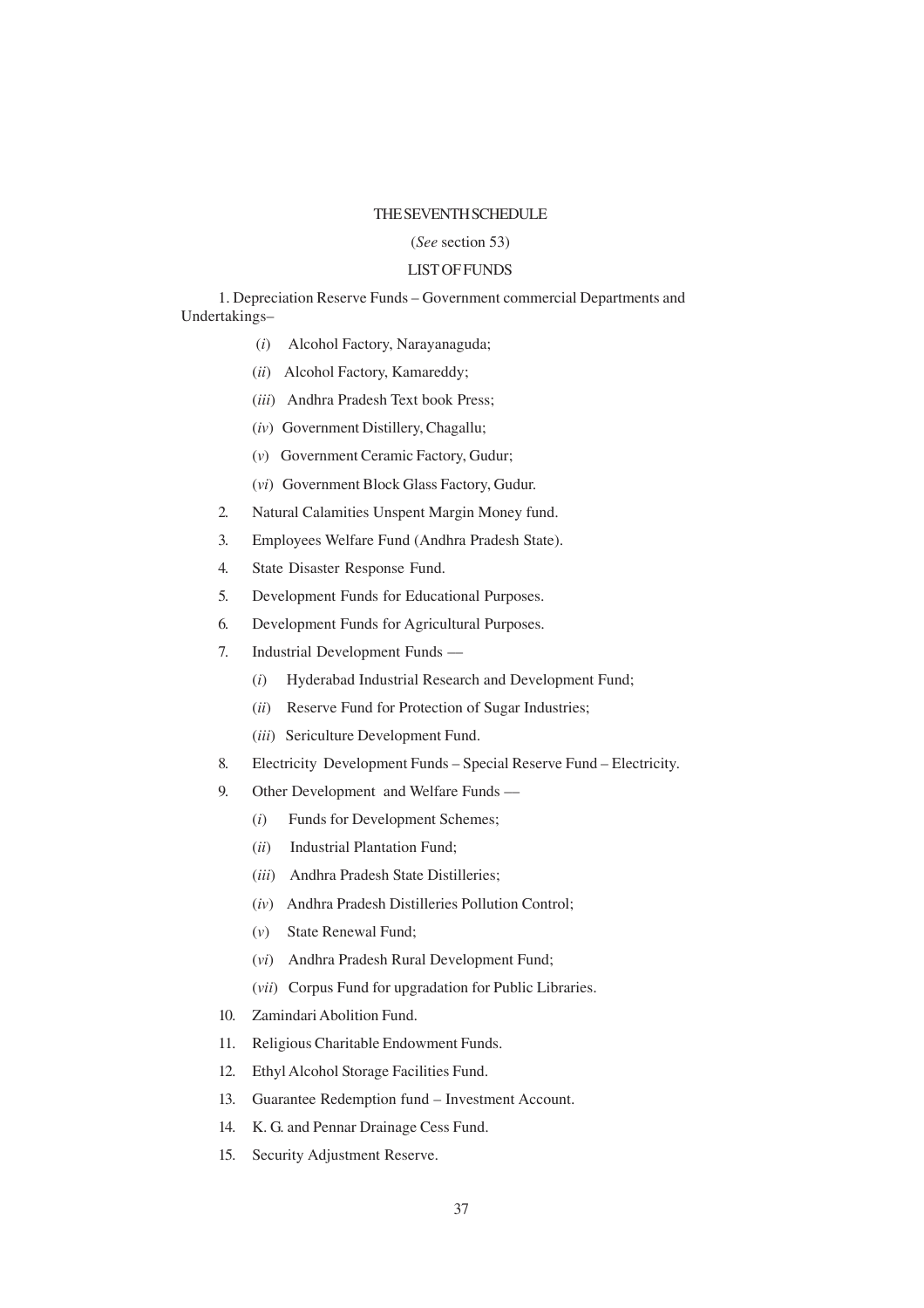- 16. C. M. Relief Fund.
- 17. Municipal Environmental Scheme Fund.
- 18. Zilla Praja Parishad Funds.
- 19. Andhra Pradesh Class IV Government Servants Family Pension Fund.
- 20. Andhra Pradesh State Employees Family Benefit Fund.
- 21. Sinking Fund Investment Account.
- 22. Contributory Provident Fund Work charged 50 per cent. N.R.S.
- 23. All-India Service Provident Fund.
- 24. Subvensions from Central Road Fund.
- 25. National Calamity Contingency Fund.
- 26. Deposits of Police Funds.
- 27. Farmers Association Reserve Fund.
- 28. Deposits of Andhra Pradesh Social Welfare Fund.
- 29. Development of Mineral Resources and Technology Upgradation Fund.
- 30. Village Panchayat Funds.
- 31. Mandala Praja Parishad Funds.
- 32. Market Committee Funds.
- 33. Deposits of Zilla Praja Parishads out of Provident Fund contribution.
- 34. Thrift Fund cum Savings and Security Schemes for Weavers.
- 35. General Provident Fund (Regular).
- 36. Andhra Pradesh State Government Life Insurance Fund.
- 37. Andhra Pradesh Crop Insurance Fund.
- 38. State Agriculture Credit Stabilisation Fund.
- 39. State Market Interaction Fund.
- 40. Deposits of Andhra Pradesh Urban Infrastructure Fund.
- 41. Greater Hyderabad Municipal Corporation Fund.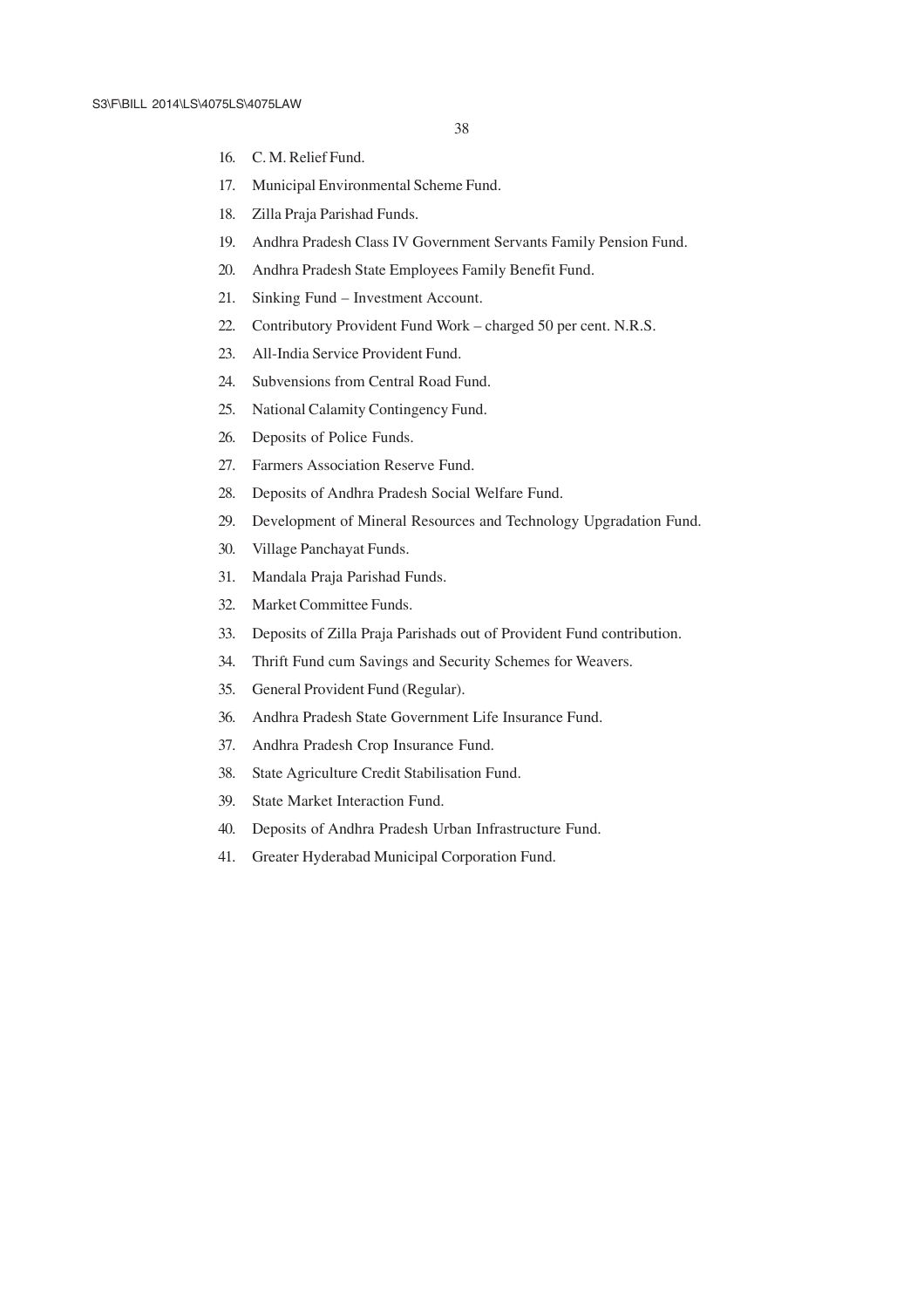## THE EIGHTH SCHEDULE

#### (*See* section 60)

#### APPORTIONMENT OF LIABILITY IN RESPECT OF PENSIONS

1. Subject to the adjustments mentioned in paragraph 3, each of the successor States shall, in respect of pensions granted before the appointed day by the existing State of Andhra Pradesh, pay the pensions drawn in its treasuries.

2. Subject to the said adjustments, the liability in respect of pensions of officers serving in connection with the affairs of the existing State of Andhra Pradesh who retire or proceed on leave preparatory to retirement before the appointed day, but whose claims for pensions are outstanding immediately before that day, shall be the liability of the State of Andhra Pradesh.

3. There shall be computed, in respect of the period commencing on the appointed day and ending on such date after the appointed day, as may be fixed by the Central Government and in respect of each subsequent financial year, the total payments made to the two successor States in respect of pensions referred to in paragraphs 1 and 2. The total representing the liability of the existing State of Andhra Pradesh in respect of pensions and other retirement benefits shall be apportioned between the successor States on the basis of population ratio and any successor State paying more than its due share shall be reimbursed the excess amount by the other successor State paying less.

4. The liability of the existing State of Andhra Pradesh in respect of pension rolls granted before the appointed day and drawn in any area outside the territories of the existing State shall be the liability of the State of Andhra Pradesh subject to adjustments to be made in accordance with paragraph 3 as if such pensions had been drawn in any treasury in the State of Andhra Pradesh under paragraph 1.

5. (1) The liability in respect of the pension of any officer serving immediately before the appointed day in connection with the affairs of the existing State of Andhra Pradesh and retiring on or after that day, shall be that of the successor State granting him the pension and other retirement benefits; but the portion of the pension and other retirement benefits attributable to the service of any such officer before the appointed day in connection with the affairs of the existing State of Andhra Pradesh shall be allocated between the successor States on the basis of population ratio, and the Government granting the pension shall be entitled to receive from the other successor State its share of the liability.

(2) If any such officer was serving after the appointed day in connection with the affairs of more than one successor State other than the one granting the pension shall reimburse to the Government by which the pension is granted an amount which bears to the portion of the pension attributable to his service after the appointed day the same ratio as the period of his qualifying service after the appointed day under the reimbursing State bears to the total qualifying service of such officer after the appointed day reckoned for the purposes of pension.

6. Any reference in this Schedule to a pension shall be construed as including a reference to the commuted value of the pension.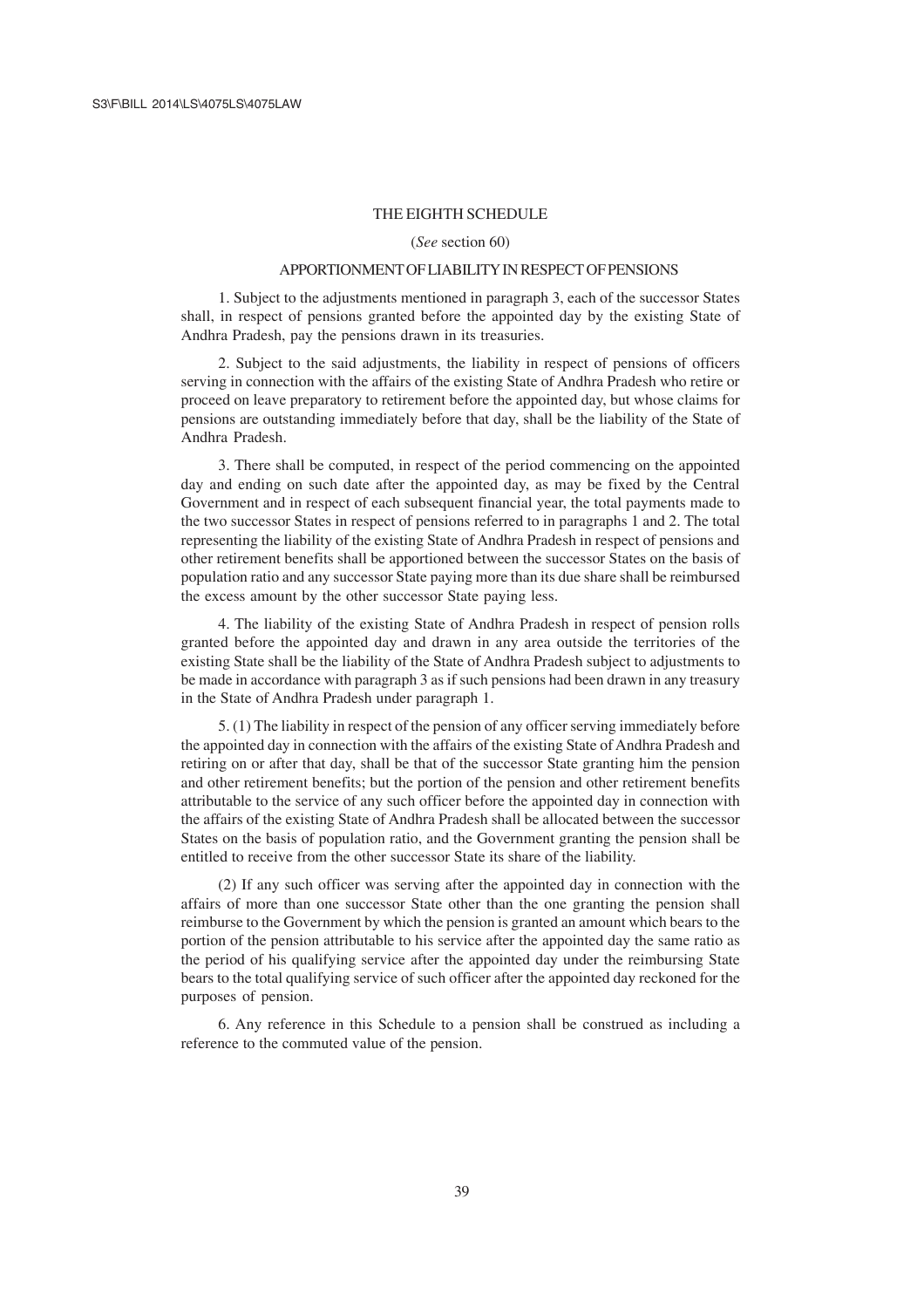# THE NINTH SCHEDULE

# (*See* sections 69 and 72)

# LIST OF GOVERNMENT COMPANIES AND CORPORATIONS

| Sl.<br>No.   | Name of Government Company                                                            | Address                                                                                                 |
|--------------|---------------------------------------------------------------------------------------|---------------------------------------------------------------------------------------------------------|
| $\mathbf{1}$ | $\mathfrak{2}$                                                                        | 3                                                                                                       |
| 1.           | Andhra Pradesh State Seeds Development Corporation<br>Limited                         | S-10-193, 2 <sup>nd</sup> Floor,<br>HACA Bhavan, Opp.<br>Public Gardens,<br>Hyderabad-500004.           |
| 2.           | Andhra Pradesh State Agro Industrial Development<br>Corporation Ltd.                  | 504, Hermitage Office<br>Complex, Hill Fort Road,<br>Hyderabad-500 004.                                 |
| 3.           | Andhra Pradesh State Warehousing Corporation.,                                        | Warehousing Sadan,<br>2 <sup>nd</sup> Floor, Behind<br>Gandhi Bhavan,<br>Nampally,<br>Hyderabad-500001. |
| 4.           | Andhra Pradesh State Civil Supplies Corporation Ltd.,                                 | 6-3-655/1/A, Civil<br>Supplies Bhavan,<br>Somajiguda,<br>Hyderabad-500 082.                             |
| 5.           | Andhra Pradesh Genco,                                                                 | Vidyut Soudha,<br>Khairathabad,<br>Hyderabad-500 004.                                                   |
| 6.           | Andhra Pradesh Transco,                                                               | Vidyut Soudha,<br>Khairathabad,<br>Hyderabad-500 004.                                                   |
| 7.           | Singareni Collieries Company Ltd.,                                                    | Singareni Bhavan,<br>Macharmanzil, Redhills,<br>Hyderabad-500 004.                                      |
| 8.           | <b>NREDCAP</b>                                                                        | Pisgha Complex,<br>Nampally,<br>Hyderabad-500 001.                                                      |
| 9.           | Andhra Pradesh Forest Development Corporation Ltd.,                                   | UNI Building, 3rd Floor,<br>A.C.Guards,<br>Hyderabad-500 004.                                           |
|              | 10. Andhra Pradesh State Film and Television Theatre<br>Development Corporation Ltd., | 10-2-1, FDC Complex,<br>A.C.Guards,<br>Hyderabad-500 004.                                               |
| 11.          | Andhra Pradesh Medical Services Infrastructure<br>Development Corporation,            | APMSIDC Building,<br>DM & HS Campus,<br>Sulthan Bazar,<br>Hyderabad-500 095.                            |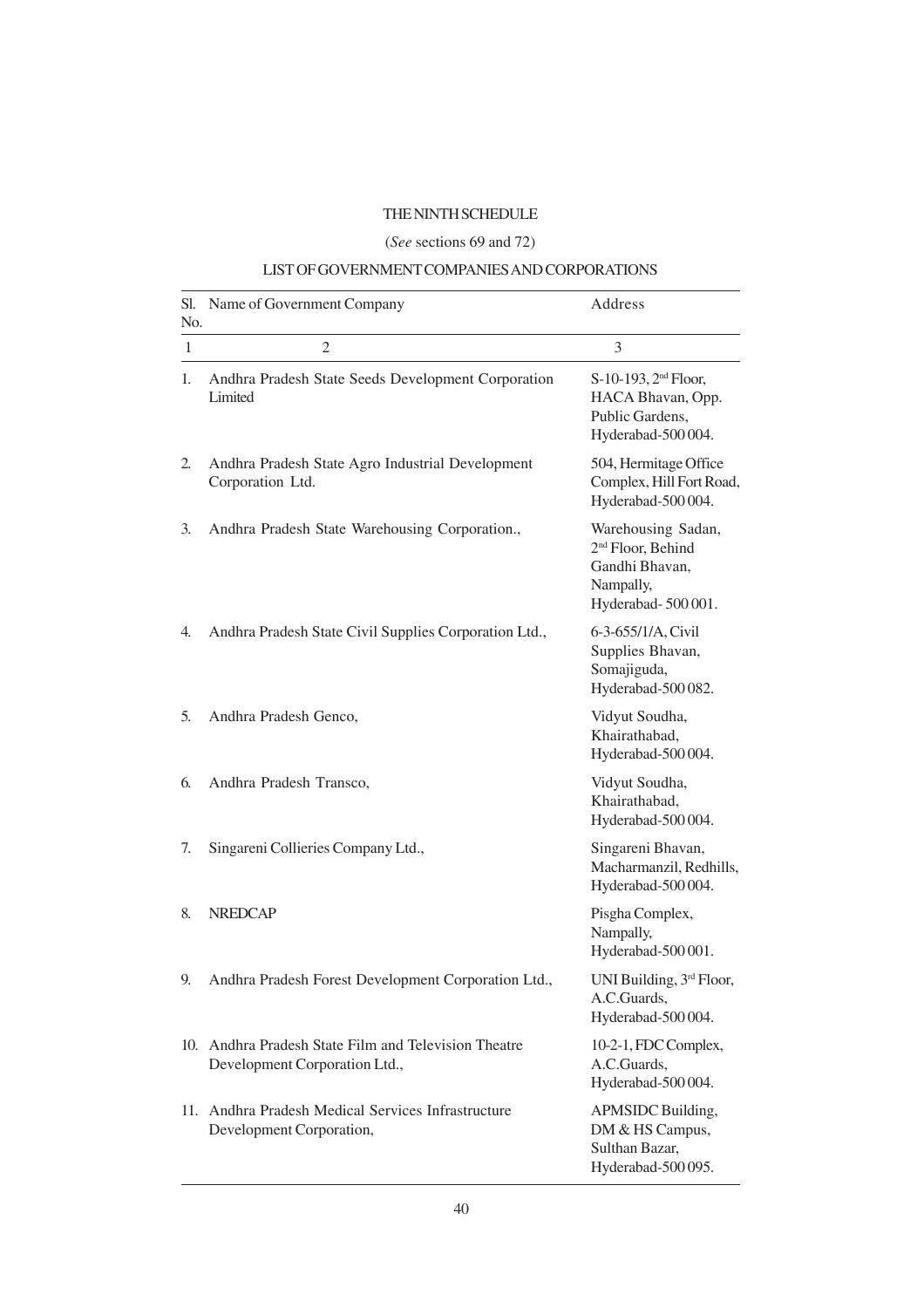| $\mathbf{1}$ | $\overline{2}$                                                                | 3                                                                                                             |
|--------------|-------------------------------------------------------------------------------|---------------------------------------------------------------------------------------------------------------|
| 12.          | Andhra Pradesh State Police Housing Corporation Ltd.,                         | DIG Office, Saifabad,<br>Hyderabad-500 004.                                                                   |
|              | 13. Andhra Pradesh State Housing Corporation Ltd.,                            | 3-6-184, Street No.17,<br>Urdu Hall Lane,<br>Himayat Nagar,<br>Hyderabad.                                     |
|              | 14. Andhra Pradesh Housing Board,                                             | Gruhakalpa, M.J.Road,<br>Nampally,<br>Hyderabad-500028.                                                       |
|              | 15. Andhra Pradesh Technologies Services Ltd.,                                | B.R.K. Buildings, Tank<br>Bund Road,<br>Hyderabad.                                                            |
|              | 16. Andhra Pradesh Mineral Development Corporation Ltd.,                      | Rear Block, 3rd Floor,<br><b>HMWSSB</b> Premises,<br>Khairatabad,<br>Hyderabad-500004.                        |
|              | 17. Andhra Pradesh Industrial Infrastructure Corporation Ltd.,                | 5-9-58/B, 6th Floor,<br>Prishrama Bhavan,<br>Basheerbagh,<br>Hyderabad-500 004.                               |
|              | 18. Andhra Pradesh Industrial Development Corporation Ltd.,                   | 5-9-58/B, 6th Floor,<br>Prishrama Bhavan,<br>Basheerbagh,<br>Hyderabad-500 004.                               |
|              | 19. Andhra Pradesh State Finance Corporation,                                 | 5-9-194, Chirag Ali<br>Lane, Abids,<br>Hyderabad-500001.                                                      |
|              | 20. Leather Industries Development Corporation of<br>Andhra Pradesh (LIDCAP), | 5-77/27, Darga Hussaini<br>Shaw Ali, Golkonda<br>Post,<br>Hyderabad-500 008.                                  |
|              | 21. Andhra Pradesh Handicraft Development Corporation Ltd.,                   | Hasthakala Bhavan,<br>Musheeerabad X<br>Roads, Hyderabad.                                                     |
|              | 22. Andhra Pradesh State Trade Promotion Corporation Ltd<br>$(APTPC)$ .,      | 6-10-74, Fathe Maidhan<br>Road, Shakar Bhavan,<br>Hyderabad-500004.                                           |
| 23.          | Andhra Pradesh State Irrigation Development<br>Corporation Ltd.,              | 8-2-674/2/B, Road<br>No.13, Banjara Hills,<br>Hyderabad-500 034.                                              |
|              | 24. Andhra Pradesh State Minorities Finance Corporation Ltd.,                 | 5 <sup>th</sup> Floor, A.P. State Haj<br>House, Opp. Public<br>Gardens, Nampally,<br>Hyderabad-500 001.       |
|              | 25. Andhra Pradesh Beverages Corporation Ltd.,                                | $4th$ Floor, Prohibition &<br>Excise Complex, 9 & 10<br>Eastern, M.J.Road,<br>Nampally,<br>Hyderabad-500 001. |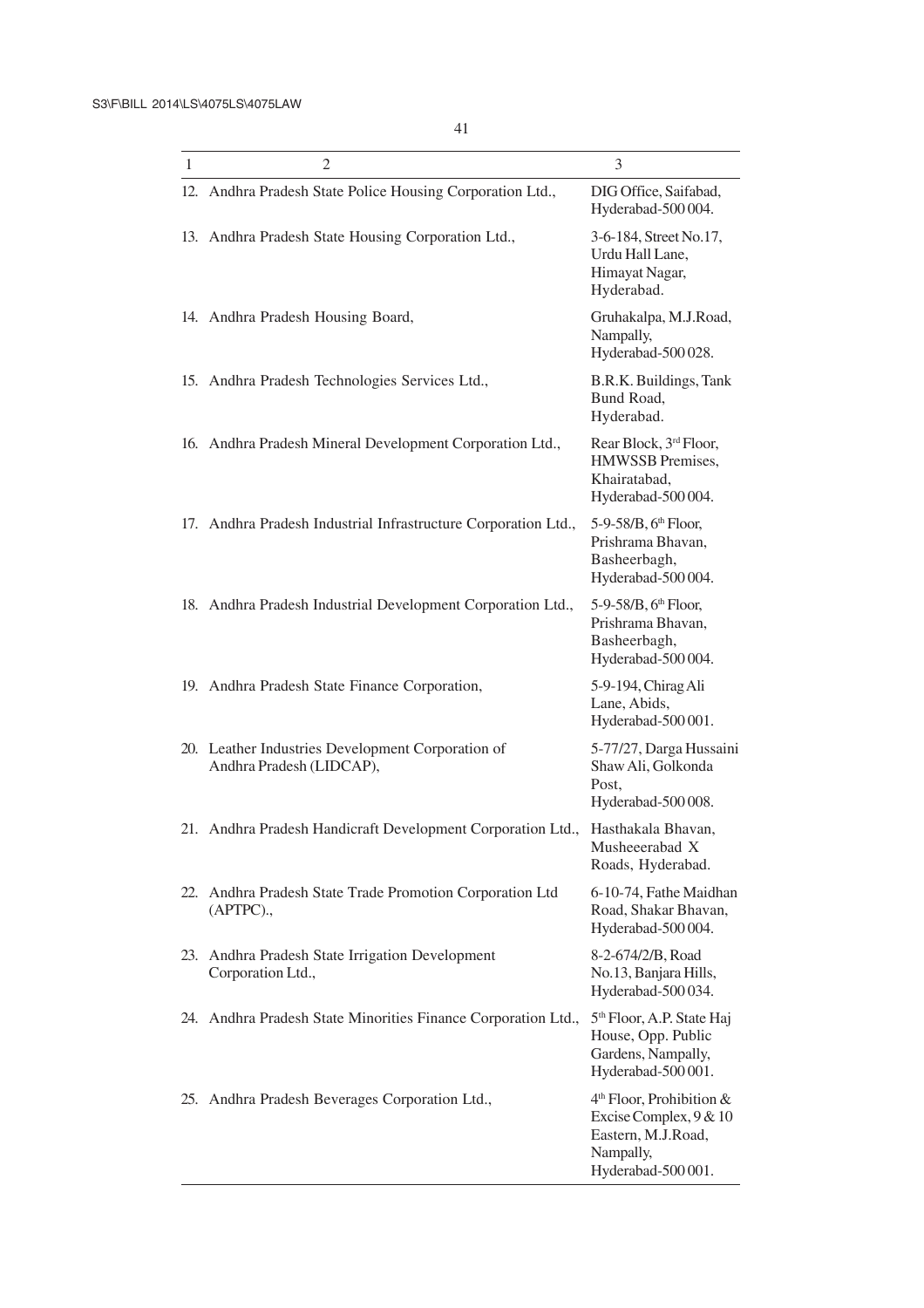| $\mathbf{1}$ | 2                                                                                               | 3                                                                                                            |
|--------------|-------------------------------------------------------------------------------------------------|--------------------------------------------------------------------------------------------------------------|
|              | 26. Andhra Pradesh State Road Transport Corporation,                                            | Bus Bhavan,<br>Musheerabad X Roads,<br>Hyderabad.                                                            |
|              | 27. Andhra Pradesh Foods,                                                                       | IDA, Nacharam,<br>Hyderabad-500076.                                                                          |
|              | 28. Andhra Pradesh State Tourism Development<br>Corporation Ltd.,                               | 3-5-891, A.P. Tourism<br>House, Himayath<br>Nagar, Hyderabad.                                                |
|              | 29. Andhra Pradesh Rajiv Swagruha Corporation Ltd.,                                             | A-06, Sahabhavan,<br>Bandlaguda, GSI (Post),<br>Hyderabad-500 068.                                           |
|              | 30. Eastern Power Distribution Corporation Ltd.,                                                | Corporate Office, Near<br>Guruwar Junction, P &<br>T Seethammadhara<br>Colony,<br>Vishakapatnam-530013.      |
|              | 31. Southern Power Distribution Corporation Ltd.,                                               | $# 1 - 13 - 65/A,$<br>Srinivasapuram,<br>Tirupati-517 503.                                                   |
|              | 32. Central Power Distribution Corporation Ltd.,                                                | 6-1-50, Corporate<br>Office, Mint<br>Compound,<br>Hyderabad-500 063.                                         |
|              | 33. Northern Power Distribution Corporation Ltd.,                                               | 1-1-478, Chaitniyapuri<br>Colony, Near RES<br>Petrol Pump, Warangal.                                         |
|              | 34. Andhra Pradesh Heavy Machinery and Engineering Ltd.,                                        | Regd. Office & Factory,<br>Kondapally-521228.<br>Krishna District.                                           |
|              | 35. Vizag Apparel Park for Export Ltd.,                                                         | C-Block, 4th Floor,<br><b>BRK</b> Bhavan.<br>Hyderabad-500 063.                                              |
|              | 36. Andhra Pradesh State Christian (Minorities)<br>Finance Corporation,                         | 6-2-41, Flat No. 102,<br>Moghal Emami<br>Mansion, Opp. Shadan<br>College, Khairatabad,<br>Hyderabad-500 004. |
|              | 37. Hyderabad Metro Rail Ltd.,                                                                  | Metro Rail Bhavan,<br>Saifabad,<br>Hyderabad-500 004.                                                        |
|              | 38. Andhra Pradesh Urban Finance Infrastructure<br>Development Corporation Ltd.,                | 2 <sup>nd</sup> Floor, E & PH<br>Complex, Kashana<br>Building, AC Guards,<br>Hyderabad.                      |
|              | 39. Infrastructure Development Corporation of Andhra Pradesh 10-2-1, 3rd Floor, FDC<br>(INCAP), | Complex, AC Guards,<br>Hyderabad-500 028.                                                                    |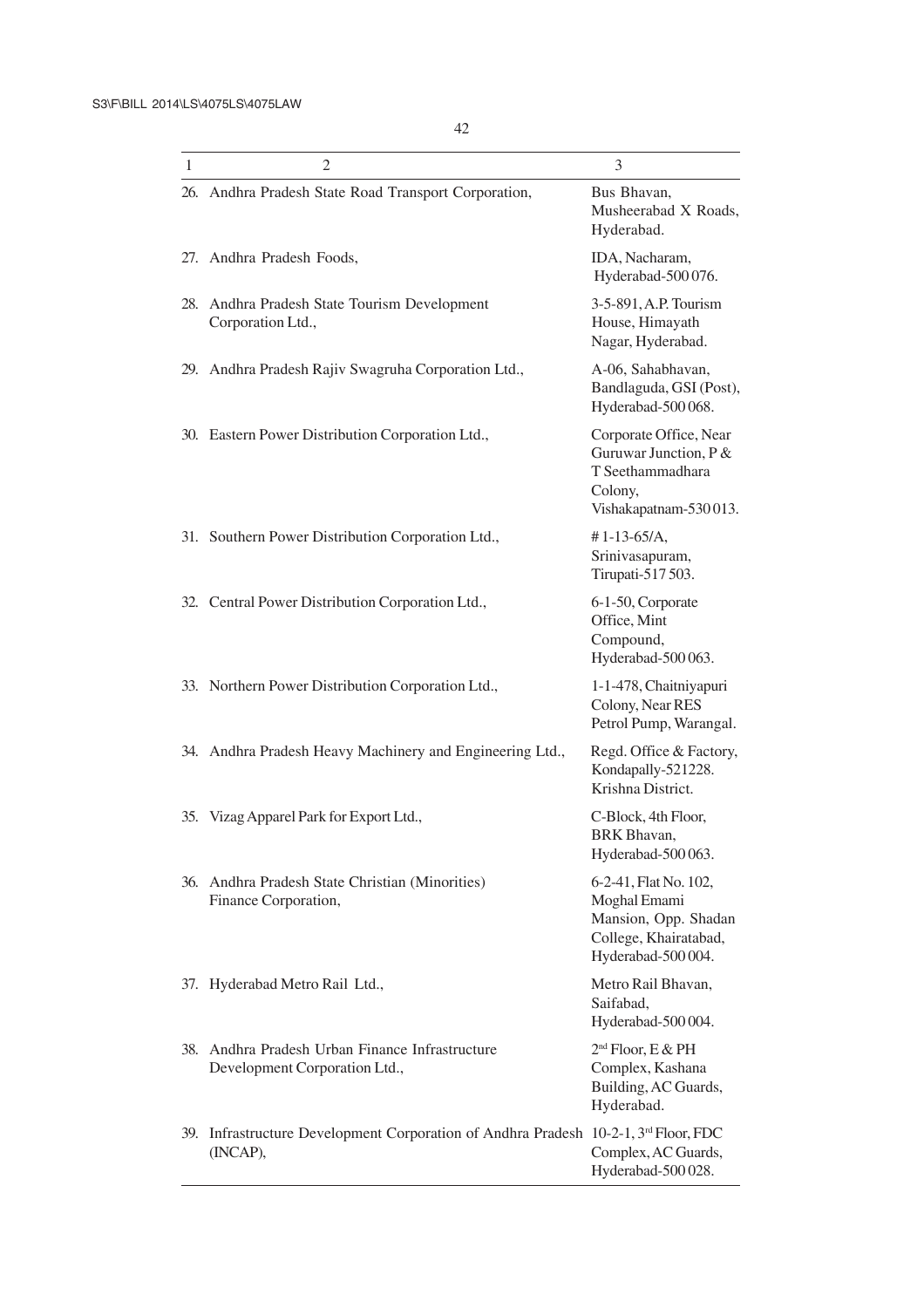| 1   | $\overline{2}$                                              | 3                                                                                                   |
|-----|-------------------------------------------------------------|-----------------------------------------------------------------------------------------------------|
| 40. | Overseas Manpower Company of Andhra Pradesh Ltd<br>(OMCAP), | ITI Mallepally Campus,<br>Vijayanagar Colony,<br>Hyderabad-500 057.                                 |
| 41. | Andhra Pradesh Power Finance Corporation Ltd.,              | L-Block, 4 <sup>th</sup> Floor,<br>Andhra Pradesh<br>Secretariat, Hyderabad.                        |
|     | 42. Andhra Pradesh Roads Development Corporation,           | R & B Office, Beside<br>Mahaveer, AC Guards,<br>Hyderabad-500 057.                                  |
|     | 43. Andhra Pradesh Tribal Power Company Ltd (TRIPCO),       | 4 <sup>th</sup> Floor, Damodharam<br>Sanjivaiah<br>Sankeshamma Bhavan,<br>Masab Tank,<br>Hyderabad. |
|     | 44. Andhra Pradesh Tribal Mining Company Ltd (TRIMCO),      | 4 <sup>th</sup> Floor, Damodharam<br>Sanjivaiah<br>Sankeshamma Bhavan,<br>Masab Tank,<br>Hyderabad. |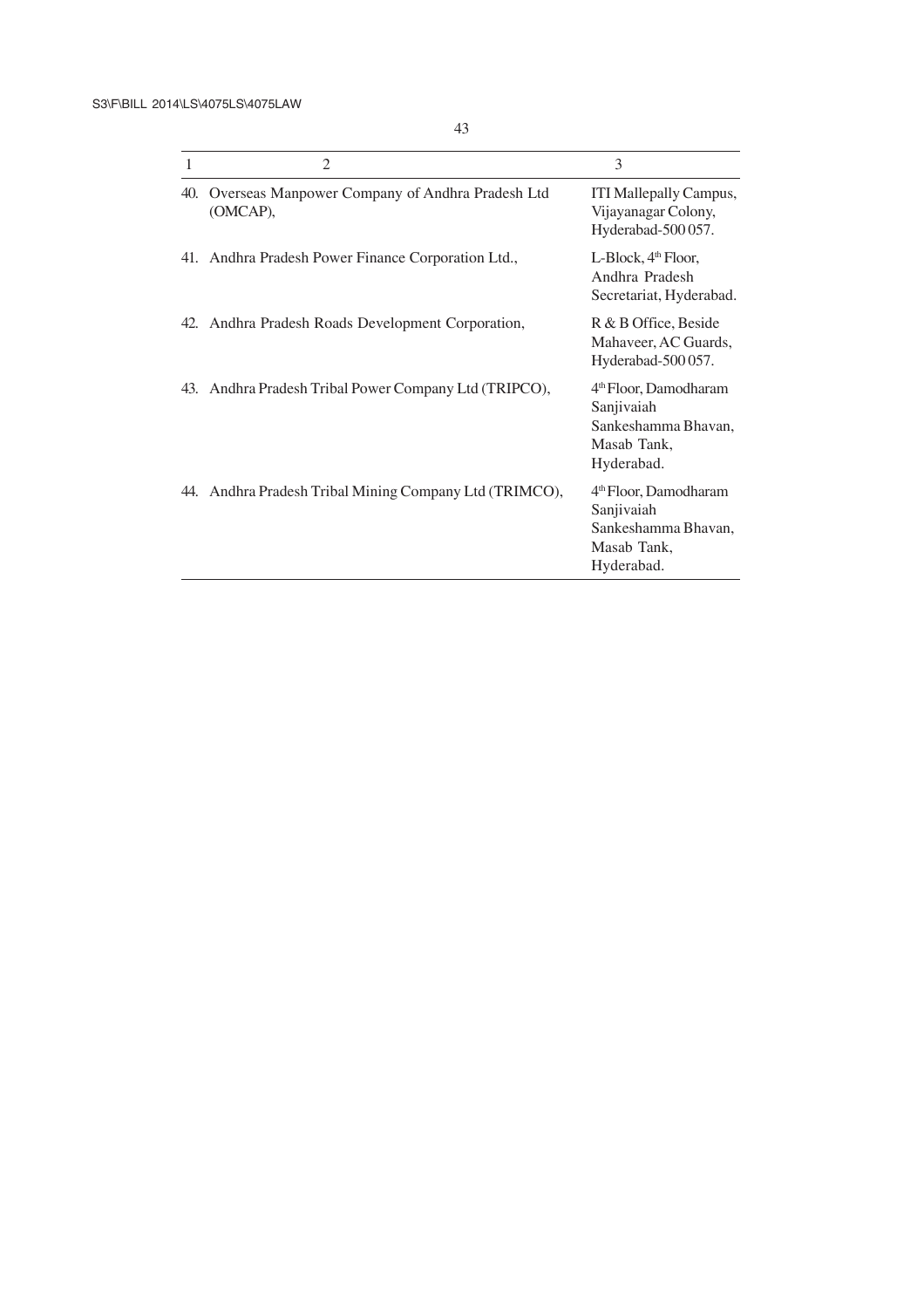## THE TENTH SCHEDULE

## (*See* section 76)

# CONTINUANCE OF FACILITIES IN CERTAIN STATE INSTITUTIONS

#### List of Training Institutions/Centres

- 1. Andhra Pradesh State Co-operative Union, Hyderabad.
- 2. Andhra Pradesh Study Circle for Backward Classes, Visakhapatnam.
- 3. Environment Protection Training and Research Institute, Hyderabad.
- 4. Andhra Pradesh Forest Academy, Rangareddy District.
- 5. Andhra Pradesh State Council of Science and Technology (APCOST), Hyderabad.
- 6. Dr. MCR Human Resource Development Institute of Andhra Pradesh, Hyderabad.
- 7. Centre for Good Governance, Hyderabad.
- 8. State Institute of Health and Family Welfare, Vengalrao Nagar, Hyderabad.
- 9. State Board of Technical Education and Training, Hyderabad.
- 10. Andhra Pradesh Police Academy, Hyderabad.
- 11. Water and Land Management, Training and Research Institute, Hyderabad.
- 12. AMR Andhra Pradesh Academy of Rural Development, Hyderabad.
- 13. Sriramananada Theertha Training and Research Institute.
- 14. Andhra Pradesh Prohibition and Excise Academy.
- 15. State Institute of Educational Technology, Hyderabad.
- 16. State Council of Educational Research and Training, Hyderabad.
- 17. Andhra Pradesh Study Circle, Hyderabad.
- 18. Tribal Culture and Research Institute, Sankshema Bhavan, Masab Tank, Hyderabad.
- 19. Board of Intermediate Education, Hyderabad.
- 20. Andhra Pradesh State Seeds Certification Agency, Hyderabad.
- 21. Andhra Pradesh Live Stock Development Agency, Hyderabad.
- 22. Centre for Forest and Natural Resource Management Studies (CEFNARM), Rangareddi District.
- 23. Andhra Pradesh Press Academy, Hyderabad.
- 24. AIDS Control Society, Hyderabad.
- 25. Andhra Pradesh Medical and Aromatic Plants Board, Hyderabad.
- 26. Andhra Pradesh Para Medical Board, Hyderabad.
- 27. Andhra Pradesh State Council of Higher Education, Hyderabad.
- 28. Forensic Science Laboratory, Hyderabad.
- 29. State Level Police Recruitment Board.
- 30. Society for Andhra Pradesh Network (SAPNET) , Hyderabad.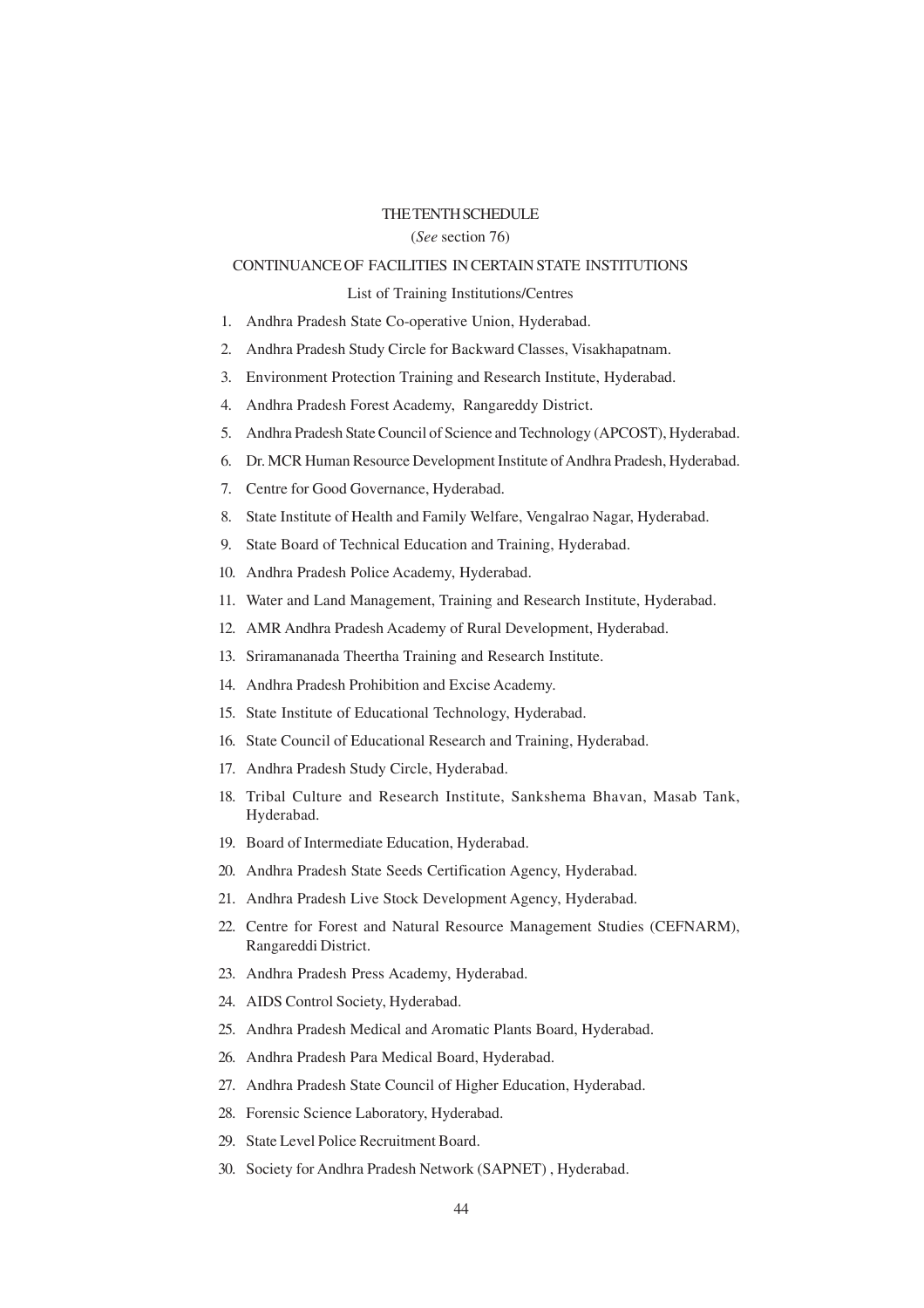- 31. Andhra Pradesh Engineering Research Labs, Hyderabad.
- 32. Andhra Pradesh Urdu Academy, Hyderabad.
- 33. Andhra Pradesh Urban Services for the Poor, Hyderabad.
- 34. Mission for Elimination of Poverty in Municipal Areas (MEPMA), Hyderabad.
- 35. Andhra Pradesh Rural Livelihoods Project (P.M.U) , Hyderabad.
- 36. Water Conservation Mission.
- 37. Society for Elimination of Rural Poverty, Hyderabad.
- 38. Employment Generation and Marketing Mission, Hyderabad.
- 39. Andhra Pradesh State Remote Sensing Applications Centre, Hyderabad.
- 40. Andhra Pradesh Open School Society, Hyderabad.
- 41. A.P.R.E.I. Society, Hyderabad.
- 42. Andhra Pradesh Social Welfare Residential Educational Institutions Society (A.P.S.W.R.E.I.) , Hyderabad.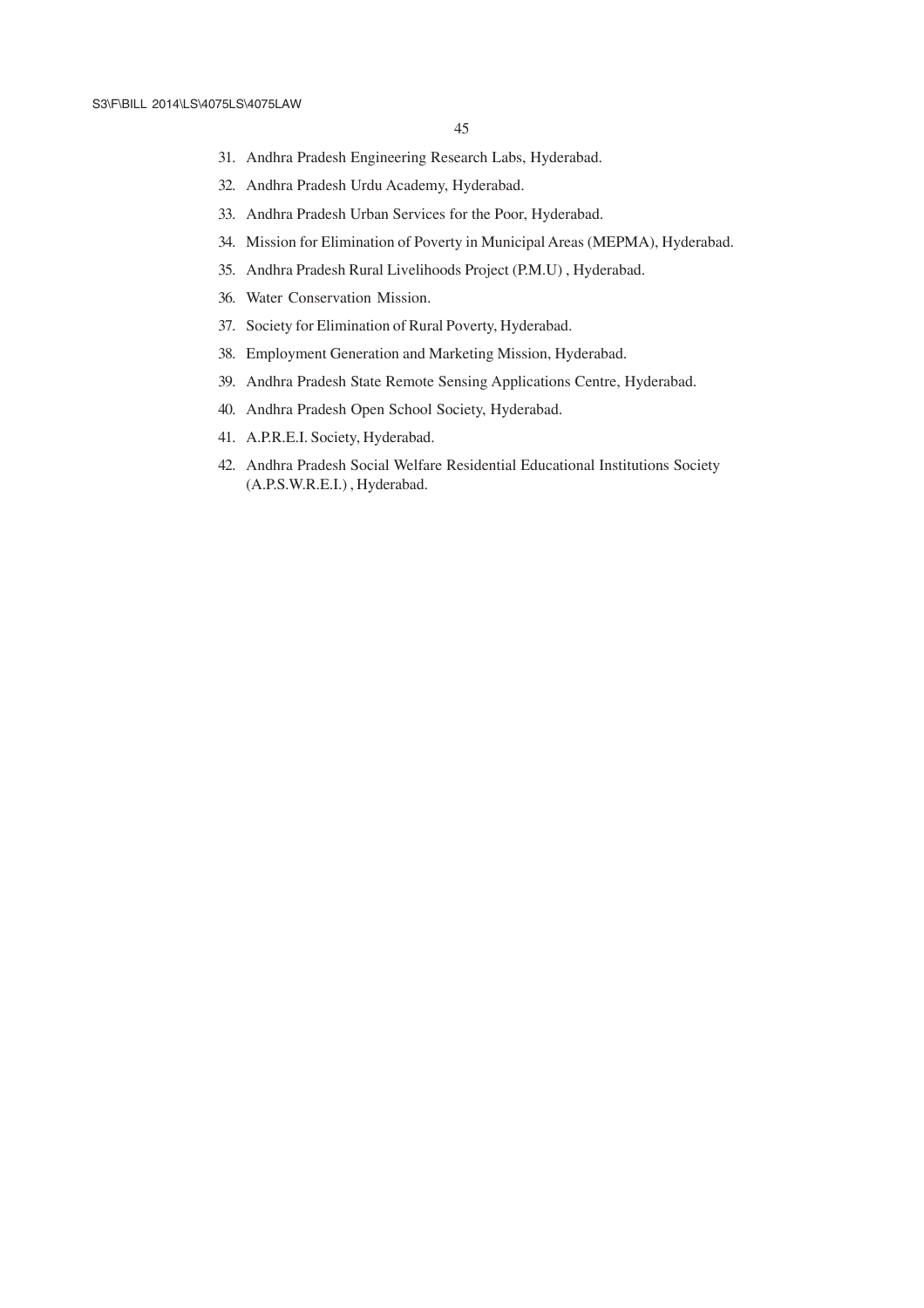## THE ELEVENTH SCHEDULE

[*See* section 86(*7*)(*e*)]

Principles governing the functioning of the River Management Boards

1. The operation protocol notified by the Ministry of Water Resources with respect to water resources arrived at based on appropriate dependability criteria after the adjudication by the Krishna Water Disputes Tribunal shall be binding on both the successor States.

2. In the event of conflicting demand of water for irrigation and power, the requirement of water for irrigation shall take precedence.

3. In the event of conflicting demand of water for irrigation and drinking water, the requirement of water for drinking water purpose shall take precedence.

4. The allocations made by the River Water Tribunals with regard to various projects on Godavari and Krishna Rivers or for the regions of the existing State of Andhra Pradesh, in respect of assured water shall remain the same.

5. Allocations, if any, to be made on excess flows by any Tribunal in future shall be binding on both the State of Telangana and the successor State of Andhra Pradesh.

6. While the successor State Governments shall be responsible for managing natural calamities, the Boards shall advise the two State Governments on the management of disaster or drought or flood in the rivers of Krishna and Godavari, particularly in reference to the release of water for the management and mitigation of the natural calamities. The Boards shall have the full authority to get their orders implemented by the two successor State Governments promptly and effectively in respect of operation of the head works of the dams, reservoirs or head works of canals and works appurtenant thereto including the hydel power projects, as notified by the Central Government, on Krishna and Godavari Rivers.

7. No new projects based on water resources arrived at based on appropriate dependability criteria on Godavari or Krishna rivers can be taken up by the State of Telangana or the State of Andhra Pradesh without obtaining sanction from the Apex Council on River water resources. All such proposals shall be first appraised and technically cleared by the respective Board, before sanction by the said Apex Council.

8. Execution of ongoing projects and future new projects on Godavari and Krishna rivers shall be the responsibility of the State Government concerned where the project is located.

9. In case of non-implementation of the decision by either of the States, the defaulting State shall bear the responsibility and shall face financial and other penalties imposed by the Central Government.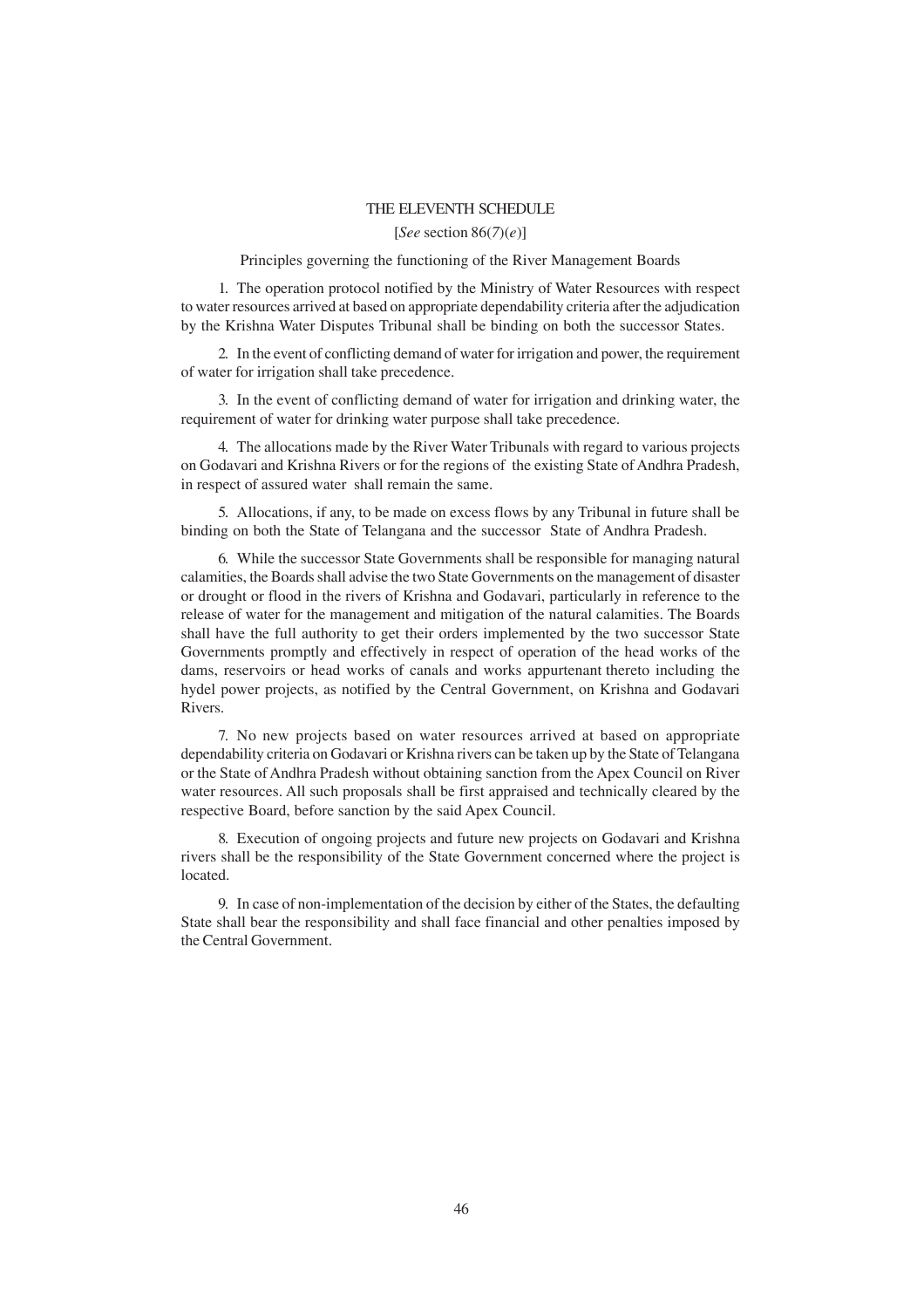# THE TWELFTH SCHEDULE

(*See* section 93)

## **A. Coal**

1. Of the total equity of Singareni Collieries Company Ltd. (SCCL), 51% shall be with the Government of Telangana and 49% with the Government of India.

2. Existing coal linkages of SCCL shall continue without any change.

3. New linkages shall be allotted to the successor States as per the New Coal Distribution Policy by Government of India.

4. End use plants of the allocated coal blocks shall continue with coal from the block to be supplied in proportion to their respective capacities.

## **B. Oil and Gas**

1. Allocation of natural gas will continue to be done as per the policies and guidelines issued by the Government of India from time to time.

2. The royalties payable on domestic onshore production of oil and gas shall accrue to the State in which such production takes place.

#### **C. Power**

1. Units of APGENCO shall be divided based on geographical location of power plants.

2. Existing Power Purchase Agreements (PPAs) with respective DISCOMS shall continue for both on-going projects and projects under construction.

3. The existing Andhra Pradesh Electricity Regulatory Commission (APERC) shall function as a joint regulatory body for a period not exceeding six months within which time separate SERCs will be formed in the successor States.

4. The existing State Load Despatch Centre (SLDC) shall function for both successor States for a period not exceeding two years within which time separate SLDC shall be set up for each successor state. During this period, the existing SLDC shall function under the direct administration and control of the Southern RLDC at Bengaluru.

5. Transmission lines of APTRANSCO of 132 KV and higher voltage cutting across the successor States shall be deemed as Inter-State Transmission System (ISTS) lines. The transmission lines falling within the territory of each successor State shall be transferred to the respective State Transmission Utilities. The maintenance of ISTS lines shall also be done by successor States in their respective jurisdictions.

6. The power of the Central Generating Stations will be allotted in such ratio to the State of Telangana and the State of Andhra Pradesh based on the actual energy consumption of the last 5 years of the relevant DISCOMS in the respective successor State.

7. For a period of ten years, the successor State that has a deficit of electricity shall have the first right of refusal for the purchase of surplus power from the other successor State.

8. The districts of Anantapur and Kurnool which fall within the jurisdiction of the AP Central Power Distribution Company Ltd will now be reassigned to the AP South Power Distribution Company Ltd.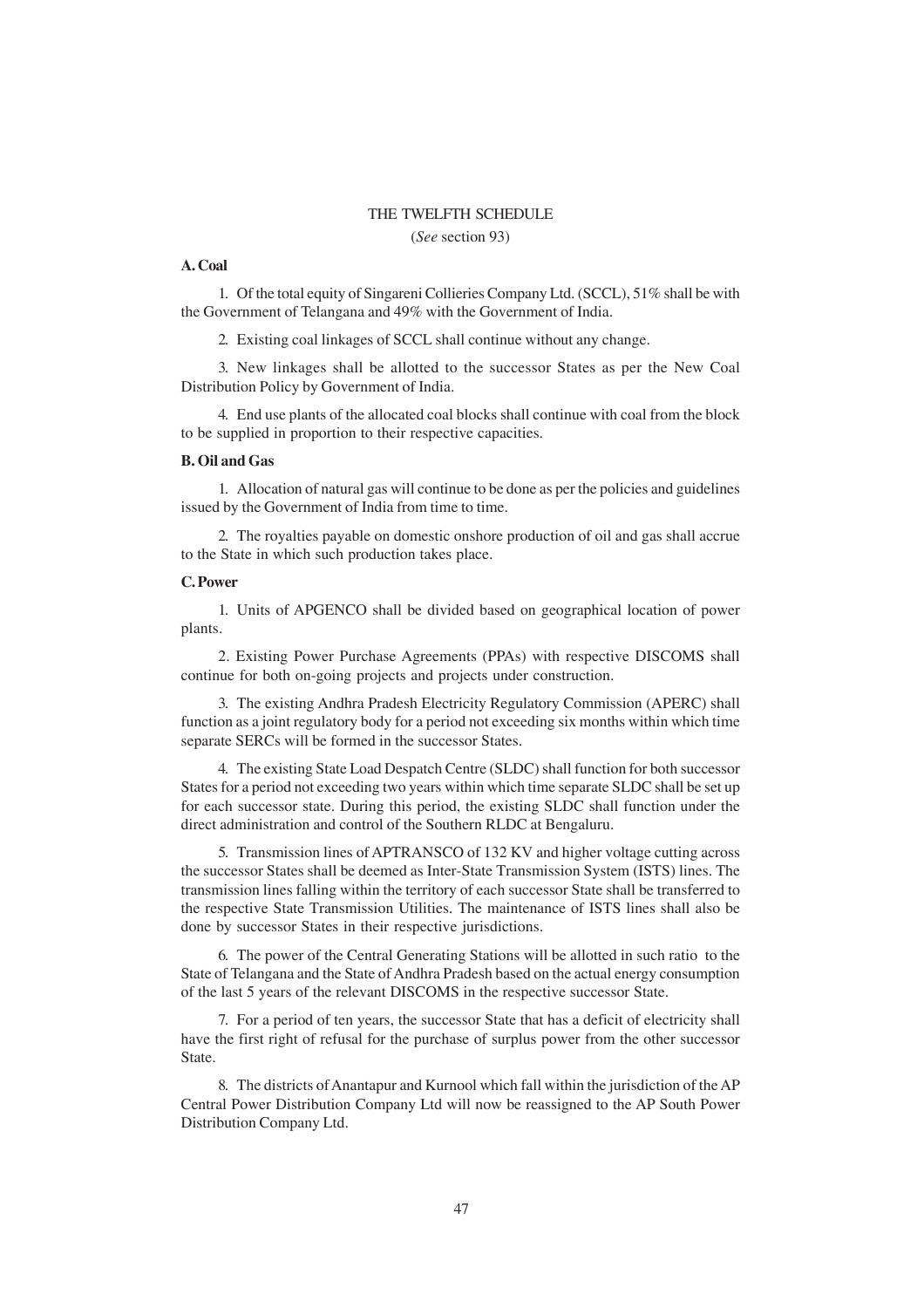# THE THIRTEENTH SCHEDULE

(*See* section 94)

#### **Education**

1. The Government of India shall take steps to establish institutions of national importance in the  $12<sup>th</sup>$  and  $13<sup>th</sup>$  Plan periods in the successor state of Andhra Pradesh. This would include one IIT, one NIT, one IIM, one IISER, one Central University, one Agricultural University and one IIIT.

2. The Government of India shall establish one AIIMS-type Super-Specialty Hospitalcum-Teaching Institution in the successor State of Andhra Pradesh.

3. The Government of India shall establish a Tribal university each in the State of Andhra Pradesh and in the State of Telangana.

4. A Horticulture university shall be established in the successor State of Telangana.

## **Infrastructure**

1. The Government of India shall develop a new major port at Duggirajupatnam in the successor State of Andhra Pradesh to be completed in phases with Phase I by end-2018.

2. SAIL shall examine the feasibility of establishing an integrated steel plant in Khammam district of the successor State of Telangana.

3. IOC or HPCL shall examine the feasibility of establishing a greenfield crude oil refinery and petrochemical complex in the successor State of Andhra Pradesh.

4. The Government of India shall examine the feasibility of establishing a Vizag-Chennai industrial corridor along the lines of Delhi-Mumbai Industrial Corridor.

5. The Government of India shall examine the feasibility of expanding the existing Visakhapatnam, Vijayawada and Tirupati airports.

6. NTPC shall examine the feasibility of establishing a 4000 MW power facility in the successor State of Telangana.

7. Indian Railways shall examine establishing a new railway zone in the successor State of Andhra Pradesh.

8. NHAI shall take necessary steps to improve road connectivity in the backward regions of the successor State of Telangana.

9. The Indian Railways shall examine the feasibility of establishing a Rail Coach Factory in the successor State of Telangana and improve rail connectivity in the State.

10. The Central Government shall consider measures to establish rapid rail and road connectivity from the new capital of the successor State of Andhra Pradesh to Hyderabad.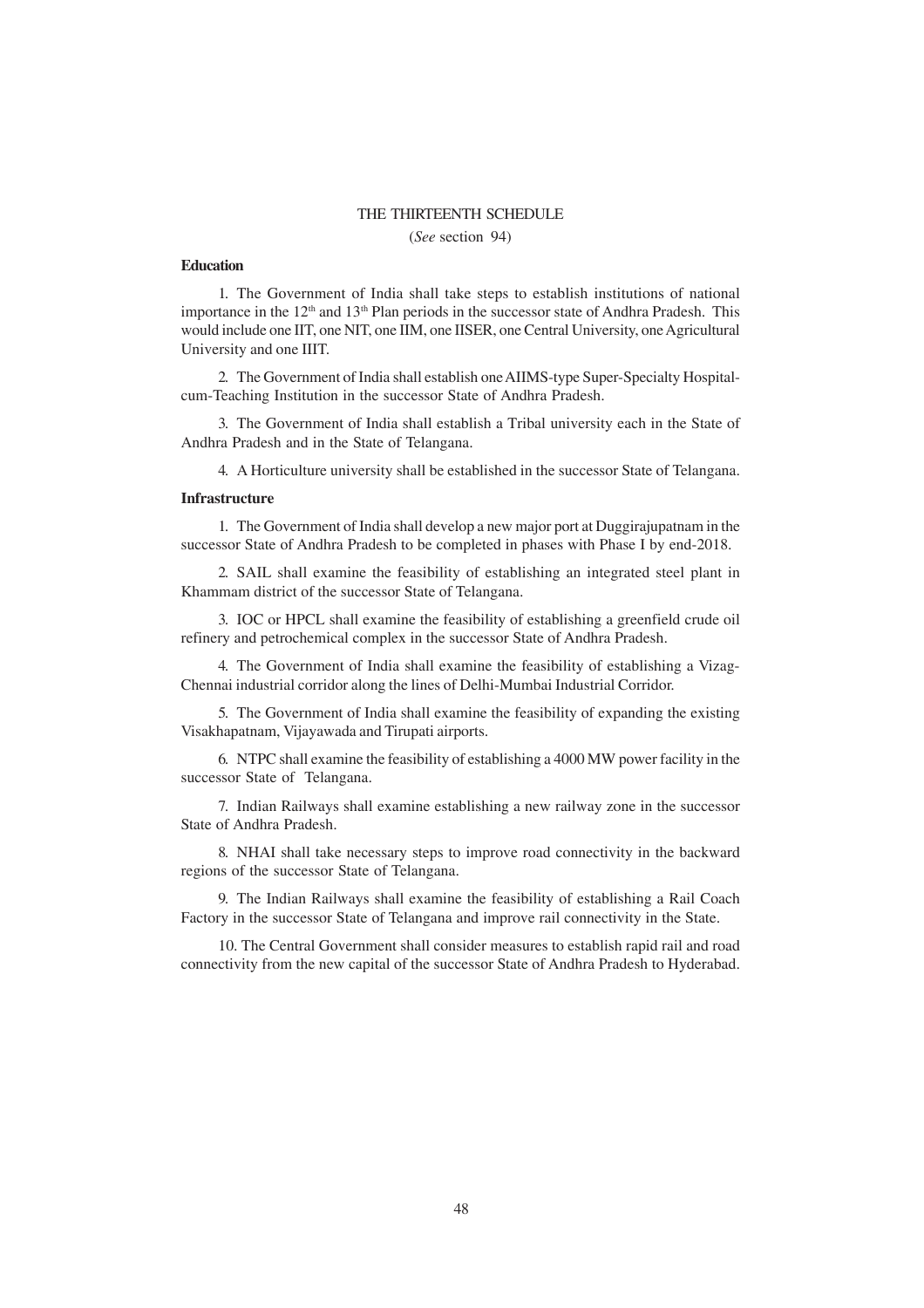## STATEMENT OF OBJECTS AND REASONS

The creation of a separate State of Telangana for the betterment of the social, economic, political and other aspirations of the people of that region has been a long standing demand. Pursuant thereto, the Government of India on 9th December, 2009 announced that the process for formation of a separate State of Telangana would be initiated. After wide-ranging consultations on 3rd October, 2013, the Government of India decided to bifurcate the existing State of Andhra Pradesh.

2. The Andhra Pradesh Reorganisation Bill, 2014 seeks to give effect to the aforesaid decision. It aims at reconstituting the existing State of Andhra Pradesh into two separate States, namely the State of Andhra Pradesh and the State of Telangana. The proposed reorganisation will meet the democratic aspirations of the people of Telangana region and ensure peace, goodwill, progress and prosperity among all the sections of the people of both successor States.

3. The salient features of the said Bill, *inter alia,* are as follows:—

(*a*) it provides for the territories of the two successor States of Andhra Pradesh and Telangana, and necessary provisions relating to representation in Parliament and State Legislatures, distribution of revenues, apportionment of assets and liabilities, mechanisms for the management and development of water resources, power and natural resources and other matters;

(*b*) it makes provisions for the maintenance of law and order to ensure peace and harmony in all regions and districts of the two successor States after the appointed day;

(*c*) it provides that Hyderabad in the existing State of Andhra Pradesh shall be the common capital of both the successor States from the appointed day for a period not exceeding ten years, and puts in place legal and administrative measures to ensure that both the State Governments can function efficiently from the common capital which includes the area notified as Greater Hyderabad Municipal Corporation under the Hyderabad Municipal Corporation Act, 1955;

(*d*) it makes provisions casting responsibility on the Central Government to assist the successor State of Andhra Pradesh in identification of its new capital and to assist that State financially in the creation of essential facilities in the new capital;

(*e*) it further makes provisions casting responsibility on the Central Government to promote industrialisation and economic growth in both the successor States through fiscal measures as well as through other programmes for the development of backward areas, in particular Rayalaseema and the north coastal regions of the successor State of Andhra Pradesh, by special development package to be given by the Central Government after having due regard to the resources available to the successor State of Andhra Pradesh;

(*f*) it declares that the Polavaram irrigation project will be a national project which would be executed by the Central Government expeditiously;

(*g*) it enables the Central Government to expeditiously provide for the industrialisation as well as infrastructure development relating to education, power, port, airports, road transport and railways for the progress and sustainable development of both the successor States.

4. The Bill seeks to achieve the aforesaid objectives.

*The* 8*th February*, 2014

NEW DELHI; SUSHILKUMAR SHINDE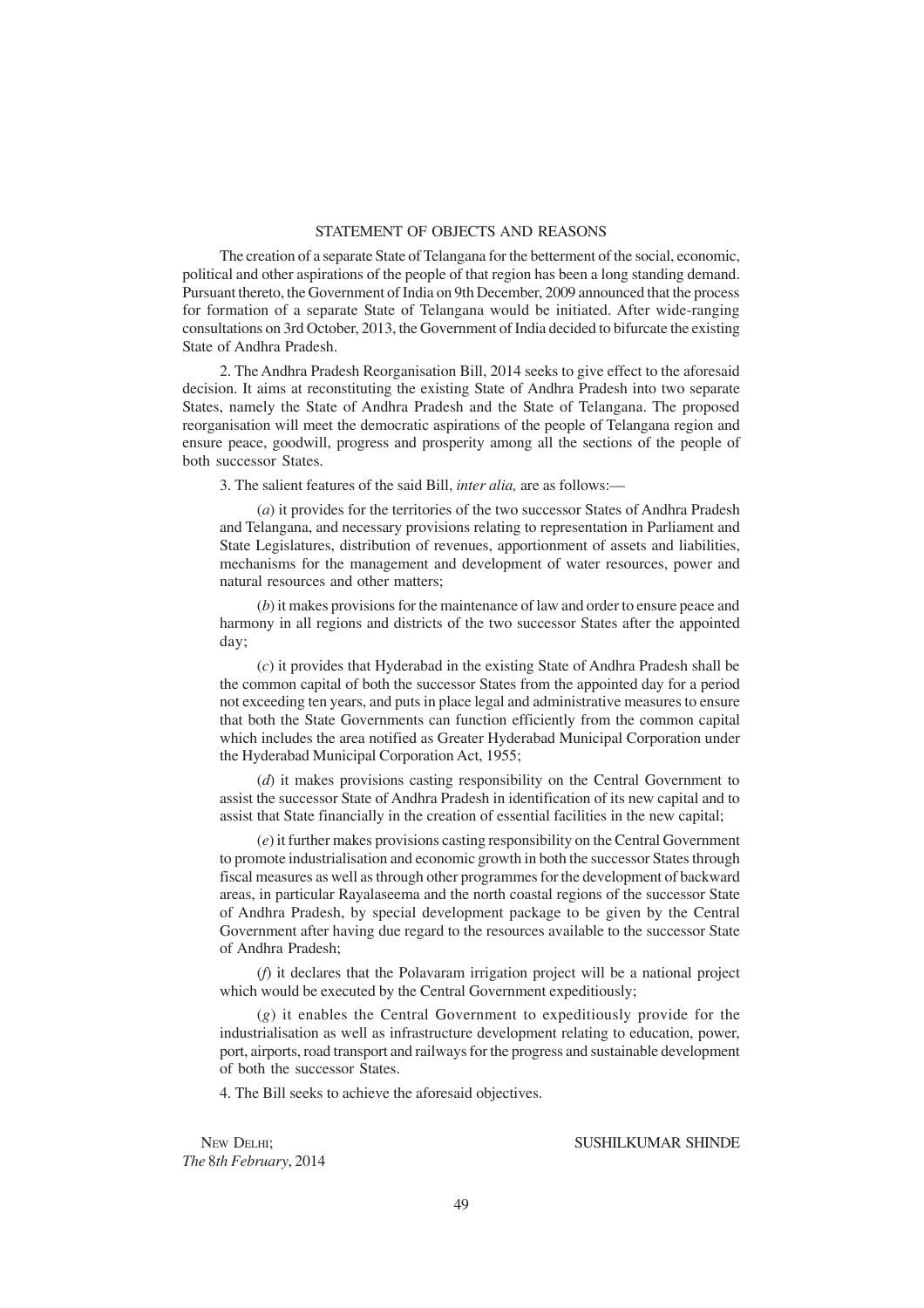## *Notes on Clauses*

*Clause* 1 of the Bill deals with the short title of the Bill.

*Clause* 2 of the Bill provides for the definitions of the expressions used under the proposed legislation.

*Clause* 3 of the Bill provides for the formation of Telangana State.

*Clause* 4 of the Bill provides that the State of Andhra Pradesh shall comprise the territories of the existing State of Andhra Pradesh other than those specified in clause 3.

*Clause* 5 of the Bill provides that Hyderabad to be common capital for States of Telangana and Andhra Pradesh.

*Clause* 6 of the Bill empowers the Central Government for constitution of an Expert Committee for setting up of a capital for Andhra Pradesh.

*Clause* 7 of the provides that the Governor of existing State of Andhra Pradesh to be common Governor.

*Clause* 8 of the Bill provides for responsibility of Governor to protect residents of common capital of Hyderabad.

*Clause* 9 of the Bill provides for assistance of police forces from the Central Government to the successor States, etc.

*Clause* 10 of the Bill provides for amendment of the First Schedule to the Constitution.

*Clause* 11 of the Bill provides for saving powers of State Governments.

*Clause* 12 of the Bill provides for amendment of Fourth Schedule to Constitution.

*Clause* 13 of the Bill provides for allocation of sitting members in the House of the People.

*Clause* 14 of the Bill provides for representation in House of the People.

*Clause* 15 of the Bill provides for delimitation of Parliamentary and Assembly Constituencies.

*Clause* 16 of the Bill provides for provision as to sitting members in the House of the People.

*Clause* 17 of the Bill provides for provisions as to Legislative Assemblies.

*Clause* 18 of the Bill provides for allocation of sitting members in the Legislative Assembly.

*Clause* 19 of the Bill provides for the composition of provisional Legislative Assembly of Telangana.

*Clause* 20 of the Bill provides for duration of Legislative Assemblies.

*Clause* 21 of the Bill provides for Speaker and Deputy Speaker.

*Clause* 22 of the Bill provides for the rules of procedure.

*Clause* 23 of the Bill provides for provisional Legislative Council for successor States.

*Clause* 24 of the Bill provides for the Legislative Councils for successor States.

*Clause* 25 of the Bill provides for amendment of delimitation of Council Constituencies Order.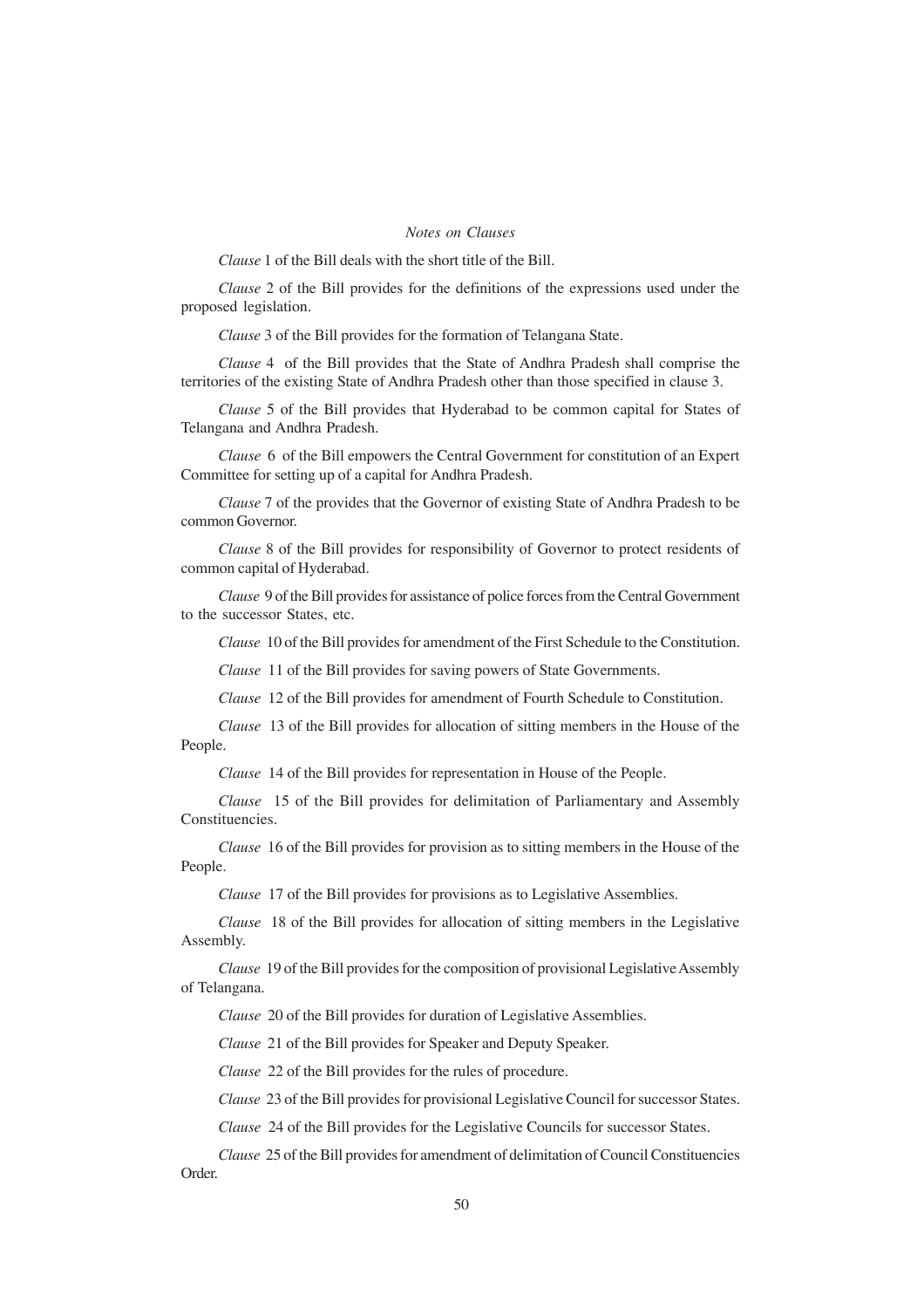*Clause* 26 of the Bill provides for the Chairman of the Legislative Council.

*Clause* 27 of the Bill provides for delimitation of constituencies.

*Clause* 28 of the Bill empowers the Election Commission to maintain delimitation Orders up-to- date.

*Clause* 29 of the Bill provides for amendment of Scheduled Castes Order.

*Clause* 30 of the Bill provides for amendment of Scheduled Tribes Order.

*Clause* 31 of the Bill provides for High Court of Judicature at Hyderabad to be common High Court till establishment of High Court of Andhra Pradesh.

*Clause* 32 of the Bill provides for High Court of Andhra Pradesh.

*Clause* 33 of the Bill provides for Judges of Andhra Pradesh High Court.

*Clause* 34 of the Bill provides for jurisdiction of Andhra Pradesh High Court.

*Clause* 35 of the Bill provides for special provision relating to Bar Council and advocates.

*Clause* 36 of the Bill provides for practice and procedure in Andhra Pradesh High Court.

*Clause* 37 of the Bill provides for custody of seal of Andhra Pradesh High Court.

*Clause* 38 of the Bill provides for form of writs and other processes.

*Clause* 39 of the Bill provides for powers of Judges.

*Clause* 40 of the Bill provides for procedure as to appeals to Supreme Court.

*Clause* 41 of the Bill provides for transfer of proceedings from Hyderabad High Court to Andhra Pradesh High Court.

*Clause* 42 of the Bill provides for the right to appear or to act in proceedings transferred to Andhra Pradesh High Court.

*Clause* 43 of the Bill provides for interpretation for the purposes of clause 41.

*Clause* 44 of the Bill provides for savings in respect of the provisions of Part IV.

*Clause* 45 of the Bill provides for athorisation of expenditure of Telangana State.

*Clause* 46 of the Bill provides for reports relating to accounts of Andhra Pradesh State.

*Clause* 47 of the Bill provides for distribution of revenue.

*Clause* 48 of the Bill provides for application of the provisions of Part VI.

*Clause* 49 of the Bill makes provisions for Land and goods.

*Clause* 50 of the Bill provides for Treasury and bank balances.

*Clause* 51 of the Bill provides for Arrears of taxes.

*Clause* 52 of the Bill empowers the existing State of Andhra Pradesh the right to recover loans and advances.

*Clause* 53 of the Bill provides for investments and credits in certain funds.

*Clause* 54 of the Bill makes provisions for the assets and liabilities of State undertakings.

*Clause* 55 of the Bill makes provisions for liabilities on account of public debt.

*Clause* 56 of the Bill makes provisions for liabilities on account of floating debt.

*Clause* 57 of the Bill provides for refund of taxes collected in excess.

*Clause* 58 of the Bill makes provisions for Deposits, etc.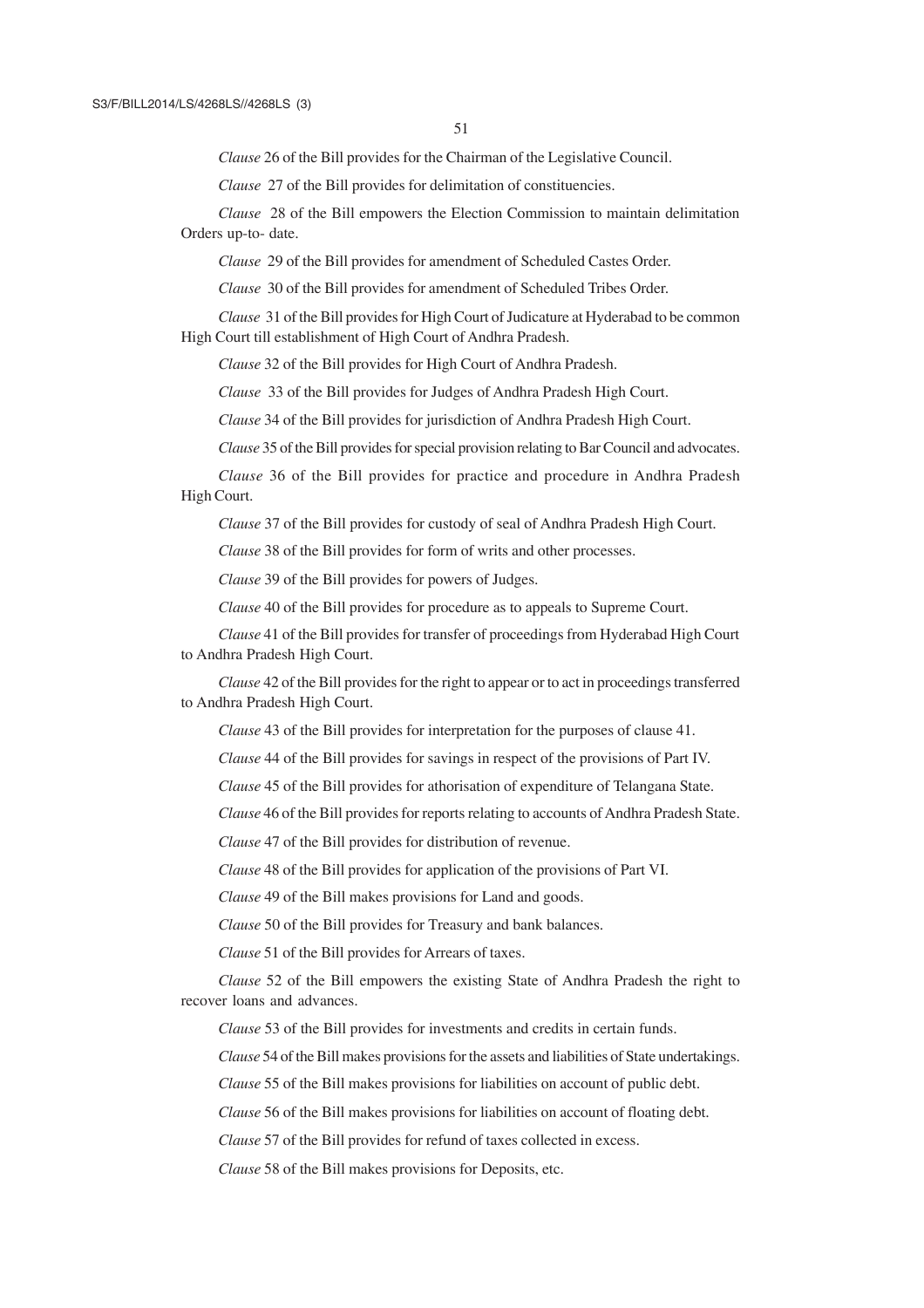*Clause* 59 of the Bill provides for the liability of the existing State of Andhra Pradesh in respect of provident fund.

*Clause* 60 of the Bill provides for the liability of the existing State of Andhra Pradesh in respect of pensions.

*Clause* 61 of the Bill makes provisions for contracts made by the liability of the existing State of Andhra Pradesh.

*Clause* 62 of the Bill provides for the liability in respect of actionable wrong.

*Clause* 63 of the Bill provides for the liability as guarantor.

*Clause* 64 of the Bill provides for items in suspense.

*Clause* 65 of the Bill provides for a residuary provision for the benefit or burden of any asset or liability of the existing State of Andhra Pradesh.

*Clause* 66 of the Bill provides for apportionment of assets or liabilities by agreement.

*Clause* 67 of the Bill provides for the power of Central Government to order allocation or adjustment in certain cases.

*Clause* 68 of the Bill provides for certain expenditure to be charged on Consolidated Fund of successor States of Andhra Pradesh or Telangana, or as the case may be, the Consolidated Fund of India.

*Clause* 69 of the Bill provides for provisions for various companies and corporations.

*Clause* 70 of the Bill provides for continuance of arrangements in regard to generation and supply of electric power and supply of water.

*Clause* 71 of the Bill provides for provisions as to Andhra Pradesh State Financial Corporation.

*Clause* 72 of the Bill provides for certain provisions for companies.

*Clause* 73 of the Bill provides for temporary provisions as to continuance of certain existing road transport permits.

*Clause* 74 of the Bill provides for special provisions relating to retrenchment compensation in certain cases.

*Clause* 75 of the Bill provides for special provision as to income-tax.

*Clause* 76 of the Bill provides for continuance of facilities in certain State institutions.

*Clause* 77 of the Bill provides for provisions relating to All-India Services.

*Clause* 78 of the Bill provides for provisions relating to other services.

*Clause* 79 of the Bill provides for provisions relating to services.

*Clause* 80 of the Bill provides for provisions as to continuance of officers in same post.

*Clause* 81 of the Bill provides for Advisory Committees.

*Clause* 82 of the Bill empowers the Central Government to give directions.

*Clause* 83 of the Bill provides for provision for employees of Public Sector Undertakings, etc.

*Clause* 84 of the Bill provides for provisions as to State Public Service Commission.

*Clause* 85 of the Bill provides for Apex Council for Godavari and Krishna river water resources and their Management Boards.

*Clause* 86 of the Bill provides for constitution and functions of River Management Board.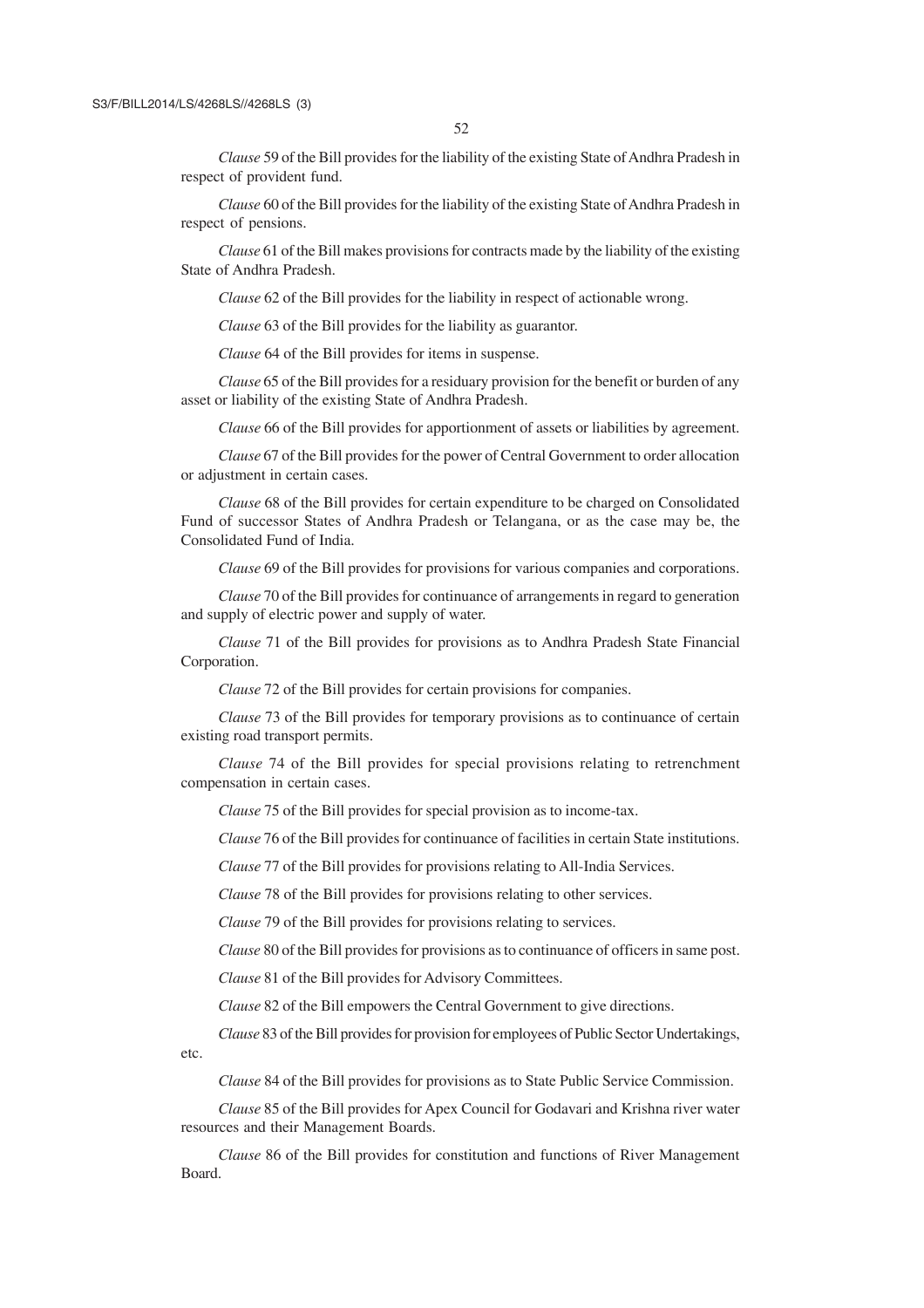*Clause* 87 of the Bill provides for staff of the River Management Board.

*Clause* 88 of the Bill provides for Jurisdiction of the River Management Board.

*Clause* 89 of the Bill provides for power of Board to make regulations.

*Clause* 90 of the Bill provides for allocation of water resources.

*Clause* 91 of the Bill provides that the Polavaram Irrigation Project is to be a national project.

*Clause* 92 of the Bill provides for arrangements on Tungabhadra Board.

*Clause* 93 of the Bill provides that the successor States to follow principles, guidelines, etc. issued by Central Government.

*Clause* 94 of the Bill provides for measures for progress and development of successor States.

*Clause* 95 of the Bill provides for fiscal measures including tax incentives.

*Clause* 96 of the Bill provides for equal opportunities for quality higher education to all students.

*Clause* 97 of the Bill provides for amendment of article 168 of the Constitution.

*Clause* 98 of the Bill provides for amendment of article 371D of the Constitution.

*Clause* 99 of the Bill provides for amendment of section 15A of the Representation of the People Act, 1951.

*Clause* 100 of the Bill provides for amendment of section 15 of the States Reorganisation Act, 1956.

*Clause* 101 of the Bill provides for territorial extent of laws.

*Clause* 102 of the Bill provides for the power to adapt laws

*Clause* 103 of the Bill provides for the power to construe laws.

*Clause* 104 of the Bill provides for power to name authorities, etc. for exercising statutory functions.

*Clause* 105 of the Bill provides for legal proceedings in the existing State of Andhra Pradesh.

*Clause* 106 of the Bill provides for transfer of pending proceedings.

*Clause* 107 of the Bill provides for right of pleaders to practise in certain cases.

*Clause* 108 of the Bill provides for effect of provisions of the Act inconsistent with other laws.

*Clause* 109 of the Bill provides for Power to remove difficulties.

The First Schedule of the Bill provides for allotment of the eighteen sitting members of the Council of States representing the existing State of Andhra Pradesh to the successor States.

The Second Schedule of the Bill provides for amendments to the Delimitation of Parliamentary and Assembly Constituencies Order, 2008.

The Third Schedule of the Bill provides for modification in the Delimitation of Council Constituencies (Andhra Pradesh) Order, 2006.

The Fourth Schedule of the Bill provides for the list of members of the Legislative Council of the successor States of Andhra Pradesh and Telangana.

The Fifth Schedule of the Bill provides for amendments to the Constitution (Scheduled Castes) Order, 1950.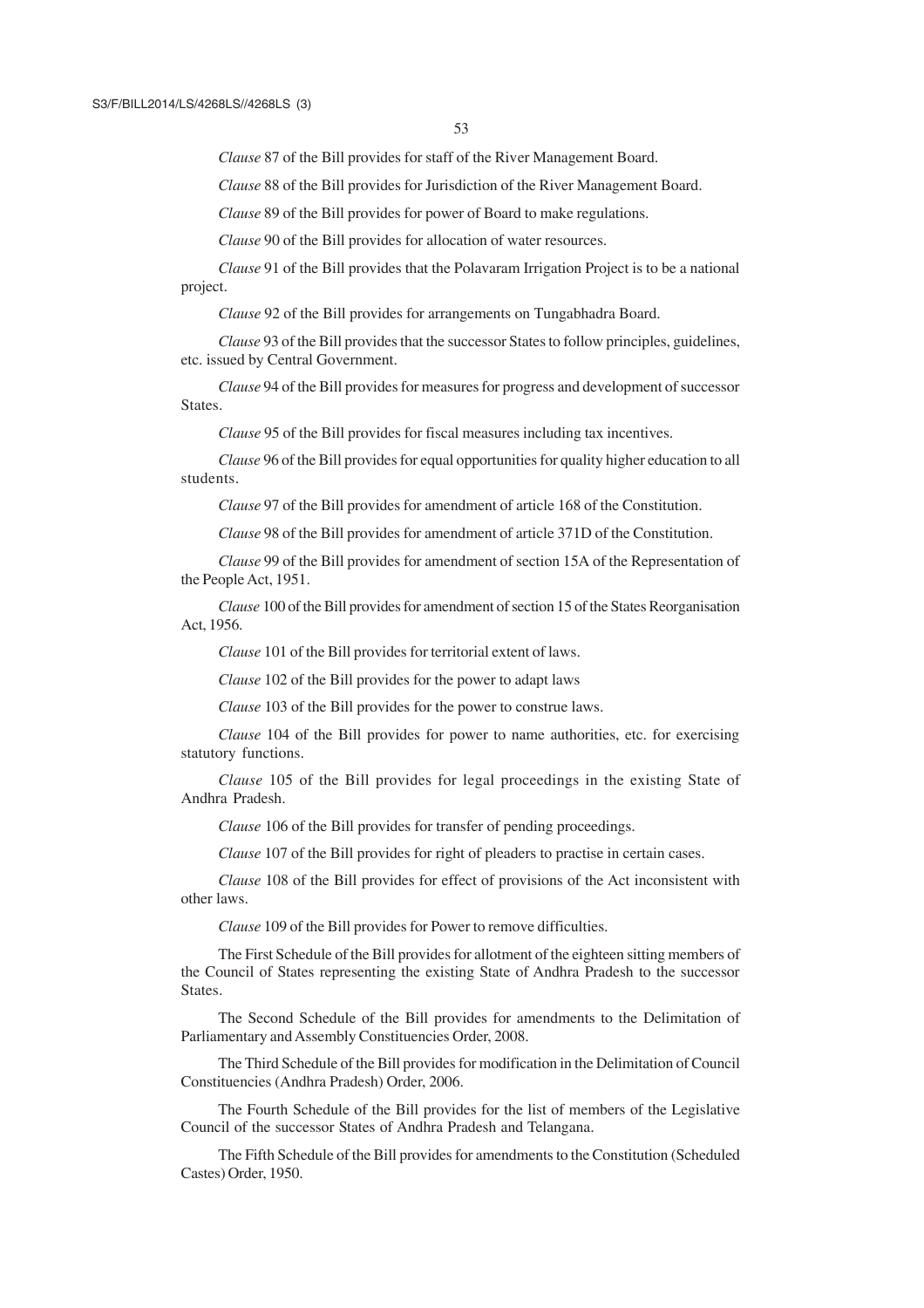The Sixth Schedule of the Bill provides for amendments to the Constitution (Scheduled Tribes) Order, 1950.

The Seventh Schedule of the Bill provides for the list of funds in the existing State of Andhra Pradesh.

The Eighth Schedule of the Bill provides for apportionment of liability in respect of pensions.

The Ninth Schedule of the Bill provides for the list of Government companies and corporations in the existing State of Andhra Pradesh.

The Tenth Schedule of the Bill provides for the list training institutions and centres in the existing State of Andhra Pradesh.

The Eleventh Schedule of the Bill provides for principles governing the functioning of the River Management Boards.

The Twelfth Schedule of the Bill provides for principles, guidelines, etc. to be issued by the Central Government on matters relating to coal, oil and natural gas, and power generation, transmission and distribution.

The Thirteenth Schedule of the Bill provides for fiscal measures of the Central Government relating to education and infrastructure.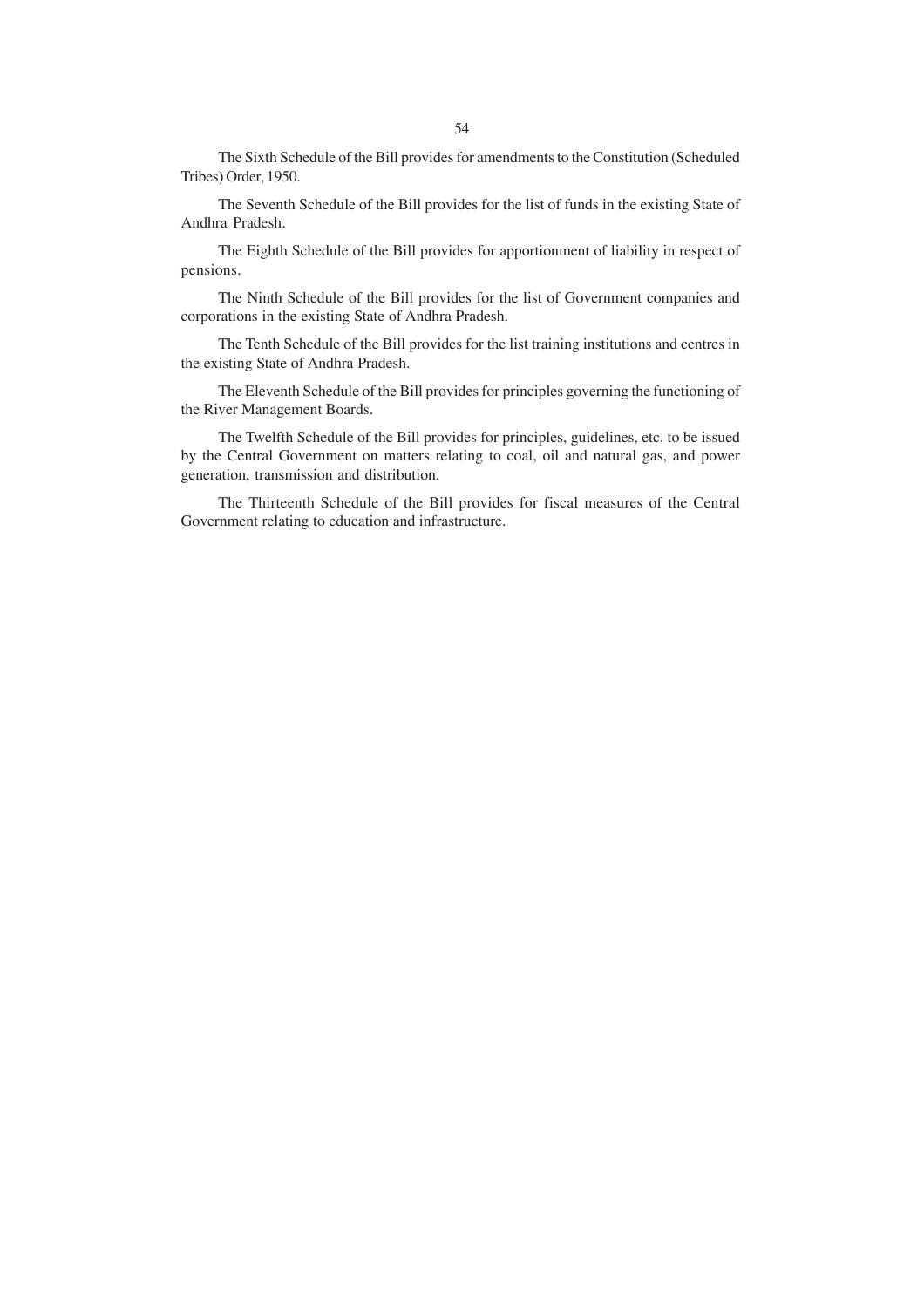## FINANCIAL MEMORANDUM

Clause 47 of the Bill dealing with distribution of revenues, provides that the Central Government shall determine the share of the award made by the Thirteenth Finance Commission between the two successor States on the basis of population ratio and other parameters. The said clause also seeks to provide appropriate grants to the successor State of Andhra Pradesh having regard to the resources available to that State.

2. Clause 68 of the Bill dealing with certain expenditure to be charged on the Consolidated Fund of India seeks to provide that all sums payable by the State of Andhra Pradesh or by the State of Telangana, as the case may be, to the other State, or by the Central Government to the successor States, by virtue of the provisions of the proposed legislation, shall be charged on the Consolidated Fund of the State by which such sums are payable or, as the case may be, the Consolidated Fund of India.

3. Clause 95 of the Bill dealing with fiscal measures and incentives, provides for a special financial support for the creation of essential facilities and infrastructure in the new capital of the successor State of Andhra Pradesh which is to be assessed. Leaving aside some marginal increase in the administrative expenditure of the departments and agencies of the Central Government in connection with the implementation of the proposed legislation, no additional expenditure will be involved from the Consolidated Fund of India.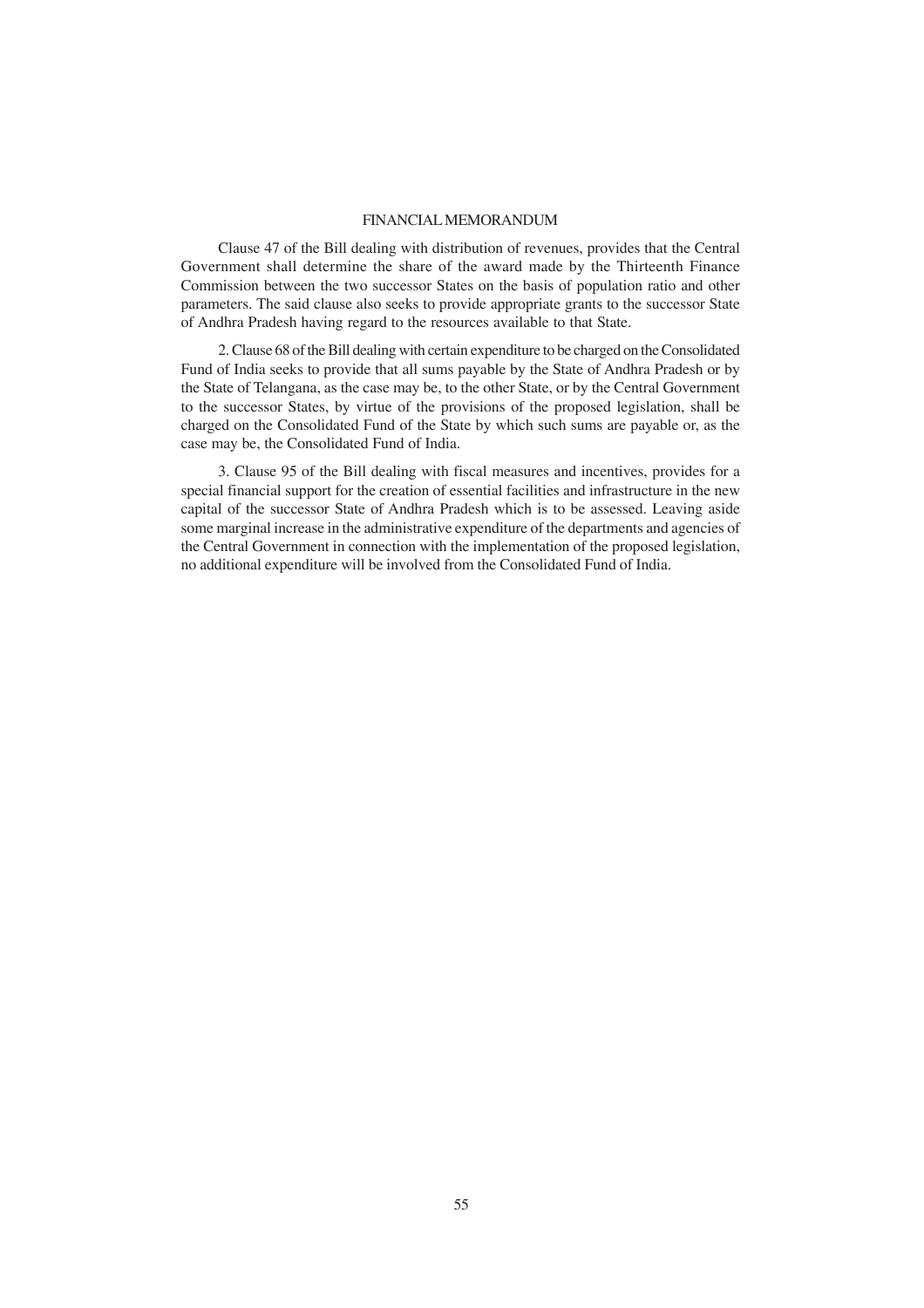## MEMORANDUM REGARDING DELEGATED LEGISLATION

Clause 47 of the Bill dealing with distribution of revenues, provides that the Central Government shall determine the share of the award made by the Thirteenth Finance Commission between the two successor States on the basis of population ratio and other parameters. The said clause also seeks to provide appropriate grants to the successor State of Andhra Pradesh having regard to the resources available to that State.

2. Clause 102 of the Bill provides that, for the purpose of facilitating the application of any law in relation to the State of Andhra Pradesh or Telangana made before the appointed day, the appropriate Government may, before the expiration of two years from that day, by order, make such adaptation and modifications of the law, whether by way of repeal or amendment, as may be necessary or expedient, and thereupon every such law shall have effect subject to the adaptations and modifications so made until altered, repealed or amended by a competent legislature or other competent authority.

3. Clause 103 of the Bill deals with the power to construe laws.

4. Clause 104 of the Bill provides with the power to name authorities, etc. for exercising statutory functions.

5. Similar provisions exist in other State Reorganisation Acts passed by Parliament earlier. These provisions are mainly of a consequential nature or pertain to matters of detail and procedure. As such, the proposed delegation of legislative powers is of a normal character.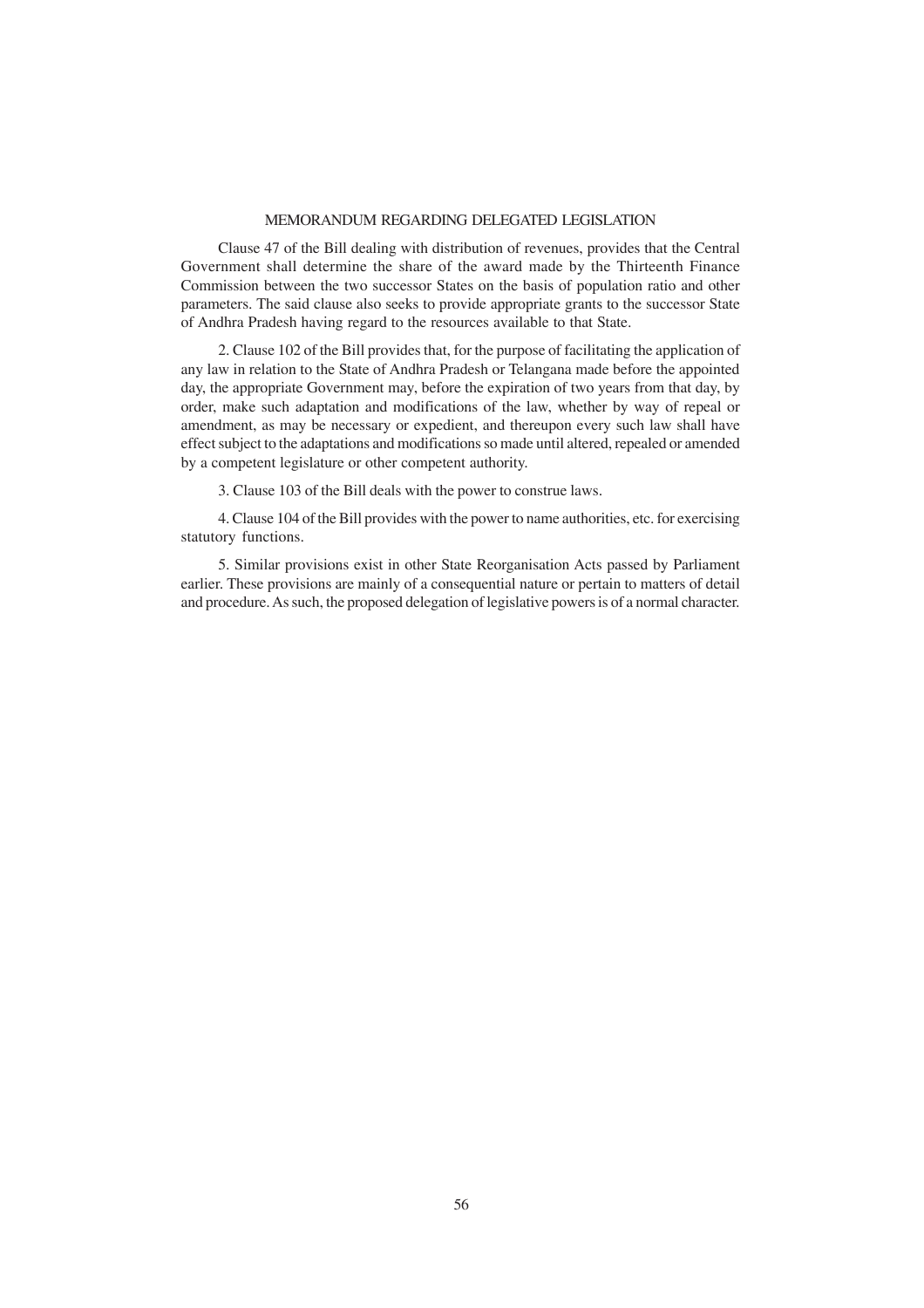## *ANNEXURE*

#### EXTRACTS FROM THE CONSTITUTION OF INDIA

# $*$  \*  $*$  \*  $*$  \* FIRST SCHEDULE [Articles 1 and 4] I. THE STATES *Name Territories* 1. Andhra Pradesh The territories specified in sub-section (1) of section 3 of the Andhra

State Act, 1953, sub-section (1) of section 3 of the States Reorganisation Act, 1956, the First Schedule to the Andhra Pradesh and Madras (Alteration of Boundaries) Act, 1959, and the Schedule to the Andhra Pradesh and Mysore (Transfer of Territory) Act, 1968, but excluding the territories specified in the Second Schedule to the Andhra Pradesh and Madras (Alteration of Boundaries) Act, 1959)

 $*$  \*  $*$  \*  $*$  \*

## FOURTH SCHEDULE

## [Articles  $4(1)$  and  $80(2)$ ]

# *Allocation of seats in the Council of States*

To each State or Union territory specified in the first column of the following table, there shall be allotted the number of seats specified in the second column thereof opposite to that State or that Union territory, as the case may be: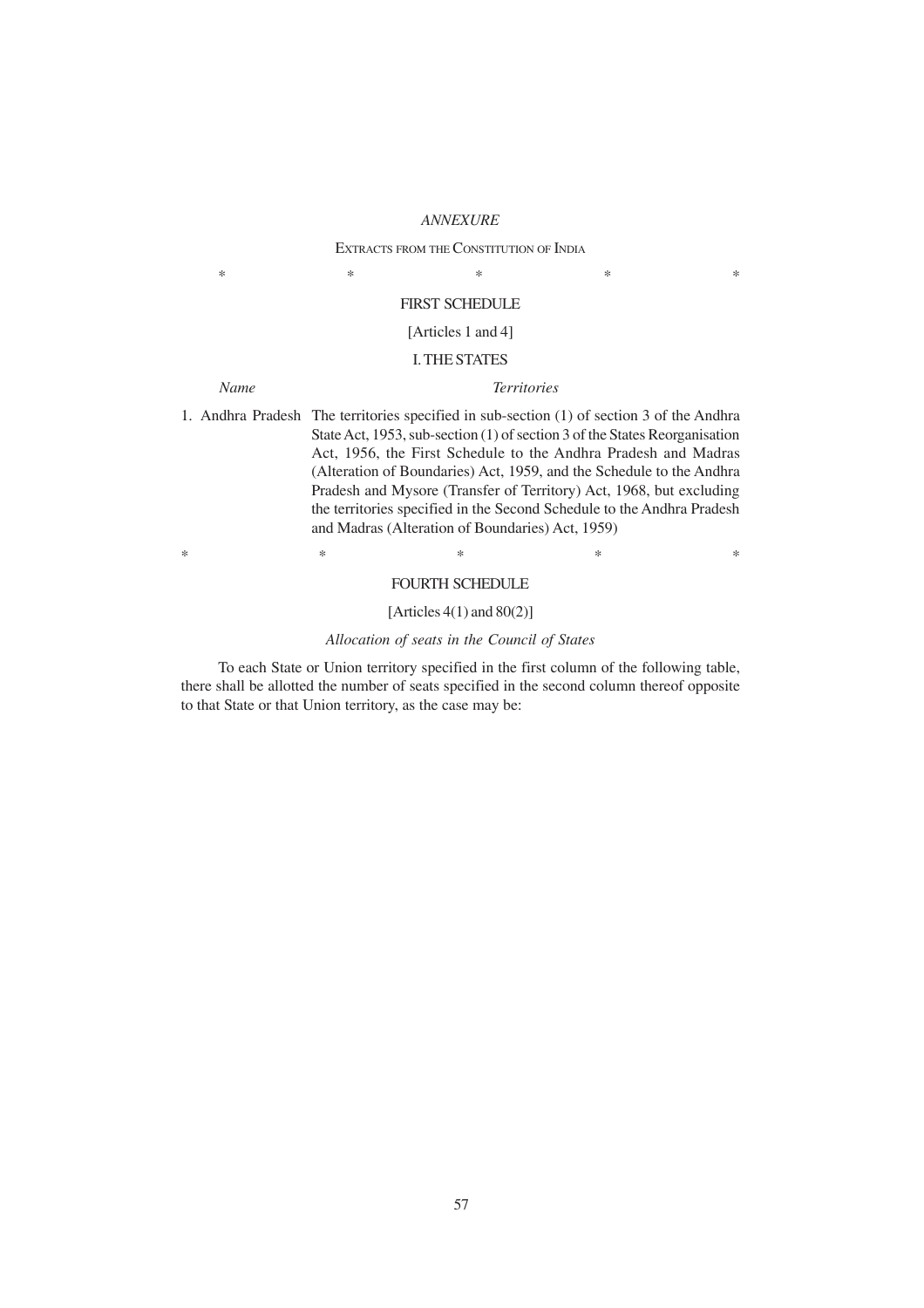# EXTRACTS FROM THE DELIMITATION OF PARLIAMENTARY AND ASSEMBLY CONSTITUENCIES ORDER, 2008

 $*$   $*$   $*$   $*$   $*$   $*$ 

# SCHEDULE - III

# ANDHRA PRADESH

# TABLE A-ASSEMBLY CONSTITUENCIES

| Sl. No. & Name |                       | <b>Extent of Assembly Constituencies</b>                                                  |
|----------------|-----------------------|-------------------------------------------------------------------------------------------|
|                | $\mathbf{1}$          | 2                                                                                         |
|                |                       | <b>1. DISTRICT: ADILABAD</b>                                                              |
|                | 1. Sirpur             | Kouthala, Bejjur, Kagaznagar, Sirpur (T) and Dahegaon<br>Mandals.                         |
|                | 2. Chennur (SC)       | Jaipur, Chennur, Kotapalli and Mandamarri Mandals.                                        |
|                | 3. Bellampalli (SC)   | Kasipet, Tandur, Bellampalli, Bhimini, Nennal and<br>Vemanpalli Mandals.                  |
|                | 4. Mancherial         | Luxettipet, Mancherial and Dandepalli Mandals.                                            |
|                | 5. Asifabad (ST)      | Kerameri, Wankdi, Sirpur (U), Asifabad, Jainoor, Narnoor,<br>Tiryani and Rebbana Mandals. |
|                | 6. Khanapur (ST)      | Jannaram, Utnoor, Kaddam (Peddur), Khanapur and<br>Indervelly Mandals.                    |
|                | 7. Adilabad           | Adilabad, Jainath and Bela Mandals.                                                       |
|                | 8. Boath (ST)         | Tamsi, Talamadugu, Gudihathnoor, Ichoda, Bazarhathnoor,<br>Boath and Neradigonda Mandals. |
|                | 9. Nirmal             | Dilawarpur, Nirmal, Laxmanchanda, Mamda and<br>Sarangapur Mandals.                        |
|                | 10. Mudhole           | Kuntala, Kubeer, Bhainsa, Tanoor, Mudhole and<br>Lokeswaram Mandals.                      |
|                |                       | 2. DISTRICT: NIZAMABAD                                                                    |
|                | 11. Armur             | Nandipet, Armur and Makloor Mandals.                                                      |
|                | 12. Bodhan            | Ranjal, Navipet, Yedpalle and Bodhan Mandals.                                             |
|                | 13. Jukkal (SC)       | Madnoor, Jukkal, Bichkunda, Pitlam and Nizamsagar<br>Mandals.                             |
|                | 14. Banswada          | Birkoor, Varni, Banswada and Kotgiri Mandals.                                             |
|                | 15. Yellareddy        | Yellareddy, Nagareddipet, Lingampet, Tadwai, Gandhari<br>and Sadasivanagar Mandals.       |
|                | 16. Kamareddy         | Machareddy, Domakonda Kamareddy and Bhiknoor<br>Mandals.                                  |
|                | 17. Nizamabad (Urban) | Nizamabad (M).                                                                            |
|                | 18. Nizamabad         | Jakranpalle and Sirkonda Mandals, Nizamabad Mandal                                        |
|                | (Rural)               | (Part), Nizamabad [except Nizamabad (M)], Dichpalle and<br>Dharpalle Mandals.             |
|                | 19. Balkonda          | Balkonda, Mortad, Kammarpalle, Bheemgal and Velpur<br>Mandals.                            |
|                |                       | 3. DISTRICT: KARIMNAGAR                                                                   |
|                | 20. Koratla           | Ibrahimpatnam, Mallapur, Koratla and Metpalle Mandals                                     |
|                | 21. Jagtial           | Raikal, Sarangapur and Jagtial Mandals.                                                   |
|                | 22. Dharmapuri (SC)   | Dharmapuri, Dharmaram, Gollapalle, Velgatoor and<br>Pegadapalle Mandals.                  |
|                | 23. Ramagundam        | Ramagundam Mandal.                                                                        |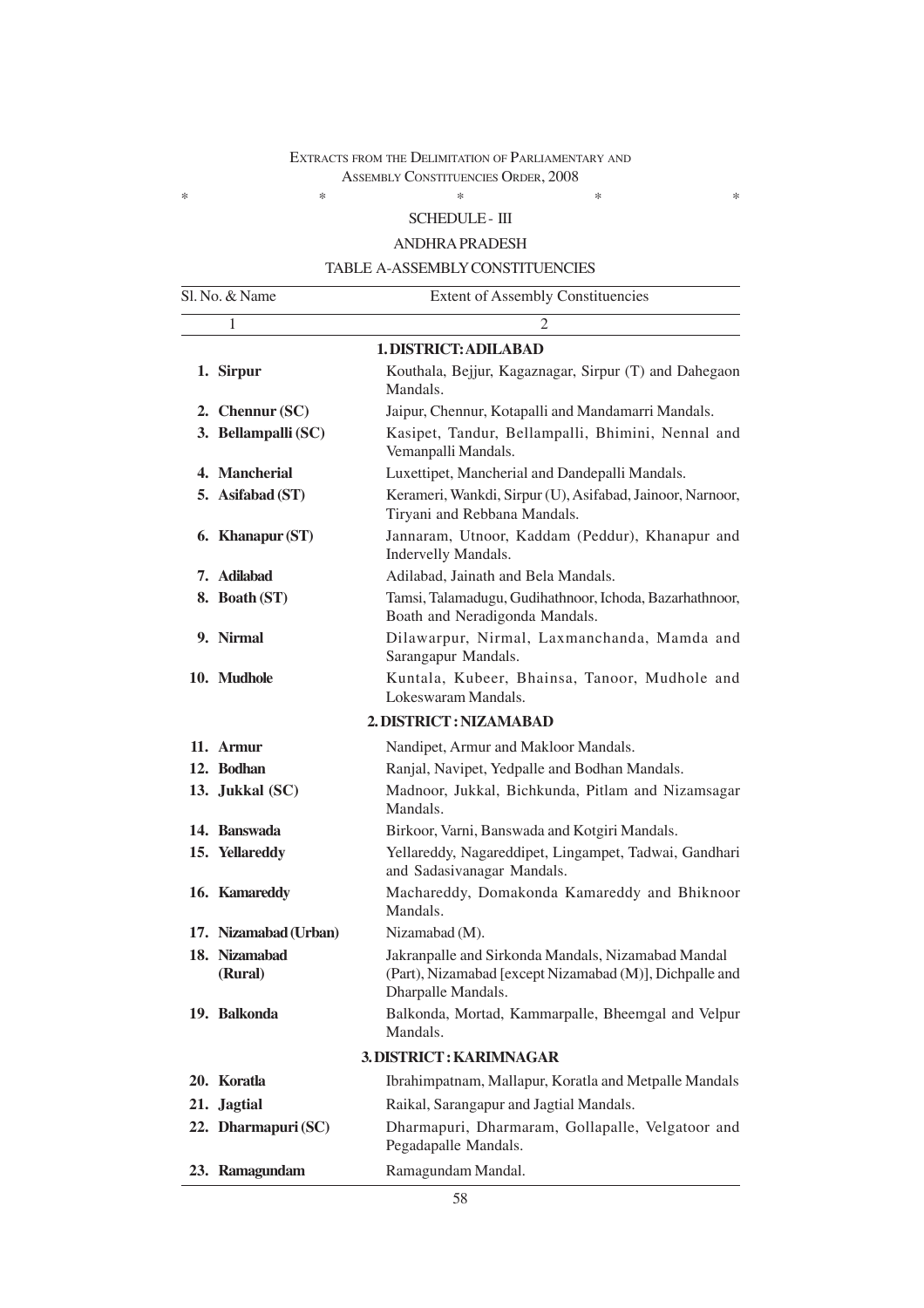| 1                    | $\overline{2}$                                                                                                                                                      |
|----------------------|---------------------------------------------------------------------------------------------------------------------------------------------------------------------|
| 24. Manthani         | Kamanpur, Manthani, Kataram, Mahadevpur, Mutharam<br>(Mahadevapur), Malharrao and Mutharam (Manthani)<br>Mandals.                                                   |
| 25. Peddapalle       | Peddapalle, Julapalle, Eligaid, Sultanabad, Odela and<br>Srirampur Mandals.                                                                                         |
| 26. Karimnagar       | Karimnagar Mandal.                                                                                                                                                  |
| 27. Choppadandi (SC) | Gangadhara, Ramadugu, Choppadandi, Mallial, Kodimial<br>and Boinpalle Mandals.                                                                                      |
| 28. Vemulawada       | Vemulawada, Konaraopeta, Chandurthi, Kathlapur and<br>Medipalle Mandals.                                                                                            |
| 29. Sircilla         | Yellareddipet, Gambhiraopet, Mustabad and Sircilla<br>Mandals.                                                                                                      |
| 30. Manakondur (SC)  | Manakondur, Ellanthakunta, Bejjanki, Timmapur (LMD<br>Colony) and Shankarapatnam Mandals.                                                                           |
| 31. Huzurabad        | Veenavanka, Jammikunta, Huzurabad and Kamalapur<br>Mandals.                                                                                                         |
| 32. Husnabad         | Chigurumamidi, Koheda, Husnabad,<br>Saidapur,<br>Bheemadevarpalle and Elkathurthi Mandals.                                                                          |
|                      | <b>4. DISTRICT: MEDAK</b>                                                                                                                                           |
| 33. Siddipet         | Siddipet, Chinnakodur and Nangnoor Mandals.                                                                                                                         |
| 34. Medak            | Medak, Papannapet, Ramayampet and Shankarampet-<br>R Mandals.                                                                                                       |
| 35. Narayankhed      | Kangti, Manoor, Narayankhed, Kalher and Shankarampet-<br>A Mandals.                                                                                                 |
| 36. Andole (SC)      | Tekmal, Alladurgh, Regode, Raikode, Andole, Pulkal and<br>Munpalle Mandals.                                                                                         |
| 37. Narsapur         | Kowdipalle, Kulcharam, Narsapur, Hathnoora, Yeldurthy<br>and Shivampet Mandals.                                                                                     |
| 38. Zahirabad (SC)   | Zahirabad, Kohir, Nyalkal and Jharasangam Mandals.                                                                                                                  |
| 39. Sangareddy       | Sadasivpet, Kondapur and Sangareddy Mandals.                                                                                                                        |
| 40. Patancheru       | Jinnaram, Patancheru and Ramachandrapuram Mandals.                                                                                                                  |
| 41. Dubbak           | Mirdoddi, Doultabad, Chegunta, Dubbak and Toguta<br>Mandals.                                                                                                        |
| 42. Gajwel           | Tupran, Kondapak, Gajwel, Jagdevpur, Wargal and Mulug<br>Mandals.                                                                                                   |
|                      | 5. DISTRICT: RANGAREDDI                                                                                                                                             |
| 43. Medchal          | Medchal, Shamirpet, Ghatkesar and Keesara (Rural)<br>Mandals.                                                                                                       |
| 44. Malkajgiri       | Malkajgiri Mandal.                                                                                                                                                  |
| 45. Quthbullapur     | Quthbullapur Mandal.                                                                                                                                                |
| 46. Kukatpalle       | Hyderabad (M Corp.) (Part)<br>Hyderabad (M Corp.) - Ward No. 24 (Part)<br>(Area in Balanagar Mandal)<br>Kukatpalle (M) (Part)<br>Kukatpalle (M) - Ward No. 5 to 16. |
| 47. Uppal            | Uppal Municipality, Kapra Municipality.                                                                                                                             |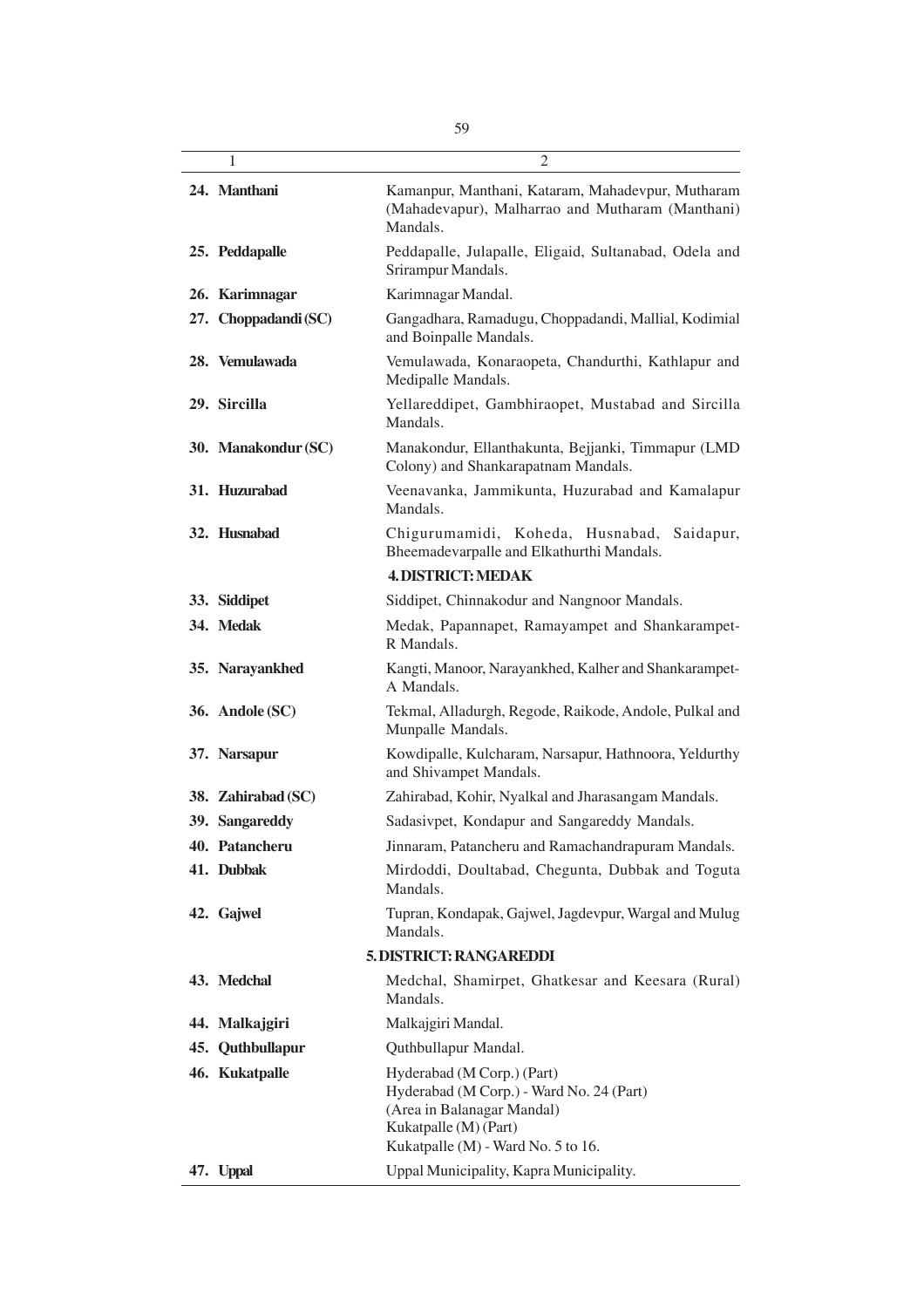| 1                    | 2                                                                                                                                                                                                                                                                                                                                                                                                                                                                                                     |
|----------------------|-------------------------------------------------------------------------------------------------------------------------------------------------------------------------------------------------------------------------------------------------------------------------------------------------------------------------------------------------------------------------------------------------------------------------------------------------------------------------------------------------------|
| 48. Ibrahimpatnam    | Hayathnagar, Ibrahimpatnam, Manchal and Yacharam<br>Mandals.                                                                                                                                                                                                                                                                                                                                                                                                                                          |
| 49. Lal BahadurNagar | Saroornagar Mandal (Part)<br>Gaddiannaram (CT),<br>Lal Bahadur Nagar (M+OG) (Part)<br>Lal Bahadur Nagar (M) - Ward No. 1 to 10.                                                                                                                                                                                                                                                                                                                                                                       |
| 50. Maheswaram       | Maheswaram and Kandukur Mandals<br>Saroornagar Mandal (Part)<br>Medbowli, Almasguda, Badangpet, Chintalakunta,<br>Jalpalle, Mamidipalle, Kurmalguda and Nadargul (Rural)<br>Mandals.<br>Hyderabad (OG) (Part)<br>Balapur (OG) - Ward No.36<br>Kothapet (OG) - Ward No.37<br>Venkatapur (OG) - Ward No.39<br>Mallapur (OG) - Ward No.40<br>Lal Bahadur Nagar (M+OG) (Part)<br>Lal Bahadur Nagar (M) - Ward No.11<br>Nadargul (OG) (Part) - Ward No.12<br>Jillalguda (OG) - Ward No.15<br>Meerpet (CT). |
| 51. Rajendranagar    | Rajendranagar and Shamshabad Mandals.                                                                                                                                                                                                                                                                                                                                                                                                                                                                 |
| 52. Seriling ampally | Serilingampally Mandal<br>Balanagar Mandal (Part)<br>Kukatpally (M) (Part)<br>Kukatpally (M) - Ward No. 1 to 4.                                                                                                                                                                                                                                                                                                                                                                                       |
| 53. Chevella (SC)    | Nawabpet, Shankarpalle, Moinabad, Chevella and Shabad<br>Mandals.                                                                                                                                                                                                                                                                                                                                                                                                                                     |
| 54. Pargi            | Doma, Gandeed, Kulkacherla, Pargi and Pudur Mandals.                                                                                                                                                                                                                                                                                                                                                                                                                                                  |
| 55. Vicarabad (SC)   | Marpalle, Mominpet, Vikarabad, Dharur and Bantwaram<br>Mandals.                                                                                                                                                                                                                                                                                                                                                                                                                                       |
| 56. Tandur           | Peddemul, Tandur, Basheerabad and Yalal Mandals.                                                                                                                                                                                                                                                                                                                                                                                                                                                      |
|                      | <b>6. DISTRICT: HYDERABAD</b>                                                                                                                                                                                                                                                                                                                                                                                                                                                                         |
| 57. Musheerabad      | Hyderabad (M Corp.+OG) (Part)<br>Hyderabad (M Corp.) (Part)<br>Ward No.1                                                                                                                                                                                                                                                                                                                                                                                                                              |
| 58. Malakpet         | Hyderabad (M Corp.+OG) (Part)<br>Hyderabad (M Corp.) (Part)<br>Ward No.16<br>Ward No.17 (Part)<br>Block No. 8 and 9                                                                                                                                                                                                                                                                                                                                                                                   |
| 59. Amberpet         | Hyderabad (M Corp.+OG) (Part)<br>Hyderabad (M Corp.) (Part) -<br>Ward No.2<br>Ward No.3 (Part)<br>Block No. 1 to 4                                                                                                                                                                                                                                                                                                                                                                                    |
| 60. Khairatabad      | Hyderabad (M Corp.+OG) (Part)<br>Hyderabad (M Corp.) (Part)<br>Ward No.6<br>Ward No. 3 (Part)                                                                                                                                                                                                                                                                                                                                                                                                         |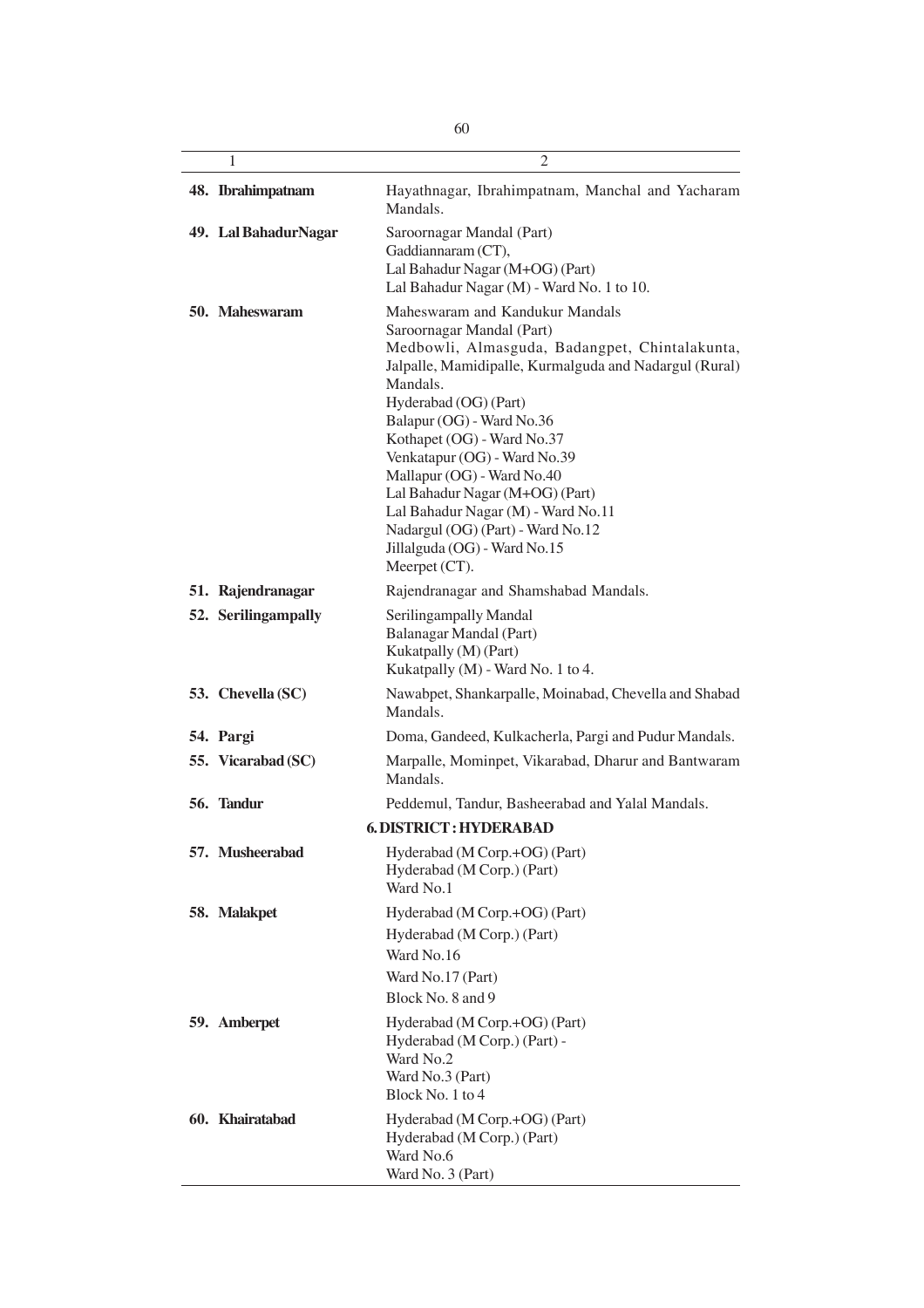61

| 1                   | 2                                                                                                                                                                         |
|---------------------|---------------------------------------------------------------------------------------------------------------------------------------------------------------------------|
|                     | Block No. 5 and 6<br>Ward No.8 (Part)<br>Block No. 2<br>Ward No. 5 (Part)<br>Block No. 10.                                                                                |
| 61. Jubilee Hills   | Hyderabad (M Corp.+OG) (Part)<br>Hyderabad (M Corp.) (Part)<br>Ward No. 8 (Part)<br>Block No. 1, 3 and 4.                                                                 |
| 62. Sanathnagar     | Hyderabad (M Corp.+OG) (Part)<br>Hyderabad (M Corp.) (Part)<br>Ward No.7, 24 (excluding the area in $AC - 46$ Kukatpalle)<br>and 25 to 30.                                |
| 63. Nampally        | Hyderabad (M Corp.+OG) (Part)<br>Hyderabad (M Corp.) (Part)<br>Ward No. 10 to 12.                                                                                         |
| 64. Karwan          | Hyderabad (M Corp.+OG) (Part)<br>Hyderabad (M Corp.) (Part)<br>Ward No. 9<br>Ward No. 13 (Part)<br>Block No. $3$ to 6.                                                    |
| 65. Goshamahal      | Hyderabad (M Corp.+OG) (Part)<br>Hyderabad (M Corp.) (Part)<br>Ward No. 4, 14 and 15<br>Ward No. 5 (Part)<br>Block No. 1 to 9<br>Ward No. 13 (Part)<br>Block No. 1 and 2. |
| 66. Charminar       | Hyderabad (M Corp.+OG) (Part)<br>Hyderabad (M Corp.) (Part)<br>Ward No. 20 to 23.                                                                                         |
| 67. Chandrayangutta | Hyderabad (M Corp.+OG) (Part)<br>Hyderabad (M Corp.) (Part)<br>Ward No.18 (Part)<br>Block No. 1 to 3 and 8 to 14.                                                         |
| 68. Yakutpura       | Hyderabad (M Corp.+OG) (Part)<br>Hyderabad (M Corp.) (Part)<br>Ward No.17 (Part)<br>Block No. 1 to 7<br>Ward No.18 (Part)<br>Block No. 6 and 7.                           |
| 69. Bahadurpura     | Hyderabad (M Corp.+OG) (Part)<br>Hyderabad (M Corp.) (Part)<br>Ward No.18 (Part)<br>Block No. 4 and 5<br>Ward No.19.                                                      |
| 70. Secunderabad    | Hyderabad (M Corp.+OG) (Part)<br>Hyderabad (M Corp.) (Part)<br>Ward No.33 (Part)<br>Block No. 4 to 7<br>Ward No. 34 and 35<br>Osmania University Area.                    |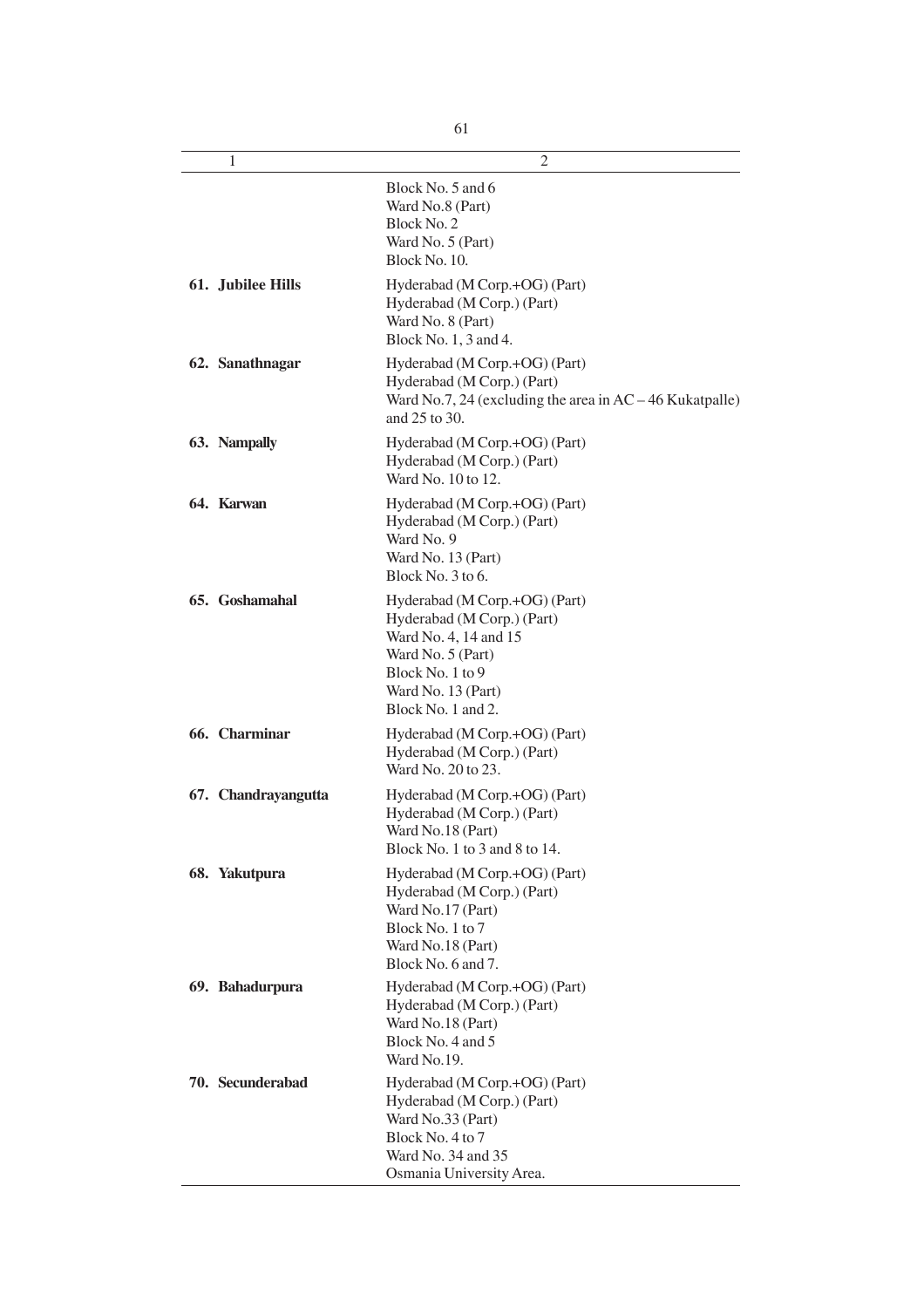| 1                               | $\overline{2}$                                                                                                                                               |
|---------------------------------|--------------------------------------------------------------------------------------------------------------------------------------------------------------|
| 71. Secunderabad<br>Cantt. (SC) | Hyderabad (M Corp.+OG) (Part)<br>Hyderabad (M Corp.) (Part)<br>Ward No. 31 and 32<br>Ward No. 33 (Part)<br>Block No.1 to 3<br>Secunderabad Cantonment Board. |
|                                 | 7. DISTRICT: MAHBUBNAGAR                                                                                                                                     |
| 72. Kodangal                    | Kodangal, Bomraspet, Kosgi, Doulathabad and Maddur<br>Mandals.                                                                                               |
| 73. Narayanpet                  | Koilkonda, Narayanpet, Damaragidda and Dhanwada<br>Mandals.                                                                                                  |
| 74. Mahbubnagar                 | Hanwada and Mahbubnagar Mandals.                                                                                                                             |
| 75. Jadcherla                   | Jadcherla, Nawabpet, Balanagar and Midjil Mandals.                                                                                                           |
| 76. Devarkadra                  | Bhoothpur, Addakal, Devarkadra, Chinna Chinta Kunta<br>and Kothakota Mandals.                                                                                |
| 77. Makthal                     | Makthal, Maganoor, Atmakur, Narva and Utkoor Mandals.                                                                                                        |
| 78. Wanaparthy                  | Wanaparthy, Pebbair, Gopalpeta, Peddamandadi and<br>Ghanpur Mandals.                                                                                         |
| 79. Gadwal                      | Gadwal, Dharur, Maldakal and Ghattu Mandals.                                                                                                                 |
| 80. Alampur (SC)                | Ieez, Itikyal, Waddepalle, Manopad and Alampur Mandals.                                                                                                      |
| 81. Nagarkurnool                | Nagarkurnool, Bijinapalle, Thimmajipet, Tadoor and<br>Telkapalle Mandals.                                                                                    |
| 82. Achampet (SC)               | Balmoor, Lingal, Amrabad, Achampet, Uppununthala and<br>Vangoor Mandals.                                                                                     |
| 83. Kalwakurthy                 | Veldanda, Kalwakurthy, Talakondapalle, Amangal and<br>Madgul Mandals.                                                                                        |
| 84. Shadnagar                   | Kondurg, Farooqnagar, Kothur and Keshampet Mandals.                                                                                                          |
| 85. Kollapur                    | Veepangandla, Kollapur, Peddakothapalle, Kodair and<br>Pangal Mandals.                                                                                       |
|                                 | <b>8. DISTRICT: NALGONDA</b>                                                                                                                                 |
| 86. Devarakonda (ST)            | Chintapalle, Gundlapalle, Chandampet, Devarakonda and<br>Pedda Adisarlapalle Mandals.                                                                        |
| 87. Nagarjuna Sagar             | Gurrampode, Nidamanur, Peddavoora, Anumula and<br>Thripuraram Mandals.                                                                                       |
| 88. Miryalaguda                 | Vemulapalle, Miryalaguda and Damercherla Mandals.                                                                                                            |
| 89. Huzurnagar                  | Neredcherla, Garidepalle, Huzurnagar, Mattampalli and<br>Mellachervu Mandals.                                                                                |
| 90. Kodad                       | Mothey, Nadigudem, Munagala, Chilkur and Kodad<br>Mandals.                                                                                                   |
| 91. Suryapet                    | Atmakur (S), Suryapet, Chivvemla and Penpahad Mandals.                                                                                                       |
| 92. Nalgonda                    | Thipparthi, Nalgonda and Kangal Mandals.                                                                                                                     |
| 93. Munugode                    | Munugode, Narayanapur, Marriguda, Nampalle, Chandur<br>and Choutuppal Mandals.                                                                               |
| 94. Bhongir                     | Bhongir, Bibinagar, Valigonda and Pochampalle Mandals.                                                                                                       |
| 95. Nakrekal (SC)               | Ramannapeta, Chityala, Kattangoor, Nakrekal, Kethepalle<br>and Narketpalle Mandals.                                                                          |

62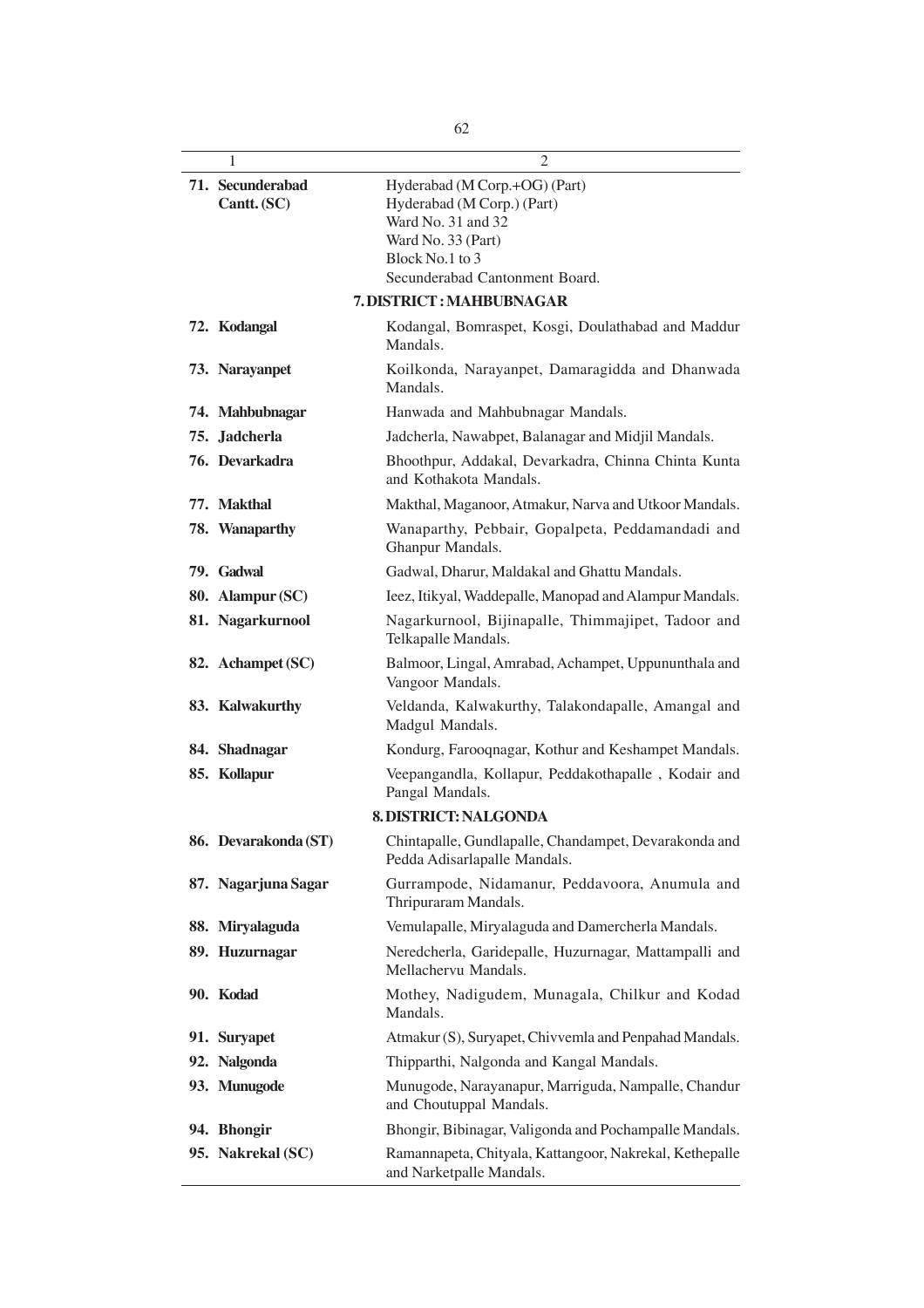|   | 1                             | $\overline{c}$                                                                                                   |  |
|---|-------------------------------|------------------------------------------------------------------------------------------------------------------|--|
|   | 96. Thungathurthi (SC)        | Thirumalagiri, Thungathurthi, Nuthankal, Jajireddigudem,<br>Sali Gouraram and Mothkur Mandals.                   |  |
|   | 97. Alair                     | M.Turkapalle, Rajapet, Yadagirigutta, Alair, Gundala,<br>Atmakur (M) and Bommalaramaram Mandals.                 |  |
|   |                               | 9. DISTRICT: WARANGAL                                                                                            |  |
|   | 98. Jangaon                   | Cherial, Maddur, Bachannapet, Narmetta and Jangaon<br>Mandals.                                                   |  |
|   | 99. Ghanpur<br>(Station) (SC) | Ghanpur (Station), Dharmasagar, Raghunathpalle,<br>Zaffergadh, and Lingalaghanpur Mandals.                       |  |
|   | 100. Palakurthi               | Palakurthi, Devaruppula, Kodakandla, Raiparthy and<br>Thorrur Mandals.                                           |  |
|   | 101. Dornakal (ST)            | Narsimhulapet, Maripeda, Kuravi and Dornakal Mandals.                                                            |  |
|   | 102. Mahabubabad (ST)         | Gudur, Nellikudur, Kesamudram and Mahabubabad<br>Mandals.                                                        |  |
|   | 103. Narsampet                | Narsampet, Khanapur, Chennaraopet, Duggondi,<br>Nekkonda and Nallabelly Mandals.                                 |  |
|   | 104. Parkal                   | Parkal, Atmakur, Sangam and Geesugonda Mandals.                                                                  |  |
|   | 105. Warangal West            | Warangal Mandal (Part)<br>Warangal (M Corp.) (Part)<br>Warangal (M Corp.) - Ward No. 1 to 7, 15, 21 and 23 to 25 |  |
|   | 106. Warangal East            | Warangal Mandal (Part)<br>Warangal (M Corp.) (Part)<br>Warangal (M Corp.) - Ward No. 8 to 14, 16 to 20 and 22.   |  |
|   | 107. Waradhanapet (SC)        | Hasanparthy, Hanamkonda, Parvathagiri and Wardhanna<br>Pet Mandals.                                              |  |
|   | 108. Bhupalpalle              | Mogullapalle, Chityal, Bhupalpalle, Ghanpur (Mulug),<br>Regonda and Shayampet Mandals.                           |  |
|   | 109. Mulug (ST)               | Venkatapur, Eturnagaram, Mangapet, Tadvai, Kothaguda,<br>Govindaraopet and Mulug Mandals.                        |  |
|   |                               | <b>10. DISTRICT: KHAMMAM</b>                                                                                     |  |
|   | 110. Pinapaka (ST)            | Pinapaka, Manuguru, Gundala, Burgampahad and<br>Aswapuram Mandals.                                               |  |
|   | 111. Yellandu (ST)            | Kamepalle, Yellandu, Bayyaram, Tekulapalle and Garla<br>Mandals.                                                 |  |
|   | 112. Khammam                  | Khammam Mandal                                                                                                   |  |
|   | 113. Palair                   | Thirumalayapalem, Kusumanchi, Khammam Rural and<br>Nelakondapalle Mandals.                                       |  |
|   | 114. Madhira (SC)             | Mudigonda, Chinthakani, Bonakal, Madhira and<br>Yerrupalem Mandals.                                              |  |
|   | 115. Wyra $(ST)$              | Enkuru, Konijerla, Singareni, Julurpadu and Wyra<br>Mandals.                                                     |  |
|   | 116. Sathupalle (SC)          | Sathupalle, Penuballi, Kallur, Tallada and Vemsoor Mandals.                                                      |  |
|   | 117. Kothagudem               | Kothagudem and Palwancha Mandals.                                                                                |  |
|   | 118. Aswaraopeta (ST)         | Mulikalapalle, Velairpadu, Kukunoor, Chandrugonda,<br>Aswaraopeta and Dammapeta Mandals.                         |  |
|   | 119. Bhadrachalam (ST)        | Wazeed, Venkatapuram, Cherla, Dummugudem,<br>Bhadrachalam, Kunavaram, Chintur and V.R. Puram<br>Mandals.         |  |
| ∗ | ∗                             | ∗<br>∗<br>*                                                                                                      |  |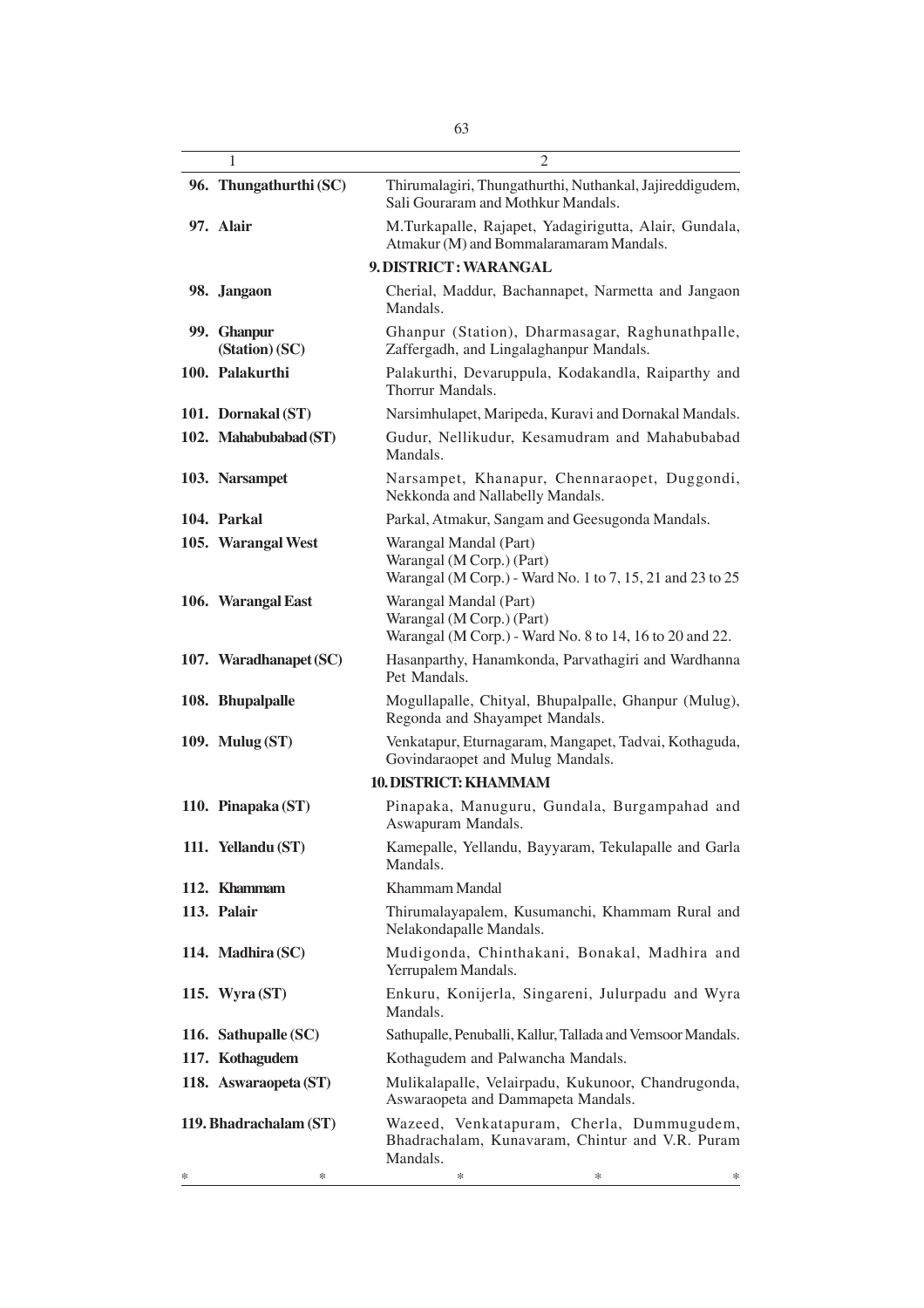|   | Serial No. and Name   | <b>Extent of Parliamentary Constituencies</b>                                                                                                 |                                                                                                      |  |  |  |
|---|-----------------------|-----------------------------------------------------------------------------------------------------------------------------------------------|------------------------------------------------------------------------------------------------------|--|--|--|
|   | 1. Adilabad (ST)      | 8-Boath (ST), 9-Nirmal and 10-Mudhole.                                                                                                        | 1-Sirpur, 5-Asifabad (ST), 6-Khanapur (ST), 7-Adilabad,                                              |  |  |  |
|   | 2. Peddapalle (SC)    | 2-Chennur (SC), 3-Bellampalle (SC), 4-Mancherial,<br>25-Peddapalle.                                                                           | 22-Dharmapuri (SC), 23-Ramagundam, 24-Manthani and                                                   |  |  |  |
|   | 3. Karimnagar         | 26-Karimnagar, 27-Choppadandi (SC), 28-Vemulawada,<br>32 - Husnabad.                                                                          | 29-Sircilla, 30-Manakondur (SC), 31-Huzurabad and                                                    |  |  |  |
|   | 4. Nizamabad          | 21-Jagtial.                                                                                                                                   | 11-Armur, 12-Bodhan, 17-Nizamabad (Urban),<br>18-Nizamabad (Rural), 19-Balkonda, 20-Koratla and      |  |  |  |
|   | 5. Zahirabad          | 13-Jukkal (SC), 14-Banswada, 15-Yellareddy, 16-Kamareddy,<br>35-Narayankhed, 36-Andole (SC) and 38-Zahirabad (SC).                            |                                                                                                      |  |  |  |
|   | 6. Medak              | 40- Patancheru, 41-Dubbak and 42-Gajwel.                                                                                                      | 33-Siddipet, 34-Medak, 37-Narsapur, 39-Sangareddy,                                                   |  |  |  |
|   | 7. Malkajgiri         | 43- Medchal, 44-Malkajgiri, 45-Qutbullapur, 46-Kukatpalle,<br>47-Uppal, 49-Lal Bahadur Nagar and 71-Secunderabad<br>Cantt. (SC).              |                                                                                                      |  |  |  |
|   | 8. Secunderabad       | 57-Musheerabad, 59-Amberpet, 60-Khairatabad, 61-Jubilee<br>Hills, 62-Sanathnagar, 63-Nampally and 70-Secunderabad.                            |                                                                                                      |  |  |  |
|   | 9. Hyderabad          | 58-Malakpet, 64-Karwan, 65-Goshamahal, 66-Charminar,<br>67-Chandrayangutta, 68-Yakutpura and 69-Bahadurpura.                                  |                                                                                                      |  |  |  |
|   | 10. Chevella          | 50-Maheswaram, 51-Rajendranagar, 52-Serilingampally,<br>56-Tandur.                                                                            | 53-Chevella (SC), 54-Pargi, 55-Vicarabad (SC) and                                                    |  |  |  |
|   | 11. Mahbubnagar       | 72-Kodangal, 73- Narayanpet, 74-Mahbubnagar,<br>75-Jadcherla,<br>84- Shadnagar.                                                               | 76-Devarkadra, 77-Makthal<br>and                                                                     |  |  |  |
|   | 12. Nagarkurnool (SC) | 78-Wanaparthy, 79-Gadwal, 80-Alampur (SC),<br>85-Kollapur.                                                                                    | 81-Nagarkurnool, 82-Achampet (SC), 83-Kalwakurthy and                                                |  |  |  |
|   | 13. Nalgonda          | 86-Devarakonda (ST), 87-Nagarjuna Sagar, 88-Miryalaguda,<br>89-Huzurnagar, 90-Kodad, 91-Suryapet and 92-Nalgonda.                             |                                                                                                      |  |  |  |
|   | 14. Bhongir           | 48-Ibrahimpatnam, 93-Munugode, 94-Bhongir, 95-Nakrekal<br>(SC), 96-Thungathurthi (SC), 97-Alair and 98-Jangoan.                               |                                                                                                      |  |  |  |
|   | 15. Warangal (SC)     | 99-Ghanpur (Station) (SC), 100-Palakurthi, 104-Parkal,<br>(SC) and 108-Bhupalpalle.                                                           | 105-Warangal West, 106-Warangal East, 107-Wardhannapet                                               |  |  |  |
|   | 16. Mahabubabad (ST)  | 101-Dornakal (ST), 102-Mahabubabad (ST), 103-Narsampet,<br>109-Mulug (ST), 110-Pinapaka (ST), 111-Yellandu (ST) and<br>119-Bhadrachalam (ST). |                                                                                                      |  |  |  |
|   | 17. Khammam           | 118-Aswaraopeta (ST).                                                                                                                         | 112-Khammam, 113-Palair, 114-Madhira (SC), 115-Wyra<br>(ST), 116-Sathupalle (SC), 117-Kothagudem and |  |  |  |
| ∗ | ∗                     | ∗                                                                                                                                             | ∗<br>∗                                                                                               |  |  |  |

| TABLE B-PARLIAMENTARY CONSTITUENCIES |  |
|--------------------------------------|--|
|--------------------------------------|--|

64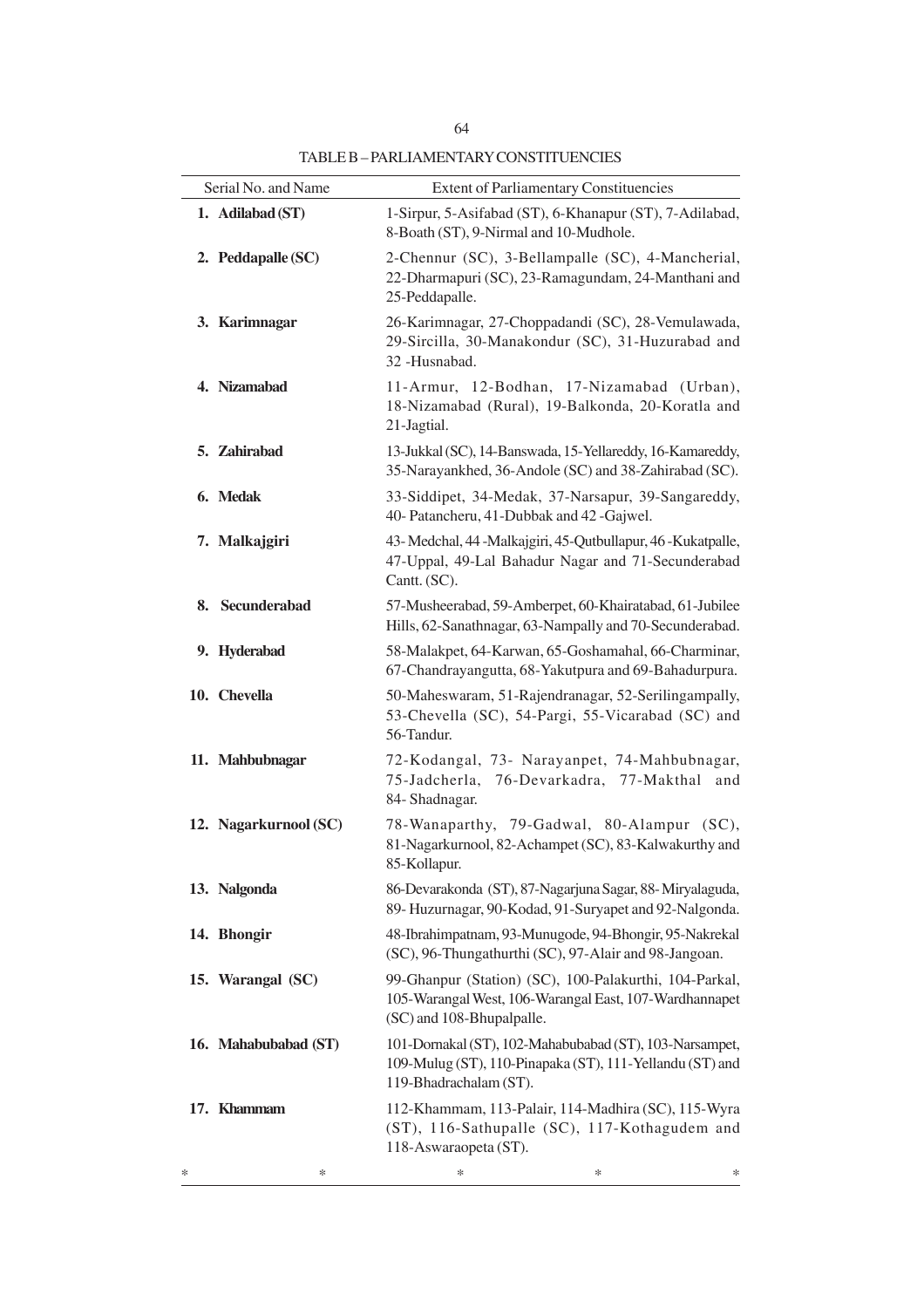## EXTRACTS FROM THE REPRESENTATION OF THE PEOPLE ACT, 1950

## (43 of 1950)

# $*$  \*  $*$  \*  $*$  \*  $*$  \*

# THE SECOND SCHEDULE

## *(See* sections 7 and 7A*)*

## Total number of Seats in the Legislative Assemblies

| Name of the<br>State/Union<br>Territory |                   | Number of seats in the<br>House as constituted on the<br>basis of the Delimitation<br>of Parliamentary and<br>Assembly Constituencies<br>Order, 1976 as amended from<br>time to time |                                            |                                            | Number of seats in the House<br>as subsequently constituted as<br>per the Delimitation of<br>Parliamentary and Assembly<br>Constituencies Order, 2008 |                                            |                                            |               |
|-----------------------------------------|-------------------|--------------------------------------------------------------------------------------------------------------------------------------------------------------------------------------|--------------------------------------------|--------------------------------------------|-------------------------------------------------------------------------------------------------------------------------------------------------------|--------------------------------------------|--------------------------------------------|---------------|
|                                         |                   | Total                                                                                                                                                                                | Reserved<br>for the<br>Scheduled<br>Castes | Reserved<br>for the<br>Scheduled<br>Tribes | Total                                                                                                                                                 | Reserved<br>for the<br>Scheduled<br>Castes | Reserved<br>for the<br>Scheduled<br>Tribes |               |
|                                         | 1                 | $\overline{c}$                                                                                                                                                                       | 3                                          | 4                                          | 5                                                                                                                                                     | 6                                          | 7                                          |               |
|                                         | I. STATES         |                                                                                                                                                                                      |                                            |                                            |                                                                                                                                                       |                                            |                                            |               |
| 1.                                      | Andhra<br>Pradesh | 294                                                                                                                                                                                  | 39                                         | 1.5                                        | 294                                                                                                                                                   | 48                                         | 19                                         |               |
| *                                       |                   | *                                                                                                                                                                                    |                                            | $\frac{1}{2}$                              |                                                                                                                                                       | $\frac{1}{2}$                              |                                            | $\mathcal{H}$ |
| 宗                                       |                   | *                                                                                                                                                                                    |                                            | $\frac{1}{2}$                              |                                                                                                                                                       | $\frac{1}{2}$                              |                                            | *             |

## THE THIRD SCHEDULE

*(See* section 10*)*

Allocation of Seats in the Legislative Councils

|                      |                   |                             |                   | Number to be elected or nominated under article $171(3)$ |                   |                   |                   |
|----------------------|-------------------|-----------------------------|-------------------|----------------------------------------------------------|-------------------|-------------------|-------------------|
| Name of the<br>State |                   | Total<br>number<br>of seats | Sub-clause<br>(a) | Sub-clause<br>(b)                                        | Sub-clause<br>(c) | Sub-clause<br>(d) | Sub-clause<br>(e) |
|                      |                   | 2                           | 3                 | 4                                                        | 5                 | 6                 |                   |
| 1.                   | Andhra<br>Pradesh | 90                          | 31                | 8                                                        | 8                 | 31                | 12                |
| *                    |                   | *                           |                   | $\frac{1}{2}$                                            |                   | *                 | $\frac{1}{2}$     |
| *                    |                   | *                           |                   | *                                                        |                   | *                 | $\frac{1}{2}$     |

# ———— PART II

## **STATUTORY ORDERS**

## EXTRACTS FROM THE DELIMITATION OF COUNCIL CONSTITUENCIES (ANDHRA PRADESH) ORDER, 2006

In pursuance of sub-section (3) of section 3 of the Andhra Pradesh Legislative Council Act, 2005 (1 of 2006), the President in pleased to make the following Order, namely:—

1. This Order may be called the Delimitation of Council Constituencies (Andhra Pradesh) Order, 2006.

2. The constituencies into which the State of Andhra Pradesh shall be divided for the purpose of elections to the Legislative Council of the State from (a) the local authorities'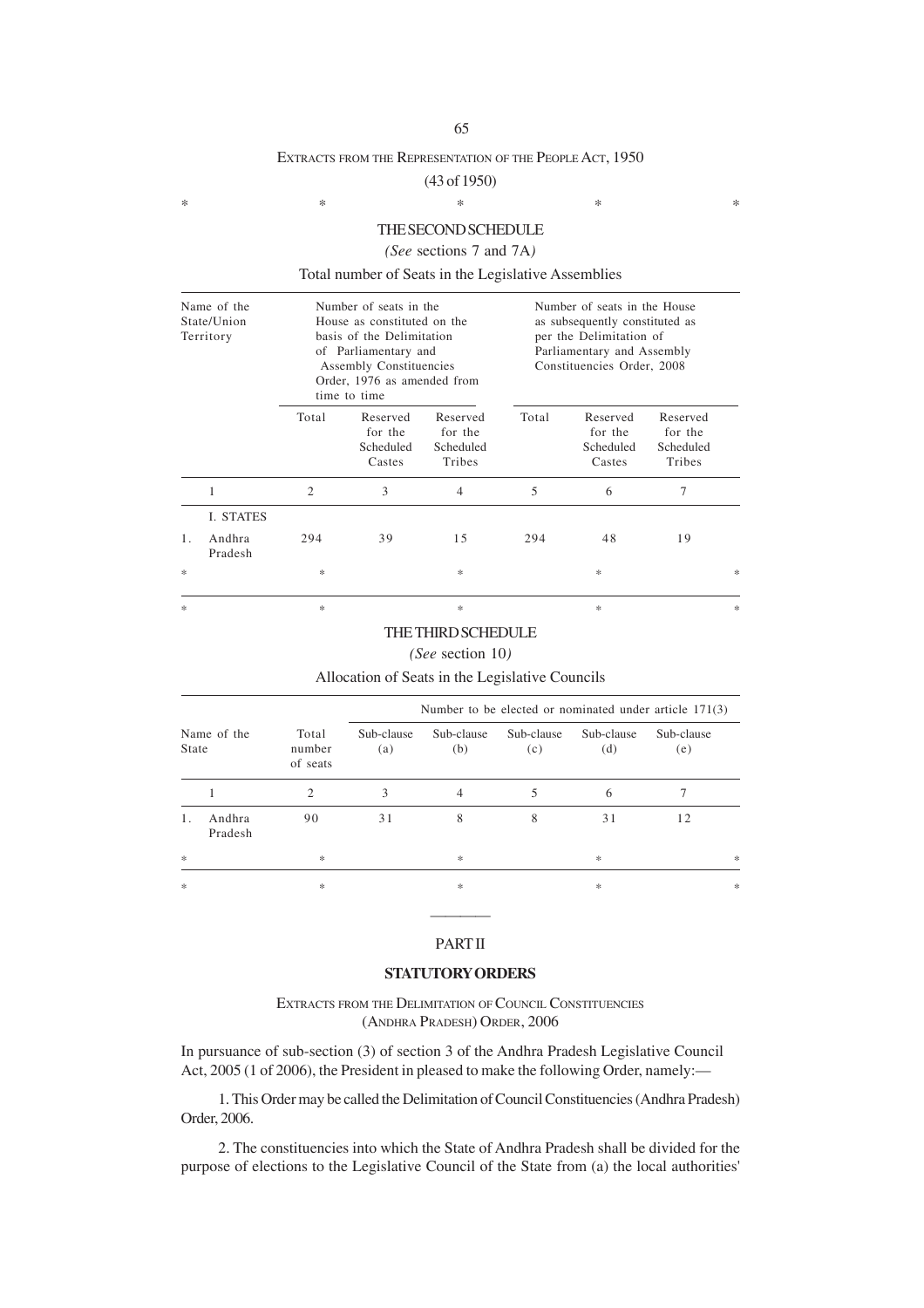constituency (b) the graduates' constituencies, and (c) the teachers constituencies in the said State, the extent of each such constituency and the number of seats allotted to each such constituency shall be shown in the following Table:—

| Name of Constituency                                                                        | Extent of Constituency            |                                     | Number of seats |  |  |
|---------------------------------------------------------------------------------------------|-----------------------------------|-------------------------------------|-----------------|--|--|
| 1                                                                                           | $\mathfrak{2}$                    |                                     | 3               |  |  |
|                                                                                             | Local Authorities' constituencies |                                     |                 |  |  |
| 1. Srikakulam Local Authorities                                                             | Srikakulam                        |                                     | 1               |  |  |
| 2. Vizianagaram Local Authorities                                                           | Vizianagaram                      |                                     | 1               |  |  |
| 3. Visakhapatnam Local Authorities                                                          | Visakhapatnam                     |                                     | 2               |  |  |
| 4. East Godavari Local Authorities                                                          | East Godavari                     |                                     | 2               |  |  |
| 5. West Godavari Local Authorities                                                          | West Godavari                     |                                     | $\overline{c}$  |  |  |
| 6. Krishna Local Authorities                                                                | Krishna                           |                                     | 2               |  |  |
| 7. Guntur Local Authorities                                                                 | Guntur                            |                                     | $\overline{2}$  |  |  |
| 8. Prakasam Local Authorities                                                               | Prakasam                          |                                     | 1               |  |  |
| 9. Nellore Local Authorities                                                                | Nellore                           |                                     | 1               |  |  |
| 10. Chittoor Local Authorities                                                              | Chittoor                          |                                     | 2               |  |  |
| 11. Kadapa Local Authorities                                                                | Kadapa                            |                                     | 1               |  |  |
| 12. Anantapur Local Authorities                                                             | Anantapur                         |                                     | $\overline{c}$  |  |  |
| 13. Kurnool Local Authorities                                                               | Kurnool                           |                                     | 1               |  |  |
| 14. Mahbubnagar Local Authorities                                                           | Mahbubnagar                       |                                     | 1               |  |  |
| 15. Ranga Reddy Local Authorities                                                           | Ranga Reddy                       |                                     | 1               |  |  |
| 16. Hyderabad Local Authorities                                                             | Hyderabad                         |                                     | 2               |  |  |
| 17. Medak Local Authorities                                                                 | Medak                             |                                     | 1               |  |  |
| 18. Nizamabad Local Authorities                                                             | Nizamabad                         |                                     | 1               |  |  |
| 19. Adilabad Local Authorities                                                              | Adilabad                          |                                     | 1               |  |  |
| 20. Karimnagar Local Authorities                                                            | Karimnagar                        |                                     | 1               |  |  |
| 21. Warangal Local Authorities                                                              | Warangal                          |                                     | 1               |  |  |
| 22. Khammam Local Authorities                                                               | Khammam                           |                                     | 1               |  |  |
| 23. Nalgonda Local Authorities                                                              | Nalgonda                          |                                     | 1               |  |  |
|                                                                                             | Graduates' Constituencies         |                                     |                 |  |  |
| 1. Srikakulam-Vizianagaram-Visakhapatnam Graduate Srikakulam, Vizianagaram, Visakhapatnam 1 |                                   |                                     |                 |  |  |
| 2. East-West Godavari Graduates                                                             |                                   | East-West Godavari                  | 1               |  |  |
| 3. Krishna-Guntur Graduates                                                                 |                                   | Krishna-Guntur                      | 1               |  |  |
| 4. Prakasam-Nellore-Chittoor Graduates                                                      |                                   | Prakasam-Nellore-Chittoor           | 1               |  |  |
| 5. Kadapa-Anantapur-Kurnool Graduates                                                       |                                   | Kadapa-Anantapur-Kurnool            | 1               |  |  |
| 6. Mahbubnagar-Ranga Reddy-Hyderabad Graduates                                              |                                   | Mahbubnagar-Ranga Reddy-Hyderabad   | 1               |  |  |
| 7. Medak-Nizambad-Adilabad-Karimnagar Graduates                                             |                                   | Medak-Nizamabad-Adilabad-Karimnagar | 1               |  |  |
| 8. Warangal-Khammam-Nalgonda Graduates                                                      |                                   | Warangal-Khammam-Nalgonda           | 1               |  |  |
| Teacher's Constituencies                                                                    |                                   |                                     |                 |  |  |
| 1. Srikakulam-Vazianagaram-Visakhapatnam Teachers Srikakulam, Vizianagaram, Visakhapatnam 1 |                                   |                                     |                 |  |  |
| 2. East-West Godavari Teachers                                                              |                                   | East-West Godavari                  | 1               |  |  |
| 3. Krishna-Guntur Teachers                                                                  |                                   | Krishna-Guntur                      | 1               |  |  |
| Prakasam-Nellore-Chittoor Teachers<br>4.                                                    |                                   | Prakasam-Nellore-Chittoor           | 1               |  |  |
| 5. Kadapa-Anantapur-Kurnool Teachers                                                        |                                   | Kadapa-Anantapur-Kurnool            | 1               |  |  |
| 6. Mahbubnagar-Ranga Reddy-Hyderabad Teachers                                               |                                   | Mahbubnagar-Ranga Reddy Hyderabad   | 1               |  |  |
| Medak-Nizamabad-Adilabad-Karimnagar Teachers<br>7.                                          |                                   | Medak-Nizamabad-Adilabad-Karimnagar | 1               |  |  |
| 8. Warangal-Khammam-Nalgonda Teachers                                                       |                                   | Warangal-Khamman-Nalgonda           | 1               |  |  |
|                                                                                             |                                   |                                     |                 |  |  |

TABLE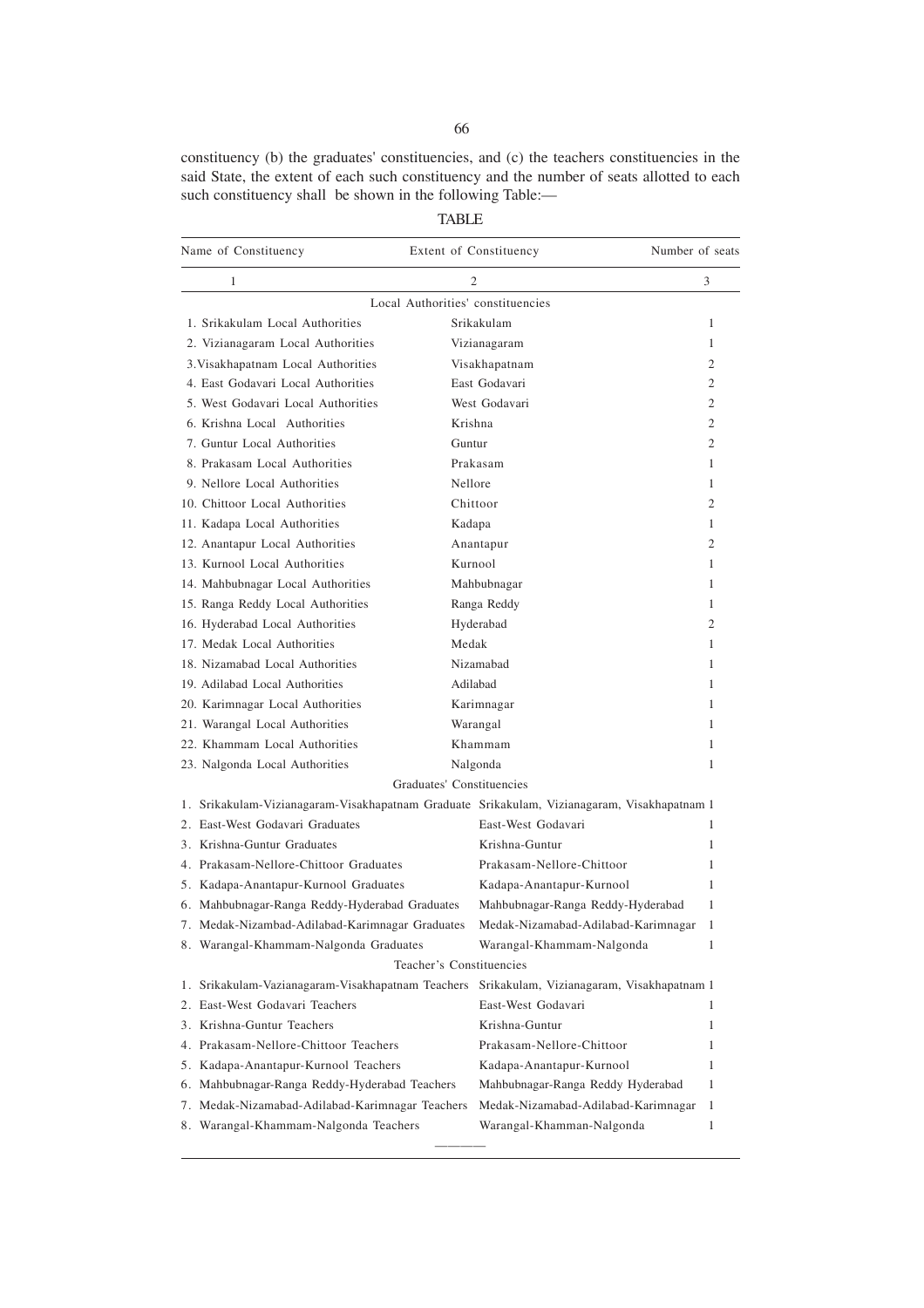#### EXTRACTS FROM THE CONSTITUTION (SCHEDULED CASTES) ORDER, 1950

### C.O. 19

In exercise of the powers conferred by clause (1) of article 341 of the Constitution of India, the President after consultation with the Governors and Rajpramukhs of the States concerned, is pleased to make the following Order namely:—

 $*$  \*  $*$  \*  $*$  \*  $*$  \*

2. Subject to the provisions of this Order, the castes, races or tribes or parts of, or groups within, castes or tribes specified in Parts to XXIV of the Schedule to this Order shall, in relation to the States to which those Parts respectively relate, be deemed to be Scheduled Castes so far as regards member thereof resident in the localities specifide in relation to them in those Parts of that Schedule.

#### THE SCHEDULE

 $*$  \*  $*$  \*  $*$  \*  $*$  \*

#### PART I—Andhra Pradesh

 $*$  \*  $*$  \*  $*$  \*  $*$  \*

9. Beda (Budga) Jangam (in the districts of Hyderabad, Ranga Reddy, Mahbubnagar, Adilabad, Nizamabad, Medak, Karimnagar, Warangal, Khammam and Nalgonda.

 $*$  \*  $*$  \*  $*$  \*  $*$  \*

————

#### EXTRACTS FROM THE CONSTITUTION (SCHEDULED TRIBES) ORDER, 1950

#### C.O. 22

In exercise of the powers conferred by clause (1) of article 342 of the Constitution of India, the President after consultation with the Governors and Rajpramukhs of the States concerned, is pleased to make the following Order namely:—

 $*$  \*  $*$  \*  $*$  \*  $*$  \*

2. The Tribes or tribal communities, or parts of, or groups within, tribes or tribal communities, specified in Parts to XXII of the Schedule to this Order shall, in relation to the States to which those Parts respectively relate, be deemed to be Scheduled Tribes so far as regards members thereof residents in the localities specified in relation to them respectively in those Parts of that Schedule.

#### THE SCHEDULE

# PART I.—Andhra Pradesh  $*$   $*$   $*$   $*$   $*$   $*$

20. Malis (excluding Adilabad, Hyderabad, Karimnagar, Khammam, Mahbubnagar, Medak, Nalgonda, Nizamabad and Warangal districts)

 $*$  \*  $*$  \*  $*$  \*  $*$  \*

30. Thoti (in Adilabad, Hyderabad, Karimnagar, Khammam, Mahbubnagar, Medak, Nalgonda, Nizamabad and Warangal districts)

 $*$  \*  $*$  \*  $*$  \*  $*$  \*

 $*$  \*  $*$  \*  $*$  \*  $*$  \*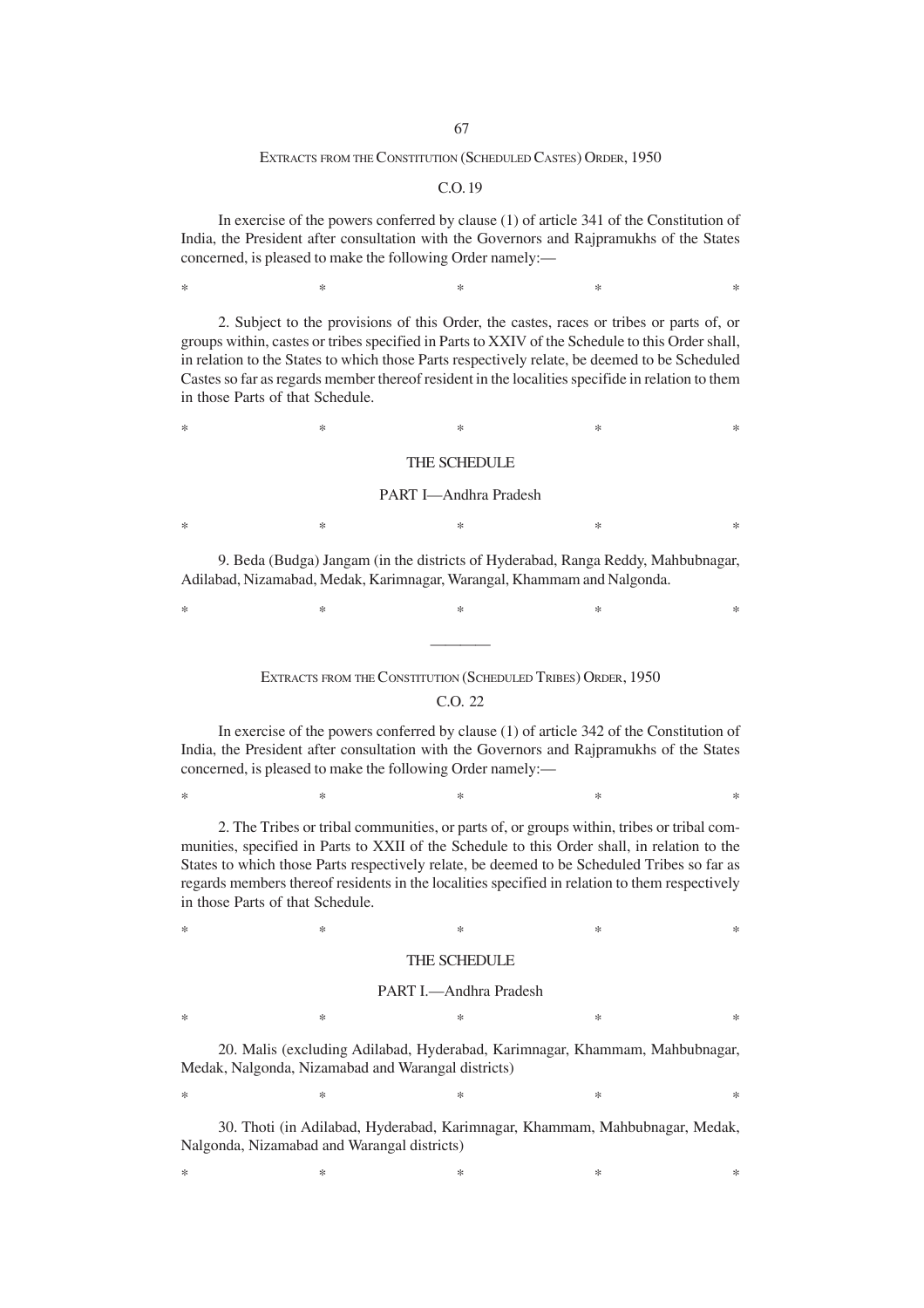68

#### EXTRACTS FROM THE CONSTITUTION OF INDIA

## $*$  \*  $*$  \*  $*$  \*  $*$  \* CHAPTER III.—THE STATE LEGISLATURE

#### *General*

**168.** (1) For every State there shall be a Legislature which shall consist of the Governor, and— Legislatures in

> (*a*) in the States of Andhra Pradesh, Bihar, Madhya Pradesh, Maharashtra, Karnataka, Tamil Nadu and Uttar Pradesh, two Houses;

> $*$  \*  $*$  \*  $*$  \*  $*$  \*

**371D.** (1) The President may by order made with respect to the State of Andhra Pradesh provide, having regard to the requirements of the State as a whole, for equitable opportunities and facilities for the people belonging to different parts of the State, in the matter of public employment and in the matter of education, and different provisions may be made for various parts of the State.

(*3*) The President may, by order, provide for the constitution of an Administrative Tribunal for the State of Andhra Pradesh to exercise such jurisdiction, powers and authority [including any jurisdiction, power and authority which immediately before the commencement of the Constitution (Thirty-second Amendment) Act, 1973, was exercisable by any court (other than the Supreme Court) or by any tribunal or other authority] as may be specified in the order with respect to the following matters, namely:—

 $*$  \*  $*$  \*  $*$  \*  $*$  \*

(*a*) appointment, allotment or promotion to such class or classes of posts in any civil service of the State, or to such class or classes of civil posts under the State, or to such class or classes of posts under the control of any local authority within the State, as may be specified in the order;

(*b*) seniority of persons appointed, allotted or promoted to such class or classes of posts in any civil service of the State, or to such class or classes of civil posts under the State, or to such class or classes of posts under the control of any local authority within the State, as may be specified in the order;

(*c*) such other conditions of service of persons appointed, allotted or promoted to such class or classes of posts in any civil service of the State or to such class or classes of civil posts under the State or to such class or classes of posts under the control of any local authority within the State, as may be specified in the order.

 $*$  \*  $*$  \*  $*$  \*  $*$  \*

———— EXTRACTS FROM THE REPRESENTATION OF THE PEOPLE ACT, 1951

#### (43 OF 1951)

 $*$  \*  $*$  \*  $*$  \*  $*$  \*

Notification for certain elections to Legislative Councils.

**15A.** For the purpose of constituting the Legislative Council of the State of Madhya Pradesh under the States Reorganisation Act, 1956 (37 of 1956), and constituting the Legislative Council of the State of Andhra Pradesh under the Andhra Pradesh Legislative Council Act, 2005 (1 of 2006) and constituting the Legislative Council of the State of Tamil Nadu under the Tamil Nadu Legislative Council Act, 2010 (16 of 2010) the Governor of each of the aforesaid States shall, by one or more notifications published in the Official Gazette of the State on such date or dates as may be recommended by the Election Commission, call

Special provisions with respect to the State of Andhra Pradesh.

Constitution of

States.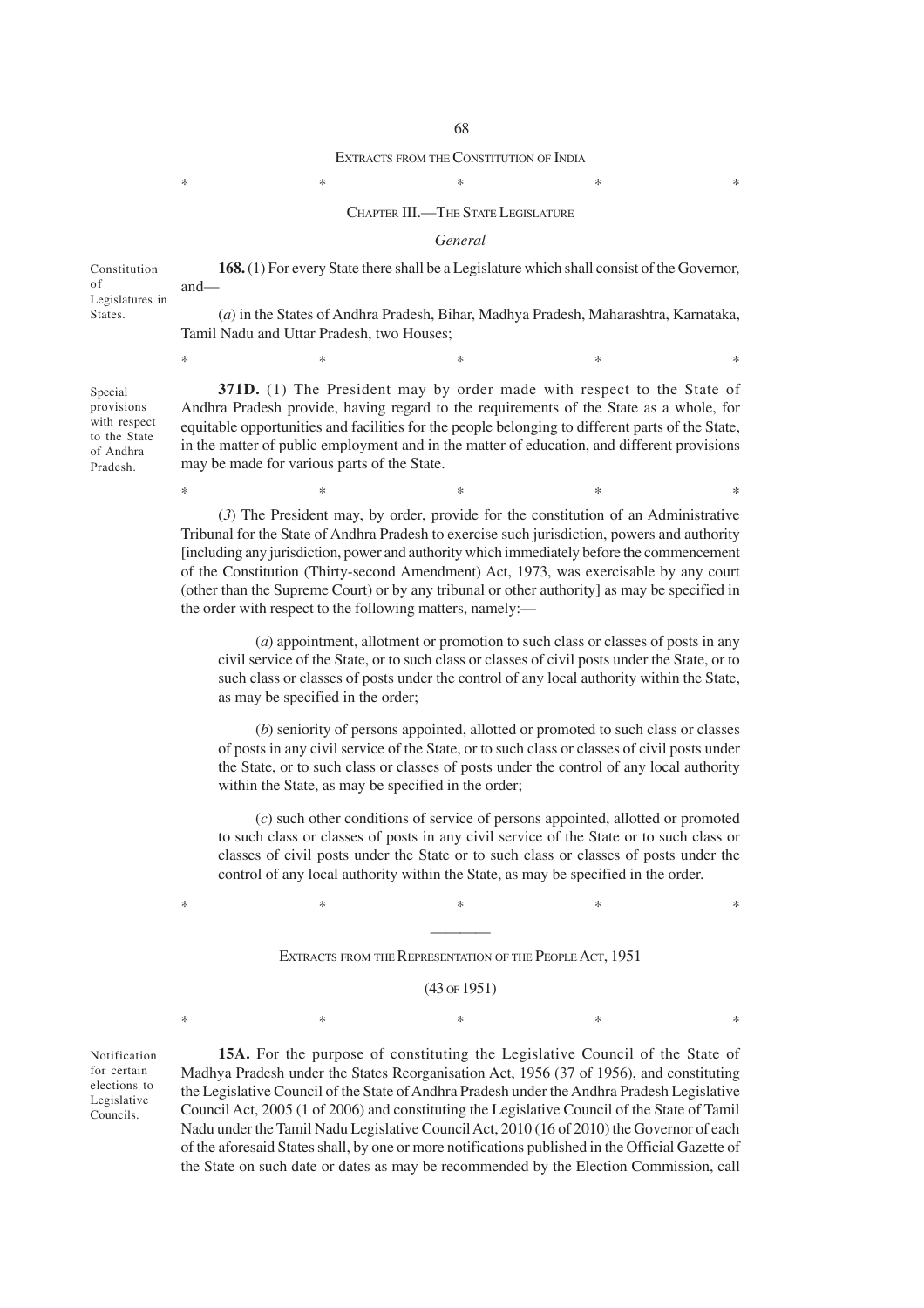upon the members of the Legislative Assembly of the State and all the Council constituencies to elect members in accordance with the provisions of this Act and of the rules and orders made thereunder.

| $\ast$              | * | $\ast$                                            | *                                                                                       | * |                                           |
|---------------------|---|---------------------------------------------------|-----------------------------------------------------------------------------------------|---|-------------------------------------------|
|                     |   |                                                   |                                                                                         |   |                                           |
|                     |   | EXTRACTS FROM THE STATES REORGANISATION ACT, 1956 |                                                                                         |   |                                           |
|                     |   | $(37 \text{ of } 1956)$                           |                                                                                         |   |                                           |
| $\ast$              | * | *                                                 | $\ast$                                                                                  | * |                                           |
| five zones namely:- |   |                                                   | 15. As from the appointed day, there shall be a Zonal Council for each of the following |   | Establishment<br>of<br>Zonal<br>Councils. |
| $\ast$              | * | *                                                 | *                                                                                       | * |                                           |

(*e*) the Southern Zone, comprising the States of Andhra Pradesh, Tamil Nadu, Karnataka and Kerala and the Union territory of Pondicherry.

 $*$  \*  $*$  \*  $*$  \*  $*$  \*

69